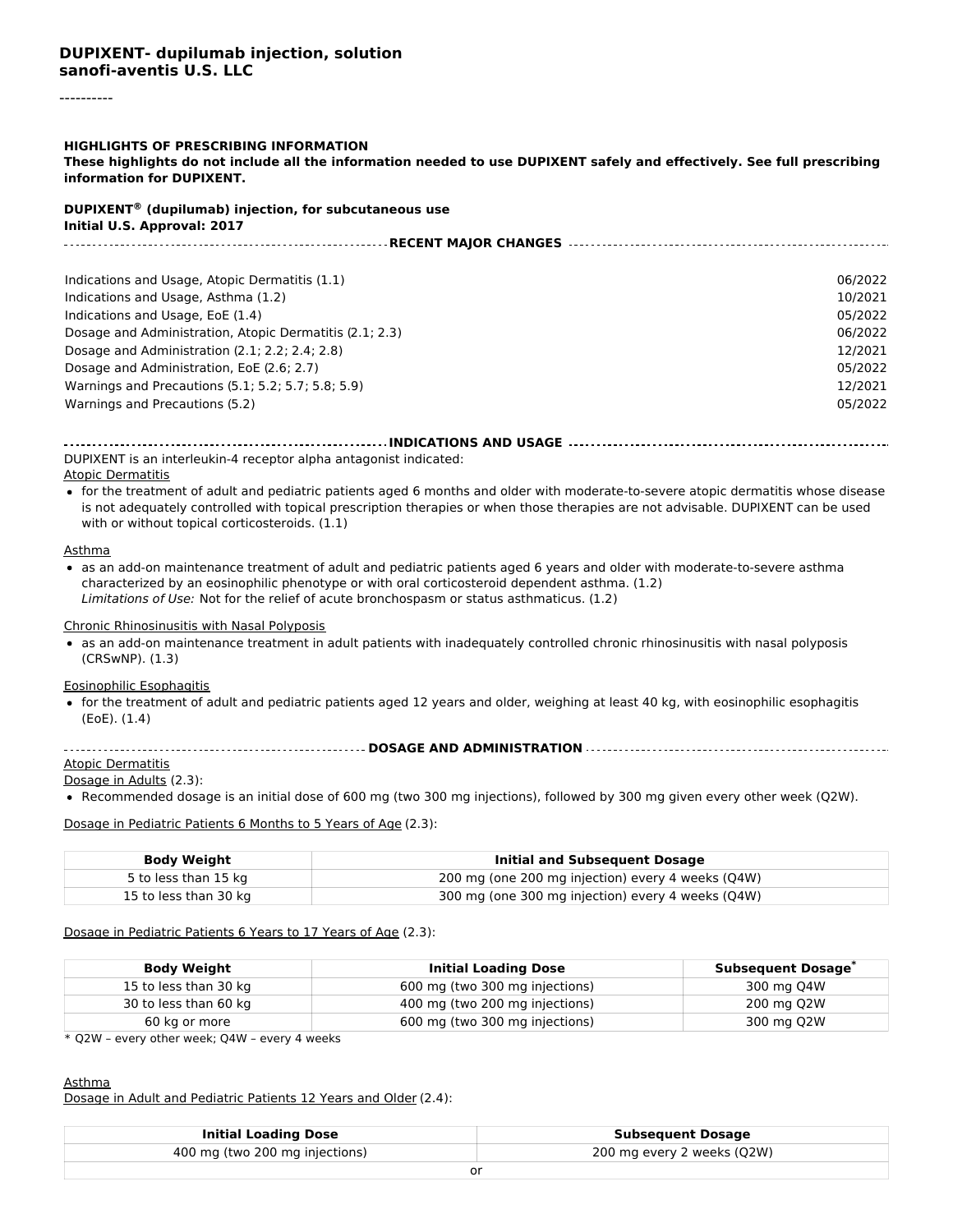| <b>Initial Loading Dose</b>                                                                                          | <b>Subsequent Dosage</b>                                             |
|----------------------------------------------------------------------------------------------------------------------|----------------------------------------------------------------------|
| 600 mg (two 300 mg injections)                                                                                       | 300 mg every 2 weeks (Q2W)                                           |
| Dosage for patients with oral corticosteroid-dependent asthma or with co-morbid moderate-to-severe atopic dermatitis |                                                                      |
|                                                                                                                      | or adults with co-morbid chronic rhinosinusitis with nasal polyposis |

600 mg (two 300 mg injections) 300 mg every 2 weeks (Q2W)

Dosage in Pediatric Patients 6 to 11 Years of Age (2.4):

| Body Weight           | Initial Dose and Subsequent Dosage |
|-----------------------|------------------------------------|
|                       | 100 mg every other week (Q2W)      |
| 15 to less than 30 kg | or                                 |
|                       | 300 mg every four weeks (Q4W)      |
| $\geq$ 30 ka          | 200 mg every other week (Q2W)      |

For pediatric patients 6 to 11 years old with asthma and co-morbid moderate-to-severe atopic dermatitis, follow the recommended dosage as per Table 2 which includes an initial loading dose. (2.3)

Chronic Rhinosinusitis with Nasal Polyposis (2.5):

Recommended dosage for adult patients is 300 mg given every other week (Q2W).

Eosinophilic Esophagitis (2.6):

Recommended dosage for adult and pediatric patients 12 years of age and older, weighing at least 40 kg, is 300 mg given every week (QW).

| Single-Dose Pre-Filled Syringe with Needle Shield (3):                                                                                                                                                                                                                |
|-----------------------------------------------------------------------------------------------------------------------------------------------------------------------------------------------------------------------------------------------------------------------|
| • Injection: 300 mg/2 mL                                                                                                                                                                                                                                              |
| $\bullet$ Injection: 200 mg/1.14 mL                                                                                                                                                                                                                                   |
| $\bullet$ Injection: 100 mg/0.67 mL                                                                                                                                                                                                                                   |
| Single-Dose Pre-Filled Pen (3):                                                                                                                                                                                                                                       |
| • Injection: 300 mg/2 mL                                                                                                                                                                                                                                              |
| $\bullet$ Injection: 200 mg/1.14 mL                                                                                                                                                                                                                                   |
|                                                                                                                                                                                                                                                                       |
| Known hypersensitivity to dupilumab or any excipients in DUPIXENT. (4)                                                                                                                                                                                                |
|                                                                                                                                                                                                                                                                       |
| • Hypersensitivity: Hypersensitivity reactions including anaphylaxis, serum sickness, angioedema, urticaria, rash, erythema nodosum,<br>and erythema multiforme have occurred. Discontinue DUPIXENT in the event of a hypersensitivity reaction. (5.1)                |
| • Conjunctivitis and Keratitis: Advise patients to report new onset or worsening eye symptoms to their healthcare provider. Consider<br>ophthalmological examination, as appropriate. (5.2)                                                                           |
| • Eosinophilic Conditions: Be alert to vasculitic rash, worsening pulmonary symptoms, and/or neuropathy, especially upon reduction<br>of oral corticosteroids. (5.3)                                                                                                  |
| • Reduction of Corticosteroid Dosage: Do not discontinue systemic, topical, or inhaled corticosteroids abruptly upon initiation of<br>DUPIXENT. Decrease steroids gradually, if appropriate. (5.5)                                                                    |
| • Arthralgia: Advise patients to report new onset or worsening joint symptoms to their healthcare provider. If symptoms persist or<br>worsen, consider rheumatological evaluation and/or discontinuation of DUPIXENT. (5.7)                                           |
| • Parasitic (Helminth) Infections: Treat pre-existing helminth infections before initiating DUPIXENT. If patients become infected while<br>receiving DUPIXENT and do not respond to anti-helminth treatment, discontinue DUPIXENT until the infection resolves. (5.8) |
| • Vaccinations: Avoid use of live vaccines. (5.9)                                                                                                                                                                                                                     |
|                                                                                                                                                                                                                                                                       |
| Most common adverse reactions are:                                                                                                                                                                                                                                    |
| • Atopic Dermatitis (incidence $\geq 1\%$ ): injection site reactions, conjunctivitis, blepharitis, oral herpes, keratitis, eye pruritus, other<br>herpes simplex virus infection, dry eye, and eosinophilia. (6.1)                                                   |
| • Asthma (incidence $\geq 1\%$ ): injection site reactions, oropharyngeal pain, and eosinophilia. (6.1)                                                                                                                                                               |
| • Chronic Rhinosinusitis with Nasal Polyposis (incidence ≥1%); injection site reactions, eosinophilia, insomnia, toothache, gastritis,<br>arthralgia, and conjunctivitis. (6.1)                                                                                       |
| • Eosinophilic Esophagitis (incidence ≥2%): injection site reactions, upper respiratory tract infections, arthralgia, and herpes viral<br>infections. (6.1)                                                                                                           |

#### **To report SUSPECTED ADVERSE REACTIONS, contact Regeneron at 1-844-387-4936 or FDA at 1-800-FDA-1088 or www.fda.gov/medwatch.**

**See 17 for PATIENT COUNSELING INFORMATION and FDA-approved patient labeling.**

**Revised: 6/2022**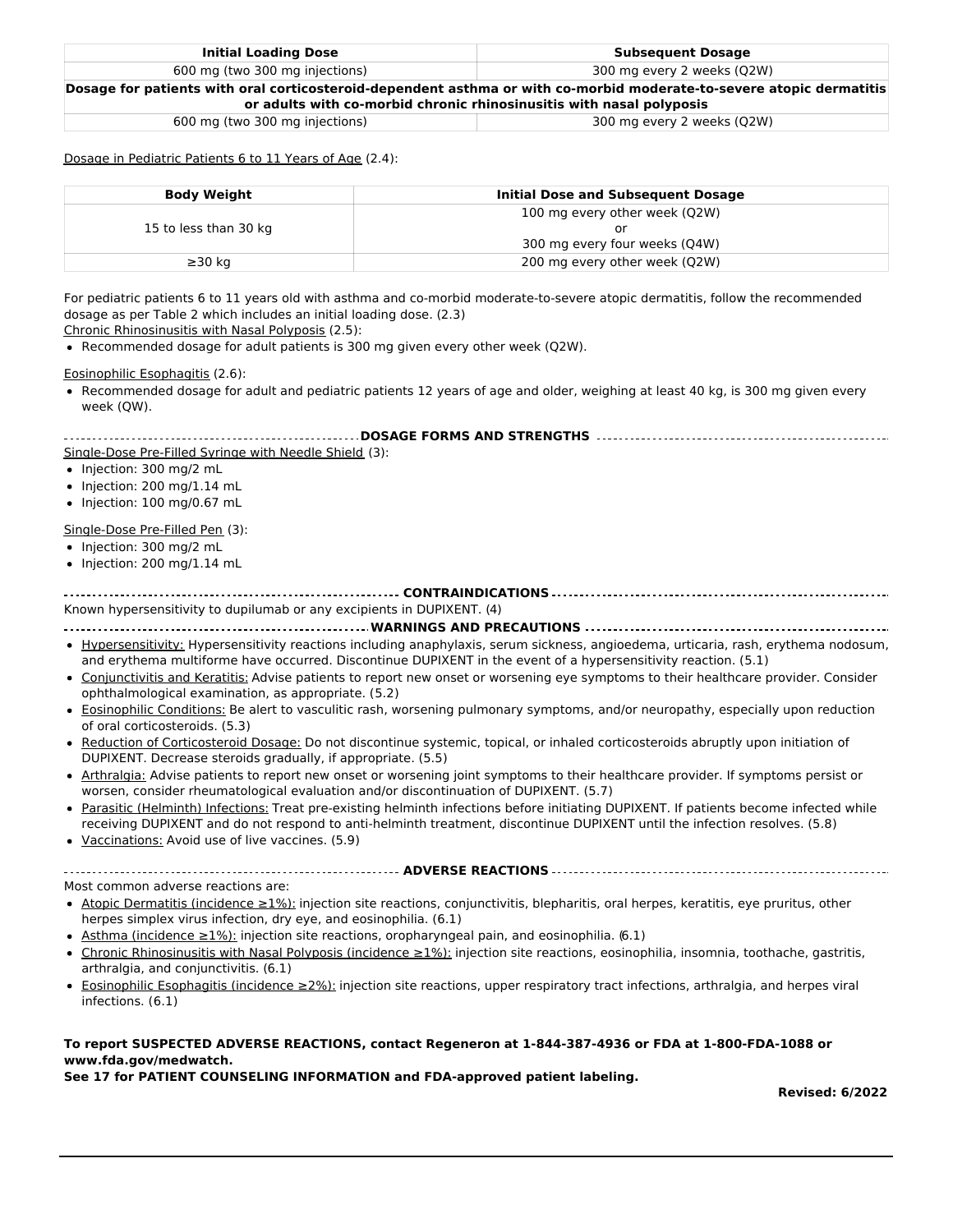#### **FULL PRESCRIBING INFORMATION: CONTENTS\* 1 INDICATIONS AND USAGE**

# 1.1 Atopic Dermatitis

- 1.2 Asthma
- 
- 1.3 Chronic Rhinosinusitis with Nasal Polyposis

# 1.4 Eosinophilic Esophagitis

# **2 DOSAGE AND ADMINISTRATION**

- 2.1 Important Administration Instructions
- 2.2 Vaccination Prior to Treatment
- 2.3 Recommended Dosage for Atopic Dermatitis
- 2.4 Recommended Dosage for Asthma
- 2.5 Recommended Dosage for Chronic Rhinosinusitis with Nasal Polyposis
- 2.6 Recommended Dosage for Eosinophilic Esophagitis
- 2.7 Missed Doses
- 2.8 Preparation for Use

### **3 DOSAGE FORMS AND STRENGTHS**

### **4 CONTRAINDICATIONS**

### **5 WARNINGS AND PRECAUTIONS**

- 5.1 Hypersensitivity
- 5.2 Conjunctivitis and Keratitis
- 5.3 Eosinophilic Conditions
- 5.4 Acute Asthma Symptoms or Deteriorating Disease
- 5.5 Risk Associated with Abrupt Reduction of Corticosteroid Dosage
- 5.6 Patients with Co-morbid Asthma
- 5.7 Arthralgia
- 5.8 Parasitic (Helminth) Infections
- 5.9 Vaccinations

### **6 ADVERSE REACTIONS**

- 6.1 Clinical Trials Experience
- 6.2 Immunogenicity
- 6.3 Postmarketing Experience

### **8 USE IN SPECIFIC POPULATIONS**

- 8.1 Pregnancy
- 8.2 Lactation
- 8.4 Pediatric Use
- 8.5 Geriatric Use

### **10 OVERDOSAGE**

### **11 DESCRIPTION**

### **12 CLINICAL PHARMACOLOGY**

- 12.1 Mechanism of Action
- 12.2 Pharmacodynamics
- 12.3 Pharmacokinetics

### **13 NONCLINICAL TOXICOLOGY**

13.1 Carcinogenesis, Mutagenesis, Impairment of Fertility

### **14 CLINICAL STUDIES**

- 14.1 Atopic Dermatitis
- 14.2 Asthma
- 14.3 Chronic Rhinosinusitis with Nasal Polyposis

14.4 Eosinophilic Esophagitis

### **16 HOW SUPPLIED/STORAGE AND HANDLING**

### **17 PATIENT COUNSELING INFORMATION**

\* Sections or subsections omitted from the full prescribing information are not listed.

### **FULL PRESCRIBING INFORMATION**

### **1 INDICATIONS AND USAGE**

### **1.1 Atopic Dermatitis**

DUPIXENT is indicated for the treatment of adult and pediatric patients aged 6 months and older with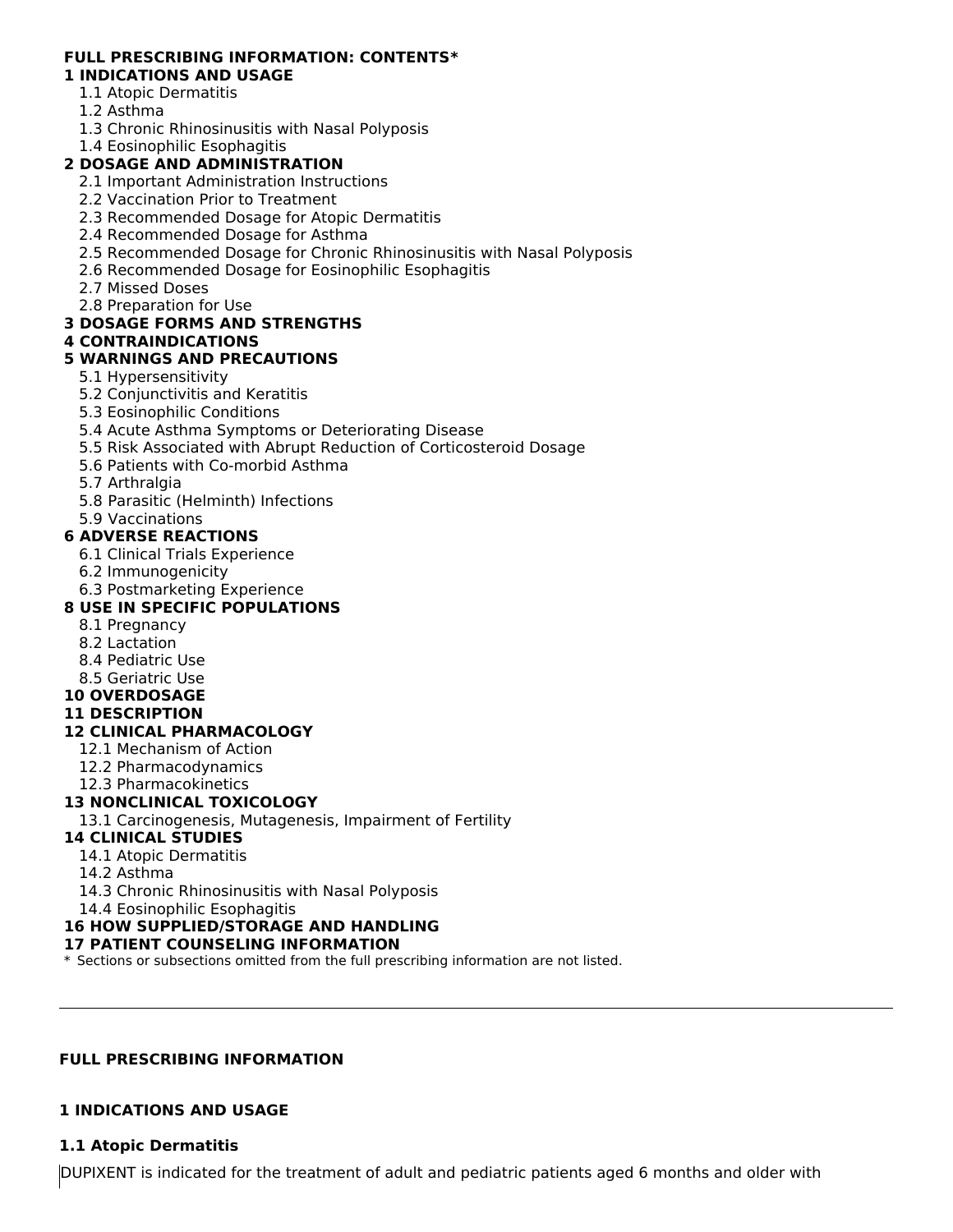moderate-to-severe atopic dermatitis whose disease is not adequately controlled with topical prescription therapies or when those therapies are not advisable. DUPIXENT can be used with or without topical corticosteroids.

### **1.2 Asthma**

DUPIXENT is indicated as an add-on maintenance treatment of adult and pediatric patients aged 6 years and older with moderate-to-severe asthma characterized by an eosinophilic phenotype or with oral corticosteroid dependent asthma [see Clinical Studies (14)].

### Limitations of Use

DUPIXENT is not indicated for the relief of acute bronchospasm or status asthmaticus.

### **1.3 Chronic Rhinosinusitis with Nasal Polyposis**

DUPIXENT is indicated as an add-on maintenance treatment in adult patients with inadequately controlled chronic rhinosinusitis with nasal polyposis (CRSwNP).

### **1.4 Eosinophilic Esophagitis**

DUPIXENT is indicated for the treatment of adult and pediatric patients aged 12 years and older, weighing at least 40 kg, with eosinophilic esophagitis (EoE).

### **2 DOSAGE AND ADMINISTRATION**

### **2.1 Important Administration Instructions**

DUPIXENT is administered by subcutaneous injection.

DUPIXENT is intended for use under the guidance of a healthcare provider. Provide proper training to patients and/or caregivers on the preparation and administration of DUPIXENT prior to use according to the "Instructions for Use".

Use of Pre-filled Pen or Pre-filled Syringe

The DUPIXENT pre-filled pen is for use in adult and pediatric patients aged 12 years and older.

The DUPIXENT pre-filled syringe is for use in adult and pediatric patients aged 6 months and older.

A caregiver or patient 12 years of age and older may inject DUPIXENT using the pre-filled syringe or pre-filled pen. In pediatric patients 12 to 17 years of age, administer DUPIXENT under the supervision of an adult.

In pediatric patients 6 months to 11 years of age, administer DUPIXENT pre-filled syringe by a caregiver.

### Administration Instructions

For atopic dermatitis and asthma patients taking an initial 600 mg dose, administer each of the two DUPIXENT 300 mg injections at different injection sites.

For atopic dermatitis and asthma patients taking an initial 400 mg dose, administer each of the two DUPIXENT 200 mg injections at different injection sites.

Administer subcutaneous injection into the thigh or abdomen, except for the 2 inches (5 cm) around the navel. The upper arm can also be used if a caregiver administers the injection.

Rotate the injection site with each injection. DO NOT inject DUPIXENT into skin that is tender, damaged, bruised, or scarred.

The DUPIXENT "Instructions for Use" contains more detailed instructions on the preparation and administration of DUPIXENT [see Instructions for Use].

### **2.2 Vaccination Prior to Treatment**

Consider completing all age-appropriate vaccinations as recommended by current immunization guidelines prior to initiating treatment with DUPIXENT [see Warnings and Precautions (5.9)].

### **2.3 Recommended Dosage for Atopic Dermatitis**

### Dosage in Adults

The recommended dosage of DUPIXENT for adult patients is an initial dose of 600 mg (two 300 mg injections), followed by 300 mg given every other week (Q2W).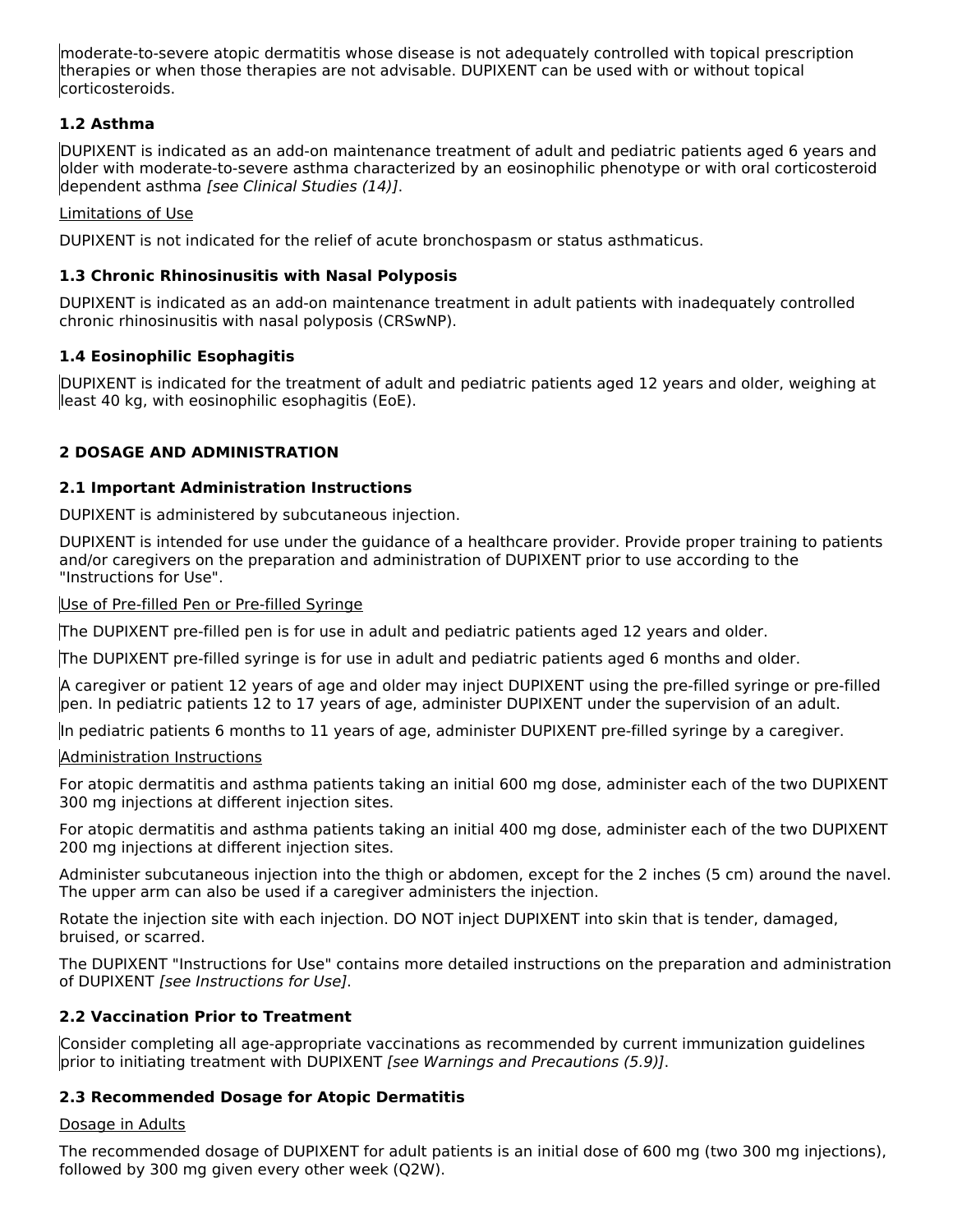### Dosage in Pediatric Patients 6 Months to 5 Years of Age

The recommended dosage of DUPIXENT for pediatric patients 6 months to 5 years of age is specified in Table 1.

### **Table 1: Dosage of DUPIXENT in Pediatric Patients 6 Months to 5 Years of Age with Atopic Dermatitis**

| <b>Body Weight</b>    | Initial* and Subsequent Dosage                    |
|-----------------------|---------------------------------------------------|
| 5 to less than 15 kg  | 200 mg (one 200 mg injection) every 4 weeks (Q4W) |
| 15 to less than 30 kg | 300 mg (one 300 mg injection) every 4 weeks (Q4W) |

\* For pediatric patients 6 months to 5 years of age with atopic dermatitis, no initial loading dose is recommended.

### Dosage in Pediatric Patients 6 Years to 17 Years of Age

The recommended dosage of DUPIXENT for pediatric patients 6 years to 17 years of age is specified in Table 2.

### **Table 2: Dosage of DUPIXENT in Pediatric Patients 6 Years to 17 Years of Age with Atopic Dermatitis**

| <b>Body Weight</b>    | <b>Initial Loading Dose</b>       | <b>Subsequent Dosage</b>         |
|-----------------------|-----------------------------------|----------------------------------|
| 15 to less than 30 kg | 600 mg (two 300 mg<br>injections) | 300 mg every 4 weeks<br>(04W)    |
| 30 to less than 60 kg | 400 mg (two 200 mg<br>injections) | 200 mg every other week<br>(Q2W) |
| 60 kg or more         | 600 mg (two 300 mg<br>injections) | 300 mg every other week<br>(Q2W) |

### Concomitant Topical Therapies

DUPIXENT can be used with or without topical corticosteroids. Topical calcineurin inhibitors may be used, but should be reserved for problem areas only, such as the face, neck, intertriginous and genital areas.

### **2.4 Recommended Dosage for Asthma**

### Dosage in Adult and Pediatric Patients 12 Years and Older

The recommended dosage of DUPIXENT for adult and pediatric patients 12 years of age and older is specified in Table 3.

### **Table 3: Dosage of DUPIXENT in Adult and Pediatric Patients 12 Years and Older with Asthma**

| <b>Initial Loading Dose</b>    | <b>Subsequent Dosage</b>                                                                                                                                                                        |
|--------------------------------|-------------------------------------------------------------------------------------------------------------------------------------------------------------------------------------------------|
| 400 mg (two 200 mg injections) | 200 mg every 2 weeks (Q2W)                                                                                                                                                                      |
|                                | or                                                                                                                                                                                              |
| 600 mg (two 300 mg injections) | 300 mg every 2 weeks (Q2W)                                                                                                                                                                      |
|                                | Dosage for patients with oral corticosteroid-dependent asthma or with<br>co-morbid moderate-to-severe atopic dermatitis or adults with co-morbid<br>chronic rhinosinusitis with nasal polyposis |
| 600 mg (two 300 mg injections) | 300 mg every 2 weeks (Q2W)                                                                                                                                                                      |

### Dosage in Pediatric Patients 6 to 11 Years of Age

The recommended dosage of DUPIXENT for pediatric patients 6 to 11 years of age is specified in Table 4.

### **Table 4: Dosage of DUPIXENT in Pediatric Patients 6 to 11 Years of Age with Asthma**

| <b>Body Weight</b> | Initial* and Subsequent Dosage |
|--------------------|--------------------------------|
|                    |                                |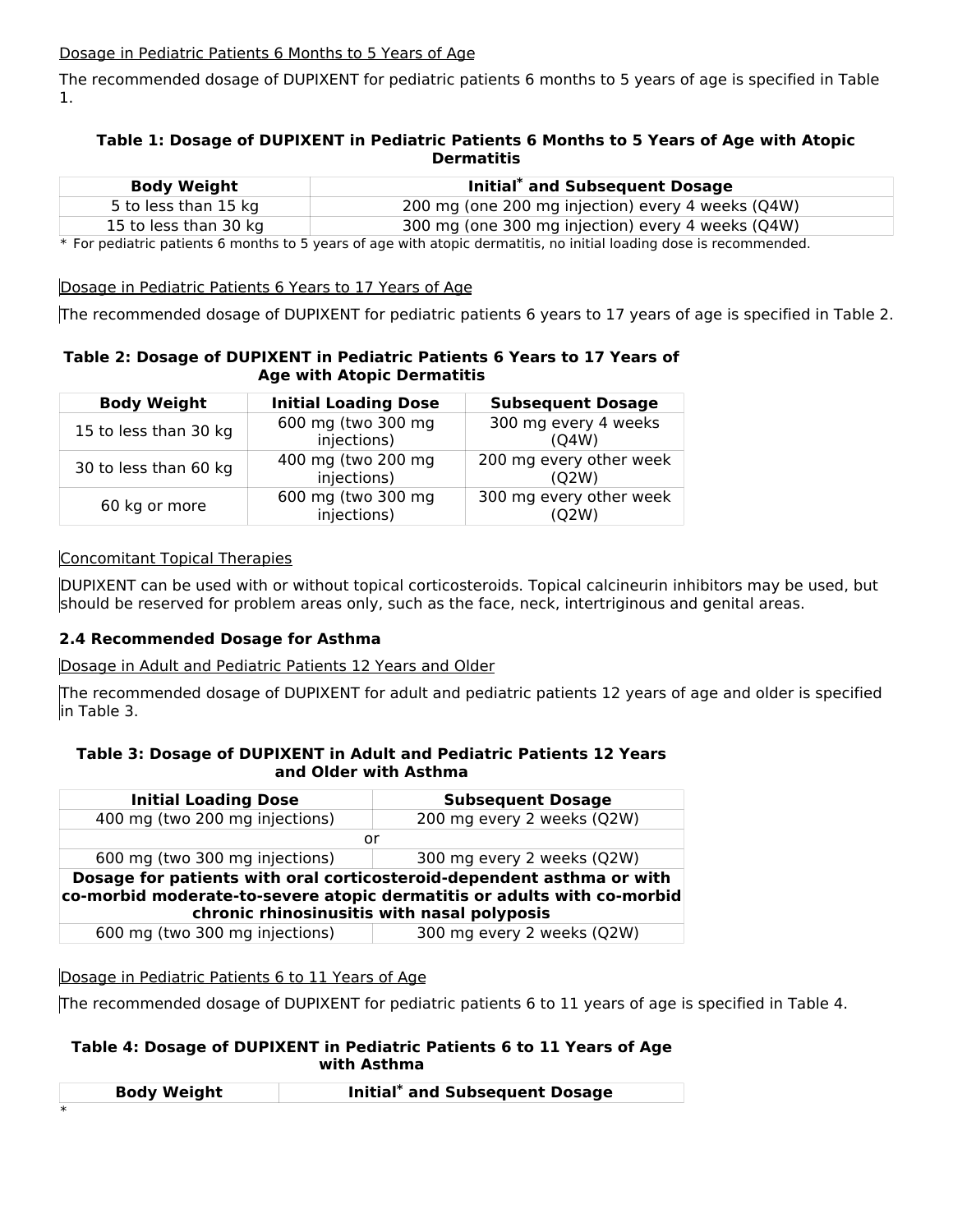| <b>Body Weight</b>    | <b>Initial and Subsequent Dosage</b> |
|-----------------------|--------------------------------------|
| 15 to less than 30 kg | 100 mg every other week (Q2W)        |
|                       |                                      |
|                       | 300 mg every four weeks (Q4W)        |
| $\geq$ 30 kg          | 200 mg every other week (Q2W)        |

\* For pediatric patients 6 to 11 years of age with asthma, no initial loading dose is recommended.

For pediatric patients 6 to 11 years of age with asthma and co-morbid moderate-to-severe atopic dermatitis, follow the recommended dosage as per Table 2 which includes an initial loading dose *[see Dosage and* Administration (2.3)].

### **2.5 Recommended Dosage for Chronic Rhinosinusitis with Nasal Polyposis**

The recommended dosage of DUPIXENT for adult patients is 300 mg given every other week.

### **2.6 Recommended Dosage for Eosinophilic Esophagitis**

The recommended dosage of DUPIXENT for adult and pediatric patients 12 years of age and older, weighing at least 40 kg, is 300 mg given every week (QW).

### **2.7 Missed Doses**

If a weekly dose is missed, administer the dose as soon as possible, and start a new weekly schedule from the date of the last administered dose.

If an every other week dose is missed, administer the injection within 7 days from the missed dose and then resume the patient's original schedule. If the missed dose is not administered within 7 days, wait until the next dose on the original schedule.

If an every 4 week dose is missed, administer the injection within 7 days from the missed dose and then resume the patient's original schedule. If the missed dose is not administered within 7 days, administer the dose, starting a new schedule based on this date.

### **2.8 Preparation for Use**

Before injection, remove DUPIXENT from the refrigerator and allow DUPIXENT to reach room temperature (45 minutes for the 300 mg/2 mL pre-filled syringe or pre-filled pen, 30 minutes for the 200 mg/1.14 mL pre-filled syringe or pre-filled pen, and 100 mg/0.67 mL pre-filled syringe) without removing the needle cap. After removal from the refrigerator, DUPIXENT must be used within 14 days or discarded.

Inspect DUPIXENT visually for particulate matter and discoloration prior to administration. DUPIXENT is a clear to slightly opalescent, colorless to pale yellow solution. Do not use if the liquid contains visible particulate matter, is discolored or cloudy (other than clear to slightly opalescent, colorless to pale yellow). DUPIXENT does not contain preservatives; therefore, discard any unused product remaining in the pre-filled syringe or pre-filled pen.

### **3 DOSAGE FORMS AND STRENGTHS**

DUPIXENT is a clear to slightly opalescent, colorless to pale yellow solution in a:

Single-dose pre-filled syringe with needle shield as:

- Injection: 300 mg/2 mL
- $\bullet$  Injection: 200 mg/1.14 mL
- $\bullet$  Injection: 100 mg/0.67 mL

Single-dose pre-filled pen as:

- Injection: 300 mg/2 mL
- $\bullet$  Injection: 200 mg/1.14 mL

### **4 CONTRAINDICATIONS**

DUPIXENT is contraindicated in patients who have known hypersensitivity to dupilumab or any excipients of DUPIXENT [see Warnings and Precautions (5.1)].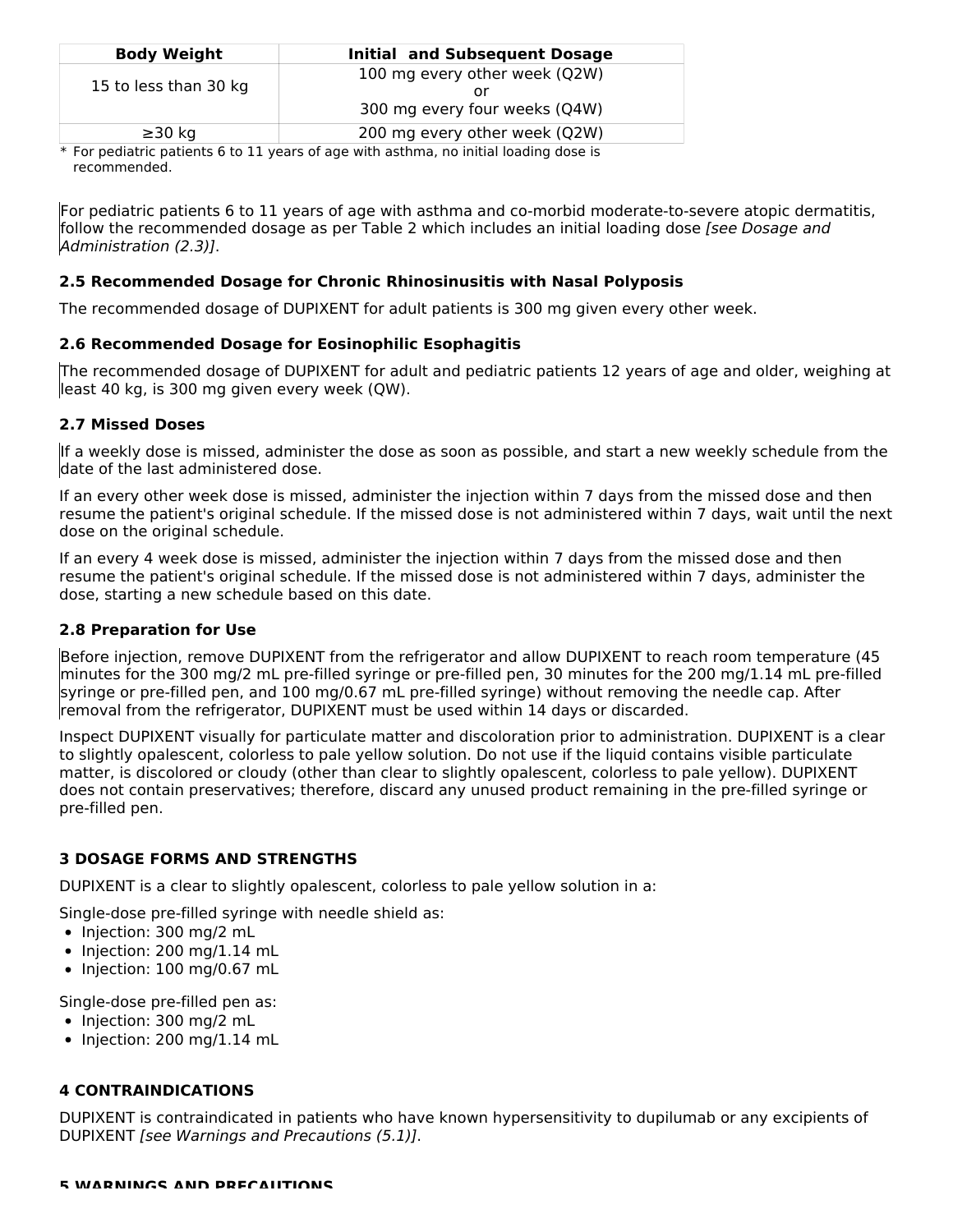### **5.1 Hypersensitivity**

Hypersensitivity reactions, including anaphylaxis, serum sickness or serum sickness-like reactions, angioedema, generalized urticaria, rash, erythema nodosum, and erythema multiforme have been reported. If a clinically significant hypersensitivity reaction occurs, institute appropriate therapy and discontinue DUPIXENT [see Adverse Reactions (6.1, 6.2, 6.3)].

### **5.2 Conjunctivitis and Keratitis**

Conjunctivitis and keratitis adverse reactions have been reported in clinical trials.

Conjunctivitis and keratitis occurred more frequently in atopic dermatitis subjects who received DUPIXENT compared to those who received placebo. Conjunctivitis was the most frequently reported eye disorder. Most subjects with conjunctivitis or keratitis recovered or were recovering during the treatment period *[see Adverse* Reactions (6.1)].

In subjects with CRSwNP, the frequency of conjunctivitis was 2% in the DUPIXENT group compared to 1% in the placebo group in the 24-week safety pool; these subjects recovered. There were no cases of keratitis reported in the CRSwNP development program *[see Adverse Reactions (6.1)]*.

Among subjects with asthma, the frequencies of conjunctivitis and keratitis were similar between DUPIXENT and placebo [see Adverse Reactions (6.1)].

Among subjects with EoE, the frequency of conjunctivitis and keratitis was 0% and 0% in the DUPIXENT group and 2% and 0% in the placebo group, respectively [see Adverse Reactions (6.1)].

Conjunctivitis and keratitis adverse events have also been reported with DUPIXENT in postmarketing settings, predominantly in atopic dermatitis patients. Some patients reported visual disturbances (e.g., blurred vision) associated with conjunctivitis or keratitis.

Advise patients to report new onset or worsening eye symptoms to their healthcare provider. Consider ophthalmological examination for patients who develop conjunctivitis that does not resolve following standard treatment or signs and symptoms suggestive of keratitis, as appropriate [see Adverse Reactions (6.1)].

### **5.3 Eosinophilic Conditions**

Patients being treated for asthma may present with serious systemic eosinophilia sometimes presenting with clinical features of eosinophilic pneumonia or vasculitis consistent with eosinophilic granulomatosis with polyangiitis, conditions which are often treated with systemic corticosteroid therapy. These events may be associated with the reduction of oral corticosteroid therapy. Healthcare providers should be alert to vasculitic rash, worsening pulmonary symptoms, cardiac complications, and/or neuropathy presenting in their patients with eosinophilia. Cases of eosinophilic pneumonia were reported in adult subjects who participated in the asthma development program and cases of vasculitis consistent with eosinophilic granulomatosis with polyangiitis have been reported with DUPIXENT in adult subjects who participated in the asthma development program as well as in adult subjects with co-morbid asthma in the CRSwNP development program. A causal association between DUPIXENT and these conditions has not been established.

### **5.4 Acute Asthma Symptoms or Deteriorating Disease**

DUPIXENT should not be used to treat acute asthma symptoms or acute exacerbations. Do not use DUPIXENT to treat acute bronchospasm or status asthmaticus. Patients should seek medical advice if their asthma remains uncontrolled or worsens after initiation of treatment with DUPIXENT.

### **5.5 Risk Associated with Abrupt Reduction of Corticosteroid Dosage**

Do not discontinue systemic, topical, or inhaled corticosteroids abruptly upon initiation of therapy with DUPIXENT. Reductions in corticosteroid dose, if appropriate, should be gradual and performed under the direct supervision of a healthcare provider. Reduction in corticosteroid dose may be associated with systemic withdrawal symptoms and/or unmask conditions previously suppressed by systemic corticosteroid therapy.

### **5.6 Patients with Co-morbid Asthma**

Advise patients with co-morbid asthma not to adjust or stop their asthma treatments without consultation with their physicians.

### **5.7 Arthralgia**

Arthralgia has been reported with the use of DUPIXENT with some patients reporting gait disturbances or decreased mobility associated with joint symptoms; some cases resulted in hospitalization *[see Adverse*]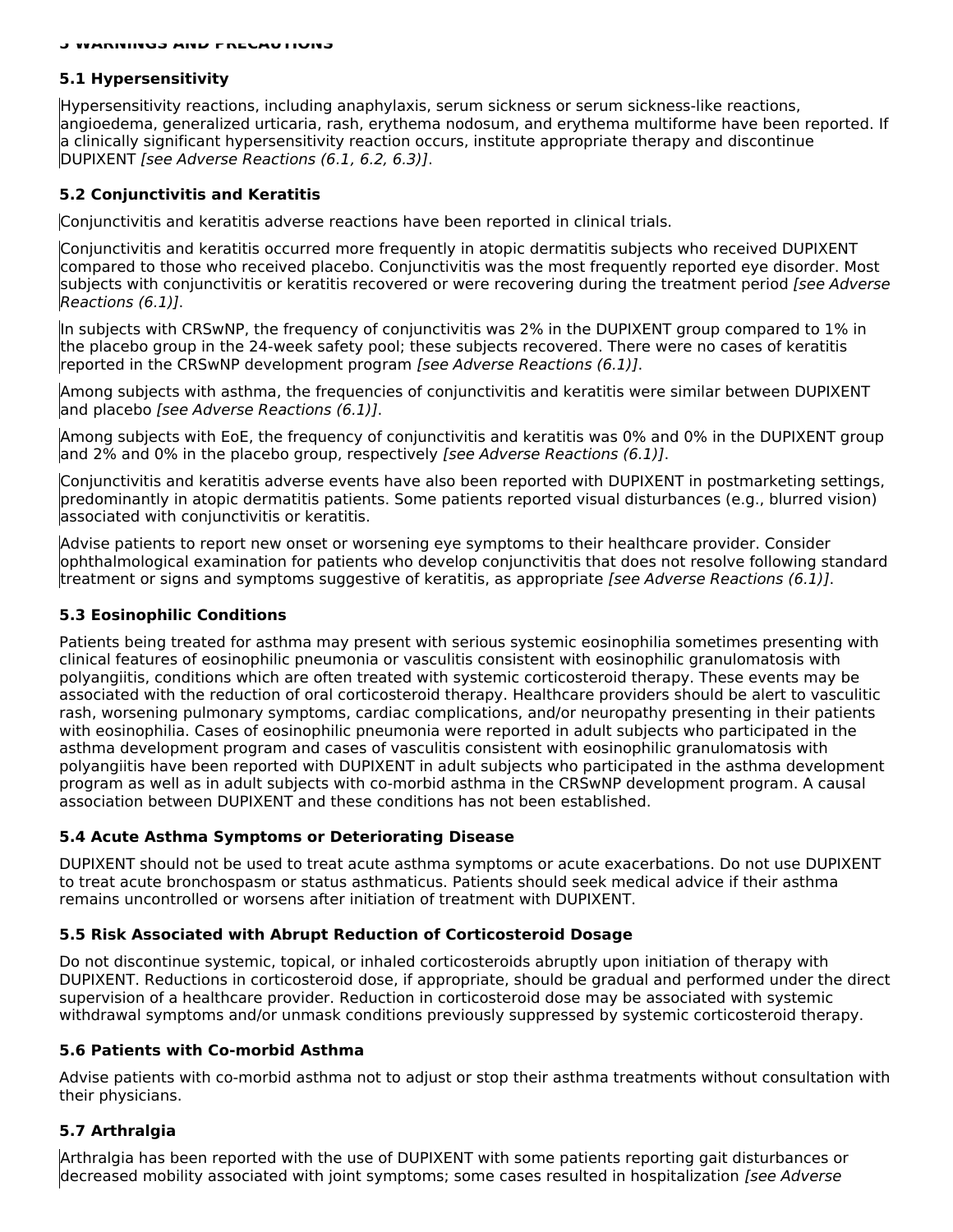Reactions (6.1)]. In postmarketing reports, onset of arthralgia was variable, ranging from days to months after the first dose of DUPIXENT. Some patients' symptoms resolved while continuing treatment with DUPIXENT and other patients recovered or were recovering following discontinuation of DUPIXENT.

Advise patients to report new onset or worsening joint symptoms to their healthcare provider. If symptoms persist or worsen, consider rheumatological evaluation and/or discontinuation of DUPIXENT.

### **5.8 Parasitic (Helminth) Infections**

Patients with known helminth infections were excluded from participation in clinical studies. It is unknown if DUPIXENT will influence the immune response against helminth infections.

Treat patients with pre-existing helminth infections before initiating therapy with DUPIXENT. If patients become infected while receiving treatment with DUPIXENT and do not respond to anti-helminth treatment, discontinue treatment with DUPIXENT until the infection resolves. Adverse reactions of helminth infections (5 cases of enterobiasis and 1 case of ascariasis) were reported in pediatric patients 6 to 11 years old who participated in the pediatric asthma development program *[see Adverse Reactions (6.1)]*.

### **5.9 Vaccinations**

Consider completing all age-appropriate vaccinations as recommended by current immunization guidelines prior to initiating treatment with DUPIXENT. Avoid use of live vaccines in patients treated with DUPIXENT. It is unknown if administration of live vaccines during DUPIXENT treatment will impact the safety or effectiveness of these vaccines. Limited data are available regarding coadministration of DUPIXENT with non-live vaccines [see Clinical Pharmacology (12.2)].

### **6 ADVERSE REACTIONS**

The following clinically significant adverse reactions are described elsewhere in the labeling:

- Hypersensitivity [see Warnings and Precautions (5.1)]
- Conjunctivitis and Keratitis [see Warnings and Precautions (5.2)]
- Arthralgia [see Warnings and Precautions (5.7)]

### **6.1 Clinical Trials Experience**

Because clinical trials are conducted under widely varying conditions, adverse reaction rates observed in the clinical trials of a drug cannot be directly compared to rates in the clinical trials of another drug and may not reflect the rates observed in practice.

### Adults with Atopic Dermatitis

Three randomized, double-blind, placebo-controlled, multicenter trials (SOLO 1, SOLO 2, and CHRONOS) and one dose-ranging trial (AD-1021) evaluated the safety of DUPIXENT in subjects with moderate-to-severe atopic dermatitis. The safety population had a mean age of 38 years; 41% of subjects were female, 67% were White, 24% were Asian, and 6% were Black; in terms of co-morbid conditions, 48% of the subjects had asthma, 49% had allergic rhinitis, 37% had food allergy, and 27% had allergic conjunctivitis. In these 4 trials, 1472 subjects were treated with subcutaneous injections of DUPIXENT, with or without concomitant topical corticosteroids (TCS).

A total of 739 subjects were treated with DUPIXENT for at least 1 year in the development program for moderate-to-severe atopic dermatitis.

SOLO 1, SOLO 2, and AD-1021 compared the safety of DUPIXENT monotherapy to placebo through Week 16. CHRONOS compared the safety of DUPIXENT + TCS to placebo + TCS through Week 52.

AD-1225 is a multicenter, open-label extension (OLE) study which assessed the long-term safety of repeat doses of DUPIXENT (through 148 weeks of treatment) in adults with moderate-to-severe AD who had previously participated in controlled studies of DUPIXENT or had been screened for SOLO 1 or SOLO 2. The safety data in AD-1225 reflect exposure to DUPIXENT in 2677 subjects, including 2254 exposed for at least 52 weeks, 1192 exposed for at least 100 weeks, and 357 exposed for at least 148 weeks. In AD-1225, 99.7% of subjects were exposed to DUPIXENT 300 mg weekly dosing (QW).

### Weeks 0 to 16 (SOLO 1, SOLO 2, CHRONOS, and AD-1021)

In DUPIXENT monotherapy trials (SOLO 1, SOLO 2, and AD-1021) through Week 16, the proportion of subjects who discontinued treatment because of adverse events was 1.9% in both the DUPIXENT 300 mg Q2W and placebo groups. Table 5 summarizes the adverse reactions that occurred at a rate of at least 1% in the DUPIXENT 300 mg Q2W monotherapy groups, and in the DUPIXENT + TCS group, all at a higher rate than in their respective comparator groups during the first 16 weeks of treatment.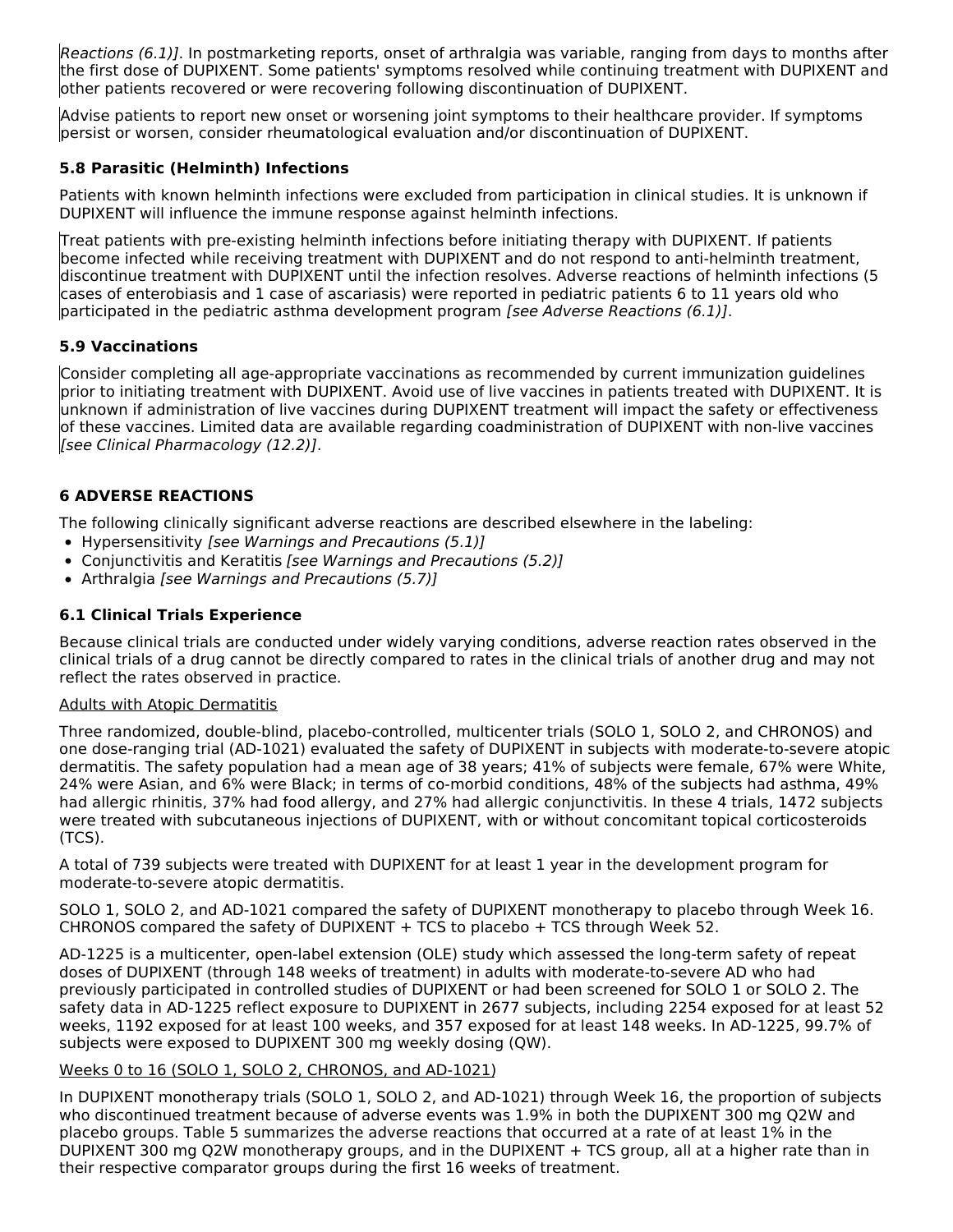### **Table 5: Adverse Reactions Occurring in ≥1% of the DUPIXENT**

|                                             | <b>DUPIXENT Monotherapy*</b>                                 |                    | <b>DUPIXENT + TCS<sup>t</sup></b>                          |                         |  |
|---------------------------------------------|--------------------------------------------------------------|--------------------|------------------------------------------------------------|-------------------------|--|
| <b>Adverse</b><br><b>Reaction</b>           | <b>DUPIXENT</b><br><b>Placebo</b><br>300 mg Q2W <sup>‡</sup> |                    | <b>DUPIXENT</b><br>300 mg Q2W <sup>‡</sup> +<br><b>TCS</b> | Placebo +<br><b>TCS</b> |  |
|                                             | $N = 529$<br>$n$ (%)                                         | $N = 517$<br>n (%) | $N = 110$<br>$n$ (%)                                       | $N = 315$<br>n (%)      |  |
| Injection site<br>reaction                  | 51(10)                                                       | 28(5)              | 11(10)                                                     | 18(6)                   |  |
| Conjunctivitis <sup>§</sup>                 | 51(10)                                                       | 12(2)              | 10(9)                                                      | 15(5)                   |  |
| <b>Blepharitis</b>                          | $2 (-1)$                                                     | $1 (-1)$           | 5(5)                                                       | 2(1)                    |  |
| Oral herpes                                 | 20(4)                                                        | 8(2)               | 3(3)                                                       | 5(2)                    |  |
| Keratitis <sup>¶</sup>                      | $1 (-1)$                                                     | 0                  | 4(4)                                                       | $\Omega$                |  |
| Eye pruritus                                | 3(1)                                                         | $1 (-1)$           | 2(2)                                                       | 2(1)                    |  |
| Other herpes<br>simplex virus<br>infection# | 10(2)                                                        | 6(1)               | 1(1)                                                       | $1 (-1)$                |  |
| Dry eye                                     | $1 (-1)$                                                     | 0                  | 2(2)                                                       | $1 (-1)$                |  |

### **Monotherapy Group or the DUPIXENT + TCS Group in the Atopic Dermatitis Trials through Week 16**

\* Pooled analysis of SOLO 1, SOLO 2, and AD-1021.

† Analysis of CHRONOS where subjects were on background TCS therapy.

‡ DUPIXENT 600 mg at Week 0, followed by 300 mg every two weeks.

§ Conjunctivitis cluster includes conjunctivitis, allergic conjunctivitis, bacterial conjunctivitis,

viral conjunctivitis, giant papillary conjunctivitis, eye irritation, and eye inflammation.

¶ Keratitis cluster includes keratitis, ulcerative keratitis, allergic keratitis, atopic keratoconjunctivitis, and ophthalmic herpes simplex.

# Other herpes simplex virus infection cluster includes herpes simplex, genital herpes, herpes simplex otitis externa, and herpes virus infection, but excludes eczema herpeticum.

### Safety through Week 52 (CHRONOS)

In the DUPIXENT with concomitant TCS trial (CHRONOS) through Week 52, the proportion of subjects who discontinued treatment because of adverse events was 1.8% in DUPIXENT 300 mg Q2W + TCS group and 7.6% in the placebo + TCS group. Two subjects discontinued DUPIXENT because of adverse reactions: atopic dermatitis (1 subject) and exfoliative dermatitis (1 subject).

The safety profile of DUPIXENT + TCS through Week 52 was generally consistent with the safety profile observed at Week 16.

### Safety through 148 Weeks (AD-1225)

The long-term safety profile observed in this trial through 148 weeks was generally consistent with the safety profile of DUPIXENT observed in controlled studies.

### Pediatric Subjects 12 to 17 Years of Age with Atopic Dermatitis

The safety of DUPIXENT was assessed in a trial of 250 pediatric subjects 12 to 17 years of age with moderateto-severe atopic dermatitis (AD-1526). The safety profile of DUPIXENT in these subjects through Week 16 was similar to the safety profile seen in adults with atopic dermatitis.

The long-term safety of DUPIXENT was assessed in an open-label extension study in pediatric subjects 12 to 17 years of age with moderate-to-severe atopic dermatitis (AD-1434). The safety profile of DUPIXENT in subjects followed through Week 52 was similar to the safety profile observed at Week 16 in AD-1526. The long-term safety profile of DUPIXENT observed in pediatric subjects 12 to 17 years of age was consistent with that seen in adults with atopic dermatitis.

### Pediatric Subjects 6 to 11 Years of Age with Atopic Dermatitis

The safety of DUPIXENT with concomitant TCS was assessed in a trial of 367 pediatric subjects 6 to 11 years of age with severe atopic dermatitis (AD-1652). The safety profile of DUPIXENT + TCS in these subjects through Week 16 was similar to the safety profile from trials in adult and pediatric subjects 12 to 17 years of age with atopic dermatitis.

The long-term safety of DUPIXENT  $\pm$  TCS was assessed in an open-label extension study of 368 pediatric subjects 6 to 11 years of age with atopic dermatitis (AD-1434). Among subjects who entered this study, 110 (30%) had moderate and 72 (20%) had severe atopic dermatitis at the time of enrollment in AD-1434. The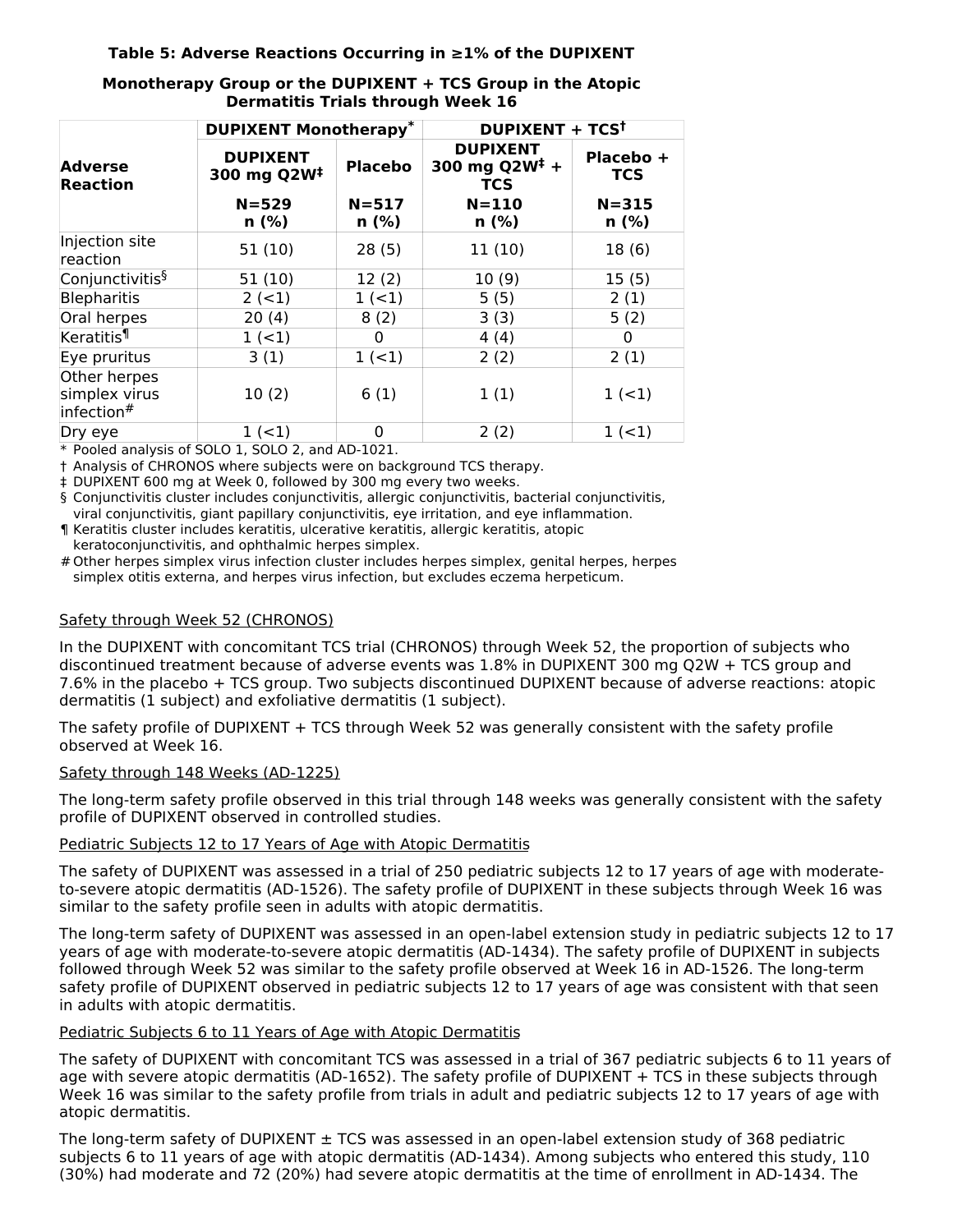safety profile of DUPIXENT  $\pm$  TCS in subjects followed through Week 52 was similar to the safety profile observed through Week 16 in AD-1652. The long-term safety profile of DUPIXENT  $\pm$  TCS observed in pediatric subjects 6 to 11 years of age was consistent with that seen in adult and pediatric subjects 12 to 17 years of age with atopic dermatitis [see Use in Specific Populations (8.4)].

### Pediatric Subjects 6 Months to 5 Years of Age with Atopic Dermatitis

The safety of DUPIXENT with concomitant TCS was assessed in a trial of 161 pediatric subjects 6 months to 5 years of age with moderate-to-severe atopic dermatitis (AD-1539). The safety profile of DUPIXENT + TCS in these subjects through Week 16 was similar to the safety profile from trials in adults and pediatric subjects 6 to 17 years of age with atopic dermatitis.

The long-term safety of DUPIXENT  $\pm$  TCS was assessed in an open-label extension study of 180 pediatric subjects 6 months to 5 years of age with atopic dermatitis (AD-1434). The majority of subjects were treated with DUPIXENT 300 mg every 4 weeks. The safety profile of DUPIXENT  $\pm$  TCS in subjects followed through Week 52 was similar to the safety profile observed through Week 16 in AD-1539. The long-term safety profile of DUPIXENT  $\pm$  TCS observed in pediatric subjects 6 months to 5 years of age was consistent with that seen in adults and pediatric subjects 6 to 17 years old with atopic dermatitis. In addition, hand-foot-and-mouth disease was reported in 9 (5%) pediatric subjects and skin papilloma was reported in 4 (2%) pediatric subjects treated with DUPIXENT  $\pm$  TCS. These cases did not lead to study drug discontinuation [see Use in Specific Populations  $(8.4)$ .

### Asthma

### Adults and Pediatric Subjects 12 Years of Age and Older with Asthma

A total of 2888 adult and pediatric subjects 12 to 17 years of age with moderate-to-severe asthma (AS) were evaluated in 3 randomized, placebo-controlled, multicenter trials of 24 to 52 weeks duration (DRI12544, QUEST, and VENTURE). Of these, 2678 had a history of 1 or more severe exacerbations in the year prior to enrollment despite regular use of medium to high-dose inhaled corticosteroids plus an additional controller(s) (DRI12544 and QUEST). A total of 210 subjects with oral corticosteroid-dependent asthma receiving high-dose inhaled corticosteroids plus up to two additional controllers were enrolled (VENTURE). The safety population (DRI12544 and QUEST) was 12-87 years of age, of which 63% were female, and 82% were White. DUPIXENT 200 mg or 300 mg was administered subcutaneously Q2W, following an initial dose of 400 mg or 600 mg, respectively.

In DRI12544 and QUEST, the proportion of subjects who discontinued treatment due to adverse events was 4% of the placebo group, 3% of the DUPIXENT 200 mg Q2W group, and 6% of the DUPIXENT 300 mg Q2W group.

Table 6 summarizes the adverse reactions that occurred at a rate of at least 1% in subjects treated with DUPIXENT and at a higher rate than in their respective comparator groups in DRI12544 and QUEST.

| <b>Adverse Reaction</b>      | DRI12544 and QUEST                                    |                                                    |                                     |  |  |
|------------------------------|-------------------------------------------------------|----------------------------------------------------|-------------------------------------|--|--|
|                              | <b>DUPIXENT</b><br>200 mg Q2W<br>$N = 779$<br>$n$ (%) | <b>DUPIXENT</b><br>300 mg Q2W<br>$N = 788$<br>n(%) | <b>Placebo</b><br>$N = 792$<br>n(%) |  |  |
| Injection site<br>reactions* | 111 (14%)                                             | 144 (18%)                                          | 50 (6%)                             |  |  |
| Oropharyngeal pain           | 13 (2%)                                               | 19 (2%)                                            | 7(1%)                               |  |  |
| Eosinophilia <sup>†</sup>    | 17 (2%)                                               | 16 (2%)                                            | $2 (-1%)$                           |  |  |

### **Table 6: Adverse Reactions Occurring in ≥1% of the DUPIXENT Groups in DRI12544 and QUEST and Greater than Placebo (6 Month Safety Pool)**

\* Injection site reactions cluster includes erythema, edema, pruritus, pain, and inflammation.

† Eosinophilia = blood eosinophils ≥3,000 cells/mcL, or deemed by the investigator to be an adverse event. None met the criteria for serious eosinophilic conditions [see Warnings and Precautions  $(5.3)$ ].

Injection site reactions were most common with the loading (initial) dose.

The safety profile of DUPIXENT through Week 52 was generally consistent with the safety profile observed at Week 24.

### Pediatric Subjects 6 to 11 Years of Age with Asthma

The safety of DUPIXENT was assessed in 405 pediatric subjects 6 to 11 years of age with moderate-to-severe asthma (VOYAGE). The safety profile of DUPIXENT in these subjects through Week 52 was similar to the safety profile from studies in adult and pediatric subjects 12 years of age and older with moderate-to-severe asthma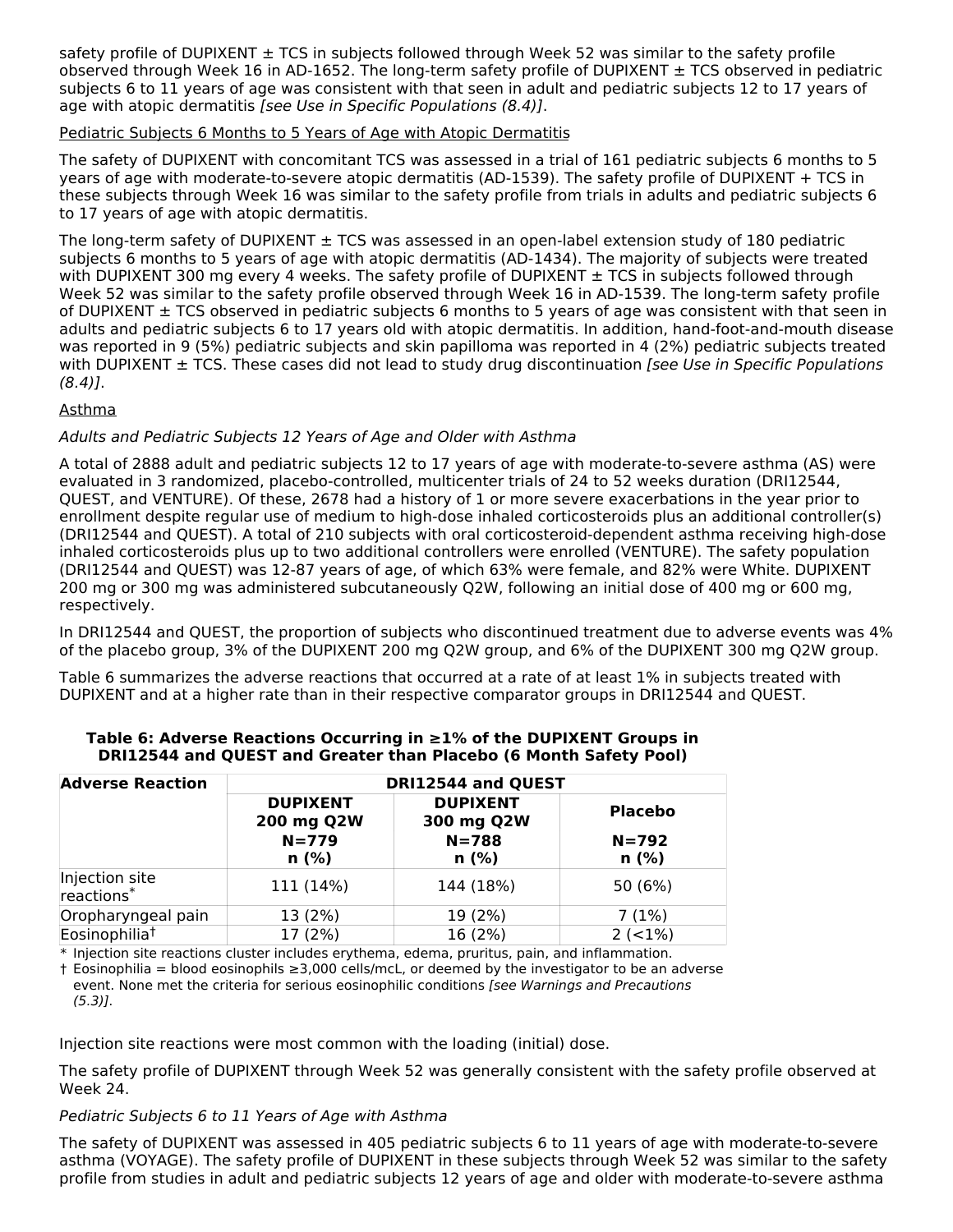with the addition of helminth infections. Helminth infections were reported in 2.2% (6 subjects) in the DUPIXENT group and 0.7% (1 subject) in the placebo group. The majority of cases were enterobiasis, reported in 1.8% (5 subjects) in the DUPIXENT group and none in the placebo group. There was one case of ascariasis in the DUPIXENT group. All helminth infection cases were mild to moderate and subjects recovered with antihelminth treatment without DUPIXENT treatment discontinuation.

#### Chronic Rhinosinusitis with Nasal Polyposis

A total of 722 adult subjects with chronic rhinosinusitis with nasal polyposis (CRSwNP) were evaluated in 2 randomized, placebo-controlled, multicenter trials of 24 to 52 weeks duration (SINUS-24 and SINUS-52). The safety pool consisted of data from the first 24 weeks of treatment from both studies.

In the safety pool, the proportion of subjects who discontinued treatment due to adverse events was 5% of the placebo group and 2% of the DUPIXENT 300 mg Q2W group.

Table 7 summarizes the adverse reactions that occurred at a rate of at least 1% in subjects treated with DUPIXENT and at a higher rate than in their respective comparator group in SINUS-24 and SINUS-52.

|                           | SINUS-24 and SINUS-52         |                |  |
|---------------------------|-------------------------------|----------------|--|
| <b>Adverse Reaction</b>   | <b>DUPIXENT</b><br>300 mg Q2W | <b>Placebo</b> |  |
|                           | $N = 440$                     | $N = 282$      |  |
|                           | n(%)                          | n(%)           |  |
| Injection site reactions* | 28 (6%)                       | 12 (4%)        |  |
| Conjunctivitist           | 7(2%)                         | 2(1%)          |  |
| Arthralgia                | 14 (3%)                       | 5(2%)          |  |
| Gastritis                 | 7(2%)                         | 2(1%)          |  |
| Insomnia                  | 6(1%)                         | $0 (< 1\%)$    |  |
| Eosinophilia              | 5(1%)                         | $1 (-1%)$      |  |
| Toothache                 | 5(1%)                         | $1( < 1\%)$    |  |

#### **Table 7: Adverse Reactions Occurring in ≥1% of the DUPIXENT Group in SINUS-24 and SINUS-52 and Greater than Placebo (24-Week Safety Pool)**

\* Injection site reactions cluster includes injection site reaction, pain, bruising and swelling.

† Conjunctivitis cluster includes conjunctivitis, allergic conjunctivitis, bacterial conjunctivitis, viral

conjunctivitis, giant papillary conjunctivitis, eye irritation, and eye inflammation.

The safety profile of DUPIXENT through Week 52 was generally consistent with the safety profile observed at Week 24.

#### Eosinophilic Esophagitis

A total of 239 adult and pediatric subjects 12 to 17 years of age, weighing at least 40 kg, with EoE were evaluated in a randomized, double-blind, parallel-group, multicenter, placebo-controlled trial, including two 24 week treatment periods (Parts A and B) and received either DUPIXENT 300 mg QW or placebo [see Clinical Studies (14.4)].

The proportion of subjects who discontinued treatment due to adverse events was 2% of the placebo group and 2% of the DUPIXENT 300 mg QW group.

Table 8 summarizes the adverse reactions that occurred at a rate of at least 2% in subjects treated with DUPIXENT and at a higher rate than in their respective comparator group in Parts A and B.

#### **Table 8: Adverse Reactions Occurring in ≥2% of Patients with EoE Treated with DUPIXENT in a Placebo Controlled Trial (Parts A and B; 24-Week Safety Pool)**

|                         | Parts A and B      |                |  |
|-------------------------|--------------------|----------------|--|
| <b>Adverse Reaction</b> | DUPIXENT 300 mg QW | <b>Placebo</b> |  |
|                         | $N = 122$          | $N = 117$      |  |
|                         | n(%)               | n(%)           |  |

†

‡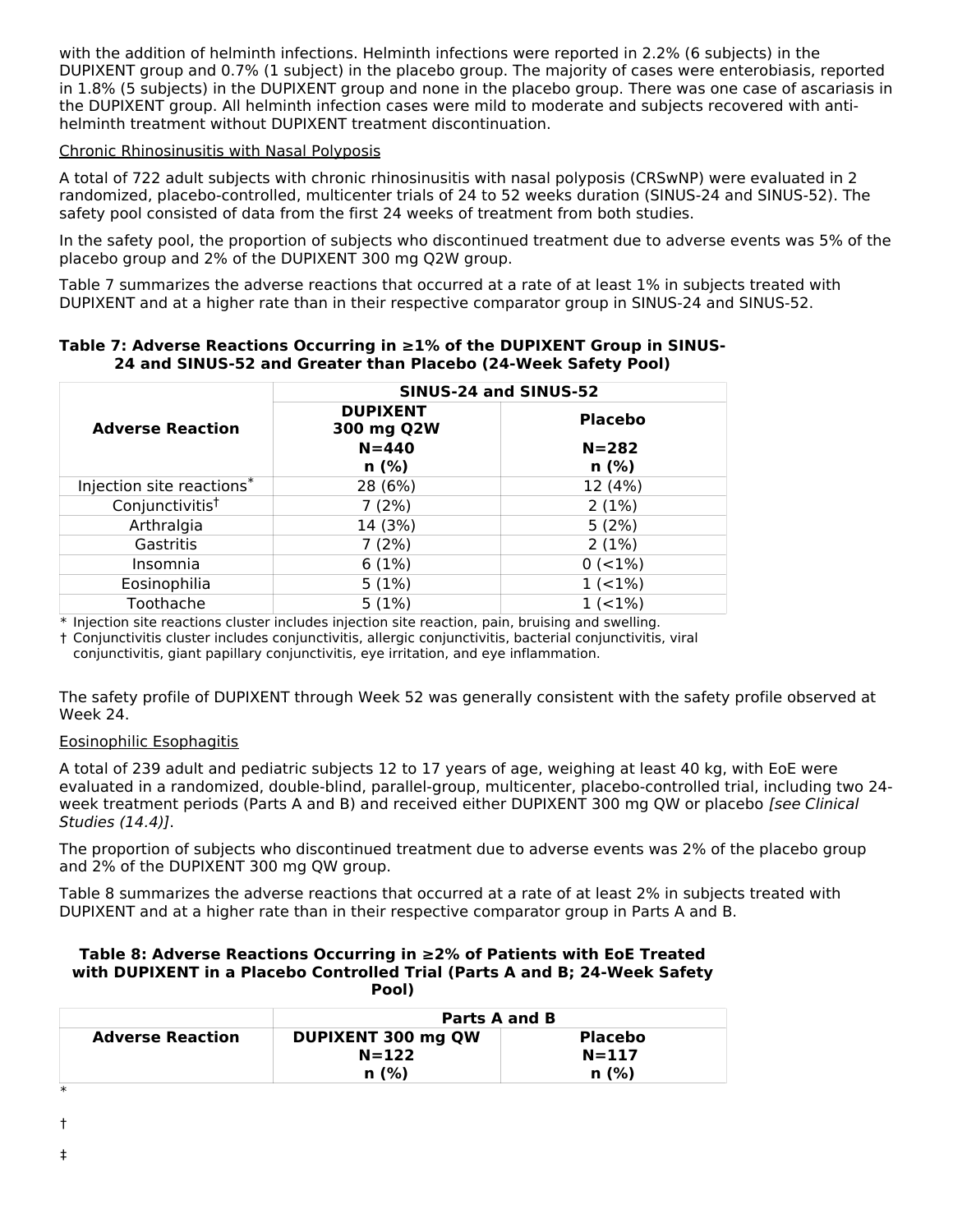|                                                    | <b>Parts A and B</b>                    |                                     |  |  |
|----------------------------------------------------|-----------------------------------------|-------------------------------------|--|--|
| <b>Adverse Reaction</b>                            | DUPIXENT 300 mg QW<br>$N = 122$<br>n(%) | <b>Placebo</b><br>$N = 117$<br>n(%) |  |  |
| Injection site reactions*                          | 46 (38%)                                | 39 (33%)                            |  |  |
| Upper respiratory tract<br>infections <sup>t</sup> | 22 (18%)                                | 12 (10%)                            |  |  |
| Arthralgia                                         | 3(2%)                                   | 1(1%)                               |  |  |
| Herpes viral infections <sup>‡</sup>               | 3(2%)                                   | 1(1%)                               |  |  |

\* Injection site reactions are composed of several terms including, but not limited to, injection site swelling, pain, and bruising.

† Upper respiratory tract infections are composed of several terms including, but not limited to, COVID-19, sinusitis, and upper respiratory tract infection.

‡ Herpes viral infections are composed of oral herpes and herpes simplex.

The safety profile of DUPIXENT in 72 pediatric subjects 12 to 17 years of age, weighing at least 40 kg, and adults in Parts A and B was similar.

### Specific Adverse Reactions

### Conjunctivitis and Keratitis

In adult subjects with atopic dermatitis, conjunctivitis was reported in 10% (34 per 100 subject-years) in the 300 mg Q2W dose group and in 2% of the placebo group (8 per 100 subject-years) during the 16-week treatment period of the monotherapy trials (SOLO 1, SOLO 2, and AD-1021). During the 52-week treatment period of concomitant therapy atopic dermatitis trial (CHRONOS), conjunctivitis was reported in 16% of the DUPIXENT 300 mg Q2W + TCS group (20 per 100 subject-years) and in 9% of the placebo + TCS group (10 per 100 subject-years). During the long-term OLE trial with data through 148 weeks (AD-1225), conjunctivitis was reported in 20% of the DUPIXENT group (12 per 100 subject-years).

In DUPIXENT atopic dermatitis monotherapy trials (SOLO 1, SOLO 2, and AD-1021) through Week 16, keratitis was reported in <1% of the DUPIXENT group (1 per 100 subject-years) and in 0% of the placebo group (0 per 100 subject-years). In the 52-week atopic dermatitis DUPIXENT + topical corticosteroids (TCS) atopic dermatitis trial (CHRONOS), keratitis was reported in 4% of the DUPIXENT + TCS group (4 per 100 subjectyears) and in 2% of the placebo + TCS group (2 per 100 subject-years). Conjunctivitis and keratitis occurred more frequently in atopic dermatitis subjects who received DUPIXENT. Conjunctivitis was the most frequently reported eye disorder. During the long-term OLE trial with data through 148 weeks (AD-1225), keratitis was reported in 3% of the DUPIXENT group (2 per 100 subject-years). Most subjects with conjunctivitis or keratitis recovered or were recovering during the treatment period.

Among subjects with asthma, the frequency of conjunctivitis and keratitis was similar between DUPIXENT and placebo.

In subjects with CRSwNP, the frequency of conjunctivitis was 2% in the DUPIXENT group compared to 1% in the placebo group in the 24-week safety pool; these subjects recovered.

In the 52-week CRSwNP study (SINUS-52), the frequency of conjunctivitis was 3% in the DUPIXENT subjects and 1% in the placebo subjects; all of these subjects recovered. There were no cases of keratitis reported in the CRSwNP development program [see Warnings and Precautions (5.2)].

Among subjects with EoE, the frequency of conjunctivitis and keratitis was 0% and 0% in the DUPIXENT group and 2% and 0% in the placebo group, respectively.

#### Eczema Herpeticum and Herpes Zoster

The rate of eczema herpeticum was similar in the placebo and DUPIXENT groups in the atopic dermatitis trials. The rates remained stable through 148 weeks in the long-term OLE trial (AD-1225).

Herpes zoster was reported in <1% of the DUPIXENT groups (1 per 100 subject-years) and in <1% of the placebo group (1 per 100 subject-years) in the 16-week atopic dermatitis monotherapy trials. In the 52-week DUPIXENT + TCS atopic dermatitis trial, herpes zoster was reported in 1% of the DUPIXENT + TCS group (1 per 100 subject-years) and 2% of the placebo + TCS group (2 per 100 subject-years). During the long-term OLE trial with data through 148 weeks (AD-1225), 1.9% of DUPIXENT-treated subjects reported herpes zoster (0.99 per 100 subject-years of follow up). Among asthma subjects the frequency of herpes zoster was similar between DUPIXENT and placebo. Among subjects with CRSwNP or EoE there were no reported cases of herpes zoster or eczema herpeticum.

#### Hypersensitivity Reactions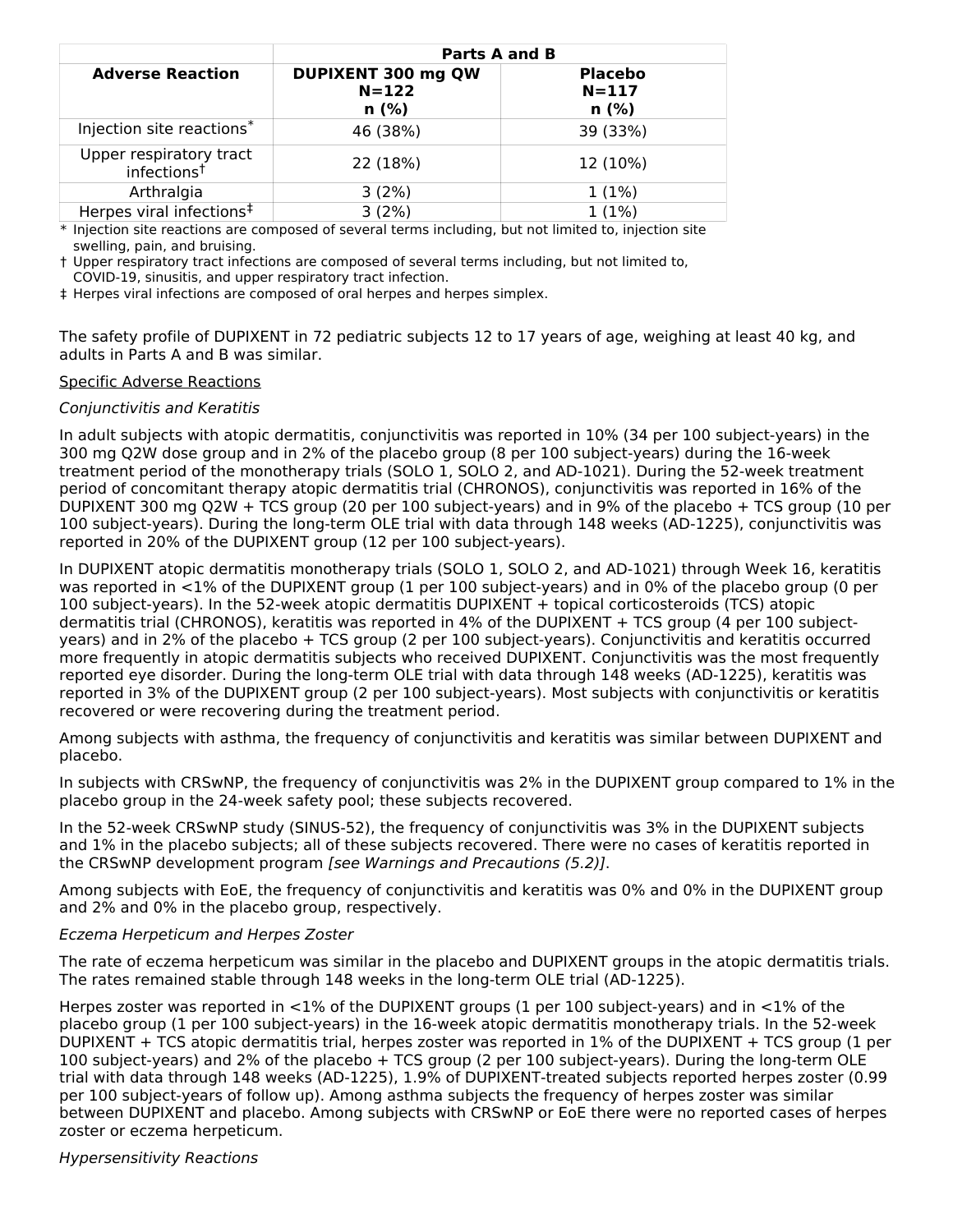Hypersensitivity reactions were reported in <1% of DUPIXENT-treated subjects. These included anaphylaxis, serum sickness or serum sickness-like reactions, generalized urticaria, rash, erythema nodosum, and erythema multiforme [see Contraindications (4), Warnings and Precautions (5.1), and Adverse Reactions (6.2)].

### Eosinophils

DUPIXENT-treated subjects with atopic dermatitis, asthma, and CRSwNP had a greater initial increase from baseline in blood eosinophil count compared to subjects treated with placebo. An increase from baseline in blood eosinophil count was not observed in subjects with EoE treated with DUPIXENT as compared to placebo. In adult subjects with atopic dermatitis (SOLO 1, SOLO 2, and AD-1021), the mean and median increases in blood eosinophils from baseline to Week 4 were 100 and 0 cells/mcL, respectively. In pediatric subjects <6 years old with atopic dermatitis, the mean and median increases from baseline to week 4 were 478 and 90 cells/mcL, respectively. In adult and pediatric subjects 12 years of age and older with asthma (DRI12544 and QUEST), the mean and median increases in blood eosinophils from baseline to Week 4 were 130 and 10 cells/mcL, respectively. In subjects 6 to 11 years of age with asthma (VOYAGE), the mean and median increases in blood eosinophils from baseline to Week 12 were 124 and 0 cells/mcL, respectively. In adult subjects with CRSwNP (SINUS-24 and SINUS-52), the mean and median increases in blood eosinophils from baseline to Week 16 were 150 and 50 cells/mcL, respectively.

Across atopic dermatitis, asthma, and CRSwNP indications, the incidence of treatment-emergent eosinophilia (≥500 cells/mcL) was similar in DUPIXENT and placebo groups. Treatment-emergent eosinophilia (≥5,000 cells/mcL) was reported in <3% of DUPIXENT-treated subjects and <0.5% in placebo-treated subjects (SOLO 1, SOLO 2, and AD-1021; DRI12544, QUEST, and VOYAGE; SINUS-24 and SINUS-52). Blood eosinophil counts declined to near baseline levels during study treatment. In study AD-1539, treatment-emergent eosinophilia (≥5,000 cells/mcL) was reported in 8% of DUPIXENT-treated subjects and 0% in placebo-treated subjects [see Warnings and Precautions (5.3)].

### Cardiovascular

In the 1-year placebo-controlled trial in adult and pediatric subjects 12 years of age and older with asthma (QUEST), cardiovascular thromboembolic events (cardiovascular deaths, non-fatal myocardial infarctions, and non-fatal strokes) were reported in 1 (0.2%) of the DUPIXENT 200 mg Q2W group, 4 (0.6%) of the DUPIXENT 300 mg Q2W group, and 2 (0.3%) of the placebo group.

In the 1-year placebo-controlled trial in subjects with atopic dermatitis (CHRONOS), cardiovascular thromboembolic events (cardiovascular deaths, non-fatal myocardial infarctions, and non-fatal strokes) were reported in 1 (0.9%) of the DUPIXENT + TCS 300 mg Q2W group, 0 (0.0%) of the DUPIXENT + TCS 300 mg QW group, and  $1$  (0.3%) of the placebo + TCS group.

In the 24-week placebo-controlled trial in subjects with CRSwNP (SINUS-24), cardiovascular thromboembolic events (cardiovascular deaths, non-fatal myocardial infarctions, and non-fatal strokes) were reported in 1 (0.7%) of the DUPIXENT group and 0 (0.0%) of the placebo group. In the 1-year placebo-controlled trial in subjects with CRSwNP (SINUS-52), there were no cases of cardiovascular thromboembolic events (cardiovascular deaths, non-fatal myocardial infarctions, and non-fatal strokes) reported in any treatment arm.

In the 24-week placebo-controlled trial in subjects with EoE (Parts A and B), there were no cases of cardiovascular thromboembolic events (cardiovascular deaths, non-fatal myocardial infarctions, and non-fatal strokes) reported in any treatment arm.

### **6.2 Immunogenicity**

As with all therapeutic proteins, there is a potential for immunogenicity. The detection of antibody formation is highly dependent on the sensitivity and specificity of the assay. Additionally, the observed incidence of antibody (including neutralizing antibody) positivity in an assay may be influenced by several factors, including assay methodology, sample handling, timing of sample collection, concomitant medications, and underlying disease. For these reasons, comparison of the incidence of antibodies to dupilumab in the studies described below with the incidence of antibodies in other studies or to other products may be misleading.

Approximately 5% of subjects with atopic dermatitis, asthma, or CRSwNP who received DUPIXENT 300 mg Q2W for 52 weeks developed antibodies to dupilumab; approximately 2% exhibited persistent ADA responses, and approximately 2% had neutralizing antibodies. Similar results were observed in pediatric subjects 6 months to 11 years of age with atopic dermatitis who received either DUPIXENT 200 mg Q2W, 200 mg Q4W, or 300 mg Q4W and pediatric subjects 6 to 11 years of age with asthma who received either DUPIXENT 100 mg Q2W or 200 mg Q2W up to 52 weeks.

Approximately 16% of pediatric subjects 12 to 17 years of age with atopic dermatitis who received DUPIXENT 300 mg or 200 mg Q2W for 16 weeks developed antibodies to dupilumab; approximately 3% exhibited persistent ADA responses, and approximately 5% had neutralizing antibodies.

Approximately 9% of subjects with asthma who received DUPIXENT 200 mg Q2W for 52 weeks developed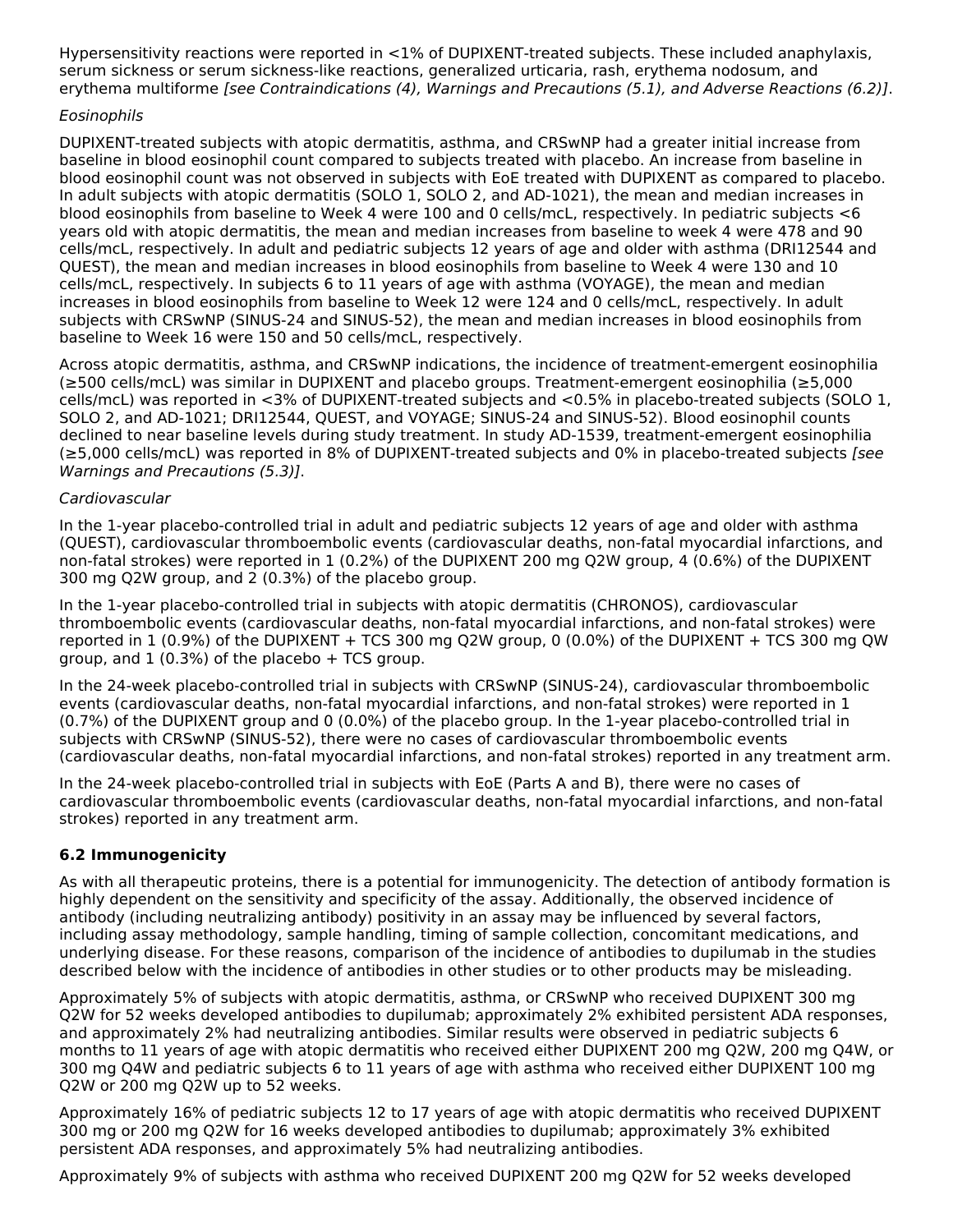antibodies to dupilumab; approximately 4% exhibited persistent ADA responses, and approximately 4% had neutralizing antibodies.

Approximately 1% of subjects with EoE who received DUPIXENT 300 mg QW for 24 weeks developed antibodies to dupilumab.

Regardless of age or population, up to 4% of subjects in placebo groups were positive for antibodies to DUPIXENT; approximately 2% exhibited persistent ADA responses, and approximately 1% had neutralizing antibodies.

The antibody titers detected in both DUPIXENT and placebo subjects were mostly low. In subjects who received DUPIXENT, development of high titer antibodies to dupilumab was associated with lower serum dupilumab concentrations [see Clinical Pharmacology (12.3)].

Two adult subjects who experienced high titer antibody responses developed serum sickness or serum sickness-like reactions during DUPIXENT therapy [see Warnings and Precautions (5.1)].

### **6.3 Postmarketing Experience**

The following adverse reactions have been identified during post-approval use of DUPIXENT. Because these reactions are reported voluntarily from a population of uncertain size, it is not always possible to reliably estimate their frequency or establish a causal relationship to drug exposure.

Immune system disorders: angioedema [see Warnings and Precautions (5.1)]

Skin and subcutaneous tissue disorders: Facial skin reactions, including erythema, rash, scaling, edema, papules, pruritus, burning, and pain

### **8 USE IN SPECIFIC POPULATIONS**

#### **8.1 Pregnancy**

#### Pregnancy Exposure Registry

There is a pregnancy exposure registry that monitors pregnancy outcomes in women exposed to DUPIXENT during pregnancy.

Healthcare providers and patients may call 1-877-311-8972 or go to https://mothertobaby.org/ongoingstudy/dupixent/ to enroll in or to obtain information about the registry.

#### Risk Summary

Available data from case reports and case series with DUPIXENT use in pregnant women have not identified a drug-associated risk of major birth defects, miscarriage, or adverse maternal or fetal outcomes. Human IgG antibodies are known to cross the placental barrier; therefore, DUPIXENT may be transmitted from the mother to the developing fetus. There are adverse effects on maternal and fetal outcomes associated with asthma in pregnancy (see Clinical Considerations). In an enhanced pre- and post-natal developmental study, no adverse developmental effects were observed in offspring born to pregnant monkeys after subcutaneous administration of a homologous antibody against interleukin-4-receptor alpha (IL-4Rα) during organogenesis through parturition at doses up to 10-times the maximum recommended human dose (MRHD) (see Data).

The background risk of major birth defects and miscarriage for the indicated populations are unknown. All pregnancies have a background risk of birth defect, loss or other adverse outcomes. In the U.S. general population, the estimated background risk of major birth defects and miscarriage in clinically recognized pregnancies is 2% to 4% and 15% to 20%, respectively.

#### Clinical Considerations

#### Disease-Associated Maternal and/or Embryo-fetal Risk

In women with poorly or moderately controlled asthma, evidence demonstrates that there is an increased risk of preeclampsia in the mother and prematurity, low birth weight, and small for gestational age in the neonate. The level of asthma control should be closely monitored in pregnant women and treatment adjusted as necessary to maintain optimal control.

#### Data

#### Animal Data

In an enhanced pre- and post-natal development toxicity study, pregnant cynomolgus monkeys were administered weekly subcutaneous doses of homologous antibody against IL-4Rα up to 10 times the MRHD (on a mg/kg basis of 100 mg/kg/week) from the beginning of organogenesis to parturition. No treatment-related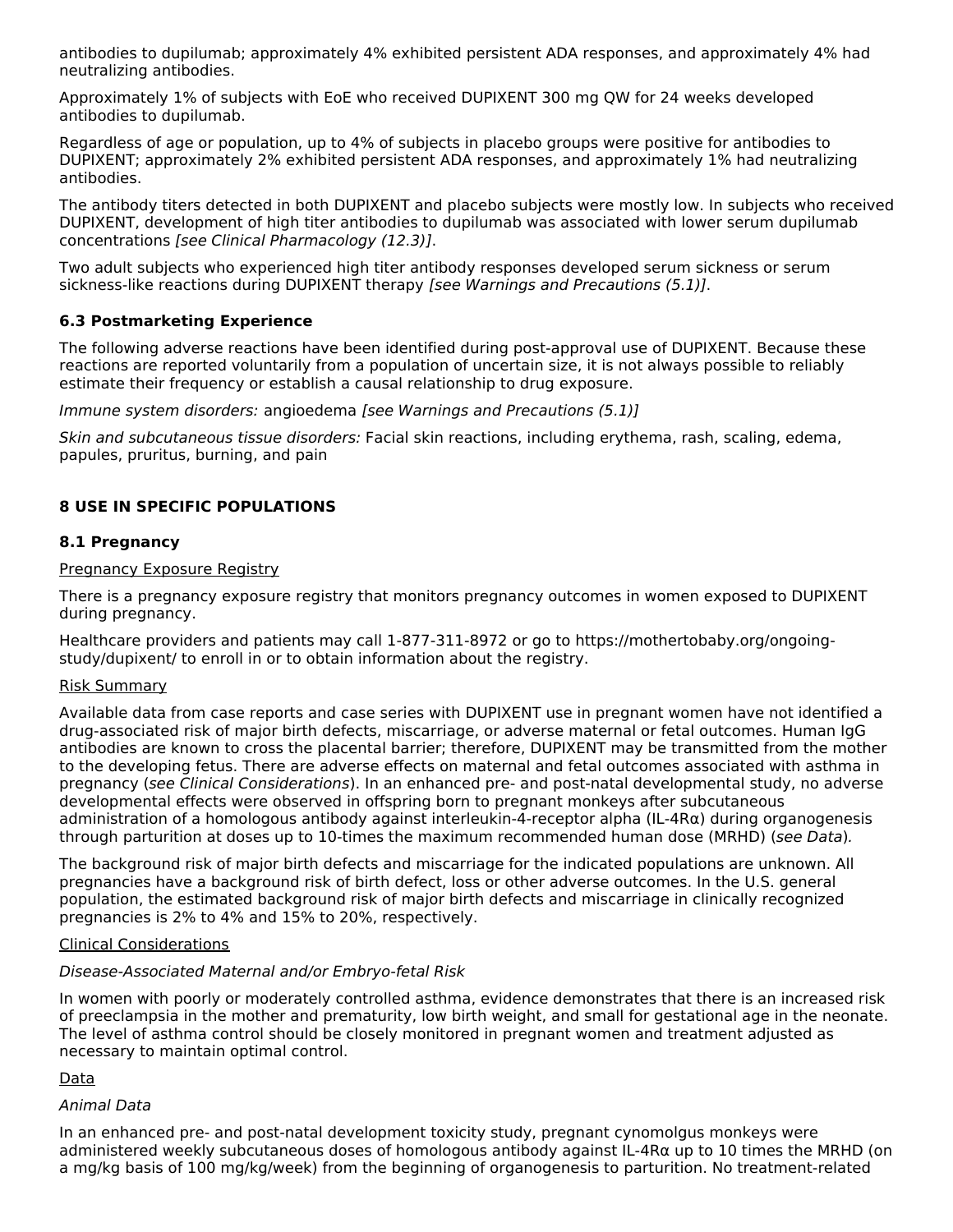adverse effects on embryo-fetal toxicity or malformations, or on morphological, functional, or immunological development were observed in the infants from birth through 6 months of age.

### **8.2 Lactation**

### Risk Summary

There are no data on the presence of dupilumab in human milk, the effects on the breastfed infant, or the effects on milk production. Maternal IgG is known to be present in human milk. The effects of local gastrointestinal exposure and limited systemic exposure to dupilumab on the breastfed infant are unknown. The developmental and health benefits of breastfeeding should be considered along with the mother's clinical need for DUPIXENT and any potential adverse effects on the breastfed child from DUPIXENT or from the underlying maternal condition.

### **8.4 Pediatric Use**

### Atopic Dermatitis

The safety and effectiveness of DUPIXENT have been established in pediatric patients 6 months of age and older with moderate-to-severe atopic dermatitis [see Clinical Studies (14.1)].

Use of DUPIXENT in this age group is supported by data from the following clinical trials:

- AD-1526 which included 251 pediatric subjects 12 to 17 years of age with moderate-to-severe atopic dermatitis treated with DUPIXENT
- AD-1652 which included 367 pediatric subjects 6 to 11 years of age with severe atopic dermatitis treated with DUPIXENT  $+$  TCS
- AD-1539 which included 161 pediatric subjects 6 months to 5 years of age with moderate-to-severe atopic dermatitis treated with DUPIXENT + TCS
- AD-1434, an open-label extension study that enrolled 275 pediatric subjects 12 to 17 years of age treated with DUPIXENT, 368 pediatric subjects 6 to 11 years of age treated with DUPIXENT  $\pm$  TCS, and 180 pediatric subjects 6 months to 5 years of age treated with DUPIXENT  $\pm$  TCS

The safety and effectiveness were generally consistent between pediatric and adult patients [see Adverse] Reactions (6.1) and Clinical Studies (14.1)]. In addition, hand-foot-and-mouth disease was reported in 9 (5%) pediatric subjects and skin papilloma was reported in 4 (2%) pediatric subjects 6 months to 5 years of age treated with DUPIXENT  $\pm$  TCS in AD-1434. These cases did not lead to study drug discontinuation. [see Adverse Reactions (6.1)].

Safety and effectiveness in pediatric patients younger than 6 months of age with atopic dermatitis have not been established.

### Asthma

The safety and effectiveness of DUPIXENT for an add-on maintenance treatment in patients with moderate-tosevere asthma characterized by an eosinophilic phenotype or with oral corticosteroid dependent asthma have been established in pediatric patients 6 years of age and older. Use of DUPIXENT for this indication is supported by evidence from adequate and well-controlled studies in adult and pediatric patients 6 years and older [see Clinical Studies (14.2)].

### Pediatric Subjects 12 to 17 Years of Age:

A total of 107 pediatric subjects 12 to 17 years of age with moderate-to-severe asthma were enrolled in QUEST and received either 200 mg (N=21) or 300 mg (N=18) DUPIXENT (or matching placebo either 200 mg [N=34] or 300 mg [N=34]) Q2W. Asthma exacerbations and lung function were assessed in both pediatric subjects 12 to 17 years of age and adults. For both the 200 mg and 300 mg Q2W doses, improvements in FEV<sub>1</sub> (LS mean change from baseline at Week 12) were observed (0.36 L and 0.27 L, respectively). For the 200 mg Q2W dose, subjects had a reduction in the rate of severe exacerbations that was consistent with adults. Dupilumab exposure was higher in pediatric subjects 12 to 17 years of age than that in adults at the respective dose level which was mainly accounted for by difference in body weight [see Clinical Pharmacology (12.3)].

The adverse event profile in pediatric subjects 12 to 17 years of age was generally similar to the adults [see Adverse Reactions (6.1)].

### Pediatric Subjects 6 to 11 Years of Age:

A total of 408 pediatric subjects 6 to 11 years of age with moderate-to-severe asthma were enrolled in VOYAGE, which evaluated doses of 100 mg Q2W or 200 mg Q2W. Improvement in asthma exacerbations and lung function were demonstrated [see Clinical Studies (14.2)]. The effectiveness of DUPIXENT 300 mg Q4W in subjects 6 to 11 years of age with body weight 15 to <30 kg was extrapolated from efficacy of 100 mg Q2W in VOYAGE with support from population pharmacokinetic analyses showing higher drug exposure levels with 300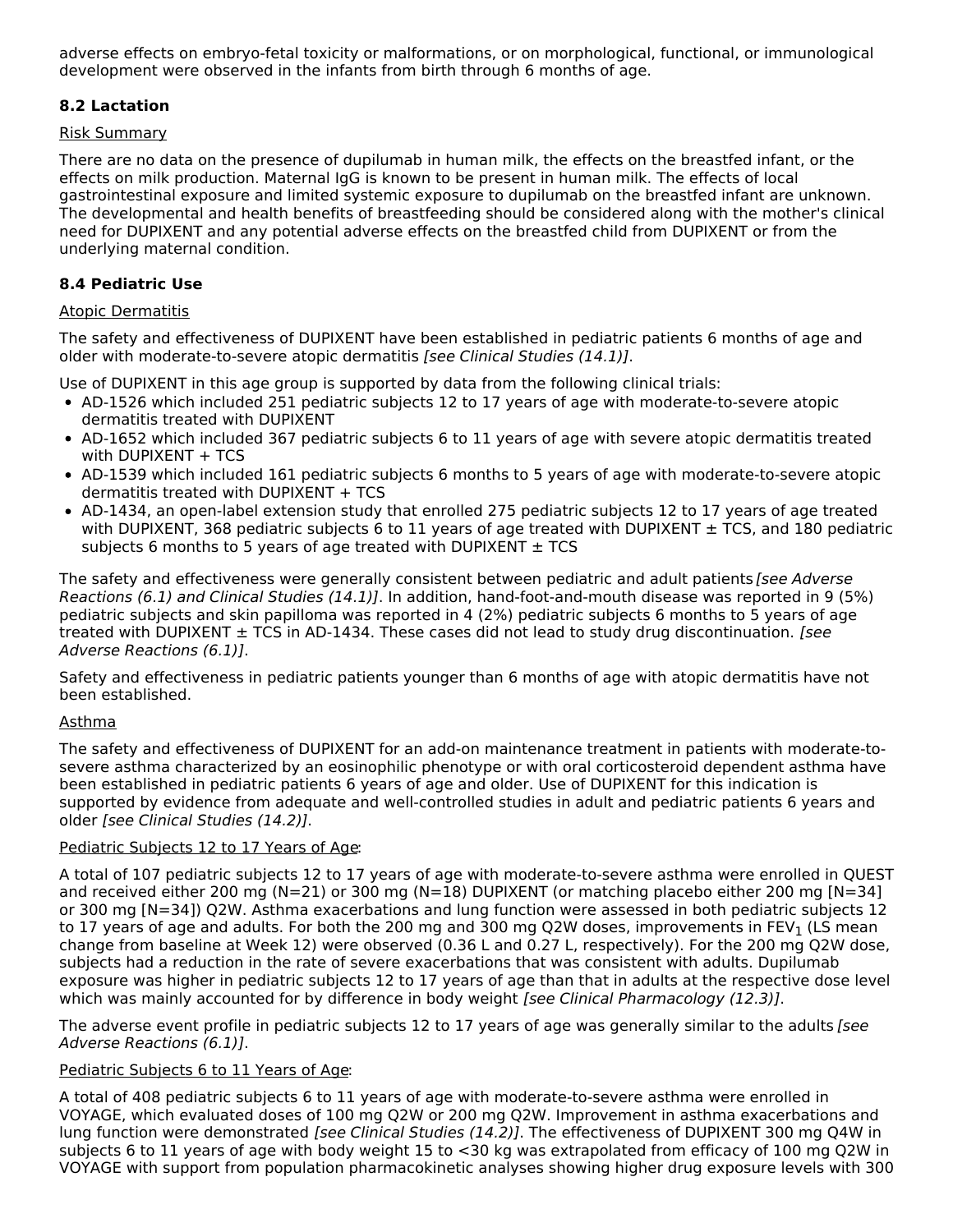mg Q4W [see Clinical Pharmacology (12.3)]. Subjects who completed the treatment period of the VOYAGE study could participate in the open-label extension study (LTS14424). Eighteen subjects (≥15 to <30 kg) out of 365 subjects were exposed to 300 mg Q4W in this study, and the safety profile in these eighteen subjects was consistent with that seen in VOYAGE. Additional safety for DUPIXENT 300 mg Q4W is based upon available safety information from the pediatric atopic dermatitis indication [see Adverse Reactions (6.1) and Clinical Pharmacology (12.3)].

Safety and effectiveness in pediatric patients younger than 6 years of age with asthma have not been established.

### CRSwNP

CRSwNP does not normally occur in pediatric patients. Safety and effectiveness in pediatric patients younger than 18 years of age with CRSwNP have not been established.

### EoE

The safety and effectiveness of DUPIXENT for the treatment of EoE have been established in pediatric patients 12 years of age and older, weighing at least 40 kg. Use of DUPIXENT in this population is supported by an adequate and well-controlled study in adults (Parts A and B) which included 72 pediatric patients 12 to 17 years of age, weighing at least 40 kg, and additional pharmacokinetic data. The safety and effectiveness in adults and pediatric patients were similar [see Adverse Reactions (6.1), Clinical Pharmacology (12.3) and Clinical Studies (14.4)].

The safety and effectiveness of DUPIXENT for the treatment of EoE in pediatric patients less than 12 years of age and weighing less than 40 kg have not been established.

### **8.5 Geriatric Use**

Of the 1472 subjects with atopic dermatitis exposed to DUPIXENT in a dose-ranging study and placebocontrolled trials, 67 subjects were 65 years or older. Clinical studies of DUPIXENT in atopic dermatitis did not include sufficient numbers of subjects aged 65 years and over to determine whether they respond differently from younger subjects [see Clinical Pharmacology (12.3)].

Of the 1977 subjects with asthma exposed to DUPIXENT, a total of 240 subjects were 65 years or older. Efficacy and safety in this age group was similar to the overall study population.

Of the 440 subjects with CRSwNP exposed to DUPIXENT, a total of 79 subjects were 65 years or older. Efficacy and safety in this age group were similar to the overall study population.

Clinical studies of DUPIXENT in EoE did not include sufficient numbers of subjects aged 65 years and over to determine whether they respond differently from younger adult subjects.

### **10 OVERDOSAGE**

There is no specific treatment for DUPIXENT overdose. In the event of overdosage, contact Poison Control (1- 800-222-1222) for the latest recommendations and monitor the patient for any signs or symptoms of adverse reactions and institute appropriate symptomatic treatment immediately.

### **11 DESCRIPTION**

Dupilumab, an interleukin-4 receptor alpha antagonist, is a human monoclonal antibody of the IgG4 subclass that binds to the IL-4Rα subunit and inhibits IL-4 and IL-13 signaling. Dupilumab has an approximate molecular weight of 147 kDa.

Dupilumab is produced by recombinant DNA technology in Chinese Hamster Ovary cell suspension culture.

DUPIXENT (dupilumab) Injection is supplied as a sterile, preservative-free, clear to slightly opalescent, colorless to pale yellow solution for subcutaneous injection. DUPIXENT is provided as either a single-dose prefilled syringe with needle shield or a single-dose pre-filled pen in a siliconized Type-1 clear glass syringe. The needle cap is not made with natural rubber latex.

Each 300 mg pre-filled syringe or pre-filled pen delivers 300 mg dupilumab in 2 mL which also contains Larginine hydrochloride (10.5 mg), L-histidine (6.2 mg), polysorbate 80 (4 mg), sodium acetate (2 mg), sucrose (100 mg), and water for injection, pH 5.9.

Each 200 mg pre-filled syringe or pre-filled pen delivers 200 mg dupilumab in 1.14 mL which also contains Larginine hydrochloride (12 mg), L-histidine (3.5 mg), polysorbate 80 (2.3 mg), sodium acetate (1.2 mg), sucrose (57 mg), and water for injection, pH 5.9.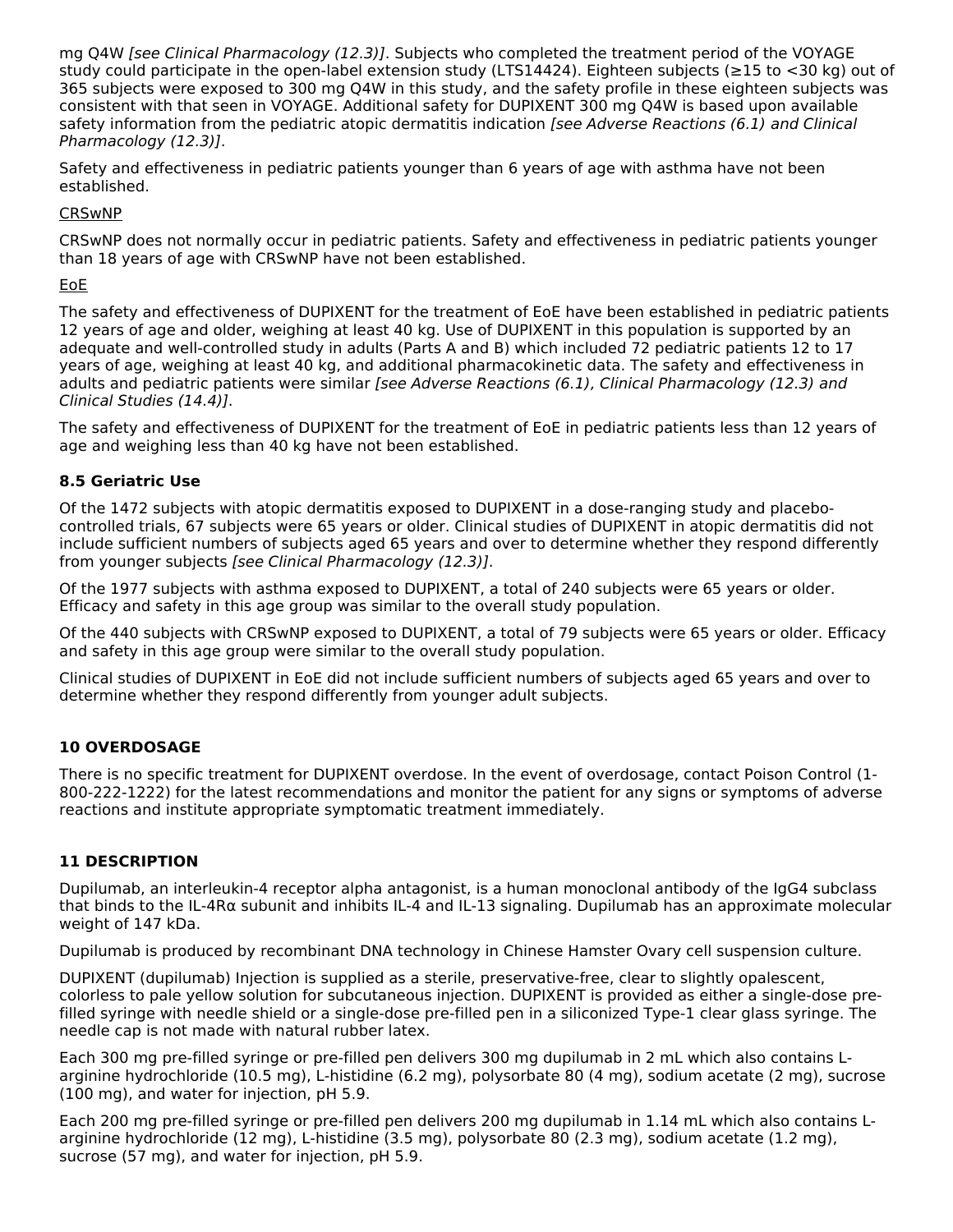Each 100 mg pre-filled syringe delivers 100 mg dupilumab in 0.67 mL which also contains L-arginine hydrochloride (3.5 mg), L-histidine (2.1 mg), polysorbate 80 (1.3 mg), sodium acetate (0.7 mg), sucrose (34 mg), and water for injection, pH 5.9.

### **12 CLINICAL PHARMACOLOGY**

### **12.1 Mechanism of Action**

Dupilumab is a human monoclonal IgG4 antibody that inhibits interleukin-4 (IL-4) and interleukin-13 (IL-13) signaling by specifically binding to the IL-4Rα subunit shared by the IL-4 and IL-13 receptor complexes. Dupilumab inhibits IL-4 signaling via the Type I receptor and both IL-4 and IL-13 signaling through the Type II receptor.

Inflammation driven by IL-4 and IL-13 is an important component in the pathogenesis of asthma, atopic dermatitis, CRSwNP, and EoE. Multiple cell types that express IL-4Rα (e.g., mast cells, eosinophils, macrophages, lymphocytes, epithelial cells, goblet cells) and inflammatory mediators (e.g., histamine, eicosanoids, leukotrienes, cytokines, chemokines) are involved in inflammation. Blocking IL-4Rα with dupilumab inhibits IL-4 and IL-13 cytokine-induced inflammatory responses, including the release of proinflammatory cytokines, chemokines, nitric oxide, and IgE. The mechanism of dupilumab action has not been definitively established.

### **12.2 Pharmacodynamics**

Consistent with inhibition of IL-4 and IL-13 signaling, dupilumab treatment decreased certain biomarkers of inflammation. In asthma subjects, fractional exhaled nitric oxide (FeNO) and circulating concentrations of eotaxin-3, total IgE, allergen specific IgE, TARC, and periostin were decreased relative to placebo. Reductions in these biomarkers were comparable for the 300 mg Q2W and 200 mg Q2W regimens. These markers were near maximal suppression after 2 weeks of treatment, except for IgE which declined more slowly. These effects were sustained throughout treatment. The median percent reduction from baseline in total IgE concentrations with dupilumab treatments was 52% at Week 24 (DRI12544) and 70% at Week 52 (QUEST). For FeNO, the mean percent reduction from baseline at Week 2 was 35% and 24% in DRI12544 and QUEST, respectively, and in the overall safety population, the mean FeNO level decreased to 20 ppb.

### Antibody Response to Non-Live Vaccines During DUPIXENT Treatment

In a clinical study, adult subjects with atopic dermatitis were treated once weekly for 16 weeks with 300 mg of DUPIXENT (twice the recommended dosing frequency). After 12 weeks of administration, subjects received a Tdap vaccine and a meningococcal polysaccharide vaccine. Antibody responses to tetanus toxoid and serogroup C meningococcal polysaccharide were assessed 4 weeks later. Antibody responses to both tetanus toxoid and serogroup C meningococcal polysaccharide were similar in DUPIXENT-treated and placebo-treated subjects. Antibody responses to the other active components of both vaccines were not assessed. Antibody responses to other non-live vaccines were also not assessed.

### **12.3 Pharmacokinetics**

The pharmacokinetics of dupilumab is similar in subjects with atopic dermatitis, asthma, CRSwNP, and EoE.

### **Absorption**

Following an initial subcutaneous (SC) dose of 600 mg, 400 mg, or 300 mg, dupilumab reached peak mean  $\pm$ SD concentrations (C<sub>max</sub>) of 70.1±24.1 mcg/mL, 41.8±12.4 mcg/mL, or 30.5±9.39 mcg/mL, respectively, by approximately 1 week post dose. Steady-state concentrations were achieved by Week 16 following the administration of 600 mg starting dose and 300 mg dose either weekly or Q2W, or 400 mg starting dose and 200 mg dose Q2W, or 300 mg Q2W without a loading dose. Across clinical trials, the mean  $\pm$  SD steady-state trough concentrations ranged from 60.3±35.1 mcg/mL to 80.2±35.3 mcg/mL for 300 mg administered Q2W, from 173±75.9 mcg/mL to 195±71.7 mcg/mL for 300 mg administered weekly, and from 29.2±18.7 to 36.5±22.2 mg/L for 200 mg administered Q2W.

The bioavailability of dupilumab following a SC dose is similar between AD, asthma, CRSwNP, and EoE subjects, ranging between 61% and 64%.

### **Distribution**

The estimated total volume of distribution was approximately 4.8±1.3 L.

### Elimination

The metabolic pathway of dupilumab has not been characterized. As a human monoclonal IgG4 antibody, dupilumab is expected to be degraded into small peptides and amino acids via catabolic pathways in the same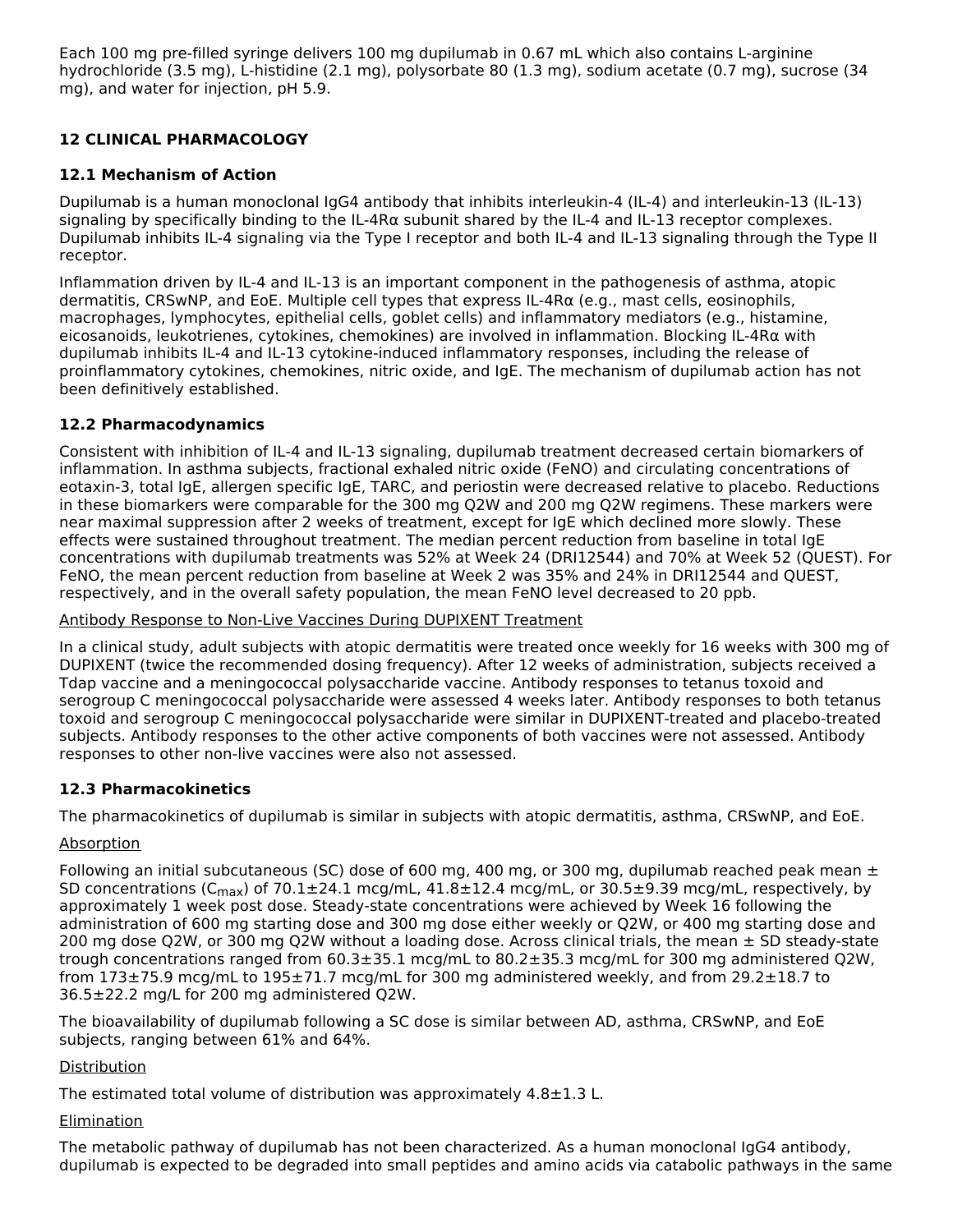manner as endogenous IgG. After the last steady-state dose of 300 mg QW, 300 mg Q2W, 200 mg Q2W, 300 mg Q4W, or 200 mg Q4W dupilumab, the median times to non-detectable concentration (<78 ng/mL) ranged from 9 to 13 weeks in adults and pediatric subjects 12 to 17 years of age. Population pharmacokinetic analyses indicate the median times to non-detectable concentration are approximately 1.5 times (up to 19 weeks) and 2.5 times (up to 32 weeks) longer in pediatric subjects 6 to 11 years of age and pediatric subjects 6 months to 5 years of age, respectively.

### Dose Linearity

Dupilumab exhibited nonlinear target-mediated pharmacokinetics with exposures increasing in a greater than dose-proportional manner. The systemic exposure increased by 30-fold when the dose increased 8-fold following a single dose of dupilumab from 75 mg to 600 mg (i.e., 0.25-times to 2-times the recommended dose).

### Weight

Dupilumab trough concentrations were lower in subjects with higher body weight.

### Age

Based on population pharmacokinetic analysis, age did not affect dupilumab clearance in adults and in pediatric subjects 6 to 17 years of age. In pediatric subjects 6 months to 5 years of age, clearance increased with age.

### **Immunogenicity**

Development of antibodies to dupilumab was associated with lower serum dupilumab concentrations. A few subjects who had high antibody titers also had no detectable serum dupilumab concentrations.

### Specific Populations

### Geriatric Patients

In subjects who are 65 years and older, the mean  $\pm$  SD steady-state trough concentrations of dupilumab were 69.4±31.4 mcg/mL and 166±62.3 mcg/mL, respectively, for 300 mg administered Q2W and weekly, and 39.7±21.7 mcg/mL for 200 mg administered Q2W.

### Pediatric Patients

### **Atopic Dermatitis**

For pediatric subjects 12 to 17 years of age with atopic dermatitis receiving every other week dosing (Q2W) with either 200 mg (<60 kg) or 300 mg ( $\geq$ 60 kg), the mean  $\pm$  SD steady-state trough concentration of dupilumab was 54.5±27.0 mcg/mL.

For pediatric subjects 6 to 11 years of age with atopic dermatitis receiving every other week dosing (Q2W) with 200 mg ( $\geq$ 30 kg) or every four week dosing (Q4W) with 300 mg (<30 kg), mean  $\pm$  SD steady-state trough concentration was 86.0±34.6 mcg/mL and 98.7±33.2 mcg/mL, respectively.

For pediatric subjects 6 months to 5 years of age with atopic dermatitis receiving every four week dosing (Q4W) with 300 mg ( $\geq$ 15 to <30 kg) or 200 mg ( $\geq$ 5 to <15 kg), the mean  $\pm$  SD steady-state trough concentration was 110±42.8 mcg/mL and 109±50.8 mcg/mL, respectively.

### **Asthma**

A total of 107 pediatric subjects 12 to 17 years of age with asthma were enrolled in QUEST. The mean  $\pm$  SD steady-state trough concentrations of dupilumab were 107±51.6 mcg/mL and 46.7±26.9 mcg/mL, respectively, for 300 mg or 200 mg administered Q2W.

In VOYAGE, dupilumab pharmacokinetics was investigated in 270 subjects with moderate-to-severe asthma following subcutaneous administration of either 100 mg Q2W (for 91 pediatric subjects weighing <30 kg) or 200 mg Q2W (for 179 pediatric subjects weighing ≥30 kg). The mean ± SD steady-state trough concentration was 58.4±28.0 mcg/mL and 85.1±44.9 mcg/mL, respectively. Simulation of a 300 mg Q4W subcutaneous dose in pediatric subjects 6 to 11 years of age with body weight of ≥15 to <30 kg resulted in predicted steady-state trough concentrations ( $98.7\pm41.0$  mg/L) and average concentrations higher than the observed trough concentrations and average concentrations of 100 mg Q2W (<30 kg).

### **Eosinophilic Esophagitis**

In a clinical study (Parts A and B), dupilumab pharmacokinetics were investigated in 35 pediatric subjects 12 to 17 years of age, weighing at least 40 kg, with EoE, receiving 300 mg QW. The mean  $\pm$  SD steady-state trough concentration of dupilumab was  $227 \pm 95.3$  mcg/mL.

### Drug Interaction Studies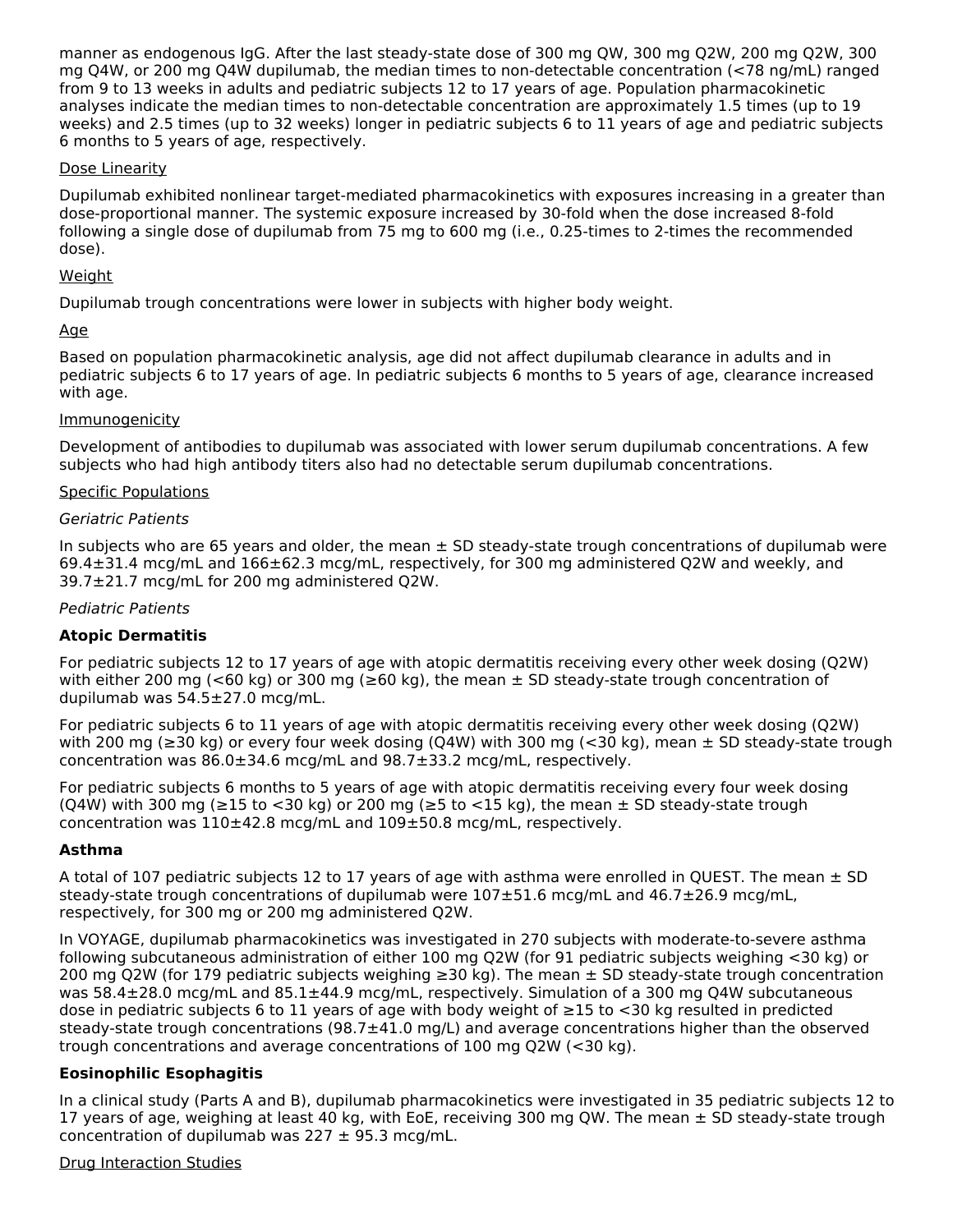An effect of dupilumab on the PK of co-administered medications is not expected. Based on the population analysis, commonly co-administered medications had no effect on DUPIXENT pharmacokinetics in subjects with moderate-to-severe asthma.

### Cytochrome P450 Substrates

The effects of dupilumab on the pharmacokinetics of midazolam (metabolized by CYP3A4), warfarin (metabolized by CYP2C9), omeprazole (metabolized by CYP2C19), metoprolol (metabolized by CYP2D6), and caffeine (metabolized by CYP1A2) were evaluated in a study with 12-13 evaluable subjects with atopic dermatitis (a SC loading dose of 600 mg followed by 300 mg SC weekly for six weeks). No clinically significant changes in AUC were observed. The largest effect was observed for metoprolol (CYP2D6) with an increase in AUC of 29%.

### **13 NONCLINICAL TOXICOLOGY**

### **13.1 Carcinogenesis, Mutagenesis, Impairment of Fertility**

Animal studies have not been conducted to evaluate the carcinogenic or mutagenic potential of dupilumab.

No effects on fertility parameters such as reproductive organs, menstrual cycle length, or sperm analysis were observed in sexually mature mice that were subcutaneously administered a homologous antibody against IL-4Rα at doses up to 200 mg/kg/week.

### **14 CLINICAL STUDIES**

### **14.1 Atopic Dermatitis**

### Adults with Atopic Dermatitis

Three randomized, double-blind, placebo-controlled trials (SOLO 1 (NCT02277743), SOLO 2 (NCT02277769), and CHRONOS (NCT01859988)) enrolled a total of 2119 adult subjects 18 years of age and older with moderate-to-severe atopic dermatitis (AD) not adequately controlled by topical medication(s). Disease severity was defined by an Investigator's Global Assessment (IGA) score ≥3 in the overall assessment of AD lesions on a severity scale of 0 to 4, an Eczema Area and Severity Index (EASI) score ≥16 on a scale of 0 to 72, and a minimum body surface area involvement of ≥10%. At baseline, 59% of subjects were male, 67% were White, 52% of subjects had a baseline IGA score of 3 (moderate AD), and 48% of subjects had a baseline IGA of 4 (severe AD). The baseline mean EASI score was 33 and the baseline weekly averaged Peak Pruritus Numeric Rating Scale (NRS) was 7 on a scale of 0-10.

In all three trials, subjects in the DUPIXENT group received subcutaneous injections of DUPIXENT 600 mg at Week 0, followed by 300 mg every other week (Q2W). In the monotherapy trials (SOLO 1 and SOLO 2), subjects received DUPIXENT or placebo for 16 weeks.

In the concomitant therapy trial (CHRONOS), subjects received DUPIXENT or placebo with concomitant topical corticosteroids (TCS) and as needed topical calcineurin inhibitors for problem areas only, such as the face, neck, intertriginous and genital areas for 52 weeks.

All three trials assessed the primary endpoint, the change from baseline to Week 16 in the proportion of subjects with an IGA 0 (clear) or 1 (almost clear) and at least a 2-point improvement. Other endpoints included the proportion of subjects with EASI-75 (improvement of at least 75% in EASI score from baseline), and reduction in itch as defined by at least a 4-point improvement in the Peak Pruritus NRS from baseline to Week 16.

### Clinical Response at Week 16 (SOLO 1, SOLO 2, and CHRONOS)

The results of the DUPIXENT monotherapy trials (SOLO 1 and SOLO 2) and the DUPIXENT with concomitant TCS trial (CHRONOS) are presented in Table 9.

### **Table 9: Efficacy Results of DUPIXENT with or without Concomitant TCS at Week 16 (FAS) in Adult Subjects 18 Years of Age and Older with Moderate-to-Severe AD**

|        | SOLO <sub>1</sub> | SOLO <sub>2</sub> | <b>CHRONOS</b> |
|--------|-------------------|-------------------|----------------|
| $\ast$ |                   |                   |                |
| ┻      |                   |                   |                |
| ÷      |                   |                   |                |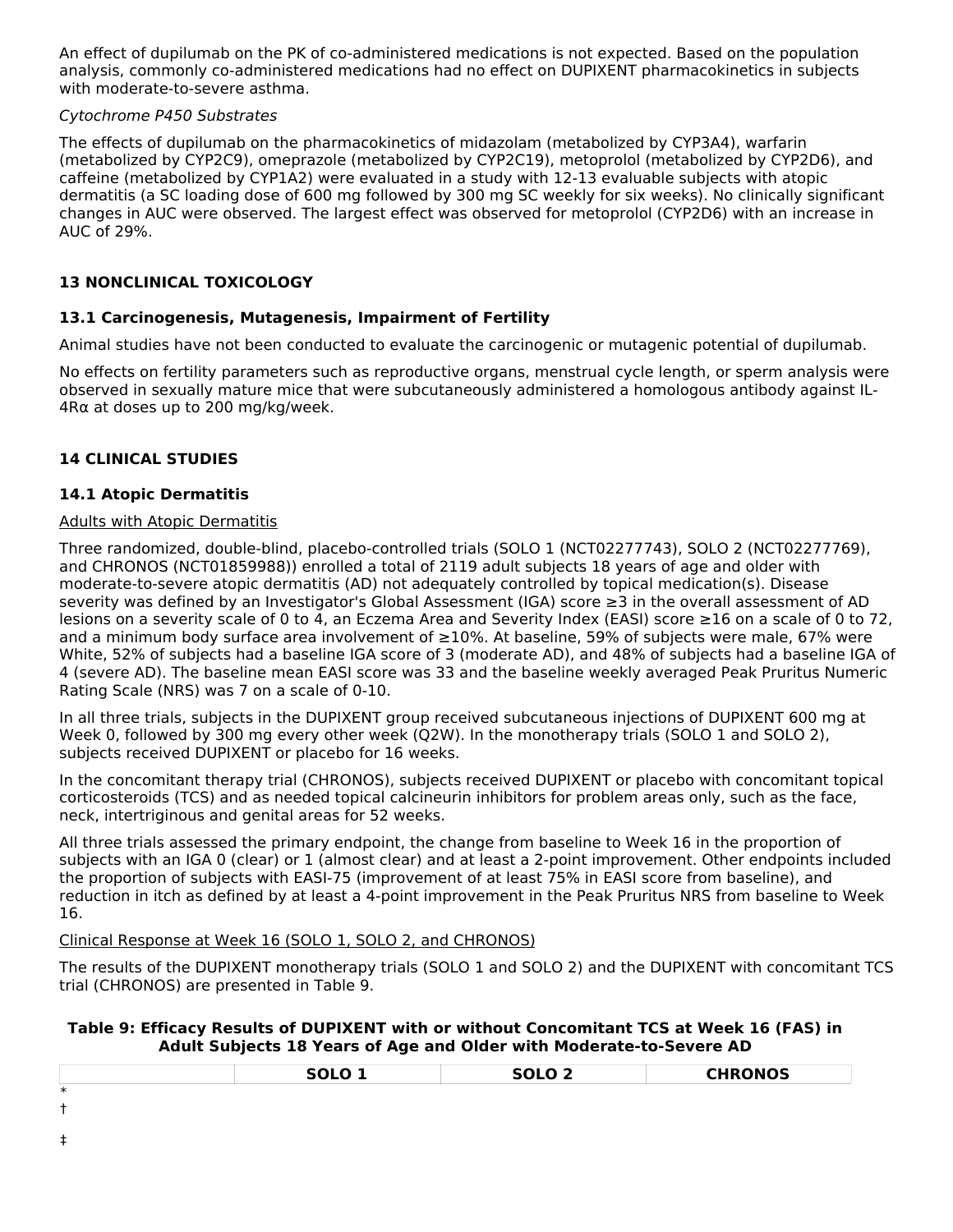|                                                                       | DUPIXENILO IPlacebo                            |                | DUPIXEMLO 2Placebo                |                | DUPIXHNTONDISicebo +              |                          |
|-----------------------------------------------------------------------|------------------------------------------------|----------------|-----------------------------------|----------------|-----------------------------------|--------------------------|
|                                                                       | 300 mg Q2W                                     |                | 300 mg Q2W                        |                | 300 mg Q2W                        | <b>TCS</b>               |
|                                                                       |                                                |                |                                   |                | + TCS                             |                          |
| <b>Number of subjects</b><br>randomized (FAS)*                        | 224                                            | 224            | 233                               | 236            | 106                               | 315                      |
| IGA 0 or $1^{\dagger}$ , $\pm$                                        | 38%                                            | 10%            | 36%                               | 9%             | 39%                               | 12%                      |
| $EASI-75$                                                             | 51%                                            | 15%            | 44%                               | 12%            | 69%                               | 23%                      |
| $EASI-90‡$                                                            | <del>durixent</del><br>$300 \frac{500}{9}$ Q2W | <b>Placebo</b> | <del>durixent</del><br>300 mg Q2W | <b>Placebo</b> | <del>durixent</del><br>300 mg Q2W | $Ha\bar{c}$ ębo +<br>tcs |
| <b>Number of subjects</b>                                             |                                                |                |                                   |                | + TCS                             |                          |
| with baseline Peak                                                    | 213                                            | 212            | 225                               | 221            | 102                               | 299                      |
| <b>Pruritus NRS score</b>                                             |                                                |                |                                   |                |                                   |                          |
| 1≥4                                                                   |                                                |                |                                   |                |                                   |                          |
| <b>Peak Pruritus NRS</b><br>$(≥4$ -point<br>improvement) <sup>‡</sup> | 41%                                            | 12%            | 36%                               | 10%            | 59%                               | 20%                      |

\* Full Analysis Set (FAS) includes all subjects randomized.

† Responder was defined as a subject with an IGA 0 or 1 ("clear" or "almost clear") and a reduction of ≥2 points on a 0- 4 IGA scale.

‡ Subjects who received rescue treatment or with missing data were considered as non-responders.

#### **Figure 1: Proportion of Adult Subjects 18 Years of Age and Older with Moderate-to-Severe AD with ≥4-point Improvement on the Peak Pruritus NRS in SOLO 1 and \* SOLO 2 Studies (FAS) \* † SOLO 1 SOLO 2**

\* In the primary analyses of the efficacy endpoints, subjects who received rescue treatment or with missing data were considered non-responders.

† Full Analysis Set (FAS) includes all subjects randomized.

In CHRONOS, of the 421 subjects, 353 had been on study for 52 weeks at the time of data analysis. Of these 353 subjects, responders at Week 52 represent a mixture of subjects who maintained their efficacy from Week 16 (e.g., 53% of DUPIXENT IGA 0 or 1 responders at Week 16 remained responders at Week 52) and subjects who were non-responders at Week 16 who later responded to treatment (e.g., 24% of DUPIXENT IGA 0 or 1 non-responders at Week 16 became responders at Week 52). Results of supportive analyses of the 353 subjects in the DUPIXENT with concomitant TCS trial (CHRONOS) are presented in Table 10.

#### **Table 10: Efficacy Results (IGA 0 or 1) of DUPIXENT with Concomitant TCS at Week 16 and 52 in Adult Subjects 18 Years of Age and Older with Moderate-to-Severe AD**

|                                                       | <b>DUPIXENT</b><br>300 mg Q2W +<br><b>TCS</b> | Placebo + TCS |
|-------------------------------------------------------|-----------------------------------------------|---------------|
| Number of Subjects*                                   | 89                                            | 264           |
| Responder <sup>†,‡</sup> at Week 16 and 52            | 22%                                           | 7%            |
| Responder at Week 16 but Non-<br>responder at Week 52 | 20%                                           | 7%            |
| Non-responder at Week 16 and<br>Responder at Week 52  | 13%                                           | 6%            |
| Non-responder at Week 16 and 52                       | 44%                                           | 80%           |
| Overall Responder <sup>†,‡</sup> Rate at Week 52      | 36%                                           | 13%           |

\* In CHRONOS, of the 421 randomized and treated subjects, 68 subjects (16%) had not been on study for 52 weeks at the time of data analysis.

† Responder was defined as a subject with an IGA 0 or 1 ("clear" or "almost clear") and a reduction of ≥2 points on a 0-4 IGA scale.

‡ Subjects who received rescue treatment or with missing data were considered as nonresponders.

Treatment effects in subgroups (weight, age, gender, race, and prior treatment, including immunosuppressants) in SOLO 1, SOLO 2, and CHRONOS were generally consistent with the results in the overall study population.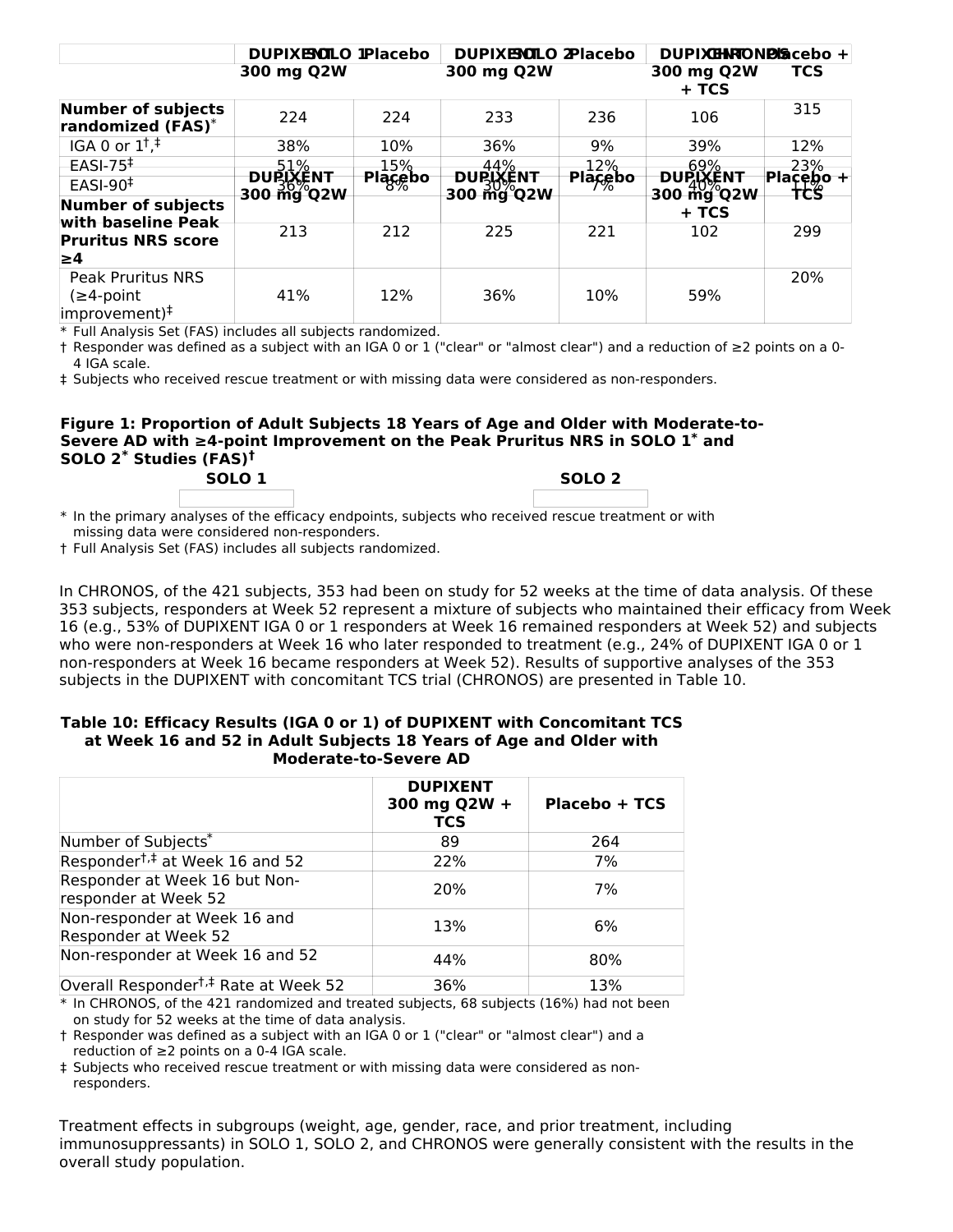In SOLO 1, SOLO 2, and CHRONOS, a third randomized treatment arm of DUPIXENT 300 mg QW did not demonstrate additional treatment benefit over DUPIXENT 300 mg Q2W.

Subjects in SOLO 1 and SOLO 2 who had an IGA 0 or 1 with a reduction of ≥2 points were re-randomized into SOLO CONTINUE (NCT02395133). SOLO CONTINUE evaluated multiple DUPIXENT monotherapy dose regimens for maintaining treatment response. The study included subjects randomized to continue with DUPIXENT 300 mg Q2W (62 subjects) or switch to placebo (31 subjects) for 36 weeks. IGA 0 or 1 responses at Week 36 were as follows: 33 (53%) in the Q2W group and 3 (10%) in the placebo group.

#### Pediatric Subjects 12 to 17 Years of Age with Atopic Dermatitis

The efficacy of DUPIXENT monotherapy in pediatric subjects 12 to 17 years of age was evaluated in a multicenter, randomized, double-blind, placebo-controlled trial (AD-1526; NCT03054428) in 251 pediatric subjects 12 to 17 years of age, with moderate-to-severe AD defined by an IGA score ≥3 (scale of 0 to 4), an EASI score ≥16 (scale of 0 to 72), and a minimum BSA involvement of ≥10%. Eligible subjects enrolled into this trial had previous inadequate response to topical medication.

Subjects in the DUPIXENT group with baseline weight of <60 kg received an initial dose of 400 mg at Week 0, followed by 200 mg Q2W for 16 weeks. Subjects with baseline weight of ≥60 kg received an initial dose of 600 mg at Week 0, followed by 300 mg Q2W for 16 weeks. Subjects were permitted to receive rescue treatment at the discretion of the investigator. Subjects who received rescue treatment were considered non-responders.

In AD-1526, the mean age was 14.5 years, the median weight was 59.4 kg, 41% of subjects were female, 63% were White, 15% were Asian, and 12% were Black. At baseline, 46% of subjects had an IGA score of 3 (moderate AD), 54% had an IGA score of 4 (severe AD), the mean BSA involvement was 57%, and 42% had received prior systemic immunosuppressants. Also, at baseline, the mean EASI score was 36, and the weekly averaged Peak Pruritus NRS was 8 on a scale of 0-10. Overall, 92% of subjects had at least one co-morbid allergic condition; 66% had allergic rhinitis, 54% had asthma, and 61% had food allergies.

The primary endpoint was the proportion of subjects with an IGA 0 (clear) or 1 (almost clear) and at least a 2 point improvement from baseline to Week 16. Other evaluated outcomes included the proportion of subjects with EASI-75 or EASI-90 (improvement of at least 75% or 90% in EASI from baseline, respectively), and reduction in itch as measured by the Peak Pruritus NRS ( $\geq$ 4-point improvement).

The efficacy results at Week 16 for AD-1526 are presented in Table 11.

#### **Table 11: Efficacy Results of DUPIXENT in AD-1526 at Week 16 (FAS) in Pediatric \* Subjects 12 to 17 Years of Age with Moderate-to-Severe AD**

|                                                          | <b>DUPIXENT</b><br>200 mg (<60 kg) or 300 mg (≥60<br>kg) Q2W<br>$N=82$ <sup>*</sup> | <b>Placebo</b><br>$N = 85*$ |
|----------------------------------------------------------|-------------------------------------------------------------------------------------|-----------------------------|
| $IGA 0$ or $1^{\ddagger,\S}$                             | 24%                                                                                 | 2%                          |
| EASI-75 <sup>§</sup>                                     | 42%                                                                                 | 8%                          |
| EASI-90 <sup>§</sup>                                     | 23%                                                                                 | 2%                          |
| Peak Pruritus NRS (≥4-point<br>improvement) <sup>§</sup> | 37%                                                                                 | 5%                          |

\* Full Analysis Set (FAS) includes all subjects randomized.

† At Week 0, subjects received 400 mg (baseline weight <60 kg) or 600 mg (baseline weight ≥60 kg) of DUPIXENT.

‡ Responder was defined as a subject with an IGA 0 or 1 ("clear" or "almost clear") and a reduction of ≥2 points on a 0-4 IGA scale.

§ Subjects who received rescue treatment or with missing data were considered as non-responders (59% and 21% in the placebo and DUPIXENT arms, respectively).

A greater proportion of subjects randomized to DUPIXENT achieved an improvement in the Peak Pruritus NRS compared to placebo (defined as ≥4-point improvement at Week 4). See Figure 2.

### **Figure 2: Proportion of Pediatric Subjects 12 to 17 Years of Age with Moderate-to-Severe AD with ≥4-point Improvement on the Peak Pruritus NRS in AD-1526 (FAS) \* †**

\* In the primary analyses of the efficacy endpoints, subjects who received rescue treatment or with missing data were considered non-responders.

† Full Analysis Set (FAS) includes all subjects randomized.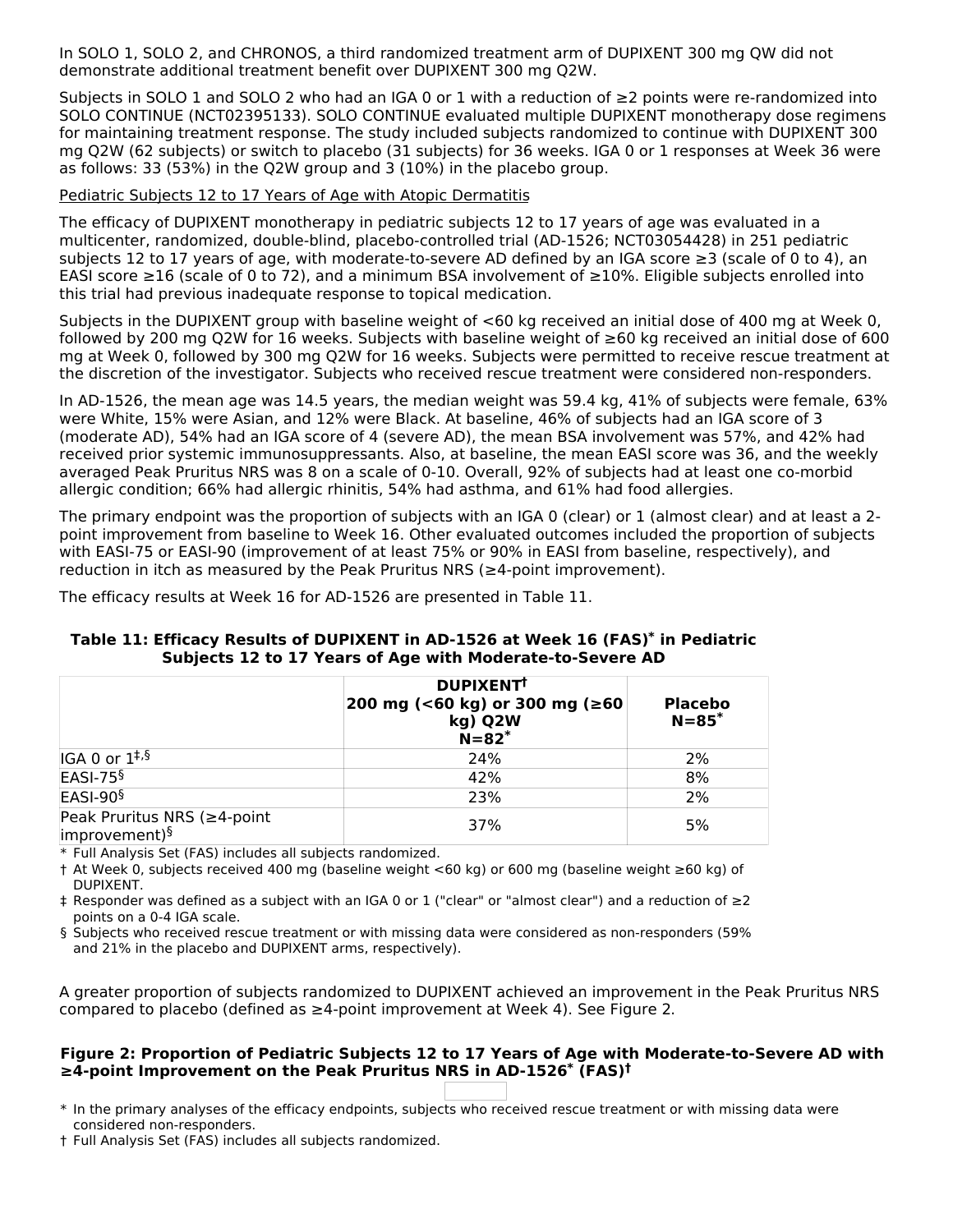### Pediatric Subjects 6 to 11 Years of Age with Atopic Dermatitis

The efficacy and safety of DUPIXENT use concomitantly with TCS in pediatric subjects was evaluated in a multicenter, randomized, double-blind, placebo-controlled trial (AD-1652; NCT03345914) in 367 subjects 6 to 11 years of age, with AD defined by an IGA score of 4 (scale of 0 to 4), an EASI score ≥21 (scale of 0 to 72), and a minimum BSA involvement of ≥15%. Eligible subjects enrolled into this trial had previous inadequate response to topical medication. Enrollment was stratified by baseline weight (<30 kg; ≥30 kg).

Subjects in the DUPIXENT Q4W + TCS group received an initial dose of 600 mg on Day 1, followed by 300 mg Q4W from Week 4 to Week 12, regardless of weight. Subjects in the DUPIXENT Q2W + TCS group with baseline weight of <30 kg received an initial dose of 200 mg on Day 1, followed by 100 mg Q2W from Week 2 to Week 14, and subjects with baseline weight of ≥30 kg received an initial dose of 400 mg on Day 1, followed by 200 mg Q2W from Week 2 to Week 14. Subjects were permitted to receive rescue treatment at the discretion of the investigator. Subjects who received rescue treatment were considered non-responders.

In AD-1652, the mean age was 8.5 years, the median weight was 29.8 kg, 50% of subjects were female, 69% were White, 17% were Black, and 8% were Asian. At baseline, the mean BSA involvement was 58%, and 17% had received prior systemic non-steroidal immunosuppressants. Also, at baseline the mean EASI score was 37.9, and the weekly average of daily worst itch score was 7.8 on a scale of 0-10. Overall, 92% of subjects had at least one co-morbid allergic condition; 64% had food allergies, 63% had other allergies, 60% had allergic rhinitis, and 47% had asthma.

The primary endpoint was the proportion of subjects with an IGA 0 (clear) or 1 (almost clear) at Week 16. Other evaluated outcomes included the proportion of subjects with EASI-75 or EASI-90 (improvement of at least 75% or 90% in EASI from baseline, respectively), and reduction in itch as measured by the Peak Pruritus NRS (≥4-point improvement).

Table 12 presents the results by baseline weight strata for the approved dose regimens.

|                                                          | <b>DUPIXENT</b><br>300 mg<br>$Q4W^{\dagger}$ +<br><b>TCS</b> | Placebo +<br><b>TCS</b> | <b>DUPIXENT</b><br>$200$ mg<br>$Q2W^{\ddagger} +$<br><b>TCS</b> | Placebo +<br><b>TCS</b> |
|----------------------------------------------------------|--------------------------------------------------------------|-------------------------|-----------------------------------------------------------------|-------------------------|
|                                                          | $(N=61)$                                                     | $(N=61)$                | $(N=59)$                                                        | $(N=62)$                |
|                                                          | $30$ kg                                                      | $30$ kg                 | $\geq$ 30 kg                                                    | $\geq$ 30 kg            |
| IGA 0 or 1 <sup>§,¶</sup>                                | 30%                                                          | 13%                     | 39%                                                             | 10%                     |
| EASI-75 <sup>1</sup>                                     | 75%                                                          | 28%                     | 75%                                                             | 26%                     |
| EASI-90 <sup>1</sup>                                     | 46%                                                          | 7%                      | 36%                                                             | 8%                      |
| Peak Pruritus NRS (≥4-point<br>improvement) <sup>¶</sup> | 54%                                                          | 12%                     | 61%                                                             | 13%                     |

### **Table 12: Efficacy Results of DUPIXENT with Concomitant TCS in AD-1652 at Week 16 (FAS) in Pediatric Subjects 6 to 11 Years of Age with AD \***

\* Full Analysis Set (FAS) includes all subjects randomized.

† At Day 1, subjects received 600 mg of DUPIXENT.

‡ At Day 1, subjects received 200 mg (baseline weight <30 kg) or 400 mg (baseline weight ≥30 kg) of DUPIXENT.

§ Responder was defined as a subject with an IGA 0 or 1 ("clear" or "almost clear").

¶ Subjects who received rescue treatment or with missing data were considered as non-responders.

A greater proportion of subjects randomized to DUPIXENT + TCS achieved an improvement in the Peak Pruritus NRS compared to placebo + TCS (defined as  $\geq$ 4-point improvement at Week 16). See Figure 3.

### **Figure 3: Proportion of Pediatric Subjects 6 to 11 Years of Age with AD with ≥4-point Improvement on the Peak Pruritus NRS at Week 16 in AD-1652 (FAS) \* †**

\* In the primary analyses of the efficacy endpoints, subjects who received rescue treatment or with missing data were considered non-responders.

† Full Analysis Set (FAS) includes all subjects randomized.

#### Pediatric Subjects 6 Months to 5 Years of Age with Atopic Dermatitis

The efficacy and safety of DUPIXENT use concomitantly with TCS in pediatric subjects was evaluated in a multicenter, randomized, double-blind, placebo-controlled trial (AD-1539; NCT03346434) in 162 subjects 6 months to 5 years of age, with moderate-to-severe AD defined by an IGA score ≥3 (scale of 0 to 4), an EASI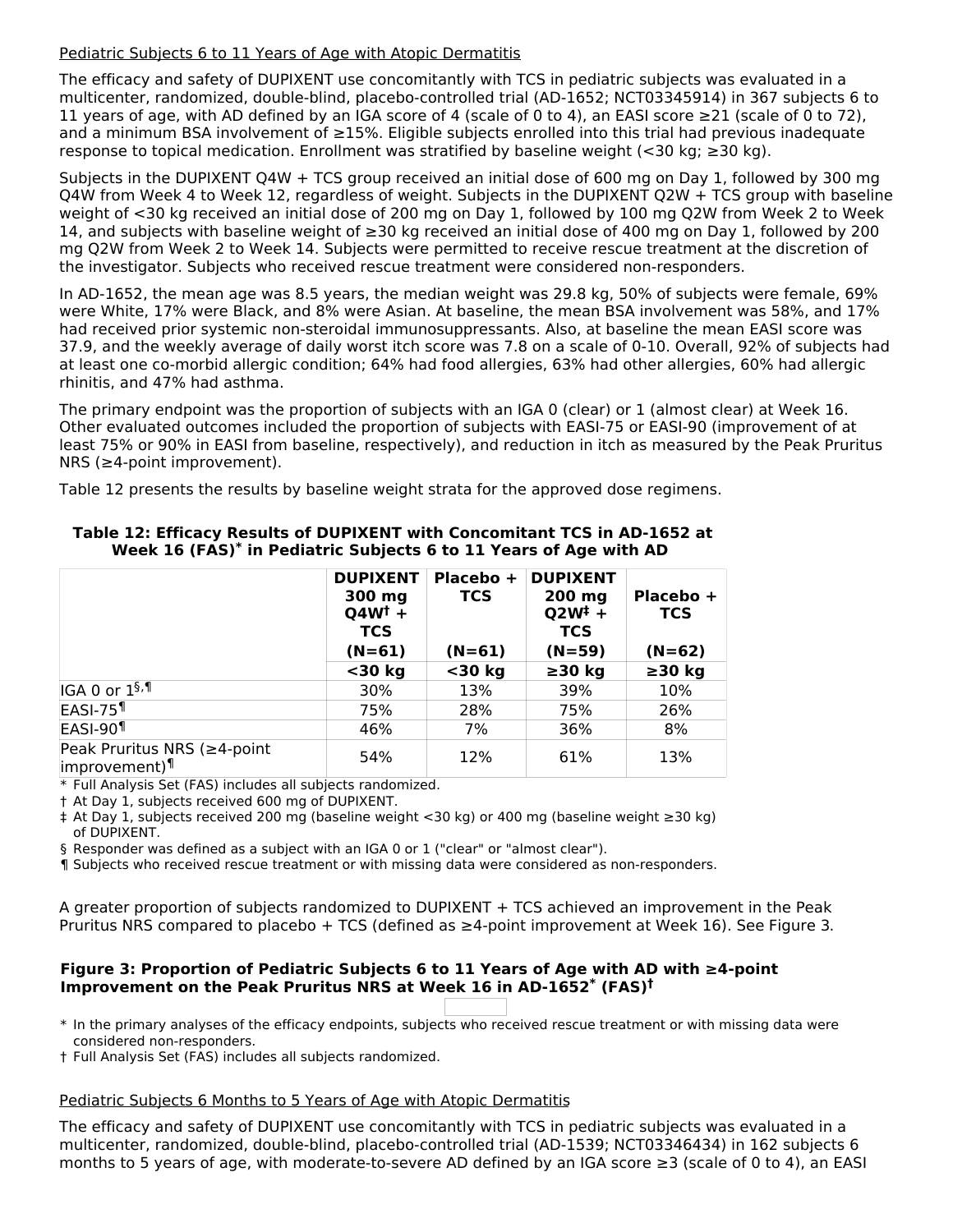score ≥16 (scale of 0 to 72), and a minimum BSA involvement of ≥10%. Eligible subjects enrolled into this trial had previous inadequate response to topical medication. Enrollment was stratified by baseline weight (≥5 to  $<$ 15 kg and  $\ge$ 15 to  $<$ 30 kg).

Subjects in the DUPIXENT Q4W + TCS group with baseline weight of  $≥5$  to  $<15$  kg received an initial dose of 200 mg on Day 1, followed by 200 mg Q4W from Week 4 to Week 12, and subjects with baseline weight of ≥15 to <30 kg received an initial dose of 300 mg on Day 1, followed by 300 mg Q4W from Week 4 to Week 12. Subjects were permitted to receive rescue treatment at the discretion of the investigator. Subjects who received rescue treatment were considered non-responders.

In AD-1539, the mean age was 3.8 years, the median weight was 16.5 kg, 39% of subjects were female, 69% were White, 19% were Black, and 6% were Asian. At baseline, the mean BSA involvement was 58%, and 29% of subjects had received prior systemic immunosuppressants. Also, at baseline the mean EASI score was 34.1, and the weekly average of daily worst scratch/itch score was 7.6 on a scale of 0-10. Overall, 81.4% of subjects had at least one co-morbid allergic condition; 68.3% had food allergies, 52.8% had other allergies, 44.1% had allergic rhinitis, and 25.5% had asthma.

The primary endpoint was the proportion of subjects with an IGA 0 (clear) or 1 (almost clear) at Week 16. Other evaluated outcomes included the proportion of subjects with EASI-75 or EASI-90 (improvement of at least 75% or 90% in EASI from baseline, respectively), and reduction in itch as measured by the Worst Scratch/Itch NRS (≥4-point improvement).

The efficacy results at Week 16 for AD-1539 are presented in Table 13.

### **Table 13: Efficacy Results of DUPIXENT with Concomitant TCS in AD-1539 at Week 16 (FAS) in \* Pediatric Subjects 6 Months to 5 Years of Age with Moderate-to-Severe AD**

|                                                                | <b>DUPIXENT</b><br>+ TCS<br>200 mg (5 to $<$ 15kg) or<br>300 mg (15 to <30 kg)<br>$Q4W^{\dagger}$ | <b>Placebo</b><br>+ TCS | Difference vs. Placebo (95 %<br>CI) |
|----------------------------------------------------------------|---------------------------------------------------------------------------------------------------|-------------------------|-------------------------------------|
|                                                                | $(N=83)^*$                                                                                        | $(N=79)^*$              |                                     |
| $IGA 0$ or $1^{\ddagger,\S}$                                   | 28%                                                                                               | 4%                      | 24% (13%, 34%)                      |
| $EASI-75§$                                                     | 53%                                                                                               | 11%                     | 42% (29%, 55%)                      |
| $ EASI-90§$                                                    | 25%                                                                                               | 3%                      | 23% (12%, 33%)                      |
| Worst Scratch/Itch NRS (≥4-<br>point improvement) <sup>§</sup> | 48%                                                                                               | 9%                      | 39% (26%, 52%)                      |

 $CI = confidence$  interval

\* Full Analysis Set (FAS) includes all subjects randomized.

† At Day 1, subjects received 200 mg (5 to <15kg) or 300 mg (15 to <30 kg) of DUPIXENT.

‡ Responder was defined as a subject with an IGA 0 or 1 ("clear" or "almost clear").

§ Subjects who received rescue treatment (63% and 19% in the placebo and DUPIXENT arms, respectively) or with missing data were considered as non-responders.

### **14.2 Asthma**

The asthma development program for patients aged 12 years and older included three randomized, doubleblind, placebo-controlled, parallel-group, multicenter trials (DRI12544 (NCT01854047), QUEST (NCT02414854), and VENTURE (NCT02528214)) of 24 to 52 weeks in treatment duration which enrolled a total of 2888 subjects. Subjects enrolled in DRI12544 and QUEST were required to have a history of 1 or more asthma exacerbations that required treatment with systemic corticosteroids or emergency department visit or hospitalization for the treatment of asthma in the year prior to trial entry. Subjects enrolled in VENTURE required dependence on daily oral corticosteroids in addition to regular use of high-dose inhaled corticosteroids plus an additional controller(s). In all 3 trials, subjects were enrolled without requiring a minimum baseline blood eosinophil count. In QUEST and VENTURE, subjects with screening blood eosinophil level of >1500 cells/mcL (<1.3%) were excluded. DUPIXENT was administered as add-on to background asthma treatment. Subjects continued background asthma therapy throughout the duration of the studies, except in VENTURE in which OCS dose was tapered as described below.

### DRI12544

DRI12544 was a 24-week dose-ranging study which included 776 adult subjects (18 years of age and older). DUPIXENT compared with placebo was evaluated in adult subjects with moderate-to-severe asthma on a medium or high-dose inhaled corticosteroid and a long acting beta agonist. Subjects were randomized to receive either 200 mg (N=150) or 300 mg (N=157) DUPIXENT every other week (Q2W) or 200 mg (N=154) or 300 mg (N=157) DUPIXENT every 4 weeks following an initial dose of 400 mg, 600 mg or placebo (N=158),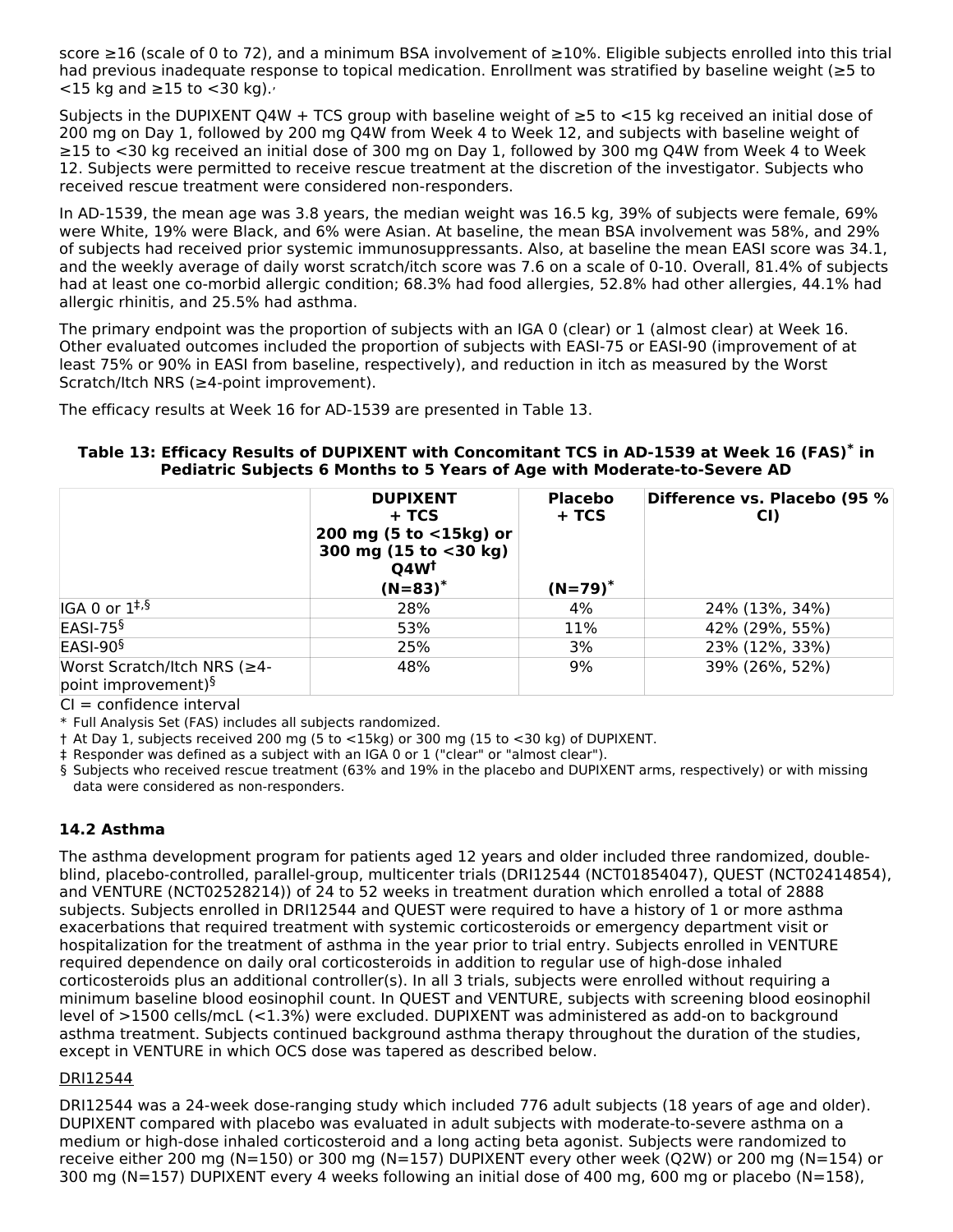respectively. The primary endpoint was mean change from baseline to Week 12 in FEV<sub>1</sub> (L) in subjects with baseline blood eosinophils ≥300 cells/mcL. Other endpoints included percent change from baseline in FEV<sub>1</sub> and annualized rate of severe asthma exacerbation events during the 24-week placebo-controlled treatment period. Results were evaluated in the overall population and subgroups based on baseline blood eosinophil count (≥300 cells/mcL and <300 cells/mcL). Additional secondary endpoints included responder rates in the patient reported Asthma Control Questionnaire (ACQ-5) and Asthma Quality of Life Questionnaire, Standardized Version (AQLQ(S)) scores.

### QUEST

QUEST was a 52-week study which included 1902 adult and pediatric subjects (12 years of age and older). DUPIXENT compared with placebo was evaluated in 107 pediatric subjects 12 to 17 years of age and 1795 adult subjects with moderate-to-severe asthma on a medium or high-dose inhaled corticosteroid (ICS) and a minimum of one and up to two additional controller medications. Subjects were randomized to receive either 200 mg (N=631) or 300 mg (N=633) DUPIXENT Q2W (or matching placebo for either 200 mg [N=317] or 300 mg [N=321] Q2W) following an initial dose of 400 mg, 600 mg or placebo, respectively. The primary endpoints were the annualized rate of severe exacerbation events during the 52-week placebo-controlled period and change from baseline in pre-bronchodilator FEV<sub>1</sub> at Week 12 in the overall population (unrestricted by minimum baseline blood eosinophils count). Additional secondary endpoints included annualized severe exacerbation rates and FEV $_{\rm 1}$  in subjects with different baseline levels of blood eosinophils as well as responder rates in the ACQ-5 and AQLQ(S) scores.

### **VENTURE**

VENTURE was a 24-week oral corticosteroid-reduction study in 210 adult and pediatric subjects 15 years of age and older with asthma who required daily oral corticosteroids in addition to regular use of high dose inhaled corticosteroids plus an additional controller. After optimizing the OCS dose during the screening period, subjects received 300 mg DUPIXENT (N=103) or placebo (N=107) once Q2W for 24 weeks following an initial dose of 600 mg or placebo. Subjects continued to receive their existing asthma medicine during the study; however, their OCS dose was reduced every 4 weeks during the OCS reduction phase (Week 4-20), as long as asthma control was maintained. The primary endpoint was the percent reduction of oral corticosteroid dose at Weeks 20 to 24 compared with the baseline dose, while maintaining asthma control in the overall population (unrestricted by minimum baseline blood eosinophils count). Additional secondary endpoints included the annualized rate of severe exacerbation events during treatment period and responder rate in the ACQ-5 and AQLQ(S) scores.

The demographics and baseline characteristics of these 3 trials are provided in Table 14 below.

| <b>Parameter</b>                                                          | <b>DRI12544</b><br>$(N=776)$ | <b>QUEST</b><br>$(N=1902)$ | <b>VENTURE</b><br>$(N=210)$ |
|---------------------------------------------------------------------------|------------------------------|----------------------------|-----------------------------|
| Mean age (years) (SD)                                                     | 49 (13)                      | 48 (15)                    | 51 (13)                     |
| % Female                                                                  | 63                           | 63                         | 61                          |
| % White                                                                   | 78                           | 83                         | 94                          |
| Duration of Asthma (years),<br>mean $(\pm$ SD)                            | 22(15)                       | 21(15)                     | 20(14)                      |
| Never smoked (%)                                                          | 77                           | 81                         | 81                          |
| Mean exacerbations in previous<br>year $(\pm$ SD)                         | 2.2(2.1)                     | 2.1(2.2)                   | 2.1(2.2)                    |
| High dose ICS use (%)                                                     | 50                           | 52                         | 89                          |
| Pre-dose FEV <sub>1</sub> (L) at baseline ( $\pm$<br>SD)                  | 1.84(0.54)                   | 1.78(0.60)                 | 1.58(0.57)                  |
| Mean percent predicted FEV <sub>1</sub> at<br>baseline $(\%)$ ( $\pm$ SD) | 61 (11)                      | 58 (14)                    | 52 (15)                     |
| % Reversibility $(\pm SD)$                                                | 27 (15)                      | 26 (22)                    | 19 (23)                     |
| Atopic Medical History % Overall                                          | 73                           | 78                         | 72                          |
| (AD %, NP %, AR %)                                                        | (8, 11, 62)                  | (10, 13, 69)               | (8, 21, 56)                 |
| Mean FeNO ppb $(\pm$ SD)                                                  | 39 (35)                      | 35 (33)                    | 38 (31)                     |
| Mean total IgE IU/mL (± SD)                                               | 435 (754)                    | 432 (747)                  | 431 (776)                   |
| Mean baseline blood Eosinophil<br>count $(\pm$ SD) cells/mcL              | 350 (430)                    | 360 (370)                  | 350 (310)                   |

### **Table 14: Demographics and Baseline Characteristics of Asthma Trials**

ICS = inhaled corticosteroid;  $FEV_1$  = Forced expiratory volume in 1 second; AD = atopic dermatitis;  $NP =$  nasal polyposis;  $AR =$  allergic rhinitis; FeNO = fraction of exhaled nitric oxide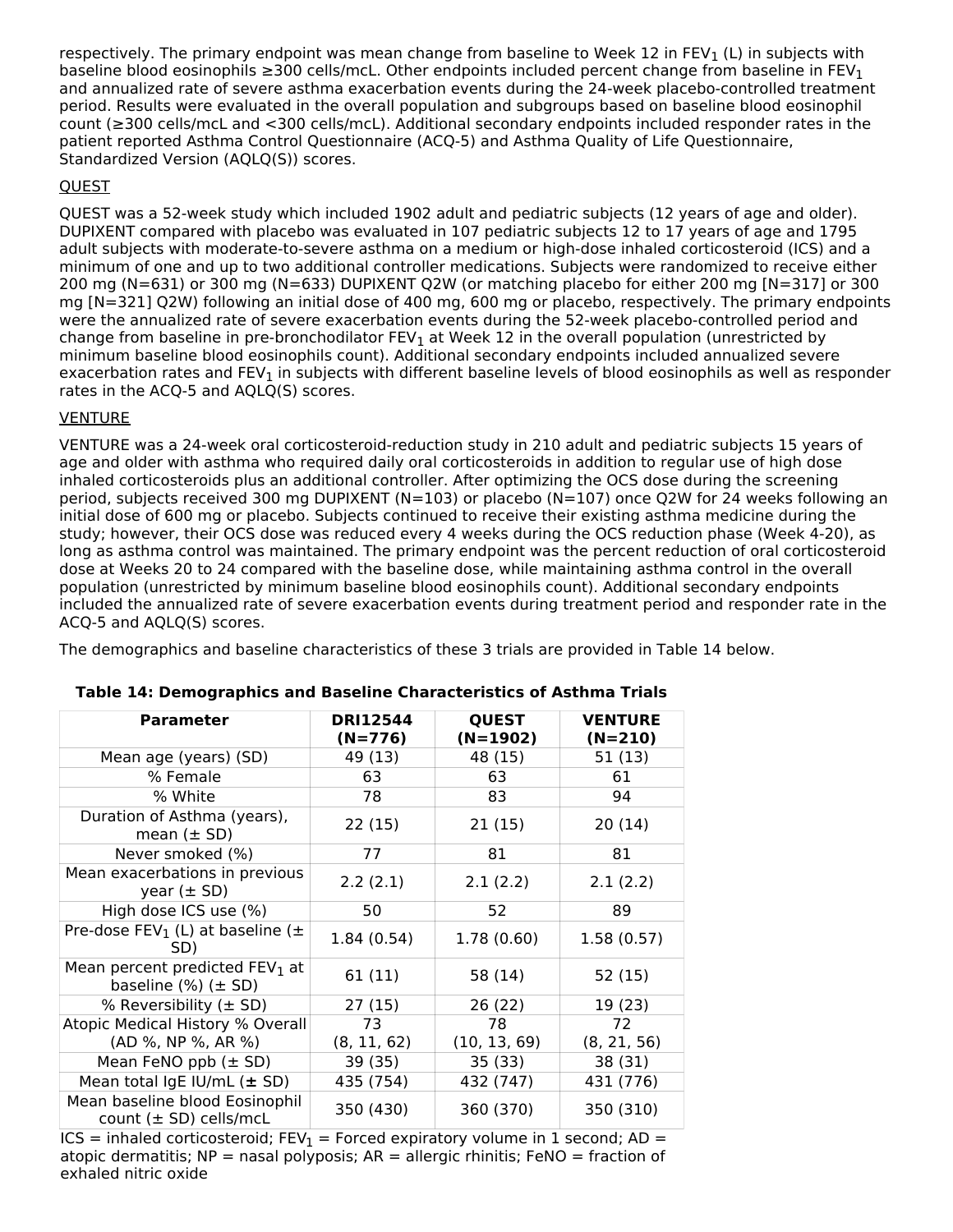### **Exacerbations**

DRI12544 and QUEST evaluated the frequency of severe asthma exacerbations defined as deterioration of asthma requiring the use of systemic corticosteroids for at least 3 days or hospitalization or emergency room visit due to asthma that required systemic corticosteroids. In the primary analysis population (subjects with baseline blood eosinophil count of ≥300 cells/mcL in DRI12544 and the overall population in QUEST), subjects receiving either DUPIXENT 200 mg or 300 mg Q2W had significant reductions in the rate of asthma exacerbations compared to placebo. In the overall population in QUEST, the rate of severe exacerbations was 0.46 and 0.52 for DUPIXENT 200 mg Q2W and 300 mg Q2W, respectively, compared to matched placebo rates of 0.87 and 0.97. The rate ratio of severe exacerbations compared to placebo was 0.52 (95% CI: 0.41, 0.66) and 0.54 (95% CI: 0.43, 0.68) for DUPIXENT 200 mg Q2W and 300 mg Q2W, respectively. Results in subjects with baseline blood eosinophil counts ≥300 cells/mcL in DRI12544 and QUEST are shown in Table 15.

Response rates by baseline blood eosinophils and baseline FeNO for QUEST are shown for the overall population in Figure 4 and Figure 5, respectively. Elevation of FeNO can be a marker of the eosinophilic asthma phenotype when supported by clinical data. Pre-specified subgroup analyses of DRI12544 and QUEST demonstrated that there were greater reductions in severe exacerbations in subjects with higher baseline blood eosinophil levels (≥150 cells/mcL) or FeNO (≥25 ppb). In QUEST, reductions in exacerbations were significant in the subgroup of subjects with baseline blood eosinophils ≥150 cells/mcL. In subjects with baseline blood eosinophil count <150 cells/mcL and FeNO <25 ppb, similar severe exacerbation rates were observed between DUPIXENT and placebo.

In QUEST, the estimated rate ratio of exacerbations leading to hospitalizations and/or emergency room visits versus placebo was 0.53 (95% CI: 0.28, 1.03) and 0.74 (95% CI: 0.32, 1.70) with DUPIXENT 200 mg or 300 mg Q2W, respectively.

| <b>Trial</b> |                               |     | Baseline Blood EOS ≥300 cells/mcL<br>(primary analysis population, DRI12544) |                               |  |  |
|--------------|-------------------------------|-----|------------------------------------------------------------------------------|-------------------------------|--|--|
|              | <b>Treatment</b><br>N         |     | Rate<br>(95% CI)                                                             | <b>Rate Ratio</b><br>(95% CI) |  |  |
|              | <b>DUPIXENT</b><br>200 mg Q2W | 65  | 0.30<br>(0.13, 0.68)                                                         | 0.29<br>(0.11, 0.76)          |  |  |
| DRI12544     | DUPIXENT<br>300 mg Q2W        | 64  | 0.20<br>(0.08, 0.52)                                                         | 0.19<br>(0.07, 0.56)          |  |  |
|              | lPlacebo                      | 68  | 1.04<br>(0.57, 1.90)                                                         |                               |  |  |
|              | DUPIXENT<br>200 mg Q2W        | 264 | 0.37<br>(0.29, 0.48)                                                         | 0.34<br>(0.24, 0.48)          |  |  |
| <b>QUEST</b> | lPlacebo                      | 148 | 1.08<br>(0.85, 1.38)                                                         |                               |  |  |
|              | DUPIXENT<br>300 mg Q2W        | 277 | 0.40<br>(0.32, 0.51)                                                         | 0.33<br>(0.23, 0.45)          |  |  |
|              | <b>Placebo</b>                | 142 | 1.24<br>(0.97, 1.57)                                                         |                               |  |  |

### **Table 15: Rate of Severe Exacerbations in DRI12544 and QUEST**

**Figure 4: Relative Risk in Annualized Event Rate of Severe Exacerbations across Baseline Blood Eosinophil Count (cells/mcL) in Subjects with Moderate-to-Severe Asthma (QUEST)**

**Figure 5: Relative Risk in Annualized Event Rate of Severe Exacerbations across Baseline FeNO Group (ppb) in Subjects with Moderate-to-Severe Asthma (QUEST)**

The time to first exacerbation was longer for the subjects receiving DUPIXENT compared to placebo in QUEST (Figure 6).

#### **Figure 6: Kaplan Meier Incidence Curve for Time to First Severe Exacerbation in Subjects with Moderate-to-Severe Asthma with Baseline Blood Eosinophils ≥300 cells/mcL (QUEST) \***

\* At the time of the database lock, not all subjects had completed Week 52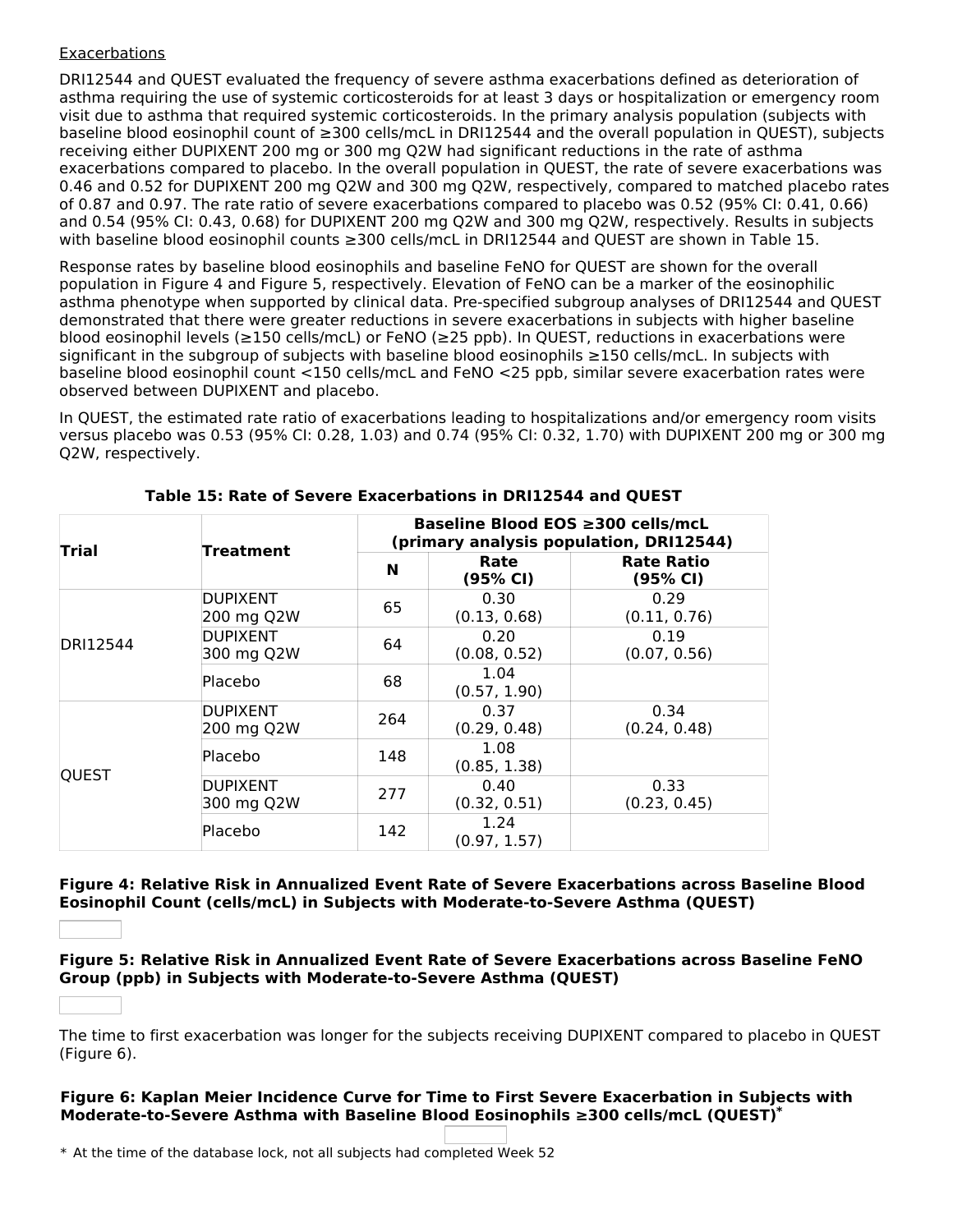### Lung Function

Significant increases in pre-bronchodilator FEV<sub>1</sub> were observed at Week 12 for DRI12544 and QUEST in the primary analysis populations (subjects with baseline blood eosinophil count of ≥300 cells/mcL in DRI12544 and the overall population in QUEST). In the overall population in QUEST, the FEV<sub>1</sub> LS mean change from baseline was 0.32 L (21%) and 0.34 L (23%) for DUPIXENT 200 mg Q2W and 300 mg Q2W, respectively, compared to matched placebo means of 0.18 L (12%) and 0.21 L (14%). The mean treatment difference versus placebo was 0.14 L (95% CI: 0.08, 0.19) and 0.13 L (95% CI: 0.08, 0.18) for DUPIXENT 200 mg Q2W and 300 mg Q2W, respectively. Results in subjects with baseline blood eosinophil counts ≥300 cells/mcL in DRI12544 and QUEST are shown in Table 16.

Improvements in FEV<sub>1</sub> by baseline blood eosinophils and baseline FeNO for QUEST are shown in Figure 7 and 8, respectively. Subgroup analysis of DRI12544 and QUEST demonstrated greater improvement in subjects with higher baseline blood eosinophils (≥150 cells/mcL) or FeNO (≥25 ppb). In subjects with baseline blood eosinophil count <150 cells/mcL and FeNO <25 ppb, similar differences in FEV<sub>1</sub> were observed between DUPIXENT and placebo.

Mean changes in  $FEV_1$  over time in QUEST are shown in Figure 9.

|         |                                 |            | Baseline Blood EOS ≥300 cells/mcL<br>(primary analysis population, DRI12544) |                                                      |  |  |  |  |
|---------|---------------------------------|------------|------------------------------------------------------------------------------|------------------------------------------------------|--|--|--|--|
| Trial   | Treatment                       | N          | <b>LS Mean Change</b><br>from baseline<br>L(%)                               | <b>LS Mean Difference vs.</b><br>placebo<br>(95% CI) |  |  |  |  |
|         | <b>DUPIXENT</b><br>200 mg Q2W   | 65         | 0.43(25.9)                                                                   | 0.26<br>(0.11, 0.40)                                 |  |  |  |  |
|         | DRI12544 DUPIXENT<br>300 mg Q2W | 64         | 0.39(25.8)                                                                   | 0.21<br>(0.06, 0.36)                                 |  |  |  |  |
| Placebo | 68                              | 0.18(10.2) |                                                                              |                                                      |  |  |  |  |
|         | <b>DUPIXENT</b><br>200 mg Q2W   | 264        | 0.43(29.0)                                                                   | 0.21<br>(0.13, 0.29)                                 |  |  |  |  |
|         | <b>Placebo</b>                  | 148        | 0.21(15.6)                                                                   |                                                      |  |  |  |  |
| QUEST   | <b>DUPIXENT</b><br>300 mg Q2W   | 277        | 0.47(32.5)                                                                   | 0.24<br>(0.16, 0.32)                                 |  |  |  |  |
|         | Placebo                         | 142        | 0.22(14.4)                                                                   |                                                      |  |  |  |  |

#### **Table 16: Mean Change from Baseline and Difference vs Placebo in Pre-Bronchodilator FEV at Week 12 in Subjects with Moderate-to-Severe Asthma 1 (DRI12544 and QUEST)**

**Figure 7: LS Mean Difference in Change from Baseline vs Placebo to Week 12 in Pre-Bronchodilator FEV across Baseline Blood Eosinophil Counts (cells/mcL) in Subjects with 1 Moderate-to-Severe Asthma (QUEST)**

**Figure 8: LS Mean Difference in Change from Baseline vs Placebo to Week 12 in Prebronchodilator FEV across Baseline FeNO (ppb) in Subjects with Moderate-to-Severe Asthma 1 (QUEST)**

**Figure 9: Mean Change from Baseline in Pre-Bronchodilator FEV (L) Over Time in Subjects with 1Moderate-to-Severe Asthma with Baseline Blood Eosinophils ≥300 cells/mcL (QUEST)**

### Additional Secondary Endpoints

ACQ-5 and AQLQ(S) were assessed in QUEST at 52 weeks. The responder rate was defined as an improvement in score of 0.5 or more (scale range 0-6 for ACQ-5 and 1-7 for AQLQ(S)).

• The ACQ-5 responder rate for DUPIXENT 200 mg and 300 mg Q2W in the overall population was 69% vs 62% placebo (odds ratio 1.37; 95% CI: 1.01, 1.86) and 69% vs 63% placebo (odds ratio 1.28; 95% CI: 0.94, 1.73), respectively; and the AQLQ(S) responder rates were 62% vs 54% placebo (odds ratio 1.61; 95% CI: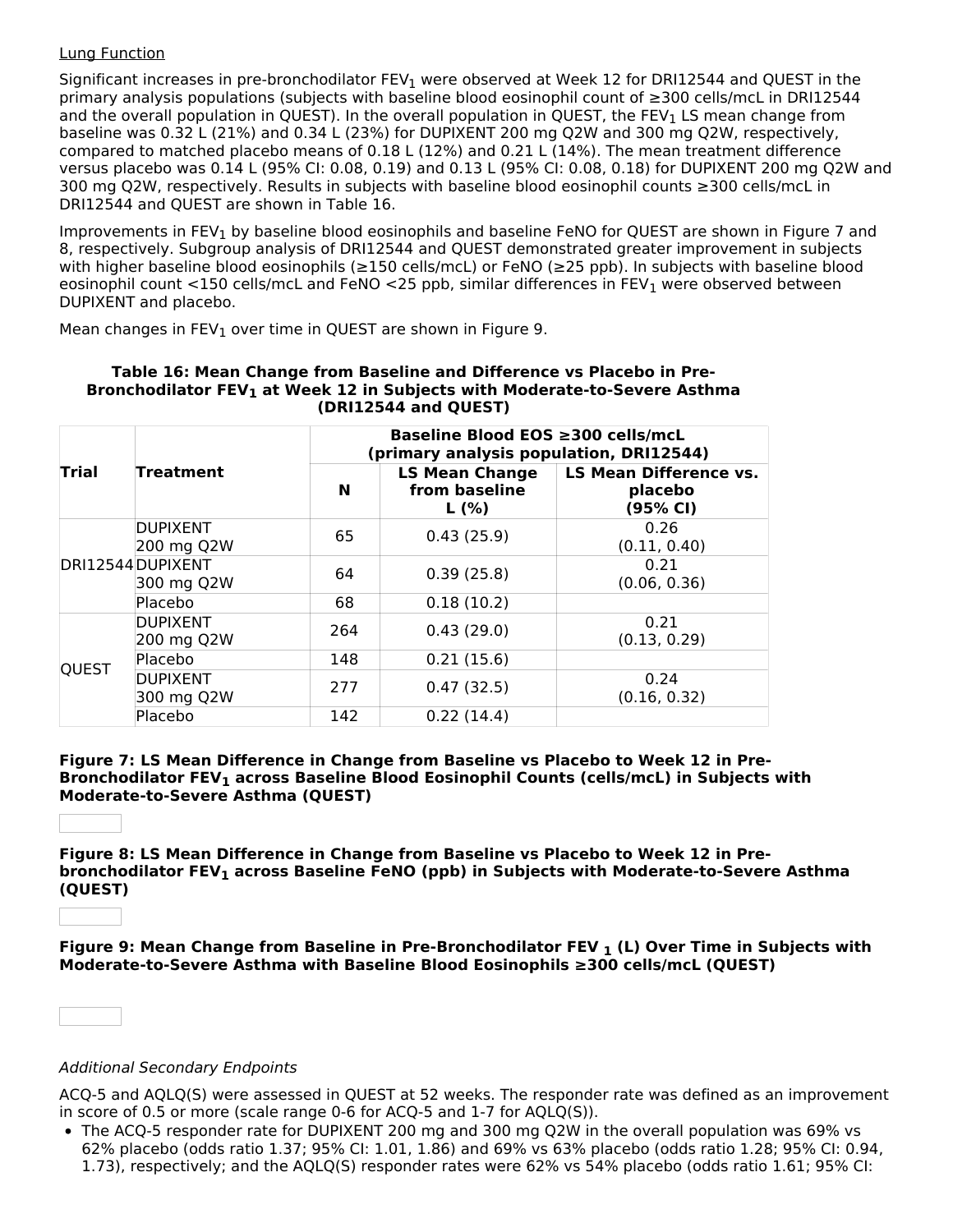1.17, 2.21) and 62% vs 57% placebo (odds ratio 1.33; 95% CI: 0.98, 1.81), respectively.

• The ACQ-5 responder rate for DUPIXENT 200 mg and 300 mg Q2W in subjects with baseline blood eosinophils ≥300 cells/mcL was 75% vs 67% placebo (odds ratio: 1.46; 95% CI: 0.90, 2.35) and 71% vs 64% placebo (odds ratio: 1.39; 95% CI: 0.88, 2.19), respectively; and the AQLQ(S) responder rates were 71% vs 55% placebo (odds ratio: 2.02; 95% CI: 1.24, 3.32) and 65% vs 55% placebo (odds ratio: 1.79; 95% CI: 1.13, 2.85), respectively.

### Oral Corticosteroid Reduction (VENTURE)

VENTURE evaluated the effect of DUPIXENT on reducing the use of maintenance oral corticosteroids. The baseline mean oral corticosteroid dose was 12 mg in the placebo group and 11 mg in the group receiving DUPIXENT. The primary endpoint was the percent reduction from baseline of the final oral corticosteroid dose at Week 24 while maintaining asthma control.

Compared with placebo, subjects receiving DUPIXENT achieved greater reductions in daily maintenance oral corticosteroid dose, while maintaining asthma control. The mean percent reduction in daily OCS dose from baseline was 70% (median 100%) in subjects receiving DUPIXENT (95% CI: 60%, 80%) compared to 42% (median 50%) in subjects receiving placebo (95% CI: 33%, 51%). Reductions of 50% or higher in the OCS dose were observed in 82 (80%) subjects receiving DUPIXENT compared to 57 (53%) in those receiving placebo. The proportion of subjects with a mean final dose less than 5 mg at Weeks 24 was 72% for DUPIXENT and 37% for placebo (odds ratio 4.48 95% CI: 2.39, 8.39). A total of 54 (52%) subjects receiving DUPIXENT versus 31 (29%) subjects in the placebo group had a 100% reduction in their OCS dose.

In this 24-week trial, asthma exacerbations (defined as a temporary increase in oral corticosteroid dose for at least 3 days) were lower in subjects receiving DUPIXENT compared with those receiving placebo (annualized rate 0.65 and 1.60 for the DUPIXENT and placebo group, respectively; rate ratio 0.41 [95% CI 0.26, 0.63]) and improvement in pre-bronchodilator FEV $_{\rm 1}$  from baseline to Week 24 was greater in subjects receiving DUPIXENT compared with those receiving placebo (LS mean difference for DUPIXENT versus placebo of 0.22 L [95% CI: 0.09 to 0.34 L]). Effects on lung function and on oral steroid and exacerbation reduction were similar irrespective of baseline blood eosinophil levels. The ACQ-5 and AQLQ(S) were also assessed in VENTURE and showed improvements similar to those in QUEST.

### Pediatric Subjects 6 to 11 Years of Age with Asthma

The efficacy and safety of DUPIXENT in pediatric subjects was evaluated in a 52-week multicenter, randomized, double-blind, placebo-controlled study (VOYAGE; NCT02948959) in 408 subjects 6 to 11 years of age, with moderate-to-severe asthma on a medium or high-dose ICS and a second controller medication or high-dose ICS alone. Subjects were required to have a history of 1 or more asthma exacerbation(s) that required treatment with systemic corticosteroids or emergency department visit or hospitalization for the treatment of asthma in the year prior to trial entry. Subjects were randomized to DUPIXENT (N=273) or matching placebo (N=135) every other week based on body weight <30 kg (100 mg Q2W) or ≥30 kg (200 mg Q2W). The effectiveness of DUPIXENT 300 mg Q4W was extrapolated from efficacy of 100 mg Q2W in VOYAGE with support from population pharmacokinetic analyses showing higher drug exposure levels with 300 mg Q4W [see Pediatric Use (8.4) and Pharmacokinetics (12.3)].

The primary endpoint was the annualized rate of severe asthma exacerbation events during the 52-week placebo-controlled period. Severe asthma exacerbations were defined as deterioration of asthma requiring the use of systemic corticosteroids for at least 3 days or hospitalization or emergency room visit due to asthma that required systemic corticosteroids. The key secondary endpoint was the change from baseline in prebronchodilator FEV<sub>1</sub> percent predicted at Week 12. Additional secondary endpoints included mean change from baseline and responder rates in the ACQ-7-IA (Asthma Control Questionnaire-7-Interviewer Administered) and PAQLQ(S)-IA (Pediatric Asthma Quality of Life Questionnaire with Standardized Activities Interviewer Administered) scores.

The demographics and baseline characteristics for VOYAGE are provided in Table 17 below.

| <b>Parameter</b>                               | <b>VOYAGE</b><br>$(N=408)$ |
|------------------------------------------------|----------------------------|
| Mean age (years) (SD)                          | 9(2)                       |
| % Female                                       | 36                         |
| % White                                        | 88                         |
| Mean body weight (kg)                          | 36                         |
| Mean exacerbations in previous year $(\pm$ SD) | 2.4(2.2)                   |

### **Table 17: Demographics and Baseline Characteristics for VOYAGE**

 $ICS = inhaled corticosteroid; FEV = Forced expiry volume in 1 second; AD =$ atopic dermatitis; AR = allergic rhinitis; FeNO = fraction of exhaled nitric oxide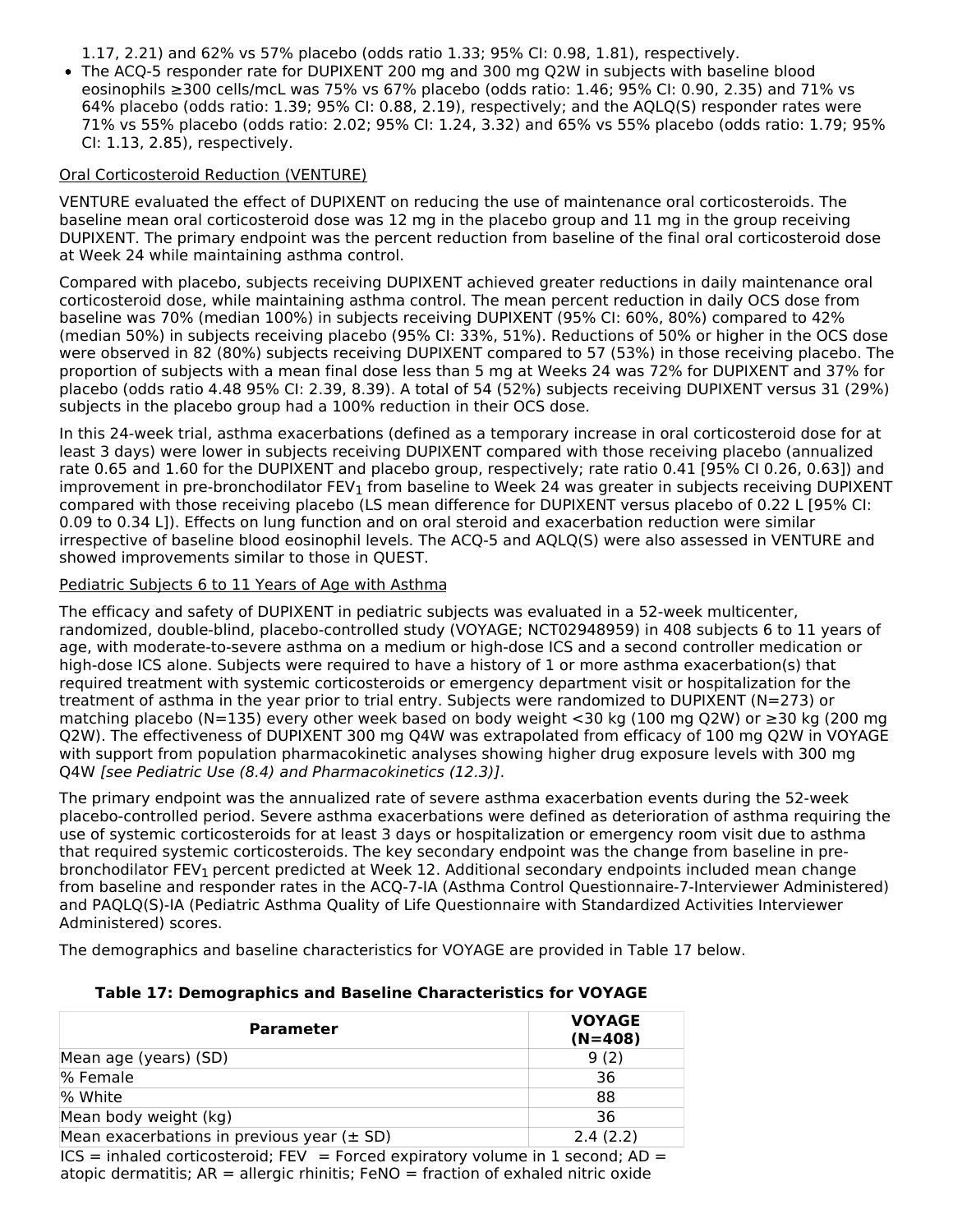| <b>Parameter</b>                                    | <b>VOYAGE</b><br>$(N=408)$ |
|-----------------------------------------------------|----------------------------|
| High dose ICS dose (%)                              | 44                         |
| Pre-dose $FEV_1$ (L) at baseline ( $\pm$ SD)        | 1.48(0.41)                 |
| Mean percent predicted $FEV_1$ (%) ( $\pm SD$ )     | 78 (15)                    |
| Mean % Reversibility $(\pm$ SD)                     | 20(21)                     |
| Atopic Medical History % Overall                    | 92                         |
| (AD %, AR %)                                        | (36, 82)                   |
| Mean FeNO ppb $(\pm$ SD)                            | 28 (24)                    |
| % subjects with FeNO ppb $\geq$ 20                  | 50                         |
| Median total IgE IU/mL $(\pm SD)$                   | 792 (1093)                 |
| Mean baseline Eosinophil count $(\pm$ SD) cells/mcL | 502 (395)                  |

ICS = inhaled corticosteroid;  $FEV_1$  = Forced expiratory volume in 1 second; AD = atopic dermatitis;  $AR =$  allergic rhinitis;  $FeNO =$  fraction of exhaled nitric oxide

DUPIXENT significantly reduced the annualized rate of severe asthma exacerbation events during the 52-week treatment period compared to placebo in populations with an eosinophilic phenotype as indicated by elevated blood eosinophils and/or the population with elevated FeNO. Subgroup analyses for results of DUPIXENT treatment based upon either baseline eosinophil level or baseline FeNO level were similar to the pediatric (12 to 17 years of age) and adult trials and are described for the adult and pediatric (12 to 17 years of age) asthma population above. In subjects with baseline blood eosinophil count <150 cells/mcL and FeNO <20 ppb, similar severe asthma exacerbation rates were observed between DUPIXENT and placebo.

Significant improvements in percent predicted pre-bronchodilator FEV<sub>1</sub> were observed at Week 12. Significant improvements in percent predicted FEV<sub>1</sub> were observed as early as Week 2 and were maintained through Week 52 in VOYAGE (Figure 10).

The efficacy results for VOYAGE are presented in Table 18.

| <b>Treatment</b>                                                | EOS ≥300 cells/mcL <sup>*</sup>                           |                                                  |                                            |  |  |  |  |  |
|-----------------------------------------------------------------|-----------------------------------------------------------|--------------------------------------------------|--------------------------------------------|--|--|--|--|--|
|                                                                 | <b>Annualized Severe Exacerbations Rate over 52 Weeks</b> |                                                  |                                            |  |  |  |  |  |
|                                                                 | N                                                         | Rate<br>(95% CI)                                 | <b>Rate Ratio</b><br>(95% CI)              |  |  |  |  |  |
| <b>DUPIXENT</b><br>100 mg Q2W (<30 kg)/<br>200 mg Q2W (≥30 kg)  | 175                                                       | 0.24<br>(0.16, 0.35)                             | 0.35<br>(0.22, 0.56)                       |  |  |  |  |  |
| Placebo                                                         | 84                                                        | 0.67<br>(0.47, 0.95)                             |                                            |  |  |  |  |  |
| Mean Change from Baseline in Percent Predicted FEV 1 at Week 12 |                                                           |                                                  |                                            |  |  |  |  |  |
|                                                                 | N                                                         | LS mean $\blacktriangle$ from<br><b>Baseline</b> | LS mean difference<br>vs. Placebo (95% CI) |  |  |  |  |  |
| <b>DUPIXENT</b><br>100 mg Q2W (<30 kg)/<br>200 mg Q2W (≥30 kg)  | 168                                                       | 10.15                                            | 5.32<br>(1.76, 8.88)                       |  |  |  |  |  |
| Placebo                                                         | 80                                                        | 4.83                                             |                                            |  |  |  |  |  |

### **Table 18: Efficacy Results of DUPIXENT in VOYAGE**

\* This reflects the prespecified primary analysis population for VOYAGE in the United States.

### **Figure 10: Mean Change from Baseline in Percent Predicted Pre-bronchodilator FEV (L) Over Time 1in Pediatric Subjects 6 to 11 Years of Age in VOYAGE (Baseline Blood Eosinophils ≥300 cells/mcL)**

Improvements were also observed for ACQ-7-IA and PAQLQ(S)-IA at Week 24 and were sustained at Week 52. Greater responder rates were observed for ACQ-7-IA and PAQLQ(S)-IA compared to placebo at Week 24. The responder rate was defined as an improvement in score of 0.5 or more (scale range 0-6 for ACQ-7-IA and 1-7 for PAQLQ(S)-IA). In the subgroup of subjects with baseline blood eosinophil count ≥300 cells/mcL, DUPIXENT led to a higher proportion of subjects with a response in ACQ-7-IA (80.6% versus 64.3% for placebo) with an OR of 2.79 (95% CI: 1.43, 5.44), and in PAQLQ(S)-IA (72.8% versus 63.0% for placebo) with an OR of 1.84 (95%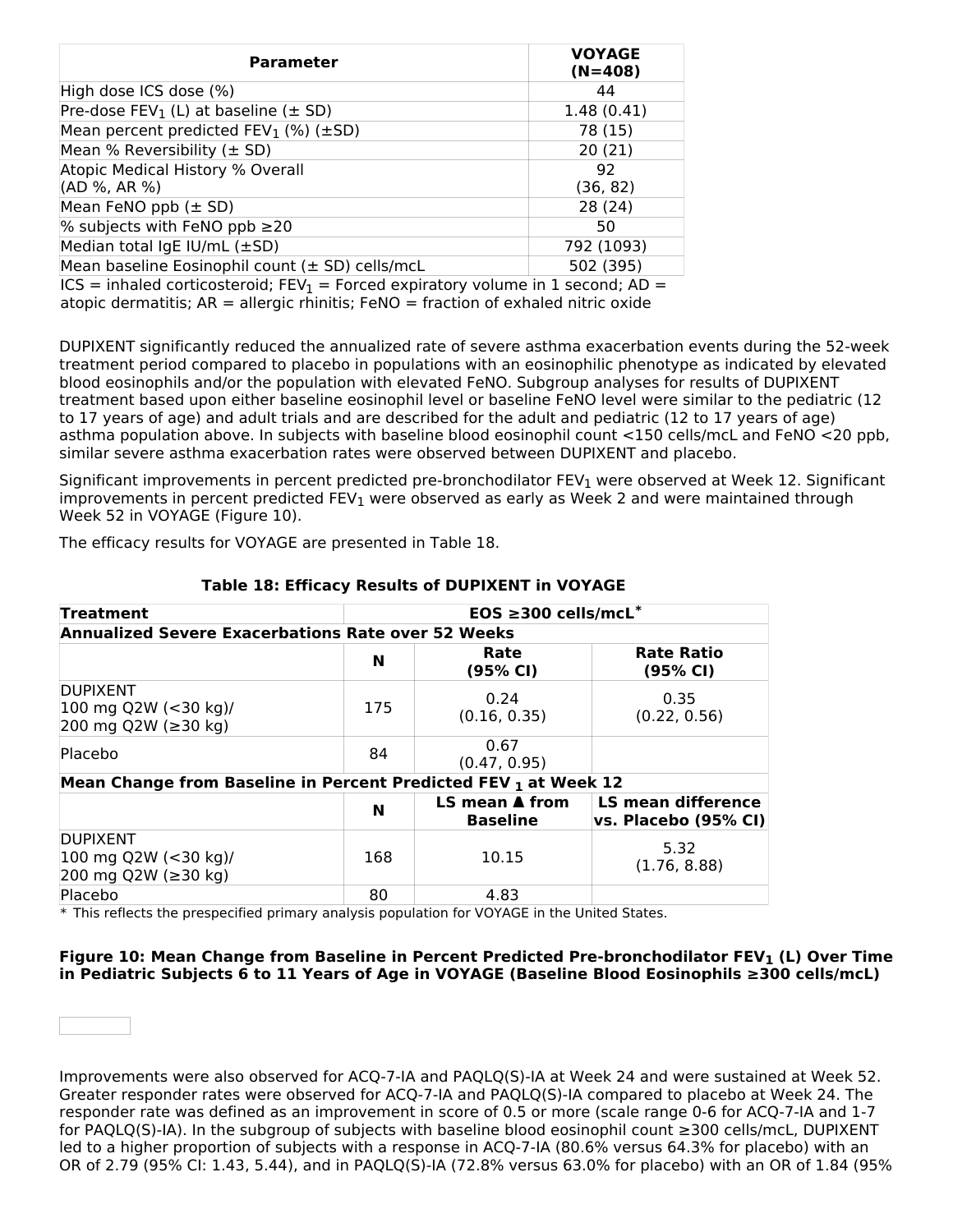# **14.3 Chronic Rhinosinusitis with Nasal Polyposis**

The chronic rhinosinusitis with nasal polyposis (CRSwNP) development program included two randomized, double-blind, parallel-group, multicenter, placebo-controlled studies (SINUS-24 (NCT02912468) and SINUS-52 (NCT02898454)) in 724 adult subjects 18 years of age and older on background intranasal corticosteroids (INCS). These studies included subjects with CRSwNP despite prior sino-nasal surgery or treatment with, or who were ineligible to receive or were intolerant to, systemic corticosteroids in the past 2 years. Subjects with chronic rhinosinusitis without nasal polyposis were not included in these trials. Rescue with systemic corticosteroids or surgery was allowed during the studies at the investigator's discretion. In SINUS-24, a total of 276 subjects were randomized to receive either 300 mg DUPIXENT (N=143) or placebo (N=133) every other week for 24 weeks. In SINUS-52, 448 subjects were randomized to receive either 300 mg DUPIXENT (N=150) every other week for 52 weeks, 300 mg DUPIXENT (N=145) every other week until Week 24 followed by 300 mg DUPIXENT every 4 weeks until Week 52, or placebo (N=153). All subjects had evidence of sinus opacification on the Lund Mackay (LMK) sinus CT scan and 73% to 90% of subjects had opacification of all sinuses. Subjects were stratified based on their histories of prior surgery and co-morbid asthma/nonsteroidal anti-inflammatory drug exacerbated respiratory disease (NSAID-ERD). A total of 63% of subjects reported previous sinus surgery, with a mean number of 2.0 prior surgeries, 74% used systemic corticosteroids in the previous 2 years with a mean number of 1.6 systemic corticosteroid courses in the previous 2 years, 59% had co-morbid asthma, and 28% had NSAID-ERD.

The co-primary efficacy endpoints were change from baseline to Week 24 in bilateral endoscopic nasal polyps score (NPS; 0-8 scale) as graded by central blinded readers, and change from baseline to Week 24 in nasal congestion/obstruction score averaged over 28 days (NC; 0-3 scale), as determined by subjects using a daily diary. For NPS, polyps on each side of the nose were graded on a categorical scale (0=no polyps; 1=small polyps in the middle meatus not reaching below the inferior border of the middle turbinate; 2=polyps reaching below the lower border of the middle turbinate; 3=large polyps reaching the lower border of the inferior turbinate or polyps medial to the middle turbinate; 4=large polyps causing complete obstruction of the inferior nasal cavity). The total score was the sum of the right and left scores. Nasal congestion was rated daily by the subjects on a 0 to 3 categorical severity scale (0=no symptoms; 1=mild symptoms; 2=moderate symptoms; 3=severe symptoms).

In both studies, key secondary end-points at Week 24 included change from baseline in: LMK sinus CT scan score, daily loss of smell, and 22-item sino-nasal outcome test (SNOT-22). The LMK sinus CT scan score evaluated the opacification of each sinus using a 0 to 2 scale (0=normal; 1=partial opacification; 2=total opacification) deriving a maximum score of 12 per side and a total maximum score of 24 (higher scores indicate more opacification). Loss of smell was scored reflectively by the subject every morning on a 0-3 scale (0=no symptoms, 1=mild symptoms, 2=moderate symptoms, 3=severe symptoms). SNOT-22 includes 22 items assessing symptoms and symptom impact associated with CRSwNP with each item scored from 0 (no problem) to 5 (problem as bad as it can be) with a global score ranging from 0 to 110. SNOT-22 had a 2 week recall period. In the pooled efficacy results, the reduction in the proportion of subjects rescued with systemic corticosteroids and/or sino-nasal surgery (up to Week 52) were evaluated.

The demographics and baseline characteristics of these 2 trials are provided in Table 19 below.

| <b>Parameter</b>                                                         | <b>SINUS-24</b><br>$(N=276)$ | <b>SINUS-52</b><br>$(N=448)$ |
|--------------------------------------------------------------------------|------------------------------|------------------------------|
| Mean age (years) (SD)                                                    | 50(13)                       | 52 (12)                      |
| % Male                                                                   | 57                           | 62                           |
| Mean CRSwNP duration (years) (SD)                                        | 11(9)                        | 11(10)                       |
| Subjects with $\geq 1$ prior surgery (%)                                 | 72                           | 58                           |
| Subjects with systemic corticosteroid use in<br>the previous 2 years (%) | 65                           | 80                           |
| Mean Bilateral endoscopic NPS <sup>*</sup> (SD), range 0-<br>8           | 5.8(1.3)                     | 6.1(1.2)                     |
| Mean Nasal congestion (NC) score <sup>*</sup> (SD),<br>range $0-3$       | 2.4(0.6)                     | 2.4(0.6)                     |

### **Table 19: Demographics and Baseline Characteristics of CRSwNP Trials**

 $SD =$  standard deviation; AM = morning; NPS = nasal polyps score; SNOT-22 = 22-item sinonasal outcome test; NSAID-ERD = asthma/nonsteroidal anti-inflammatory drug exacerbated respiratory disease

\*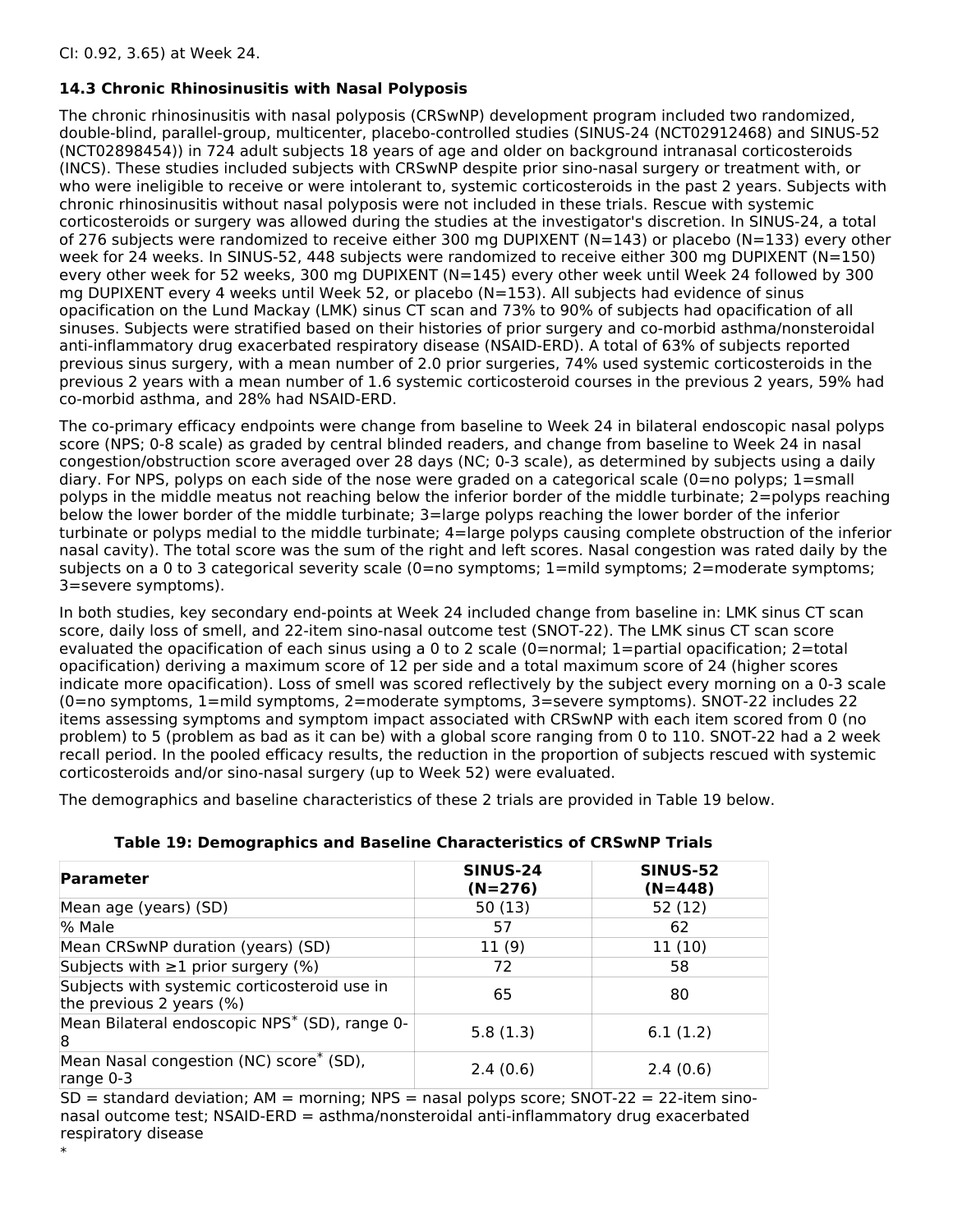| <b>Parameter</b>                                    | <b>SINUS-24</b><br>$(N=276)$ | <b>SINUS-52</b><br>$(N=448)$ |
|-----------------------------------------------------|------------------------------|------------------------------|
| Mean LMK sinus CT total score* (SD), range 0-<br>24 | 19(4.4)                      | 18(3.8)                      |
| Mean loss of smell score $*(AM)$ , (SD) range 0-3   | 2.7(0.5)                     | 2.8(0.5)                     |
| Mean SNOT-22 total score* (SD), range 0-110         | 49.4 (20.2)                  | 51.9 (20.9)                  |
| Mean blood eosinophils (cells/mcL) (SD)             | 440 (330)                    | 430 (350)                    |
| Mean total IgE IU/mL (SD)                           | 212 (276)                    | 240 (342)                    |
| <b>Atopic Medical History</b>                       |                              |                              |
| % Overall                                           | 75                           | 82                           |
| Asthma (%)                                          | 58                           | 60                           |
| NSAID-ERD (%)                                       | 30                           | 27                           |

 $SD =$  standard deviation; AM = morning; NPS = nasal polyps score; SNOT-22 = 22-item sinonasal outcome test; NSAID-ERD = asthma/nonsteroidal anti-inflammatory drug exacerbated respiratory disease

\* Higher scores indicate greater disease severity

Clinical Response (SINUS-24 and SINUS-52)

The results for primary endpoints in CRSwNP studies are presented in Table 20.

|  | Table 20: Results of the Primary Endpoints in CRSwNP Trials |  |
|--|-------------------------------------------------------------|--|
|--|-------------------------------------------------------------|--|

|            | <b>SINUS-24</b>                                                    |                |                                            |                |                                                            |                             | <b>SINUS-52</b> |                                            |                |                                                            |
|------------|--------------------------------------------------------------------|----------------|--------------------------------------------|----------------|------------------------------------------------------------|-----------------------------|-----------------|--------------------------------------------|----------------|------------------------------------------------------------|
|            | <b>Placebo</b><br>$(n=133)$<br><b>Primary Endpoints at Week 24</b> |                | <b>DUPIXENT</b><br>300 mg Q2W<br>$(n=143)$ |                | LS mean<br>difference<br>VS.<br><b>Placebo</b><br>(95% CI) | <b>Placebo</b><br>$(n=153)$ |                 | <b>DUPIXENT</b><br>300 mg Q2W<br>$(n=295)$ |                | LS mean<br>difference<br>VS.<br><b>Placebo</b><br>(95% CI) |
|            | <b>Scores Baseline</b>                                             | LS.            | <b>Baseline</b>                            | LS             |                                                            |                             | <b>LS</b>       | <b>Baseline</b>                            | <b>LS</b>      |                                                            |
|            | mean                                                               | mean<br>change | mean                                       | mean<br>change |                                                            | <b>Baseline</b><br>mean     | mean<br>change  | mean                                       | mean<br>change |                                                            |
| <b>NPS</b> | 5.86                                                               | 0.17           | 5.64                                       | $-1.89$        | $-2.06$<br>$(-2.43,-)$<br>1.69)                            | 5.96                        | 0.10            | 6.18                                       | $-1.71$        | $-1.80$<br>$(-2.10,-)$<br>1.51)                            |
| NC.        | 2.45                                                               | $-0.45$        | 2.26                                       | $-1.34$        | $-0.89$<br>$(-1.07,-)$<br>0.71)                            | 2.38                        | $-0.38$         | 2.46                                       | $-1.25$        | $-0.87$<br>$(-1.03, -$<br>0.71)                            |

A reduction in score indicates improvement.

 $NPS$  = nasal polyps score;  $NC$  = nasal congestion/obstruction

Statistically significant efficacy was observed in SINUS-52 with regard to improvement in bilateral endoscopic NPS score at week 24 and week 52 (see Figure 11).

#### **Figure 11: LS Mean Change from Baseline in Bilateral Nasal Polyps Score (NPS) up to Week 52 in Subjects 18 Years of Age and Older with CRSwNP (SINUS-52 - ITT Population)**



Similar results were seen in SINUS-24 at Week 24. In the post-treatment period when subjects were off DUPIXENT, the treatment effect diminished over time (see Figure 12).

### **Figure 12: LS Mean Change from Baseline in Bilateral Nasal Polyps Score (NPS) up to Week 48 in Subjects 18 Years of Age and Older with CRSwNP (SINUS-24 - ITT Population)**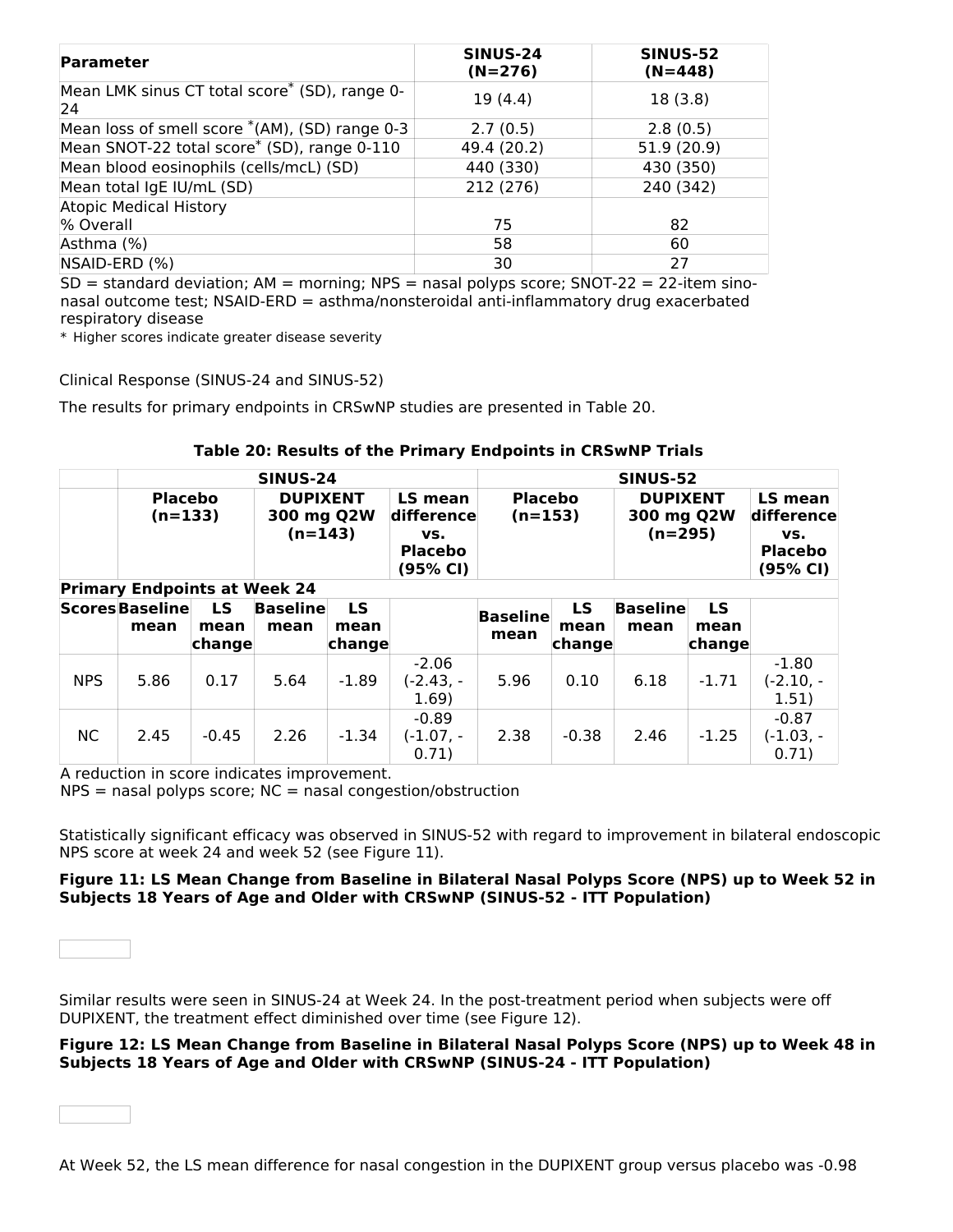(95% CI -1.17, -0.79). In both studies, significant improvements in nasal congestion were observed as early as the first assessment at Week 4. The LS mean difference for nasal congestion at Week 4 in the DUPIXENT group versus placebo was -0.41 (95% CI: -0.52, -0.30) in SINUS-24 and -0.37 (95% CI: -0.46, -0.27) in SINUS-52.

A significant decrease in the LMK sinus CT scan score was observed. The LS mean difference for LMK sinus CT scan score at Week 24 in the DUPIXENT group versus placebo was -7.44 (95% CI: -8.35, -6.53) in SINUS-24 and -5.13 (95% CI: -5.80, -4.46) in SINUS-52. At Week 52, in SINUS-52 the LS mean difference for LMK sinus CT scan score in the DUPIXENT group versus placebo was -6.94 (95% CI: -7.87, -6.01).

Dupilumab significantly improved the loss of smell compared to placebo. The LS mean difference for loss of smell at Week 24 in the DUPIXENT group versus placebo was -1.12 (95% CI: -1.31, -0.93) in SINUS-24 and - 0.98 (95% CI: -1.15, -0.81) in SINUS-52. At Week 52, the LS mean difference for loss of smell in the DUPIXENT group versus placebo was -1.10 (95% CI -1.31, -0.89). In both studies, significant improvements in daily loss of smell severity were observed as early as the first assessment at Week 4.

Dupilumab significantly decreased sino-nasal symptoms as measured by SNOT-22 compared to placebo. The LS mean difference for SNOT-22 at Week 24 in the DUPIXENT group versus placebo was -21.12 (95% CI: - 25.17, -17.06) in SINUS-24 and -17.36 (95% CI: -20.87, -13.85) in SINUS-52. At Week 52, the LS mean difference in the DUPIXENT group versus placebo was -20.96 (95% CI -25.03, -16.89).

In the pre-specified multiplicity-adjusted pooled analysis of two studies, treatment with DUPIXENT resulted in significant reduction of systemic corticosteroid use and need for sino-nasal surgery versus placebo (HR of 0.24; 95% CI: 0.17, 0.35) (see Figure 13). The proportion of subjects who required systemic corticosteroids was reduced by 74% (HR of 0.26; 95% CI: 0.18, 0.38). The total number of systemic corticosteroid courses per year was reduced by 75% (RR of 0.25; 95% CI: 0.17, 0.37). The proportion of subjects who required surgery was reduced by 83% (HR of 0.17; 95% CI: 0.07, 0.46).

### **Figure 13: Kaplan Meier Curve for Time to First Systemic Corticosteroid Use and/or Sino-Nasal Surgery During Treatment Period in Subjects 18 Years of Age and Older with CRSwNP (SINUS-24 and SINUS-52 Pooled - ITT Population)**

The effects of DUPIXENT on the primary endpoints of NPS and nasal congestion and the key secondary endpoint of LMK sinus CT scan score were consistent in subjects with prior surgery and without prior surgery.

In subjects with co-morbid asthma, improvements in pre-bronchodilator FEV<sub>1</sub> were similar to subjects in the asthma program.

### **14.4 Eosinophilic Esophagitis**

A single randomized, double-blind, parallel-group, multicenter, placebo-controlled trial, including two 24-week treatment periods (Parts A and B), was conducted in adult and pediatric subjects 12 to 17 years of age, weighing at least 40 kg, with EoE (NCT03633617). In both parts, subjects were randomized to receive 300 mg DUPIXENT every week or placebo. Eligible subjects had ≥15 intraepithelial eosinophils per high-power field (eos/hpf) following a treatment course of a proton pump inhibitor (PPI) either prior to or during the screening period and symptoms of dysphagia as measured by the Dysphagia Symptom Questionnaire (DSQ). At baseline, 43% of subjects in Part A and 37% of subjects in Part B had a history of prior esophageal dilations.

Demographics and baseline characteristics were similar in Parts A and B. A total of 81 subjects (61 adults and 20 pediatric subjects) were enrolled in Part A and 159 subjects (107 adults and 52 pediatric subjects) were enrolled in Part B. The mean age in years was 32 years (range 13 to 62 years) in Part A and 28 years (range 12 to 66 years) in Part B. The majority of subjects were male (60% in Part A and 68% in Part B) and White (96% in Part A and 90% in Part B). The mean baseline DSQ score (SD) was 33.6 (12.4) in Part A and 37.2 (10.7) in Part B.

The coprimary efficacy endpoints in Parts A and B were the (1) proportion of subjects achieving histological remission defined as peak esophageal intraepithelial eosinophil count of ≤6 eos/hpf at Week 24; and (2) the absolute change in the subject-reported DSQ score from baseline to Week 24.

Efficacy results for Parts A and B are presented in Table 21.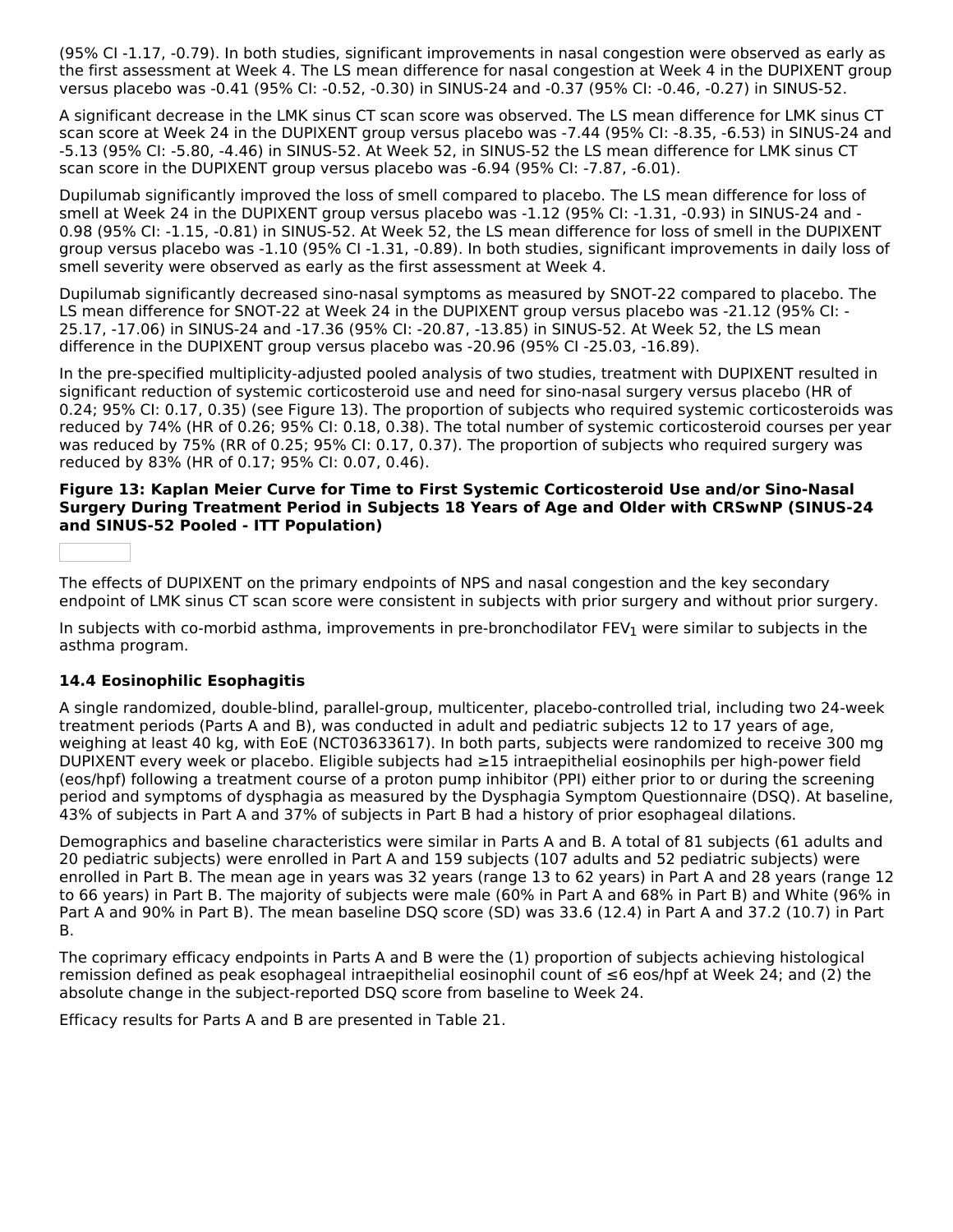### **Table 21: Efficacy Results of DUPIXENT at Week 24 in Subjects 12 Years of Age and Older with EoE (Parts A and B)**

|                                                                                                                                                |                                                              | Part A          |                                                           | Part B                                                       |                  |                                                           |  |
|------------------------------------------------------------------------------------------------------------------------------------------------|--------------------------------------------------------------|-----------------|-----------------------------------------------------------|--------------------------------------------------------------|------------------|-----------------------------------------------------------|--|
|                                                                                                                                                | DUPIXENTPlacebo <sup>*</sup><br>300 mg<br>$QW^*$<br>$N = 42$ | $N = 39$        | <b>Difference</b><br>vs. Placebo<br>$(95\% \text{ Cl})^*$ | DUPIXENTPlacebo <sup>*</sup><br>300 mg<br>$QW^*$<br>$N = 80$ | $N = 79$         | <b>Difference</b><br>vs. Placebo<br>$(95\% \text{ Cl})^*$ |  |
| <b>Co-primary Endpoints</b>                                                                                                                    |                                                              |                 |                                                           |                                                              |                  |                                                           |  |
| Proportion of subjects<br>achieving histological<br>remission (peak esophageal<br>intraepithelial eosinophil<br>count $\leq 6$ eos/hpf), n (%) | 25<br>(59.5)                                                 | 2<br>(5.1)      | 57.0<br>(40.9, 73.1)                                      | 47<br>(58.8)                                                 | 5<br>(6.3)       | 53.5<br>(41.2, 65.8)                                      |  |
| Absolute change from<br>baseline in DSQ score $(0-84^{\dagger})$ ,<br>LS mean (SE)                                                             | $-21.9$<br>(2.5)                                             | $-9.6$<br>(2.8) | $-12.3$<br>$(-19.1, -5.5)$                                | $-23.8$<br>(1.9)                                             | $-13.9$<br>(1.9) | $-9.9$<br>$(-14.8, -5.0)$                                 |  |

\* For histological remission, the difference in percentages is estimated using the Cochran Mantel Haenszel method, adjusting for randomization stratification factors. For absolute change in DSQ score, the LS mean changes, standard errors, and differences are estimated using an ANCOVA model with treatment group, randomization stratification factors, and baseline measurement as covariates.

† Total biweekly DSQ scores range from 0 to 84; higher scores indicate greater frequency and severity of dysphagia

In Parts A and B, a greater proportion of subjects randomized to DUPIXENT achieved histological remission (peak esophageal intraepithelial eosinophil count ≤6 eos/hpf) compared to placebo. Treatment with DUPIXENT also resulted in a significant improvement in LS mean change in DSQ score compared to placebo at Week 24. The results of the anchor-based analyses that incorporated the subjects' perspectives indicated that the observed improvement in dysphagia from Parts A and B is representative of a clinically meaningful withinsubject improvement.

### **16 HOW SUPPLIED/STORAGE AND HANDLING**

#### How Supplied

DUPIXENT (dupilumab) Injection is a clear to slightly opalescent, colorless to pale yellow solution, supplied in single-dose pre-filled syringes with needle shield or pre-filled pens.

The pre-filled syringe with needle shield is designed to deliver:

- 300 mg of DUPIXENT in 2 mL solution (NDC 0024-5914-00)
- 200 mg of DUPIXENT in 1.14 mL solution (NDC 0024-5918-00)
- 100 mg of DUPIXENT in 0.67 mL solution (NDC 0024-5911-00)

The pre-filled pen is designed to deliver:

- 300 mg of DUPIXENT in 2 mL solution (NDC 0024-5915-00)
- 200 mg of DUPIXENT in 1.14 mL solution (NDC 0024-5919-00)

DUPIXENT is available in cartons containing 2 pre-filled syringes with needle shield or 2 pre-filled pens.

| Pack<br><b>Size</b> | 300 mg/2 mL Pre-filled<br><b>Syringe with Needle</b><br><b>Shield</b> | 200 mg/1.14 mL Pre-<br>filled Syringe with<br><b>Needle Shield</b> | 100 mg/0.67 mL Pre-<br>filled Syringe with<br><b>Needle Shield</b> |
|---------------------|-----------------------------------------------------------------------|--------------------------------------------------------------------|--------------------------------------------------------------------|
|                     | Pack of $2$ NDC 0024-5914-01                                          | NDC 0024-5918-01                                                   | NDC 0024-5911-02                                                   |

| <b>Pack Size</b> | 300 mg/2 mL Pre-filled Pen | $ 200 \text{ mg}/1.14 \text{ mL}$ Pre-filled Pen |
|------------------|----------------------------|--------------------------------------------------|
| Pack of 2 pens   | NDC 0024-5915-02           | NDC 0024-5919-02                                 |

### Storage and Handling

DUPIXENT is sterile and preservative-free. Discard any unused portion.

Store refrigerated at 2°C to 8°C (36°F to 46°F) in the original carton to protect from light.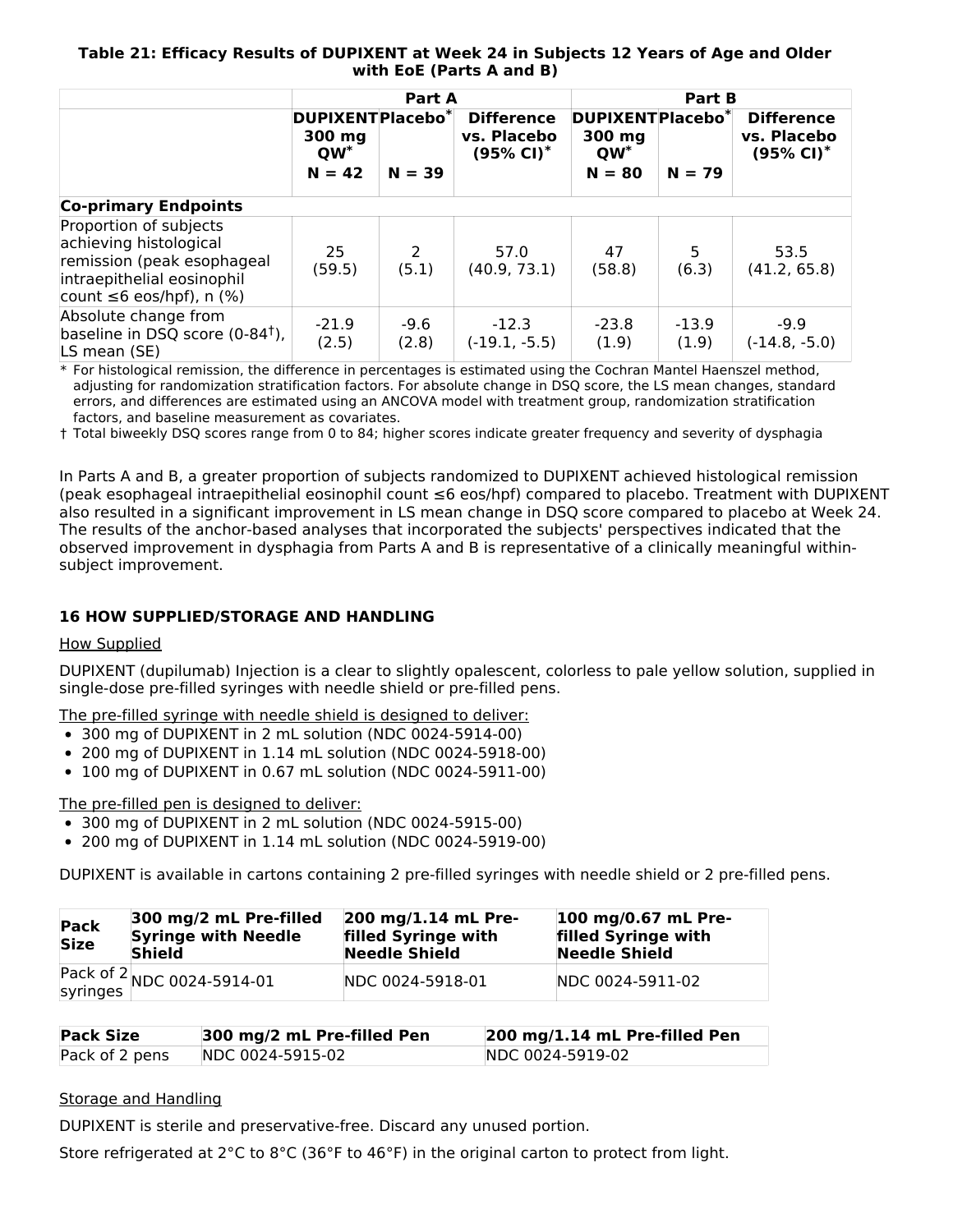If necessary, DUPIXENT may be kept at room temperature up to 25°C (77°F) for a maximum of 14 days. Do not store above 25°C (77°F). After removal from the refrigerator, DUPIXENT must be used within 14 days or discarded.

Do not expose DUPIXENT to heat or direct sunlight.

Do NOT freeze. Do NOT shake.

### **17 PATIENT COUNSELING INFORMATION**

Advise the patient to read the FDA-approved patient labeling (Patient Information and Instructions for Use).

### Pregnancy Registry

There is a pregnancy exposure registry that monitors pregnancy outcomes in women exposed to DUPIXENT during pregnancy. Encourage participation and advise patients about how they may enroll in the registry [see Use in Specific Populations (8.1)].

### Administration Instructions

Provide proper training to patients and/or caregivers on proper subcutaneous injection technique, including aseptic technique, and the preparation and administration of DUPIXENT prior to use. Advise patients to follow sharps disposal recommendations [see Dosage and Administration (2.1) and Instructions for Use].

### **Hypersensitivity**

Advise patients to discontinue DUPIXENT and to seek immediate medical attention if they experience any symptoms of systemic hypersensitivity reactions [see Warnings and Precautions (5.1)].

### Conjunctivitis and Keratitis

Advise patients to consult their healthcare provider if new onset or worsening eye symptoms develop [see Warnings and Precautions (5.2)].

### Eosinophilic Conditions

Advise patients to notify their healthcare provider if they present with clinical features of eosinophilic pneumonia or vasculitis consistent with eosinophilic granulomatosis with polyangiitis [see Warnings and Precautions (5.3)].

#### Not for Acute Asthma Symptoms or Deteriorating Disease

Inform patients that DUPIXENT does not treat acute asthma symptoms or acute exacerbations. Inform patients to seek medical advice if their asthma remains uncontrolled or worsens after initiation of treatment with DUPIXENT [see Warnings and Precautions (5.4)].

#### Reduction in Corticosteroid Dosage

Inform patients to not discontinue systemic or inhaled corticosteroids except under the direct supervision of a healthcare provider. Inform patients that reduction in corticosteroid dose may be associated with systemic withdrawal symptoms and/or unmask conditions previously suppressed by systemic corticosteroid therapy [see Warnings and Precautions (5.5)].

#### Patients with Co-morbid Asthma

Advise patients with co-morbid asthma not to adjust or stop their asthma treatment without talking to their healthcare providers [see Warnings and Precautions (5.6)].

#### Arthralgia

Advise patients to report new onset or worsening joint symptoms to their healthcare provider [see Warnings] and Precautions (5.7)].

#### Parasitic (Helminth) Infections

Advise patients to notify their healthcare provider if they present with clinical features consistent with helminthic infection [see Warnings and Precautions (5.8)].

### Vaccinations

Advise patients that vaccination with live vaccines is not recommended immediately prior to and while they are receiving DUPIXENT. Instruct patients to inform their healthcare provider that they are taking DUPIXENT prior to a potential vaccination [see Warnings and Precautions (5.9)].

#### Manufactured by: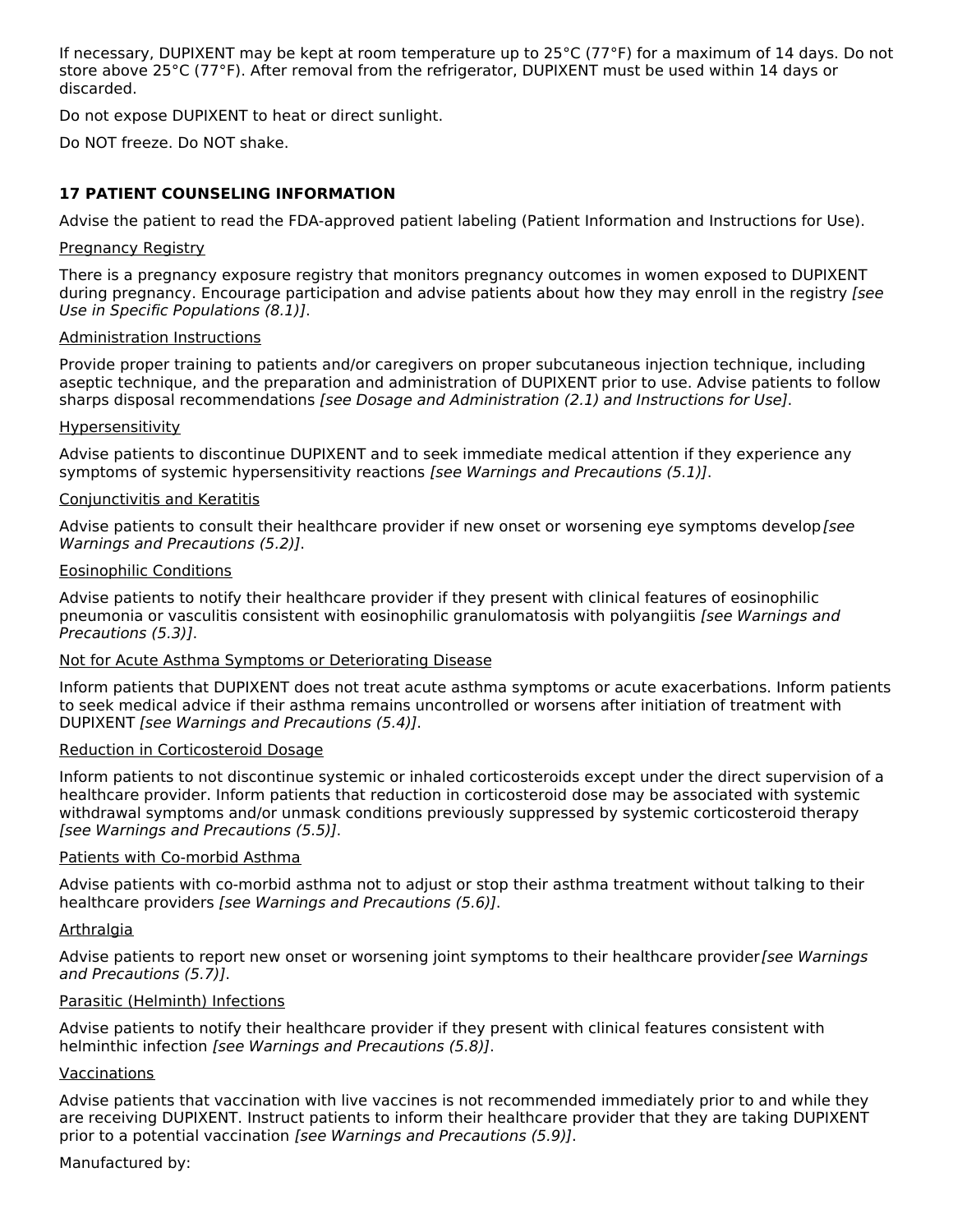Regeneron Pharmaceuticals, Inc.

Tarrytown, NY 10591

U.S. License No. 1760

Marketed by:

sanofi-aventis U.S. LLC (Bridgewater, NJ 08807) and

Regeneron Pharmaceuticals, Inc. (Tarrytown, NY 10591)

DUPIXENT $^{\circledR}$  is a registered trademark of Sanofi Biotechnology

© 2022 Regeneron Pharmaceuticals, Inc. / sanofi-aventis U.S. LLC. All rights reserved.

#### **Patient Information DUPIXENT (DU-pix-ent) ®(dupilumab) injection, for subcutaneous use**

### **What is DUPIXENT?**

DUPIXENT is a prescription medicine used:

- to treat adults and children 6 months of age and older with moderate-to-severe atopic dermatitis (eczema) that is not well controlled with prescription therapies used on the skin (topical), or who cannot use topical therapies. DUPIXENT can be used with or without topical corticosteroids.
- with other asthma medicines for the maintenance treatment of moderate-to-severe asthma in adults and children 6 years of age and older whose asthma is not controlled with their current asthma medicines. DUPIXENT helps prevent severe asthma attacks (exacerbations) and can improve your breathing. DUPIXENT may also help reduce the amount of oral corticosteroids you need while preventing severe asthma attacks and improving your breathing. DUPIXENT is not used to treat sudden breathing problems.
- o with other medicines for the maintenance treatment of chronic rhinosinusitis with nasal polyposis (CRSwNP) in adults whose disease is not controlled.
- $\circ$  to treat adults and children 12 years of age and older, who weigh at least 88 pounds (40 kg), with eosinophilic esophagitis (EoE).
- DUPIXENT works by blocking two proteins that contribute to a type of inflammation that plays a major role in atopic dermatitis, asthma, chronic rhinosinusitis with nasal polyposis, and eosinophilic esophagitis.
- It is not known if DUPIXENT is safe and effective in children with atopic dermatitis under 6 months of age.
- It is not known if DUPIXENT is safe and effective in children with asthma under 6 years of age.
- It is not known if DUPIXENT is safe and effective in children with chronic rhinosinusitis with nasal polyposis under 18 years of age.
- It is not known if DUPIXENT is safe and effective in children with eosinophilic esophagitis under 12 years of age and who weigh at least 88 pounds (40 kg).

**Do not use DUPIXENT** if you are allergic to dupilumab or to any of the ingredients in DUPIXENT. See the end of this leaflet for a complete list of ingredients in DUPIXENT.

This Patient Information has been approved by the U.S. Food and Drug Administration.

Revised: June 2022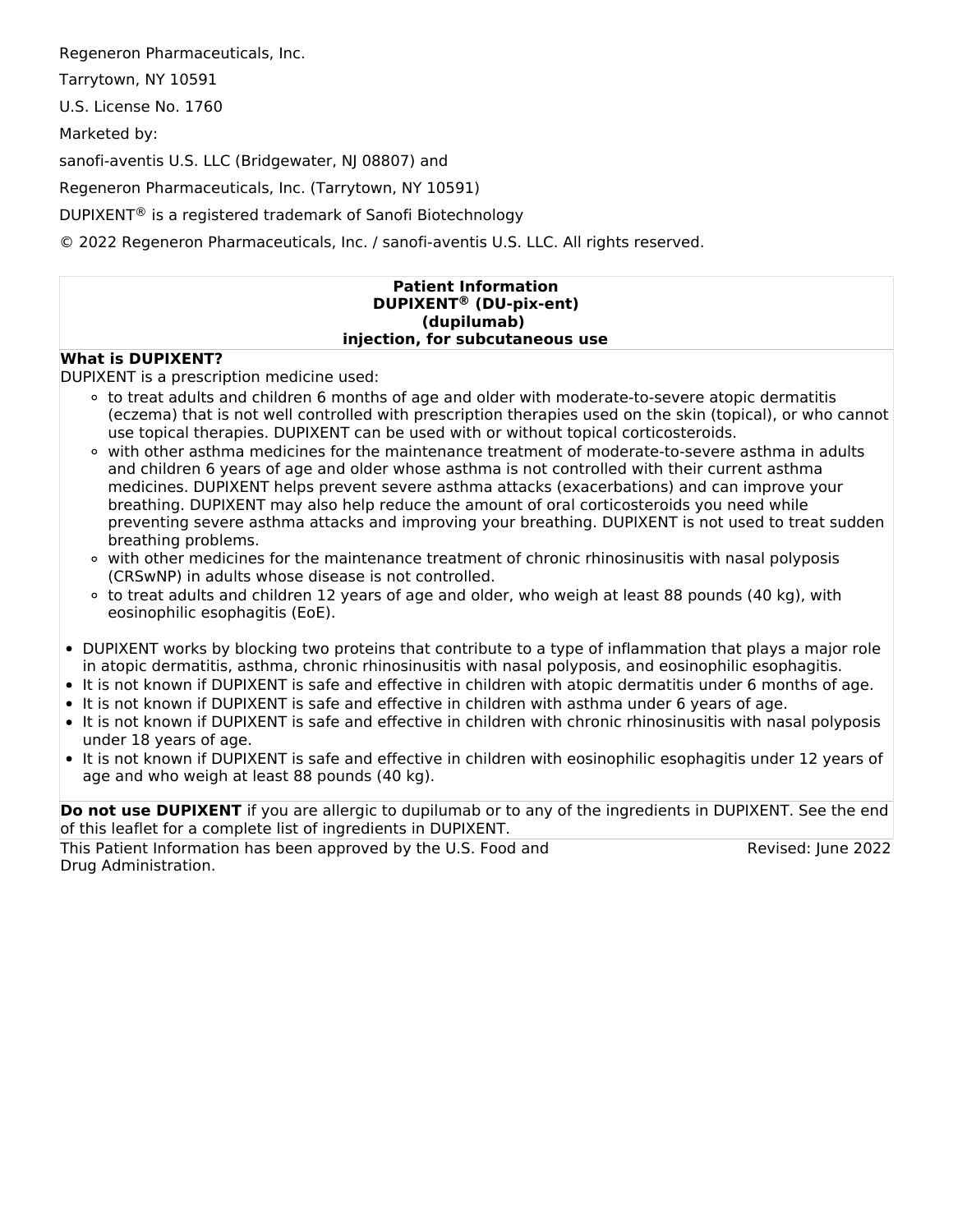### **Before using DUPIXENT, tell your healthcare provider about all your medical conditions, including if you:**

- have eye problems.
- have a parasitic (helminth) infection.
- are scheduled to receive any vaccinations. You should not receive a "live vaccine" right before and during treatment with DUPIXENT.
- are pregnant or plan to become pregnant. It is not known whether DUPIXENT will harm your unborn baby. **Pregnancy Exposure Registry.** There is a pregnancy exposure registry for women who use DUPIXENT during pregnancy. The purpose of this registry is to collect information about the health of you and your baby. Your healthcare provider can enroll you in this registry. You may also enroll yourself or get more information about the registry by calling 1-877-311-8972 or going to https://mothertobaby.org/ongoingstudy/dupixent/.
- are breastfeeding or plan to breastfeed. It is not known whether DUPIXENT passes into your breast milk.

Tell your healthcare provider about all of the medicines you take, including prescription and over-the-counter medicines, vitamins, and herbal supplements.

### **Especially tell your healthcare provider if you:**

- are taking oral, topical, or inhaled corticosteroid medicines
- have asthma and use an asthma medicine
- have atopic dermatitis, CRSwNP, or EoE, and also have asthma

**Do not** change or stop your corticosteroid medicine or other asthma medicine without talking to your healthcare provider. This may cause other symptoms that were controlled by the corticosteroid medicine or other asthma medicine to come back.

### **How should I use DUPIXENT?**

- **See the detailed "Instructions for Use" that comes with DUPIXENT for information on how to prepare and inject DUPIXENT and how to properly store and throw away (dispose of) used DUPIXENT pre-filled syringes and pre-filled pens.**
- Use DUPIXENT exactly as prescribed by your healthcare provider.
- Your healthcare provider will tell you how much DUPIXENT to inject and how often to inject it.
- DUPIXENT comes as a single-dose pre-filled syringe with needle shield or as a pre-filled pen.  $\circ$  The DUPIXENT pre-filled pen is only for use in adults and children 12 years of age and older.
	- The DUPIXENT pre-filled syringe is for use in adults and children 6 months of age and older.
- DUPIXENT is given as an injection under the skin (subcutaneous injection).
- If your healthcare provider decides that you or a caregiver can give the injections of DUPIXENT, you or your caregiver should receive training on the right way to prepare and inject DUPIXENT. **Do not** try to inject DUPIXENT until you have been shown the right way by your healthcare provider. In children 12 years of age and older, it is recommended that DUPIXENT be given by or under the supervision of an adult. In children younger than 12 years of age, DUPIXENT should be given by a caregiver.
- **If your dose schedule is every week and you miss a dose of DUPIXENT:** Give the DUPIXENT injection as soon as possible and start a new every week dose schedule from the time you remember to take your DUPIXENT injection.
- **If your dose schedule is every other week and you miss a dose of DUPIXENT:** Give the DUPIXENT injection within 7 days from the missed dose, then continue with your original schedule. If the missed dose is not given within 7 days, wait until the next scheduled dose to give your DUPIXENT injection.
- **If your dose schedule is every 4 weeks and you miss a dose of DUPIXENT:** Give the DUPIXENT injection within 7 days from the missed dose, then continue with your original schedule. If the missed dose is not given within 7 days, start a new every 4 week dose schedule from the time you remember to take your DUPIXENT injection.
- If you inject too much DUPIXENT (overdose), get medical help or contact a Poison Center expert right away at 1-800-222-1222.
- Your healthcare provider may prescribe other medicines to use with DUPIXENT. Use the other prescribed medicines exactly as your healthcare provider tells you to.

### **What are the possible side effects of DUPIXENT? DUPIXENT can cause serious side effects, including:**

**Allergic reactions. DUPIXENT can cause allergic reactions that can sometimes be severe.** Stop using DUPIXENT and tell your healthcare provider or get emergency help right away if you get any of the following signs or symptoms: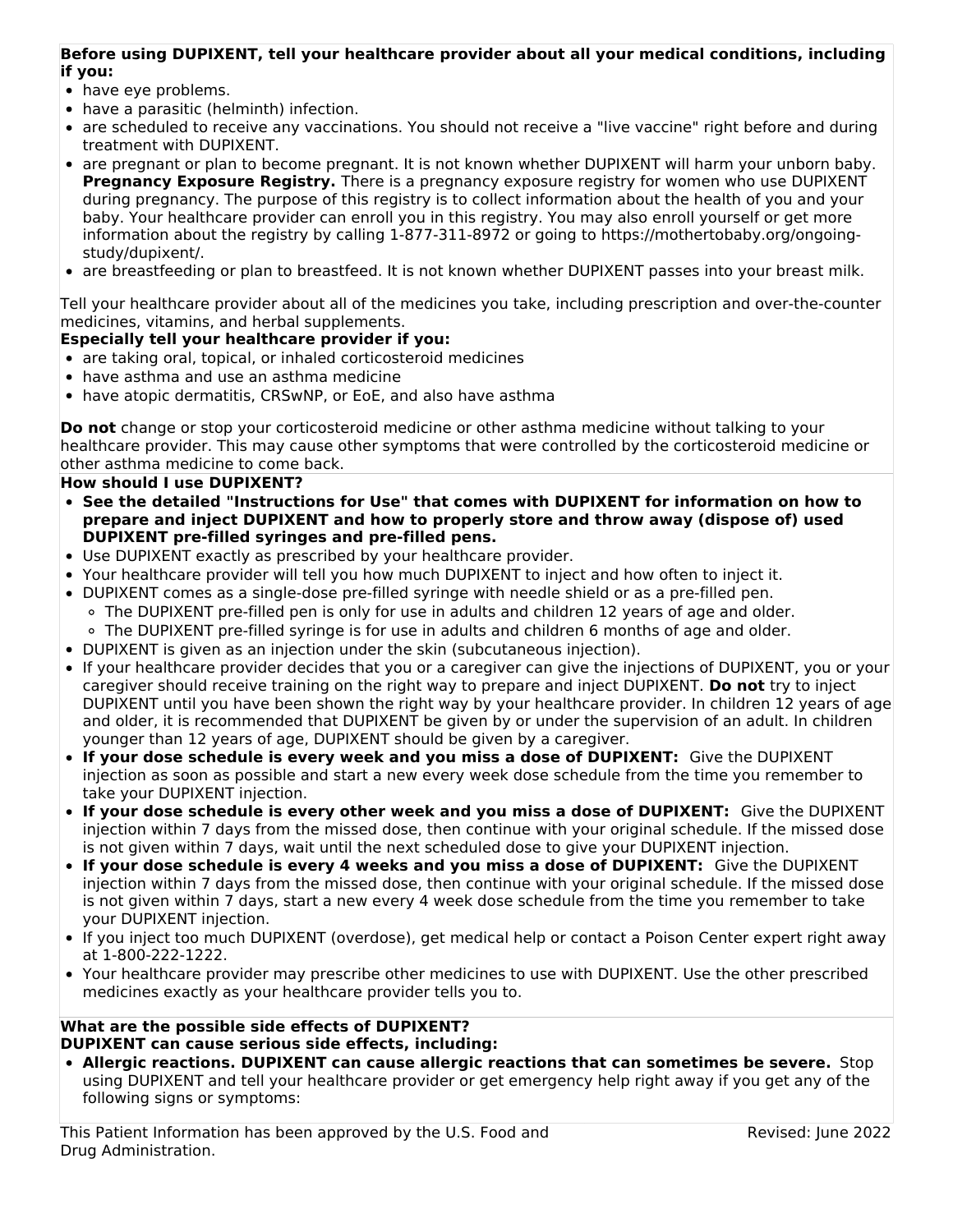- breathing problems or wheezing
- fast pulse
- fever
- general ill feeling
- swollen lymph nodes
- swelling of the face, lips, mouth, tongue, or throat
- hives **o** itching
- nausea or vomiting
- fainting, dizziness, feeling lightheaded
- $\circ$  joint pain
- $\circ$  skin rash
- cramps in your stomach-area
- **Eye problems.** Tell your healthcare provider if you have any new or worsening eye problems, including eye pain or changes in vision, such as blurred vision. Your healthcare provider may send you to an ophthalmologist for an eye exam if needed.
- **Inflammation of your blood vessels.** Rarely, this can happen in people with asthma who receive DUPIXENT. This may happen in people who also take a steroid medicine by mouth that is being stopped or the dose is being lowered. It is not known whether this is caused by DUPIXENT. Tell your healthcare provider right away if you have:
	- rash
	- worsening shortness of breath
- $\circ$  chest pain a feeling of pins and needles or numbness of your arms or legs
- persistent fever
- **Joint aches and pain.** Joint aches and pain can happen in people who use DUPIXENT. Some people have had trouble walking or moving due to their joint symptoms, and in some cases needed to be hospitalized. Tell your healthcare provider about any new or worsening joint symptoms. Your healthcare provider may stop DUPIXENT if you develop joint symptoms.

## **The most common side effects of DUPIXENT include:**

- injection site reactions
- upper respiratory tract infections
- eye and eyelid inflammation, including redness, swelling, and itching, sometimes with blurred vision
- pain in the throat (oropharyngeal pain)
- cold sores in your mouth or on your lips
- high count of a certain white blood cell (eosinophilia)
- trouble sleeping (insomnia)
- toothache
- $\bullet$  gastritis
- joint pain (arthralgia)
- parasitic (helminth) infections

The following additional side effects have been reported with DUPIXENT:

• facial rash or redness

Tell your healthcare provider if you have any side effect that bothers you or that does not go away. These are not all of the possible side effects of DUPIXENT.

Call your doctor for medical advice about side effects. You may report side effects to FDA at 1-800-FDA-1088.

### **General information about the safe and effective use of DUPIXENT.**

Medicines are sometimes prescribed for purposes other than those listed in a Patient Information leaflet. Do not use DUPIXENT for a condition for which it was not prescribed. Do not give DUPIXENT to other people, even if they have the same symptoms that you have. It may harm them. You can ask your pharmacist or healthcare provider for information about DUPIXENT that is written for health professionals.

## **What are the ingredients in DUPIXENT?**

### **Active ingredient:** dupilumab

**Inactive ingredients:** L-arginine hydrochloride, L-histidine, polysorbate 80, sodium acetate, sucrose, and water for injection.

Manufactured by: Regeneron Pharmaceuticals, Inc., Tarrytown, NY 10591 U.S. License No. 1760 Marketed by: sanofi-aventis U.S. LLC (Bridgewater, NJ 08807) and Regeneron Pharmaceuticals, Inc. (Tarrytown, NY 10591)

DUPIXENT<sup>®</sup> is a registered trademark of Sanofi Biotechnology / © 2022 Regeneron Pharmaceuticals, Inc. / sanofi-aventis U.S. LLC. All rights reserved.

For more information about DUPIXENT, go to www.DUPIXENT.com or call 1-844-DUPIXENT (1-844-387-4936).

This Patient Information has been approved by the U.S. Food and Drug Administration.

Revised: June 2022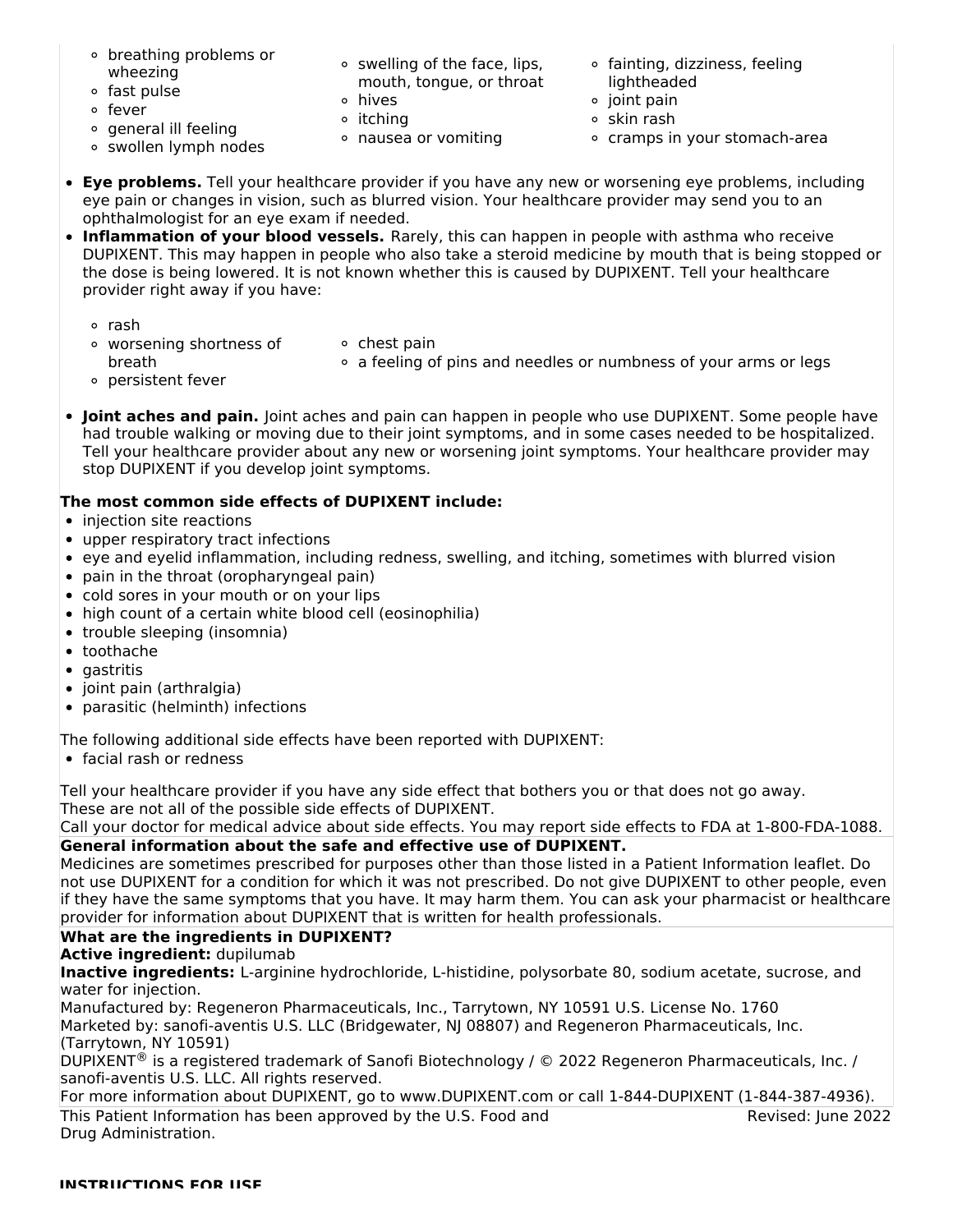#### **INSTRUCTIONS FOR USE DUPIXENT (DU-pix-ent) ®(dupilumab) injection, for subcutaneous use Single-Dose Pre-filled Syringe with Needle Shield**

Read this Instructions for Use before using the DUPIXENT Pre-filled Syringe. **Do not inject yourself or someone else until you have been shown how to inject DUPIXENT.** In adolescents 12 years of age and older, it is recommended that DUPIXENT be administered by or under supervision of an adult. In children younger than 12 years of age, DUPIXENT should be given by a caregiver. Your healthcare provider can show you or your caregiver how to prepare and inject a dose of DUPIXENT before you try to do it yourself the first time. Keep these instructions for future use. Call your healthcare provider if you have any questions.

This device is a **Single-Dose** Pre-filled Syringe (called "DUPIXENT Syringe" in these instructions). It contains 300 mg of DUPIXENT for injection under the skin (subcutaneous injection).

### **The parts of the DUPIXENT Syringe are shown below:**



| <b>Important Information</b>                                                                                                                                                                                                                                                                                                                                                                                                                                                                            |                                                                                                                                                                                                                                                                                                                                                                                                                                                                                                    |  |  |
|---------------------------------------------------------------------------------------------------------------------------------------------------------------------------------------------------------------------------------------------------------------------------------------------------------------------------------------------------------------------------------------------------------------------------------------------------------------------------------------------------------|----------------------------------------------------------------------------------------------------------------------------------------------------------------------------------------------------------------------------------------------------------------------------------------------------------------------------------------------------------------------------------------------------------------------------------------------------------------------------------------------------|--|--|
| • Read all of the instructions<br>carefully before using the<br>DUPIXENT Syringe.<br>• Ask your healthcare provider how<br>often you will need to inject the<br>medicine.<br>• Rotate the injection site each time<br>you inject.<br>• Do not use the DUPIXENT Syringe<br>if it has been dropped on a hard<br>surface or damaged.<br>• Do not use the DUPIXENT Syringe<br>if the Needle Cap is missing or not<br>securely attached.<br>• Do not touch the Plunger Rod until<br>you are ready to inject. | • To reduce the risk of accidental<br>needle sticks, each pre-filled<br>syringe has a Needle Shield that is<br>automatically activated to cover<br>the needle after you have given<br>your injection.<br>Do not pull back on the Plunger<br>$\bullet$<br>Rod at any time.<br>Do not remove the Needle Cap<br>until just before you give the<br>injection.<br>Throw away (dispose of) the used<br>DUPIXENT Single-Dose Pre-filled<br>Syringe right away after use. See<br>"Step 13: Dispose" below. |  |  |
| • Do not inject through clothes.<br>• Do not get rid of any air bubble in<br>the DUPIXENT Syringe.                                                                                                                                                                                                                                                                                                                                                                                                      | Do not re-use a DUPIXENT<br><b>Single-Dose Pre-filled Syringe.</b>                                                                                                                                                                                                                                                                                                                                                                                                                                 |  |  |
|                                                                                                                                                                                                                                                                                                                                                                                                                                                                                                         |                                                                                                                                                                                                                                                                                                                                                                                                                                                                                                    |  |  |
| How should I store DUPIXENT?<br>• Keep DUPIXENT Syringes and all medicines out of the reach of                                                                                                                                                                                                                                                                                                                                                                                                          |                                                                                                                                                                                                                                                                                                                                                                                                                                                                                                    |  |  |
| children.                                                                                                                                                                                                                                                                                                                                                                                                                                                                                               |                                                                                                                                                                                                                                                                                                                                                                                                                                                                                                    |  |  |
| • Store DUPIXENT Syringes in the refrigerator between 36°F to 46°F (2°C to                                                                                                                                                                                                                                                                                                                                                                                                                              |                                                                                                                                                                                                                                                                                                                                                                                                                                                                                                    |  |  |
| $8^{\circ}$ C).                                                                                                                                                                                                                                                                                                                                                                                                                                                                                         |                                                                                                                                                                                                                                                                                                                                                                                                                                                                                                    |  |  |
| • Store DUPIXENT Syringes in the original carton to protect them from light.                                                                                                                                                                                                                                                                                                                                                                                                                            |                                                                                                                                                                                                                                                                                                                                                                                                                                                                                                    |  |  |
| • DUPIXENT Syringes can be stored at room temperature up to 77°F (25°C)                                                                                                                                                                                                                                                                                                                                                                                                                                 | up to 14 days. Throw away (dispose of) any DUPIXENT Syringes that have                                                                                                                                                                                                                                                                                                                                                                                                                             |  |  |
| been left at room temperature for longer than 14 days.                                                                                                                                                                                                                                                                                                                                                                                                                                                  |                                                                                                                                                                                                                                                                                                                                                                                                                                                                                                    |  |  |
| • Do not shake the DUPIXENT Syringe.                                                                                                                                                                                                                                                                                                                                                                                                                                                                    |                                                                                                                                                                                                                                                                                                                                                                                                                                                                                                    |  |  |
| • Do not heat the DUPIXENT Syringe.                                                                                                                                                                                                                                                                                                                                                                                                                                                                     |                                                                                                                                                                                                                                                                                                                                                                                                                                                                                                    |  |  |
| • Do not freeze the DUPIXENT Syringe.<br>• Do not put the DUPIXENT Syringe into direct sunlight.                                                                                                                                                                                                                                                                                                                                                                                                        |                                                                                                                                                                                                                                                                                                                                                                                                                                                                                                    |  |  |

### **Step 1: Remove**

Remove the DUPIXENT Syringe from the carton by holding the middle of the Syringe Body.

**Do not pull off the Needle Cap until you are ready to inject.**

**Do not use the DUPIXENT Syringe if it has been dropped on a hard surface or damaged.**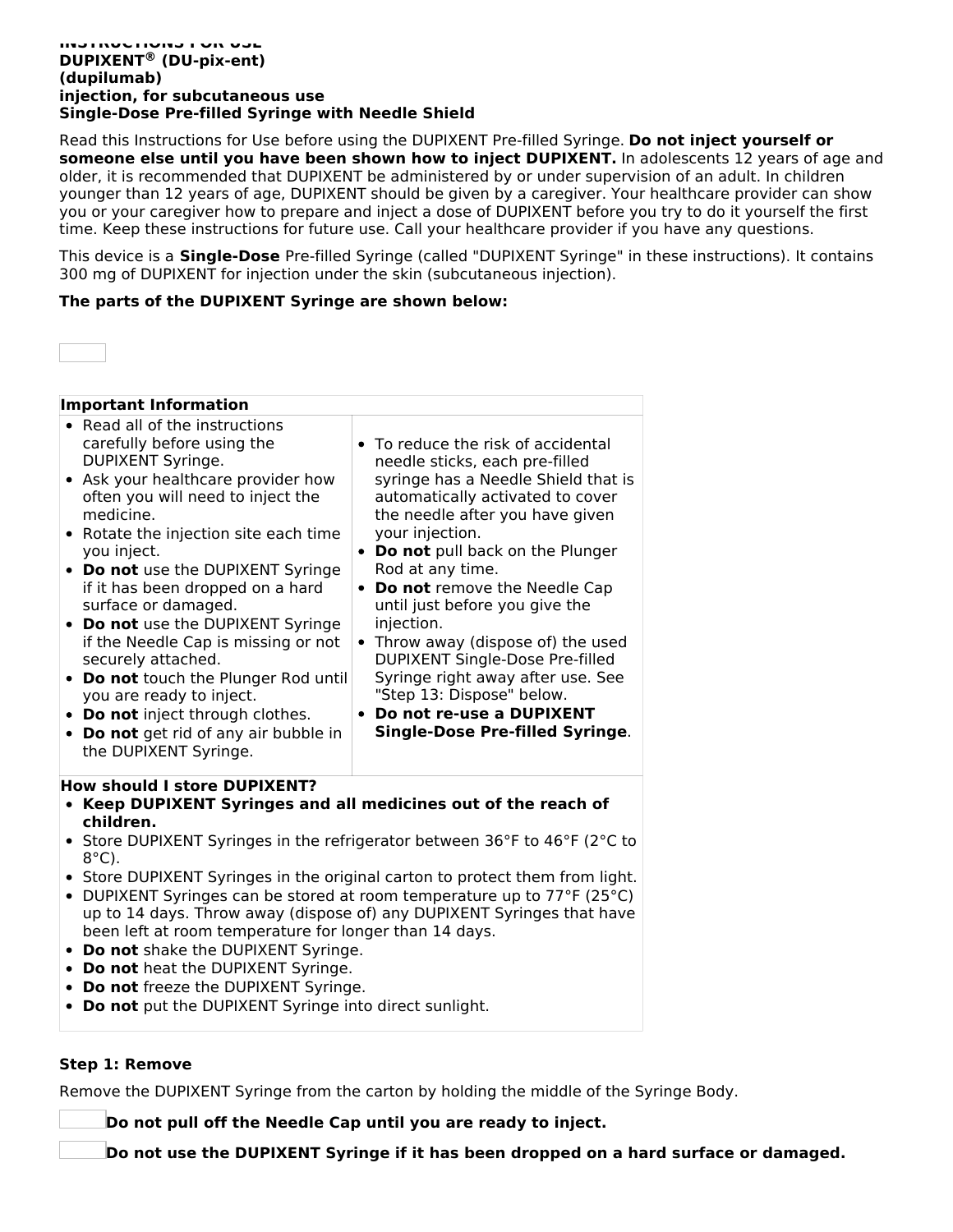### **Step 2: Prepare**

Ensure you have the following:

- the DUPIXENT Pre-filled Syringe
- $\bullet$  1 alcohol wipe\*
- 1 cotton ball or gauze\*
- a sharps disposal container\* (See Step 13)

\*Items not included in the carton



### **Step 3: Check**

When you receive your DUPIXENT Syringes, always check to see that:

- you have the correct medicine and dose.
- the expiration date on the Single-Dose Pre-filled Syringe has not passed.

#### **Do not use the DUPIXENT Syringe if the expiration date has passed.**

#### **Step 4: Inspect**

Look at the medicine through the Viewing Window on the DUPIXENT Syringe:

Check to see if the liquid is clear and colorless to pale yellow.

Note: You may see an air bubble, this is normal.

**Do not use the DUPIXENT Syringe if the liquid is discolored or cloudy, or if it contains visible flakes or particles.**

#### **Step 5: Wait 45 minutes**

Lay the DUPIXENT Syringe on a flat surface and let it naturally warm to room temperature for at least 45 minutes.

**Do not heat the DUPIXENT Syringe.**

**Do not put the DUPIXENT Syringe into direct sunlight.**

**Do not keep DUPIXENT Syringes at room temperature for more than 14 days. Throw away (dispose of) any DUPIXENT Syringes that have been left at room temperature for longer than 14 days.**

# **Step 6: Choose your injection site**

- You can inject into your thigh or stomach, except for the 2 inches (5 cm) around your belly button (navel).
- If a caregiver injects your dose, they can also use the outer area of the upper arm.
- Choose a different site each time you inject DUPIXENT.

**Do not inject into skin that is tender, damaged, bruised or scarred.**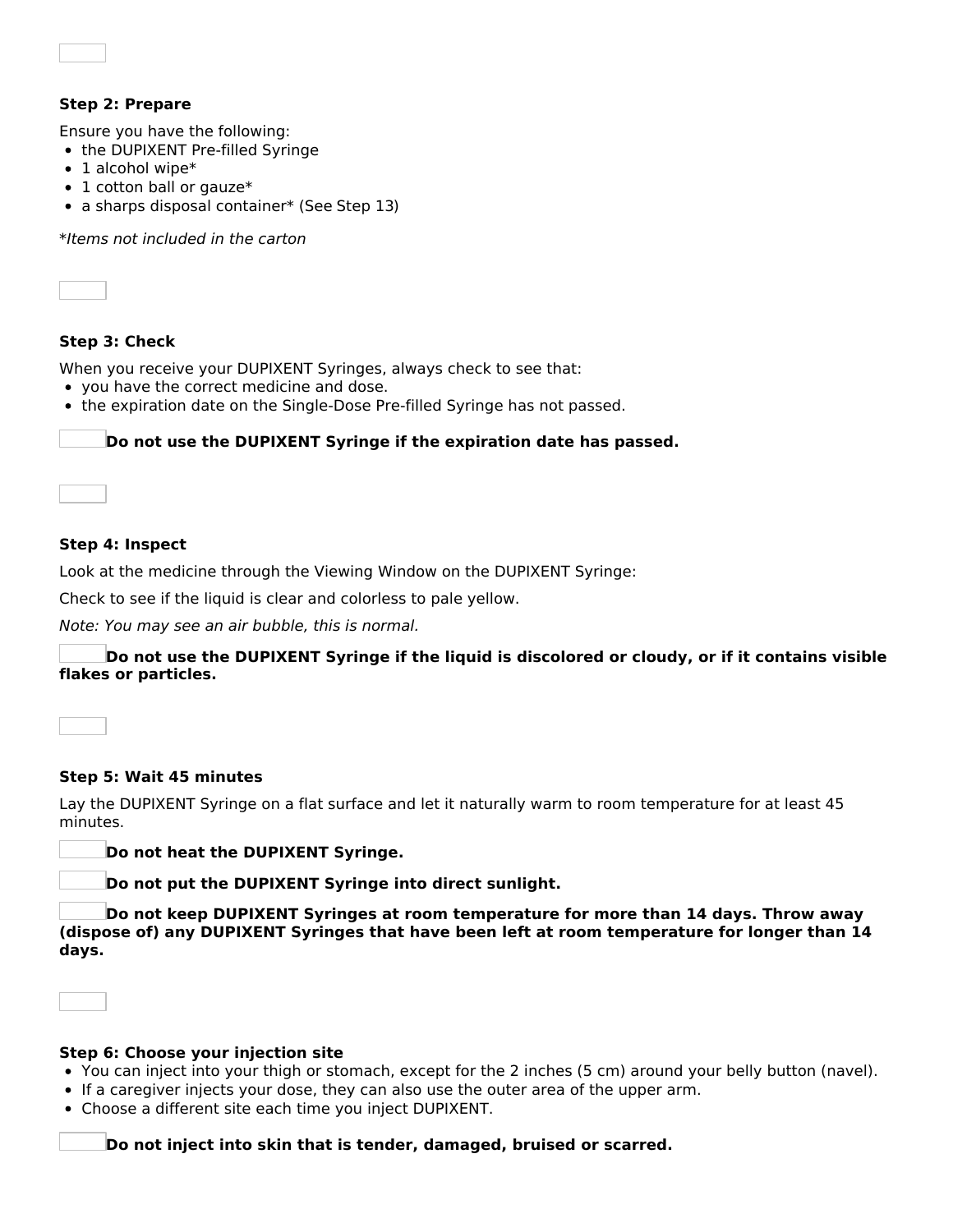| Step 7: Clean                                                             |
|---------------------------------------------------------------------------|
| Wash your hands.                                                          |
| Clean the injection site with an alcohol wipe.                            |
| Let your skin dry before injecting.                                       |
| Do not touch the injection site again or blow on it before the injection. |
|                                                                           |
|                                                                           |

### **Step 8: Remove Needle Cap**

Hold the DUPIXENT Syringe in the middle of the Syringe Body with the Needle pointing away from you and pull off the Needle Cap.



|  |  | Do not touch the Needle. |
|--|--|--------------------------|
|  |  |                          |

Inject your medicine right away after removing the Needle Cap.



### **Step 9: Pinch**

Pinch a fold of skin at the injection site (thigh or stomach, except 2 inches around your belly button, or outer area of the upper arm if injected by your caregiver). The figure below shows an example of pinching a fold of skin on your stomach.

**Step 10: Insert**

Insert the Needle completely into the fold of the skin at about a 45° angle.

**Step 11: Push**

Relax the pinch.

Push the Plunger Rod down slowly and steadily as far as it will go until the DUPIXENT Syringe is empty. Note: You will feel some resistance. This is normal.

#### **Step 12: Release and Remove**

Lift your thumb to release the Plunger Rod until the Needle is covered by the Needle Shield and then remove the Syringe from the injection site.

Lightly press a cotton ball or gauze on the injection site if you see any blood.

**Do not put the Needle Cap back on.**

**Do not rub your skin after the injection.**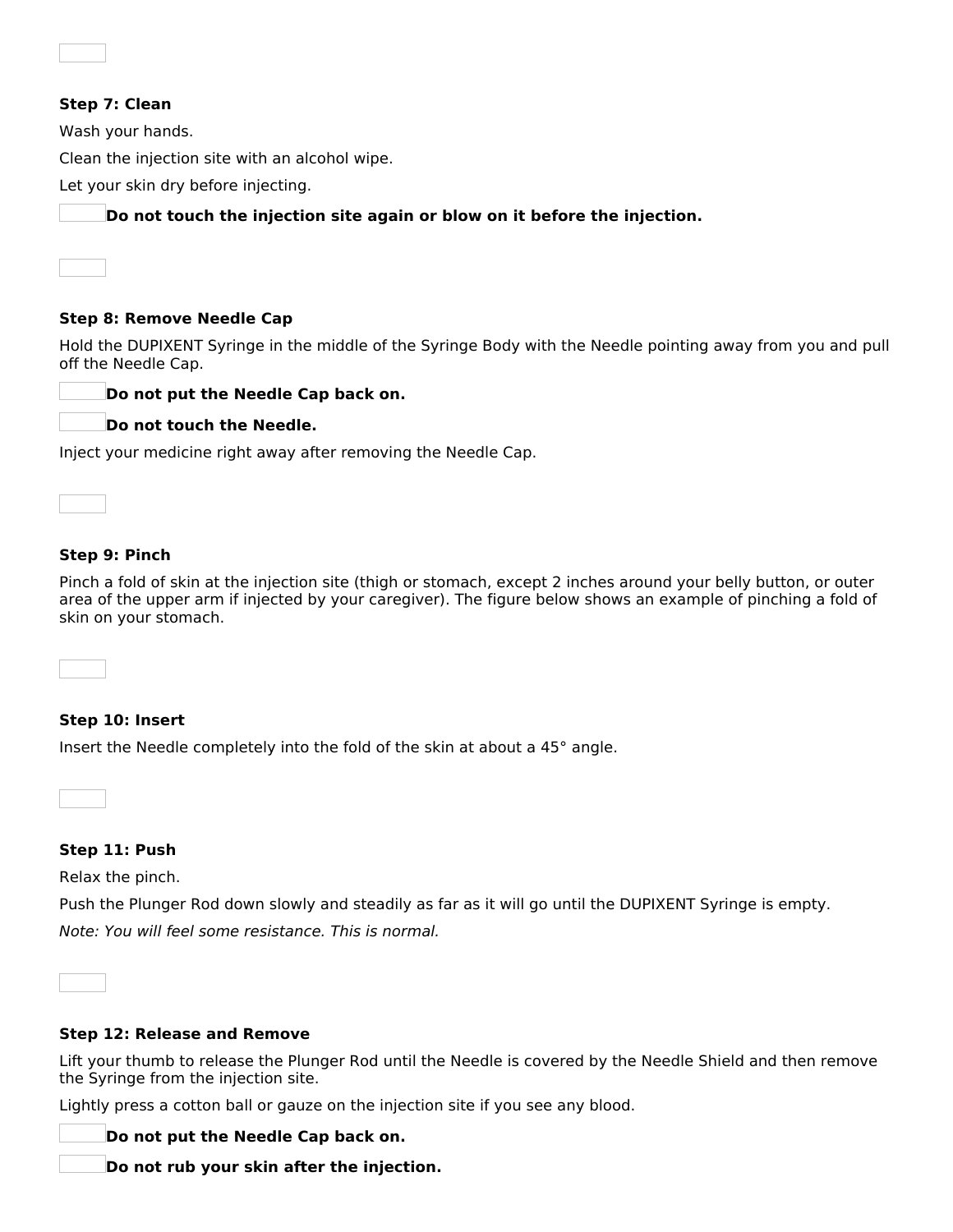### **Step 13: Dispose**

Put your used Needles, DUPIXENT Syringes, and Needle Caps in a FDA-cleared sharps disposal container right away after use.

#### **Do not dispose of (throw away) Needles, DUPIXENT Syringes, and Needle Caps in your household trash.**

If you do not have a FDA-cleared sharps disposal container, you may use a household container that is:

- made of a heavy-duty plastic,
- can be closed with a tight-fitting, puncture-resistant lid, without sharps being able to come out,
- upright and stable during use,
- leak-resistant, and
- properly labeled to warn of hazardous waste inside the container

When your sharps disposal container is almost full, you will need to follow your community guidelines for the right way to dispose of your sharps disposal container. There may be state or local laws about how you should throw away used Needles and Syringes.

For more information about safe sharps disposal, and for specific information about sharps disposal in the state that you live in, go to the FDA's website at: http://www.fda.gov/safesharpsdisposal

**Do not** dispose of your used sharps disposal container in your household trash unless your community guidelines permit this. **Do not** recycle your used sharps disposal container.

### **Do not put the Needle Cap back on.**

This Instructions for Use has been approved by the U.S. Food and Drug Administration.

### **REGENERON**

SANOFI GENZYME

Manufactured by: Regeneron Pharmaceuticals, Inc. Tarrytown, NY 10591 U.S. License No. 1760

Marketed by: sanofi-aventis U.S. LLC (Bridgewater, NJ 08807) and Regeneron Pharmaceuticals, Inc. (Tarrytown, NY 10591)

DUPIXENT<sup>®</sup> is a registered trademark of Sanofi Biotechnology

© 2020 Regeneron Pharmaceuticals, Inc. / sanofi-aventis U.S. LLC. All rights reserved.

Revised: May 2020

#### **INSTRUCTIONS FOR USE DUPIXENT (DU-pix-ent) ®(dupilumab) injection, for subcutaneous use Single-Dose Pre-filled Syringe with Needle Shield**

Read this Instructions for Use before using the DUPIXENT Pre-filled Syringe. **Do not inject yourself or someone else until you have been shown how to inject DUPIXENT.** In adolescents 12 years of age and older, it is recommended that DUPIXENT be administered by or under supervision of an adult. In children younger than 12 years of age, DUPIXENT should be given by a caregiver. Your healthcare provider can show you or your caregiver how to prepare and inject a dose of DUPIXENT before you try to do it yourself the first time. Keep these instructions for future use. Call your healthcare provider if you have any questions.

This device is a **Single-Dose** Pre-filled Syringe (called "DUPIXENT Syringe" in these instructions). It contains 200 mg of DUPIXENT for injection under the skin (subcutaneous injection).

#### **The parts of the DUPIXENT Syringe are shown below:**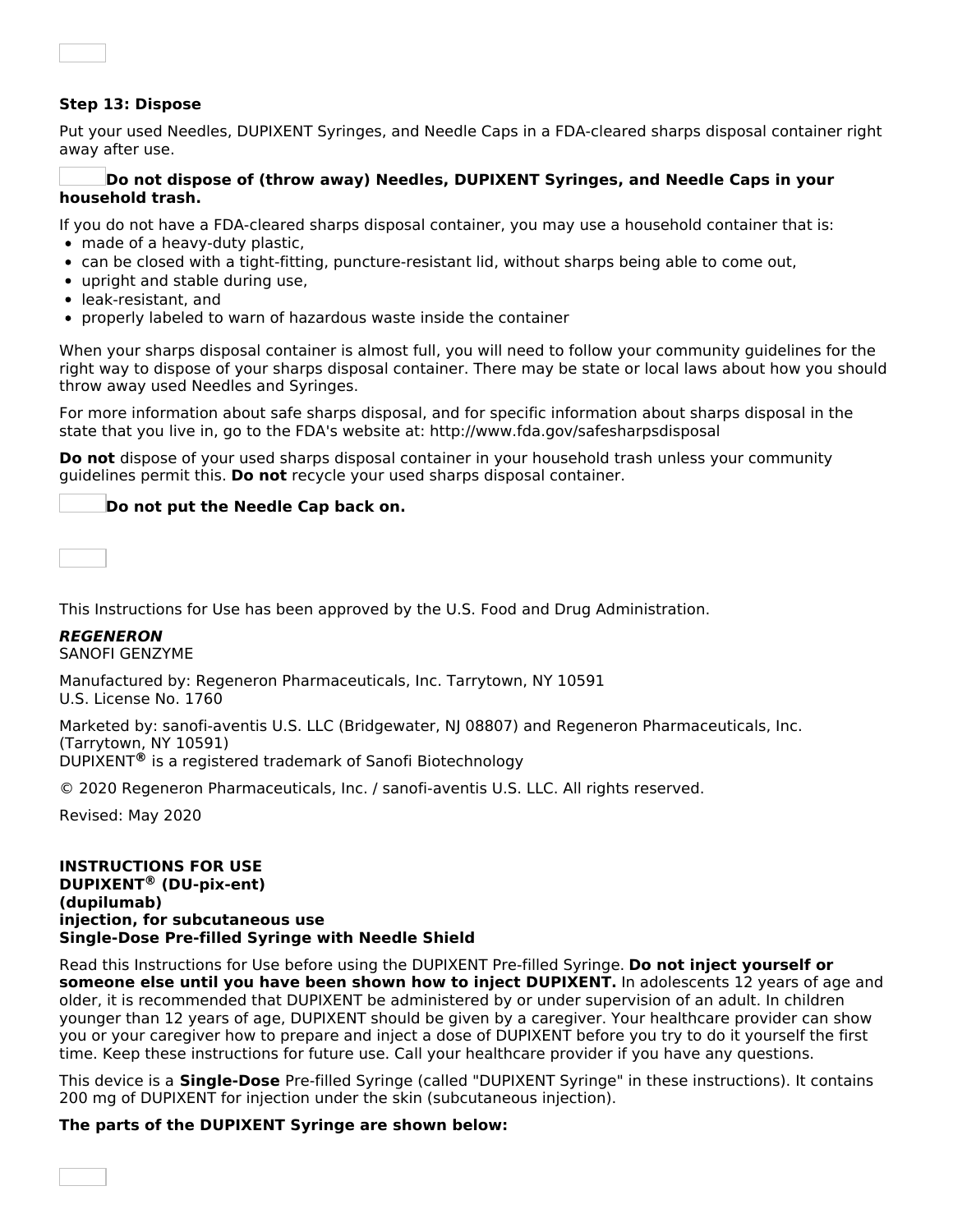| <b>Important Information</b>                                                                                                                                                                                                                                                                                                                                                                                                                                                                                                                                                                                             |                                                                                                                                                                                                                                                                                                                                                                                                                                                                                                                                                               |
|--------------------------------------------------------------------------------------------------------------------------------------------------------------------------------------------------------------------------------------------------------------------------------------------------------------------------------------------------------------------------------------------------------------------------------------------------------------------------------------------------------------------------------------------------------------------------------------------------------------------------|---------------------------------------------------------------------------------------------------------------------------------------------------------------------------------------------------------------------------------------------------------------------------------------------------------------------------------------------------------------------------------------------------------------------------------------------------------------------------------------------------------------------------------------------------------------|
| • Read all of the instructions<br>carefully before using the<br>DUPIXENT Syringe.<br>• Ask your healthcare provider how<br>often you will need to inject the<br>medicine.<br>• Rotate the injection site each time<br>you inject.<br>• Do not use the DUPIXENT Syringe<br>if it has been dropped on a hard<br>surface or damaged.<br>• Do not use the DUPIXENT Syringe<br>if the Needle Cap is missing or not<br>securely attached.<br>• Do not touch the Plunger Rod until<br>you are ready to inject.<br>• Do not inject through clothes.<br>Do not get rid of any air bubble in<br>$\bullet$<br>the DUPIXENT Syringe. | • To reduce the risk of accidental<br>needle sticks, each pre-filled<br>syringe has a Needle Shield that is<br>automatically activated to cover<br>the needle after you have given<br>your injection.<br>Do not pull back on the Plunger<br>Rod at any time.<br>• Do not remove the Needle Cap<br>until just before you give the<br>injection.<br>Throw away (dispose of) the used<br>DUPIXENT Single-Dose Pre-filled<br>Syringe right away after use. See<br>"Step 13: Dispose" below.<br>Do not re-use a DUPIXENT<br><b>Single-Dose Pre-filled Syringe.</b> |
| <b>How should I store DUPIXENT?</b><br>• Keep DUPIXENT Syringes and all medicines out of the reach of<br>children.                                                                                                                                                                                                                                                                                                                                                                                                                                                                                                       |                                                                                                                                                                                                                                                                                                                                                                                                                                                                                                                                                               |
| $8^{\circ}$ C).                                                                                                                                                                                                                                                                                                                                                                                                                                                                                                                                                                                                          | Store DUPIXENT Syringes in the refrigerator between 36°F to 46°F (2°C to                                                                                                                                                                                                                                                                                                                                                                                                                                                                                      |
|                                                                                                                                                                                                                                                                                                                                                                                                                                                                                                                                                                                                                          | . Store DUBIVENT Syringes in the eriginal carten to protect them from light                                                                                                                                                                                                                                                                                                                                                                                                                                                                                   |

- Store DUPIXENT Syringes in the original carton to protect them from light. • DUPIXENT Syringes can be stored at room temperature up to  $77^{\circ}$ F (25 $^{\circ}$ C)
- up to 14 days. Throw away (dispose of) any DUPIXENT Syringes that have been left at room temperature for longer than 14 days.
- **Do not** shake the DUPIXENT Syringe.
- **Do not** heat the DUPIXENT Syringe.
- **Do not** freeze the DUPIXENT Syringe.
- **Do not** put the DUPIXENT Syringe into direct sunlight.

### **Step 1: Remove**

Remove the DUPIXENT Syringe from the carton by holding the middle of the Syringe Body.

**Do not pull off the Needle Cap until you are ready to inject.**

**Do not use the DUPIXENT Syringe if it has been dropped on a hard surface or damaged.**



# **Step 2: Prepare**

Ensure you have the following:

- the DUPIXENT Pre-filled Syringe
- 1 alcohol wipe\*
- 1 cotton ball or gauze\*
- a sharps disposal container\* (See Step 13)

\*Items not included in the carton

**Step 3: Check**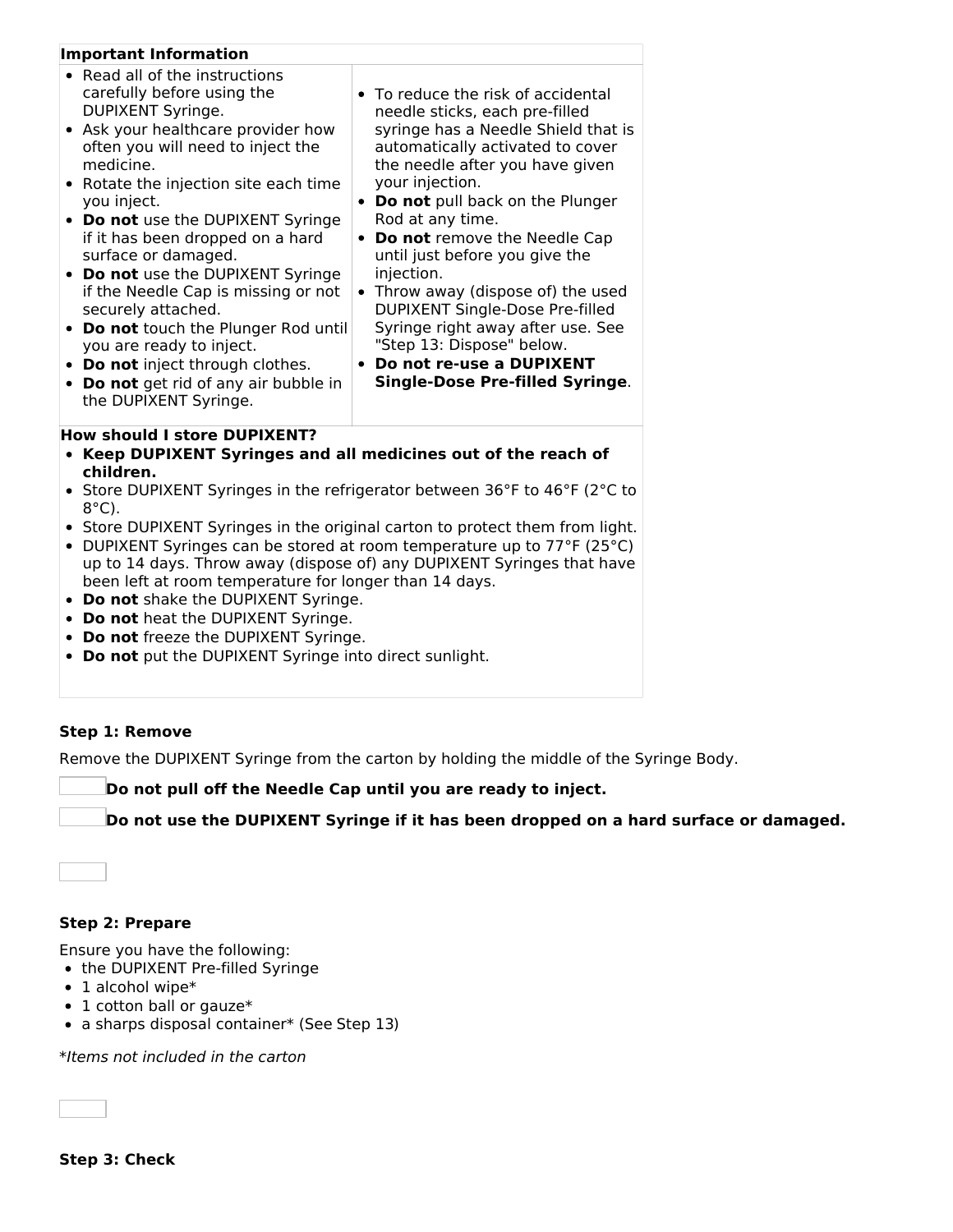When you receive your DUPIXENT Syringes, always check to see that:

- you have the correct medicine and dose.
- the expiration date on the Single-Dose Pre-filled Syringe has not passed.

### **Do not use the DUPIXENT Syringe if the expiration date has passed.**

### **Step 4: Inspect**

Look at the medicine through the Viewing Window on the DUPIXENT Syringe:

Check to see if the liquid is clear and colorless to pale yellow.

Note: You may see an air bubble, this is normal.

**Do not use the DUPIXENT Syringe if the liquid is discolored or cloudy, or if it contains visible flakes or particles.**

### **Step 5: Wait 30 minutes**

Lay the DUPIXENT Syringe on a flat surface and let it naturally warm to room temperature for at least 30 minutes.

**Do not heat the DUPIXENT Syringe.**

**Do not put the DUPIXENT Syringe into direct sunlight.**

**Do not keep DUPIXENT Syringes at room temperature for more than 14 days. Throw away (dispose of) any DUPIXENT Syringes that have been left at room temperature for longer than 14 days.**

### **Step 6: Choose your injection site**

- You can inject into your thigh or stomach, except for the 2 inches (5 cm) around your belly button (navel).
- If a caregiver injects your dose, they can also use the outer area of the upper arm.
- Choose a different site each time you inject DUPIXENT.

### **Do not inject into skin that is tender, damaged, bruised or scarred.**

**Step 7: Clean**

Wash your hands.

Clean the injection site with an alcohol wipe.

Let your skin dry before injecting.

## **Do not touch the injection site again or blow on it before the injection.**

### **Step 8: Remove Needle Cap**

Hold the DUPIXENT Syringe in the middle of the Syringe Body with the Needle pointing away from you and pull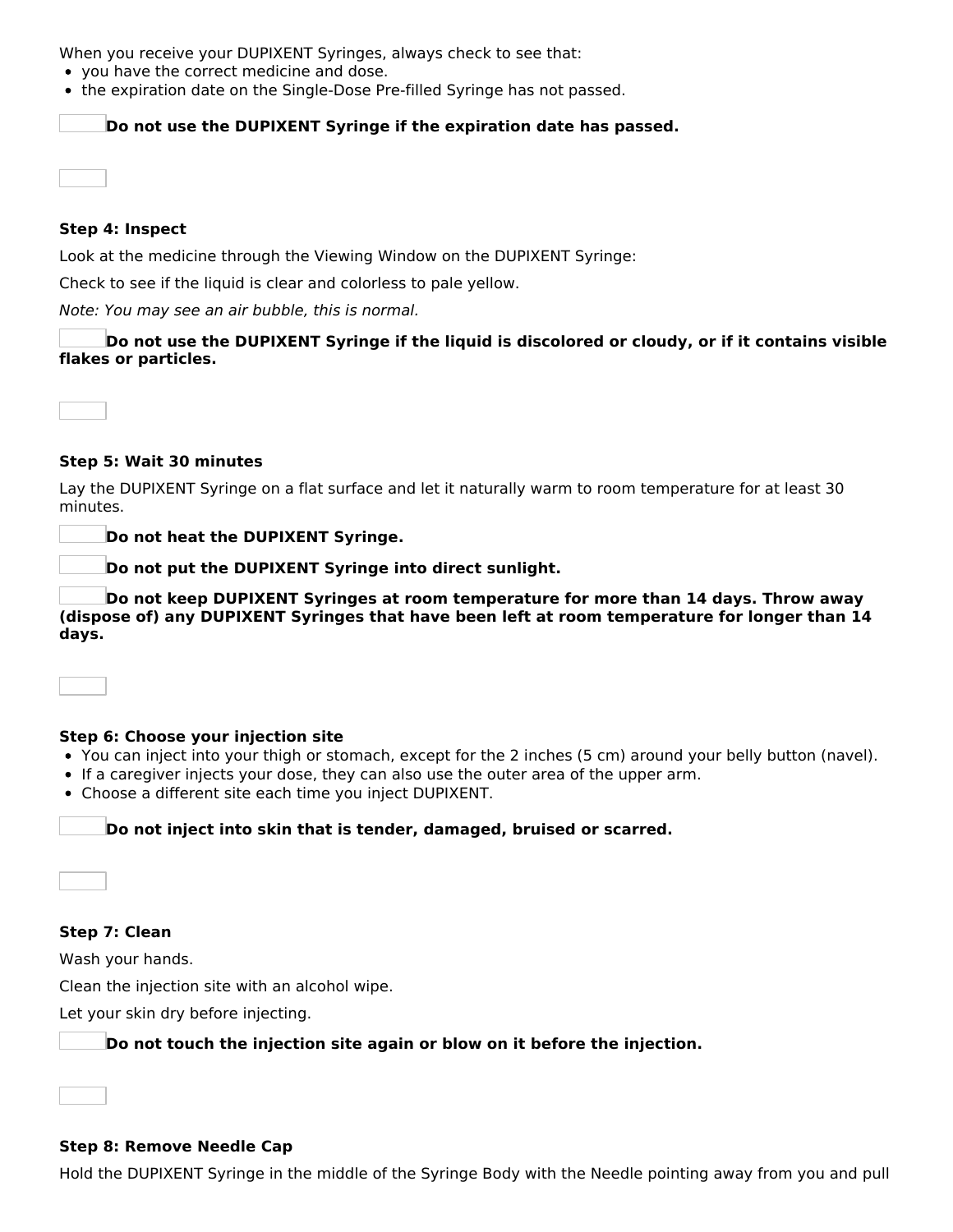| off the Needle Cap. |  |
|---------------------|--|
|---------------------|--|

### **Do not put the Needle Cap back on.**

### **Do not touch the Needle.**

Inject your medicine right away after removing the Needle Cap.

### **Step 9: Pinch**

Pinch a fold of skin at the injection site (thigh or stomach, except 2 inches around your belly button, or outer area of the upper arm if injected by your caregiver). The figure below shows an example of pinching a fold of skin on your stomach.

### **Step 10: Insert**

Insert the Needle completely into the fold of the skin at about a 45° angle.

**Step 11: Push**

Relax the pinch.

Push the Plunger Rod down slowly and steadily as far as it will go until the DUPIXENT Syringe is empty.

Note: You will feel some resistance. This is normal.

#### **Step 12: Release and Remove**

Lift your thumb to release the Plunger Rod until the Needle is covered by the Needle Shield and then remove the Syringe from the injection site.

Lightly press a cotton ball or gauze on the injection site if you see any blood.

**Do not put the Needle Cap back on.**

**Do not rub your skin after the injection.**



### **Step 13: Dispose**

Put your used Needles, DUPIXENT Syringes, and Needle Caps in a FDA-cleared sharps disposal container right away after use.

### **Do not dispose of (throw away) Needles, DUPIXENT Syringes, and Needle Caps in your household trash.**

If you do not have a FDA-cleared sharps disposal container, you may use a household container that is:

- made of a heavy-duty plastic,
- can be closed with a tight-fitting, puncture-resistant lid, without sharps being able to come out,
- upright and stable during use,
- leak-resistant, and
- properly labeled to warn of hazardous waste inside the container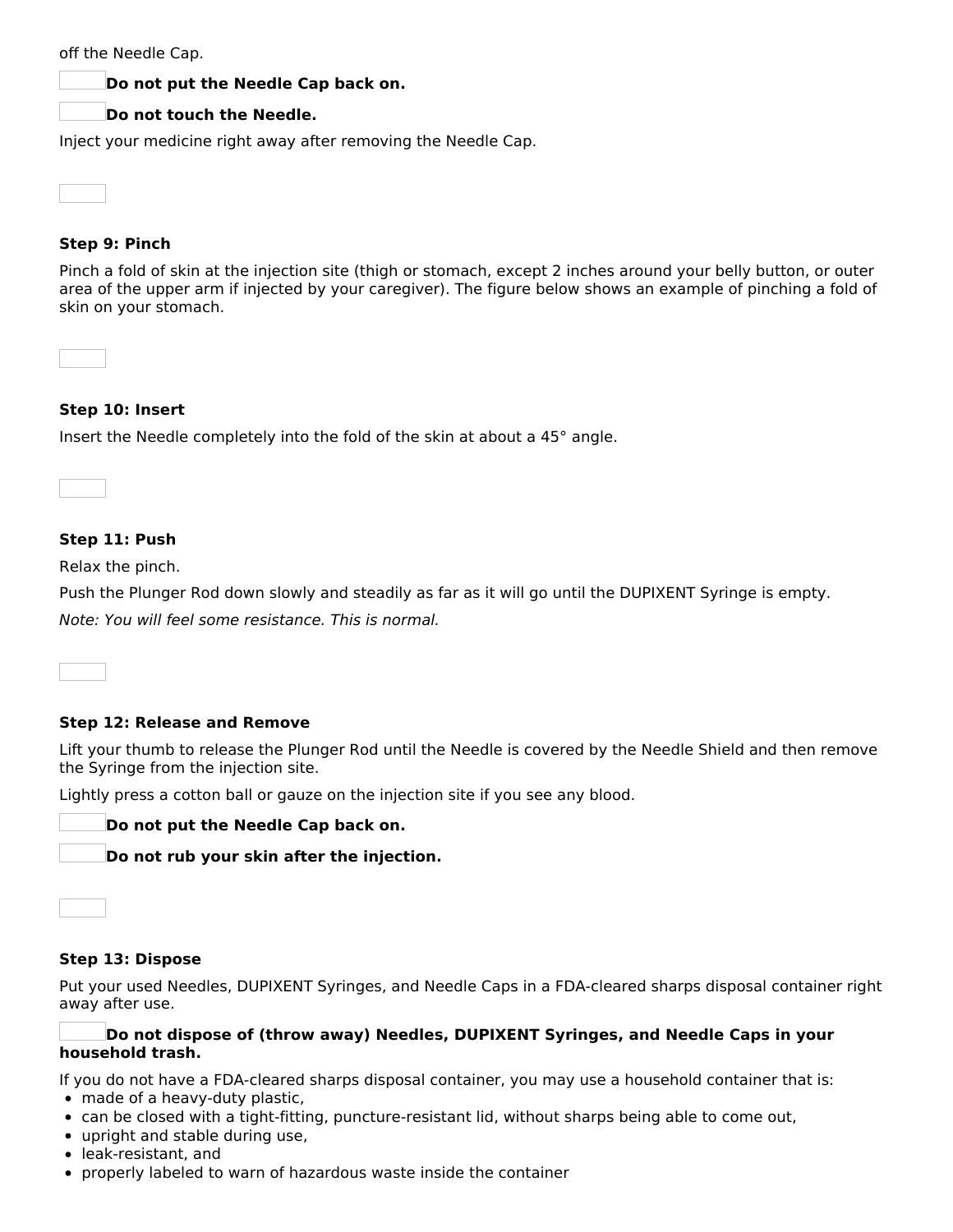When your sharps disposal container is almost full, you will need to follow your community guidelines for the right way to dispose of your sharps disposal container. There may be state or local laws about how you should throw away used Needles and Syringes.

For more information about safe sharps disposal, and for specific information about sharps disposal in the state that you live in, go to the FDA's website at: http://www.fda.gov/safesharpsdisposal

**Do not** dispose of your used sharps disposal container in your household trash unless your community guidelines permit this. **Do not** recycle your used sharps disposal container.

### **Do not put the Needle Cap back on.**

This Instructions for Use has been approved by the U.S. Food and Drug Administration.

# **REGENERON**

SANOFI GENZYME

Manufactured by: Regeneron Pharmaceuticals, Inc. Tarrytown, NY 10591 U.S. License No. 1760

Marketed by: sanofi-aventis U.S. LLC (Bridgewater, NJ 08807) and Regeneron Pharmaceuticals, Inc. (Tarrytown, NY 10591) DUPIXENT<sup>®</sup> is a registered trademark of Sanofi Biotechnology

© 2020 Regeneron Pharmaceuticals, Inc. / sanofi-aventis U.S. LLC. All rights reserved.

Revised: May 2020

#### **Instructions for Use DUPIXENT (DU-pix-ent) ®(dupilumab) injection, for subcutaneous use Single-Dose Pre-filled Pen (300 mg/2 mL)**

This "Instructions for Use" contains information on how to inject DUPIXENT.

Read this Instructions for Use before using the DUPIXENT Pre-filled Pen. **Do not inject yourself or someone else until you have been shown how to inject DUPIXENT.** Your healthcare provider can show you or your caregiver how to prepare and inject a dose of DUPIXENT before you try to do it yourself for the first time. Keep this Instructions for Use. Call your healthcare provider if you have any questions.

This DUPIXENT Pre-filled Pen is only for use in adults and children aged 12 years and older.

This DUPIXENT Pre-filled Pen is a single-dose device. It contains 300 mg of DUPIXENT for injection under the skin (subcutaneous injection).

### **The parts of the DUPIXENT Pre-filled Pen are shown below:**



### **Important Information**

- Read all of the instructions carefully before using the DUPIXENT Pre-filled Pen.
- Ask your healthcare provider how often you will need to inject the medicine.
- In adolescents 12 years of age and older, it is recommended that DUPIXENT be administered by or under supervision of an adult.
- Choose a different injection site for each injection.
- **Do not** press or touch the Yellow Needle Cover with your fingers.
- **Do not** inject through clothes.
- **Do not** remove the Green Cap until just before you give the injection.
- **Do not** try to put the Green Cap back on the DUPIXENT Pre-filled Pen.
- Throw away (dispose of) the used DUPIXENT Pre-filled Pen right away after use.
- **Do not** re-use a DUPIXENT Pre-filled Pen.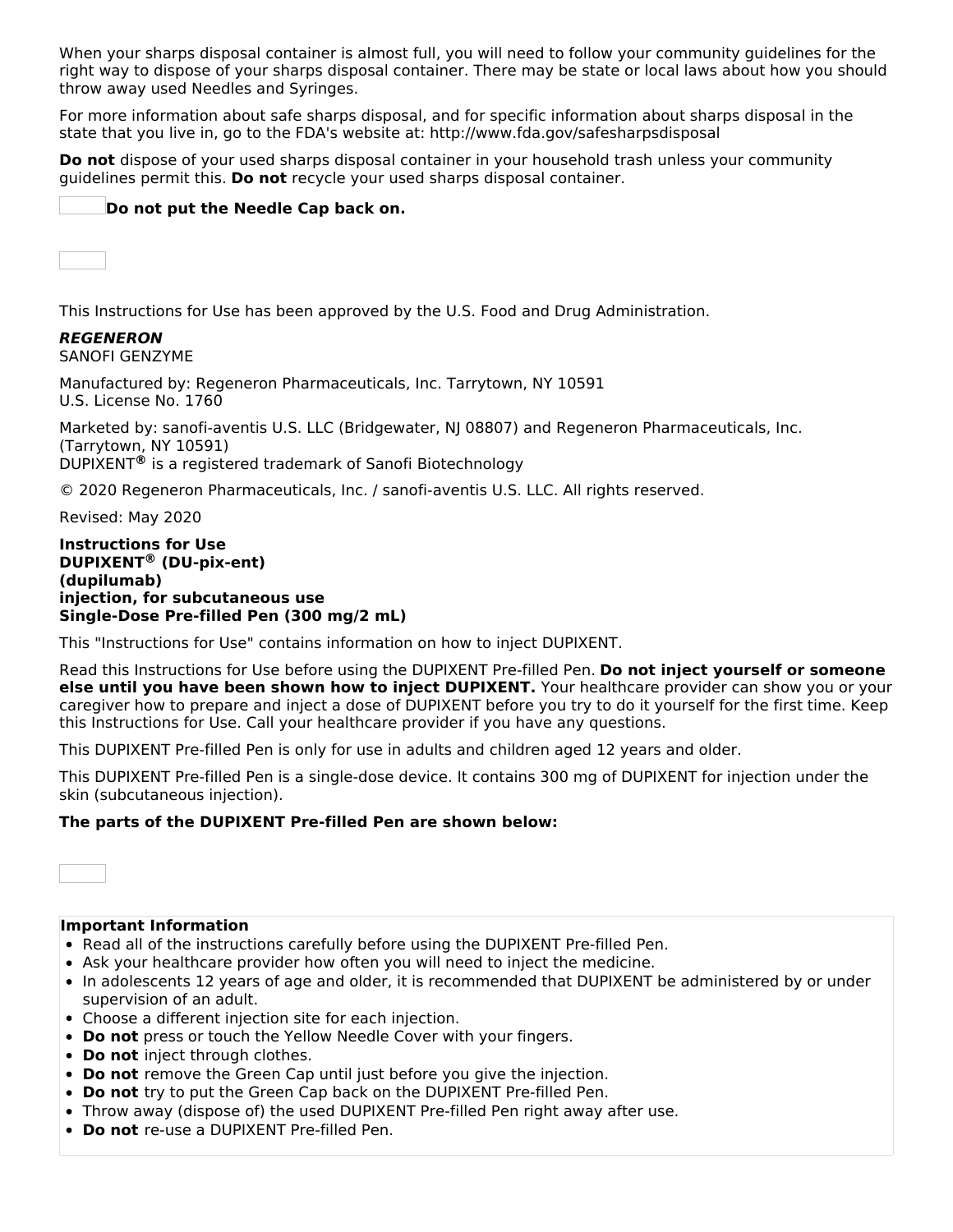### **Storing DUPIXENT**

- Store unused DUPIXENT Pre-filled Pens in the refrigerator between 36ºF and 46ºF (2ºC and 8ºC).
- Store DUPIXENT Pre-filled Pens in the original carton to protect from light.
- If necessary, you may keep DUPIXENT Pre-filled Pens at room temperature up to 77ºF (25ºC) for up to **14 days**.
- **Do not** store DUPIXENT Pre-filled Pens at room temperature more than 77ºF.
- After removing a DUPIXENT Pre-filled Pen from the refrigerator, it must be used within 14 days or thrown away (disposed of).
- **Do not** shake the DUPIXENT Pre-filled Pen at any time.
- **Do not** heat the DUPIXENT Pre-filled Pen.
- **Do not** freeze the DUPIXENT Pre-filled Pen.
- **Do not** put the DUPIXENT Pre-filled Pen into direct sunlight.
- **Keep DUPIXENT Pre-filled Pens and all medicines out of the reach of children.**

| A. Get ready to inject                                                                                                                                                                                                                                            |  |
|-------------------------------------------------------------------------------------------------------------------------------------------------------------------------------------------------------------------------------------------------------------------|--|
| <b>A1. Gather supplies</b>                                                                                                                                                                                                                                        |  |
| Find a clean, flat work surface. Make<br>sure you have the following supplies:                                                                                                                                                                                    |  |
| A2. Check the Pen                                                                                                                                                                                                                                                 |  |
| • Do not use the DUPIXENT Pre-filled<br>Pen if it has been damaged.<br>• Do not use the DUPIXENT Pre-filled<br>Pen if the Green Cap is missing or<br>not securely attached.<br>• Do not use the DUPIXENT Pre-filled<br>Pen if the Window is yellow before<br>use. |  |
| A3. Look at the Label                                                                                                                                                                                                                                             |  |
| • Check to be sure that you have the<br>correct Medicine and dose.                                                                                                                                                                                                |  |
| • Check the expiration date.<br>Do not use the DUPIXENT<br><b>Pre-filled Pen if the expiration</b><br>date has passed.                                                                                                                                            |  |

| A4. Check the Medicine                                                                                                                                     |  |  |
|------------------------------------------------------------------------------------------------------------------------------------------------------------|--|--|
| • Look at the Medicine through the<br>Window: it should be clear and<br>colorless to pale yellow.<br>• Note: You may see an air bubble,<br>this is normal. |  |  |
| Do not use the DUPIXENT<br>Pre-filled Pen if the liquid is<br>discolored or cloudy, or if it<br>contains visible flakes or<br>particles.                   |  |  |

#### **A5. Wait 45 minutes**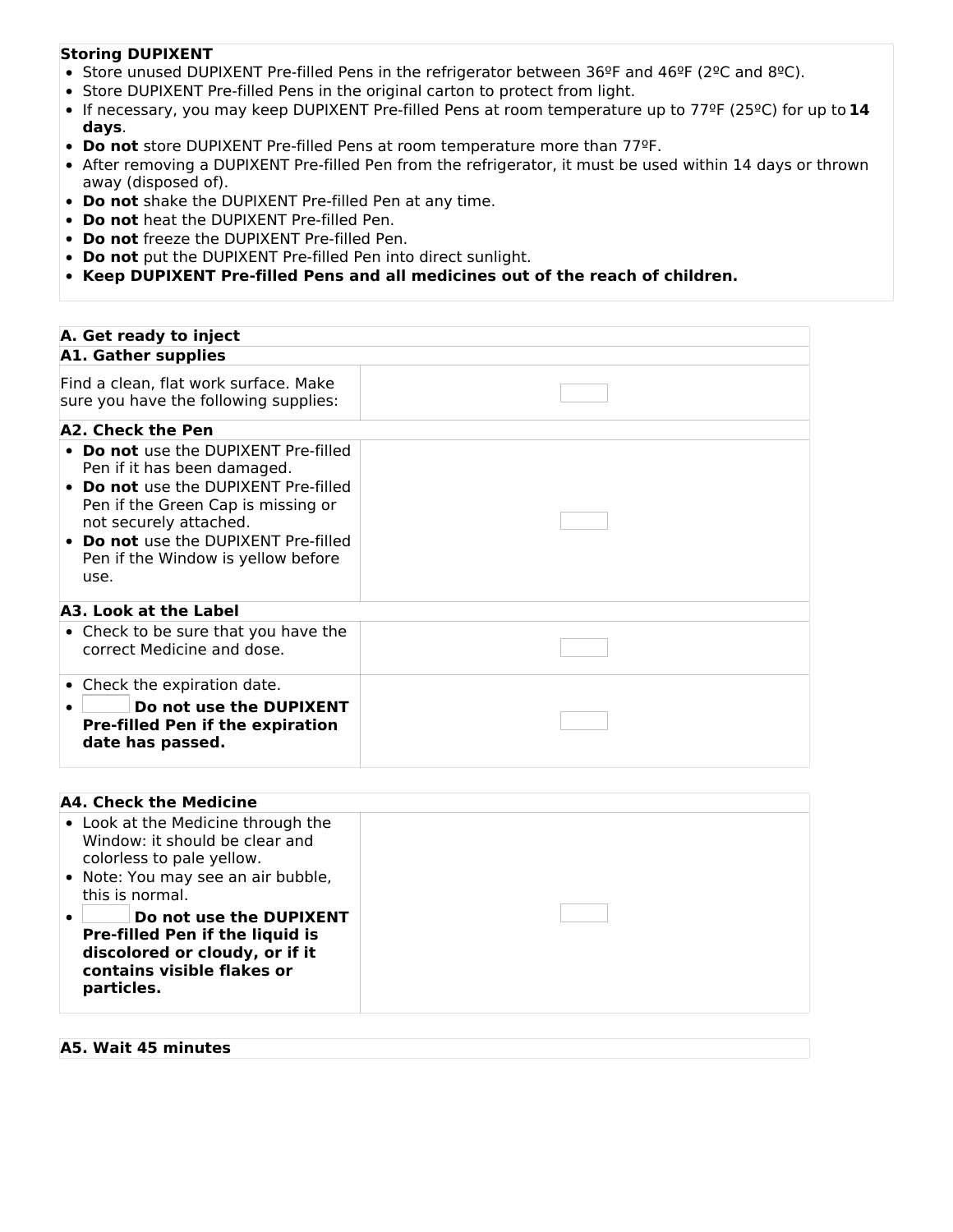| A5. Wait 45 minutes                              |  |
|--------------------------------------------------|--|
|                                                  |  |
| • Lay the DUPIXENT Pre-filled Pen on a           |  |
| flat surface and let it warm up at               |  |
| room temperature less than 77ºF                  |  |
| (25°C) for at least 45 minutes.                  |  |
| Do not heat the DUPIXENT<br>$\bullet$            |  |
| Pre-filled Pen in a microwave,                   |  |
|                                                  |  |
| hot water or direct sunlight.                    |  |
|                                                  |  |
|                                                  |  |
|                                                  |  |
| <b>B. Choose and prepare your injection site</b> |  |
| B1. Wash your hands well with soap and water     |  |
|                                                  |  |
|                                                  |  |
| <b>B2. Choose an injection site</b>              |  |
| • Thigh                                          |  |
| • Stomach except for the 2 inches (5             |  |
| cm) around your belly button                     |  |
| (navel).                                         |  |
| • A caregiver can also inject in the             |  |
| outer area of the upper arm.                     |  |
|                                                  |  |
| • Choose a different site for each               |  |
| injection.                                       |  |
| Do not inject into skin<br>$\bullet$             |  |
| that is tender, damaged, has                     |  |
| bruises or scars, or into areas                  |  |
| with visible veins.                              |  |
|                                                  |  |
| Do not inject through<br>clothes.                |  |
|                                                  |  |
|                                                  |  |
|                                                  |  |
| <b>B3. Prepare the injection site</b>            |  |
| • Clean the injection site with an               |  |
| alcohol wipe.                                    |  |
| • Let your skin dry before injecting.            |  |
|                                                  |  |
| Do not touch the injection                       |  |
| site again or blow on it before                  |  |
| the injection.                                   |  |
|                                                  |  |
| C. Give the injection                            |  |
| <b>C1. Remove Green Cap</b>                      |  |
| • Remove the Green Cap by pulling it             |  |
| straight off, as shown. Do not twist             |  |
| the Green Cap off.                               |  |
|                                                  |  |
| • Do not remove the Green Cap until              |  |
| you are ready to inject.                         |  |
| • Do not press or touch the Yellow               |  |
| Needle Cover with your fingers. The              |  |
| Needle is inside.                                |  |
| Do not put the Green Cap<br>٠                    |  |
| back on the DUPIXENT Pre-filled                  |  |
| Pen after you have removed it.                   |  |
|                                                  |  |
|                                                  |  |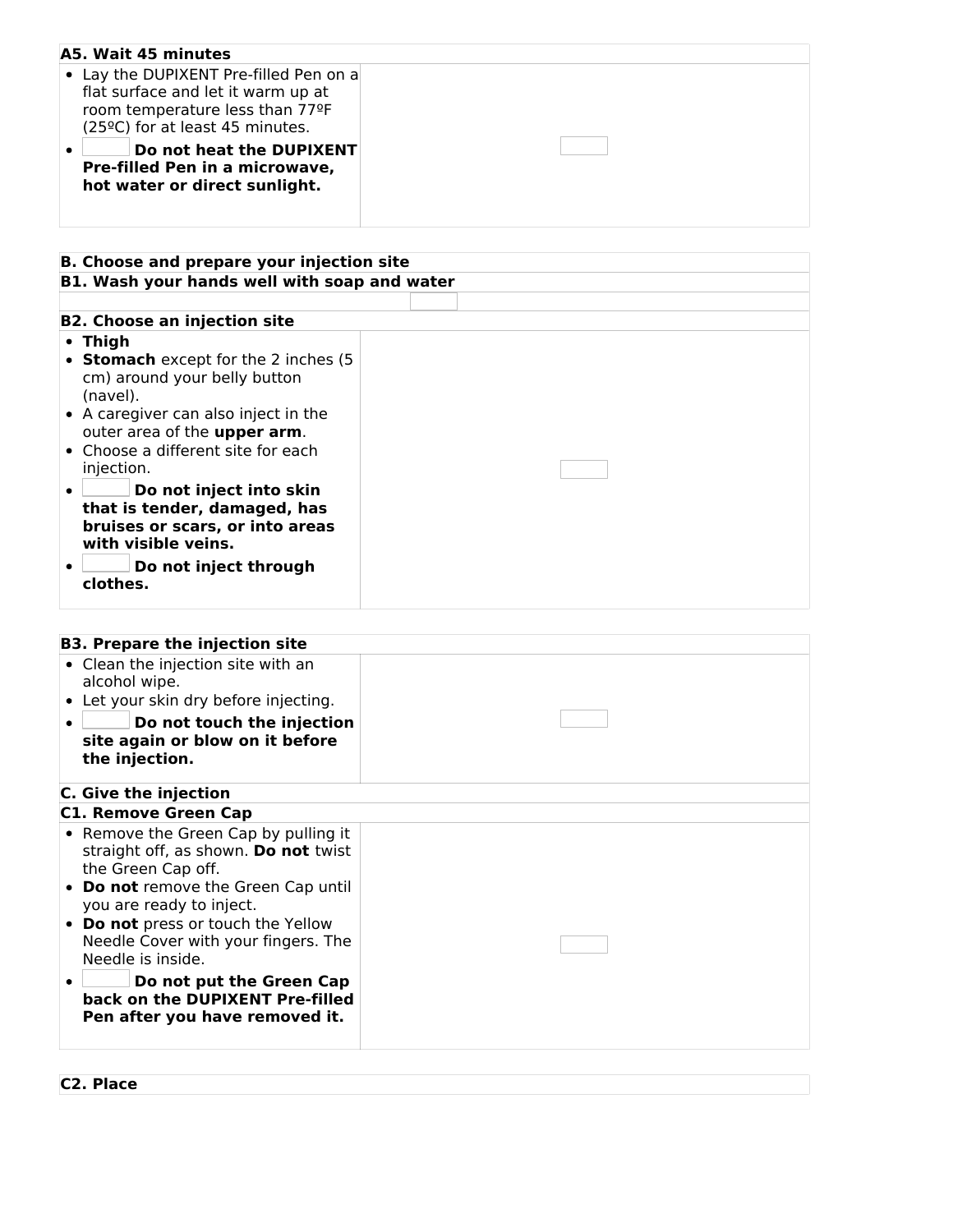| C <sub>2</sub> . Place                                                                                                                                                                                                        |                                                                                                                                                                                                |                                                                                                                          |
|-------------------------------------------------------------------------------------------------------------------------------------------------------------------------------------------------------------------------------|------------------------------------------------------------------------------------------------------------------------------------------------------------------------------------------------|--------------------------------------------------------------------------------------------------------------------------|
| • Hold the DUPIXENT Pre-filled<br>Pen as shown so that you can<br>see the Window. Place the<br>Yellow Needle Cover on your<br>skin.<br>• Place the Yellow Needle Cover<br>on your skin at approximately<br>a 90-degree angle. |                                                                                                                                                                                                |                                                                                                                          |
| C3. Press down → Watch Window turn fully yellow → Then count to 5                                                                                                                                                             |                                                                                                                                                                                                |                                                                                                                          |
|                                                                                                                                                                                                                               |                                                                                                                                                                                                |                                                                                                                          |
| Press and hold the DUPIXENT Pre-                                                                                                                                                                                              |                                                                                                                                                                                                |                                                                                                                          |
| filled Pen firmly against your skin Keep pressing the DUPIXENT                                                                                                                                                                |                                                                                                                                                                                                |                                                                                                                          |
| until you cannot see the                                                                                                                                                                                                      | Pre-filled Pen against your skin                                                                                                                                                               |                                                                                                                          |
| Yellow Needle Cover.<br>• There will be a "click" when<br>the injection starts, and<br>• The Window will start to turn<br>yellow.<br>• Keep pressing the DUPIXENT<br>Pre-filled Pen against your<br>skin.                     | and watch the window:<br>• The Window will turn<br>completely yellow, and<br>• You will hear a 2nd "click".<br>Keep pressing the DUPIXENT<br>$\bullet$<br>Pre-filled Pen against your<br>skin. | Keep pressing the DUPIXENT<br>Pre-filled Pen against your skin<br>and count to 5 to make sure<br>you get your full dose. |

| <b>C4. Remove</b>                                                                                                                                                      |  |
|------------------------------------------------------------------------------------------------------------------------------------------------------------------------|--|
| • After you have completed your<br>injection pull straight up to remove<br>DUPIXENT Pre-filled Pen from the<br>skin. The Yellow Needle Cover will<br>cover the needle. |  |
| • If you see any blood at the site,<br>lightly dab a cotton ball or gauze<br>pad.                                                                                      |  |
| Do not rub your skin after<br>the injection.                                                                                                                           |  |
| If the Window does not turn completely<br>Yellow, remove the pen and call your<br>healthcare provider.                                                                 |  |
| Do not give yourself a<br>second dose without speaking<br>to your healthcare provider.                                                                                 |  |

# **D. Dispose of used DUPIXENT Pre-filled Pen**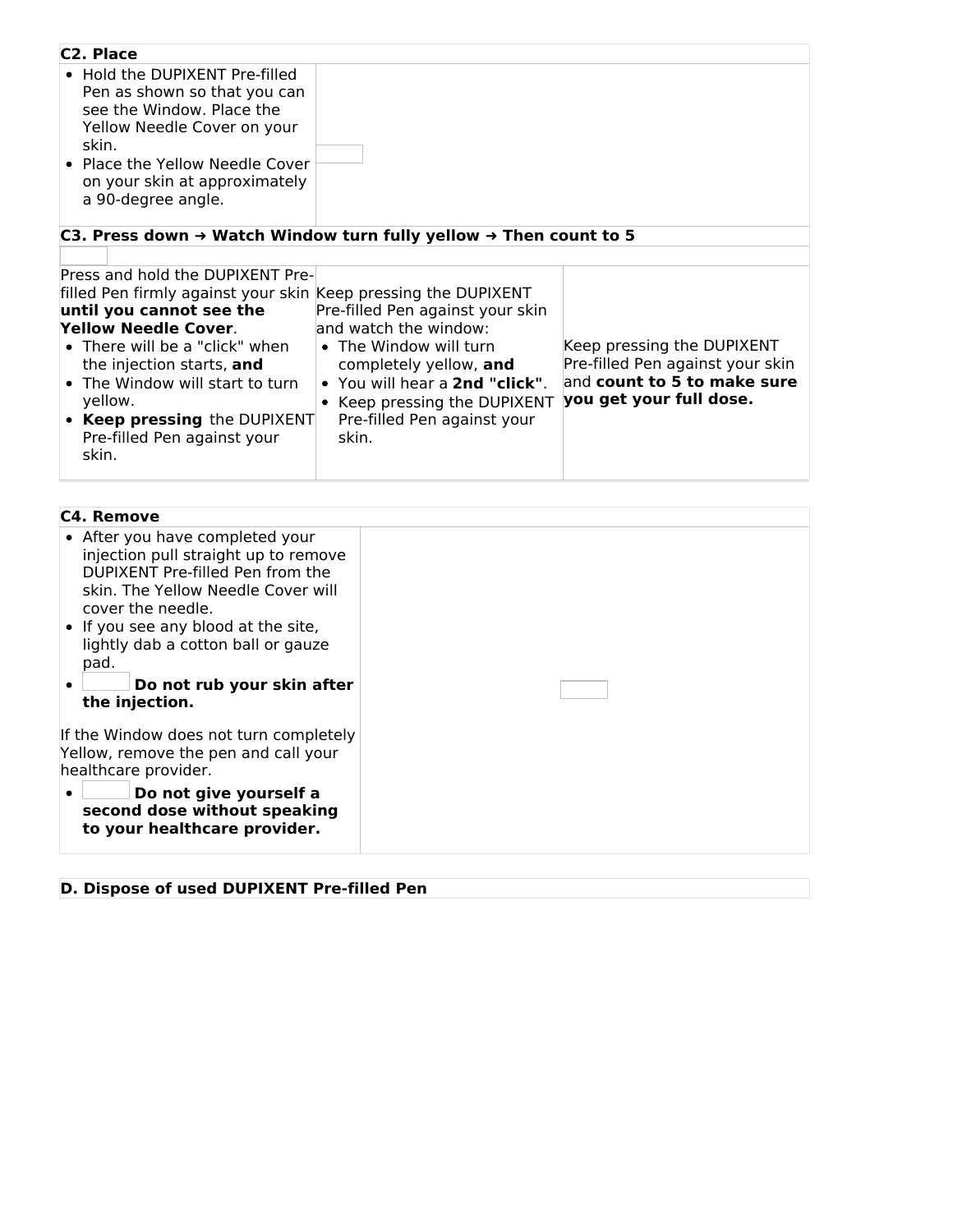### **How to Dispose of (throw away) DUPIXENT Pre-filled Pen D. Dispose of used DUPIXENT Pre-filled Pen**

Put your used DUPIXENT Pre-filled Pens, and Green Caps in a FDA-cleared sharps disposal container right away after use.

### **Do not dispose of (throw away) DUPIXENT Pre-filled Pens and Green Caps in your household trash.**

If you do not have a FDA-cleared sharps disposal container, you may use a household container that is:

- made of a heavy-duty plastic,
- can be closed with a tightfitting, puncture-resistant lid, without sharps being able to come out,
- upright and stable during use,
- leak-resistant, and
- properly labeled to warn of hazardous waste inside the container.

When your sharps disposal container is almost full, you will need to follow your community guidelines for the right way to dispose of your sharps disposal container. There may be state or local laws about how you should throw away used DUPIXENT Pre-filled Pens. For more information about safe sharps disposal, and for specific information about sharps disposal in the state that you live in, go to the FDA's website at: http://www.fda.gov/safesharpsdisposal

**Do not** dispose of your used sharps disposal container in your household trash unless your community guidelines permit this.

**Do not** recycle your used sharps disposal container.

**Keep your sharps disposal container out of the reach of children.** This Instructions for Use has been approved by the U.S. Food and Drug Administration. **REGENERON** SANOFI GENZYME

Manufactured by: Regeneron Pharmaceuticals, Inc. Tarrytown, NY 10591 U.S. License No. 1760

Marketed by: sanofi-aventis U.S. LLC (Bridgewater, NJ 08807) and Regeneron Pharmaceuticals, Inc. (Tarrytown, NY 10591) DUPIXENT<sup>®</sup> is a registered trademark of Sanofi Biotechnology

© 2020 Regeneron Pharmaceuticals, Inc. / sanofi-aventis U.S. LLC. All rights reserved.

Issued: June 2020

### **Instructions for Use**

**DUPIXENT (DU-pix-ent) ®(dupilumab) injection, for subcutaneous use Single-Dose Pre-filled Pen (200 mg/1.14 mL)**

This Instructions for Use contains information on how to inject DUPIXENT.

Read this Instructions for Use before using the DUPIXENT Pre-filled Pen. **Do not inject yourself or someone else until you have been shown how to inject DUPIXENT.** Your healthcare provider can show you or your caregiver how to prepare and inject a dose of DUPIXENT before you try to do it yourself for the first time. Keep this Instructions for Use. Call your healthcare provider if you have any questions.

**This DUPIXENT Pre-filled Pen is only for use in adults and children aged 12 years and older.**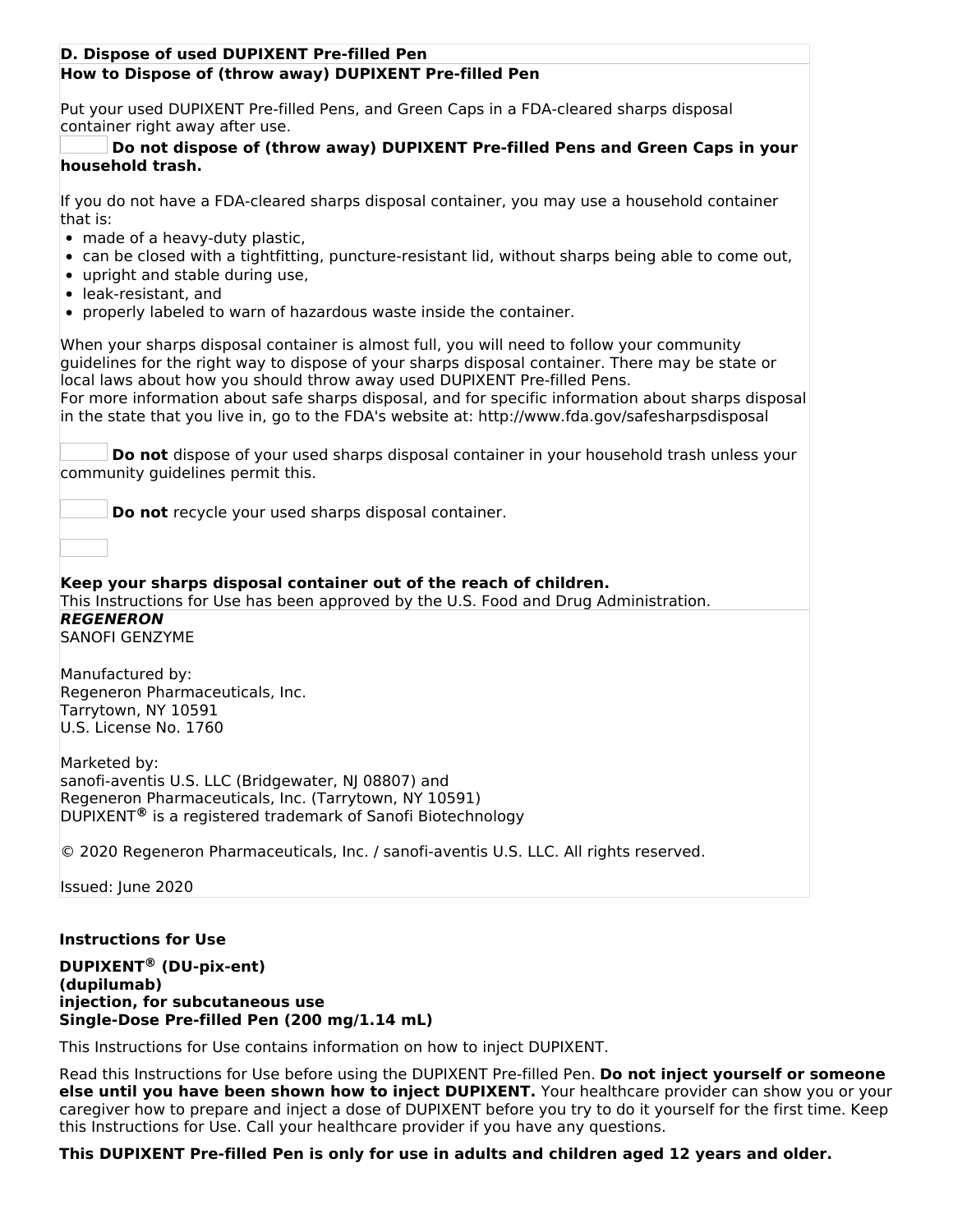This DUPIXENT Pre-filled Pen is a single-dose device. It contains 200 mg of DUPIXENT for injection under the skin (subcutaneous injection).

### **The parts of the DUPIXENT Pre-filled Pen are shown below:**

#### **Important Information**

- Read all of the instructions carefully before using the DUPIXENT Pre-filled Pen.
- Ask your healthcare provider how often you will need to inject the medicine.
- In adolescents 12 years of age and older, it is recommended that DUPIXENT be administered by or under supervision of an adult.
- Choose a different injection site for each injection.
- **Do not** press or touch the Orange Needle Cover with your fingers.
- **Do not** inject through clothes.
- **Do not** remove the Yellow Cap until just before you give the injection.
- **Do not** try to put the Yellow Cap back on the DUPIXENT Pre-filled Pen.
- Throw away (dispose of) the used DUPIXENT Pre-filled Pen right away after use.
- **Do not** re-use a DUPIXENT Pre-filled Pen.

### **Storing DUPIXENT**

- Store unused DUPIXENT Pre-filled Pens in the refrigerator between 36°F to 46°F (2°C to 8°C).
- Store DUPIXENT Pre-filled Pens in the original carton to protect from light.
- If necessary, you may keep DUPIXENT Pre-filled Pens at room temperature up to 77°F (25°C) for up to **14 days.**
- **Do not** store DUPIXENT Pre-filled Pens at room temperature more than 77°F (25°C).
- After removing a DUPIXENT Pre-filled Pen from the refrigerator, it must be used within 14 days or thrown away (disposed of).
- **Do not** shake the DUPIXENT Pre-filled Pen at any time.
- **Do not** heat the DUPIXENT Pre-filled Pen.
- **Do not** freeze the DUPIXENT Pre-filled Pen.
- **Do not** put the DUPIXENT Pre-filled Pen into direct sunlight.
- **Keep DUPIXENT Pre-filled Pens and all medicines out of the reach of children.**

| A. Get ready to inject                                                                                                                                                                                                                                                  |  |  |  |  |  |
|-------------------------------------------------------------------------------------------------------------------------------------------------------------------------------------------------------------------------------------------------------------------------|--|--|--|--|--|
| <b>A1. Gather supplies</b>                                                                                                                                                                                                                                              |  |  |  |  |  |
| Find a clean, flat work surface. Make<br>sure you have the following supplies:                                                                                                                                                                                          |  |  |  |  |  |
| A2. Check the Pen                                                                                                                                                                                                                                                       |  |  |  |  |  |
| <b>Do not</b> use the DUPIXENT Pre-filled<br>Pen if it has been damaged.<br>• Do not use the DUPIXENT Pre-filled<br>Pen if the Yellow Cap is missing or<br>not securely attached.<br>• Do not use the DUPIXENT Pre-filled<br>Pen if the Window is yellow before<br>use. |  |  |  |  |  |
| A3. Look at the Label                                                                                                                                                                                                                                                   |  |  |  |  |  |
| • Check to be sure that you have the<br>correct Medicine and dose.                                                                                                                                                                                                      |  |  |  |  |  |
| • Check the expiration date.<br>Do not use the DUPIXENT<br><b>Pre-filled Pen if the expiration</b><br>date has passed.                                                                                                                                                  |  |  |  |  |  |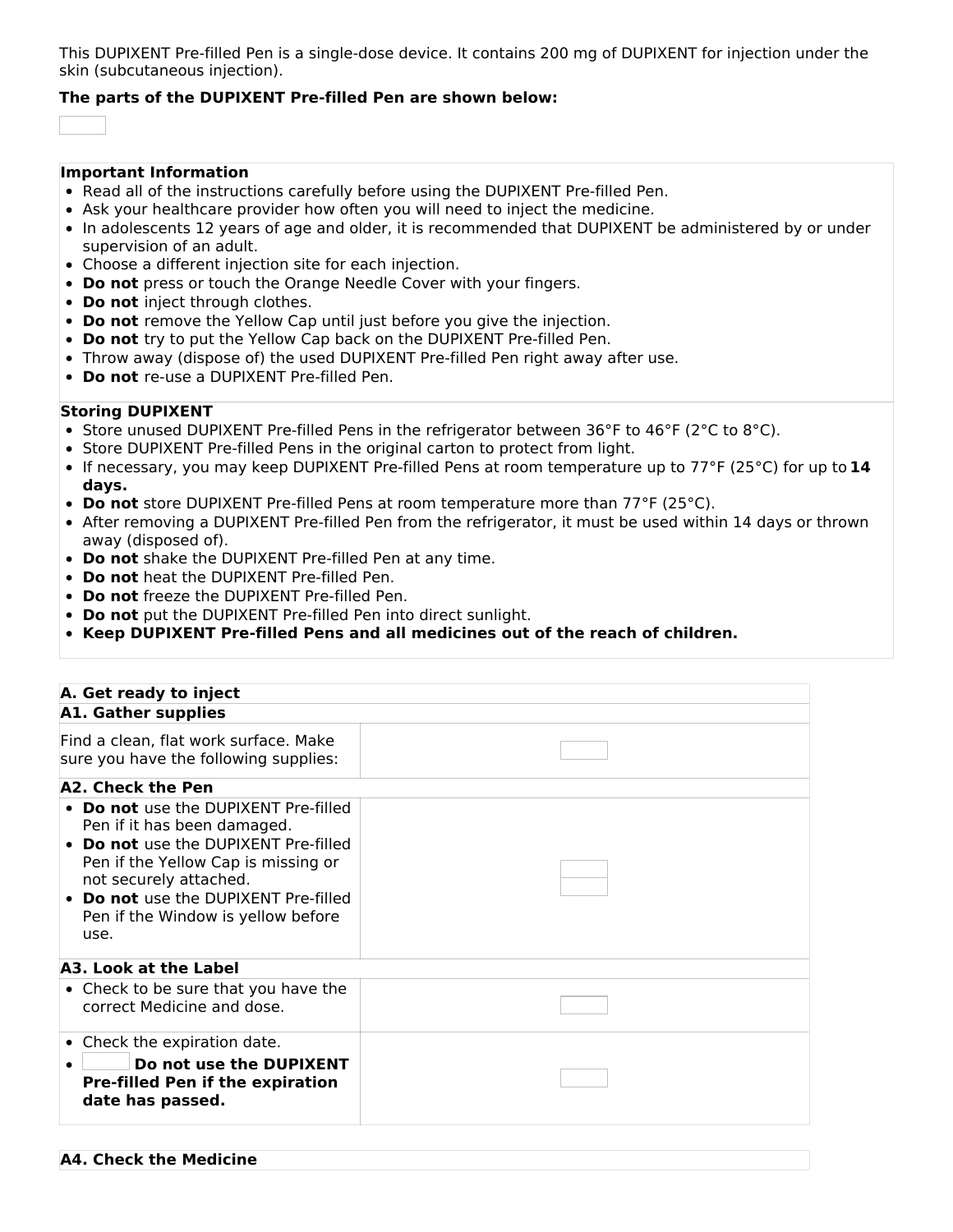| A4. Check the Medicine                                                                                                                          |  |
|-------------------------------------------------------------------------------------------------------------------------------------------------|--|
| • Look at the Medicine through the<br>Window: it should be clear and<br>colorless to pale yellow.                                               |  |
| • Note: You may see an air bubble,<br>this is normal.                                                                                           |  |
| Do not use the DUPIXENT<br><b>Pre-filled Pen if the liquid is</b><br>discolored or cloudy, or if it<br>contains visible flakes or<br>particles. |  |

| A5. Wait 30 minutes                                                                                                                                                                                                                               |  |
|---------------------------------------------------------------------------------------------------------------------------------------------------------------------------------------------------------------------------------------------------|--|
| • Lay the DUPIXENT Pre-filled Pen on a<br>flat surface and let it warm up at<br>room temperature less than 77°F<br>(25°C) for at least 30 minutes.<br>Do not heat the DUPIXENT<br>Pre-filled Pen in a microwave,<br>hot water or direct sunlight. |  |

#### **B. Choose and prepare your injection site B1. Wash your hands well with soap and water**

| <b>B2. Choose an injection site</b>                                                                                            |  |  |  |
|--------------------------------------------------------------------------------------------------------------------------------|--|--|--|
| $\bullet$ Thigh                                                                                                                |  |  |  |
| • Stomach except for the 2 inches (5<br>cm) around your belly button<br>(navel).                                               |  |  |  |
| • A caregiver can also inject in the<br>outer area of the upper arm.                                                           |  |  |  |
| • Choose a different site for each<br>injection.                                                                               |  |  |  |
| Do not inject into skin<br>$\bullet$<br>that is tender, damaged, has<br>bruises or scars, or into areas<br>with visible veins. |  |  |  |
| Do not inject through<br>clothes.                                                                                              |  |  |  |

| <b>B3. Prepare the injection site</b>                                                                                                                                           |  |
|---------------------------------------------------------------------------------------------------------------------------------------------------------------------------------|--|
| • Clean the injection site with an<br>alcohol wipe.<br>• Let your skin dry before injecting.<br>Do not touch the injection<br>site again or blow on it before<br>the injection. |  |
| C. Give the injection                                                                                                                                                           |  |
| <b>C1. Remove Yellow Cap</b>                                                                                                                                                    |  |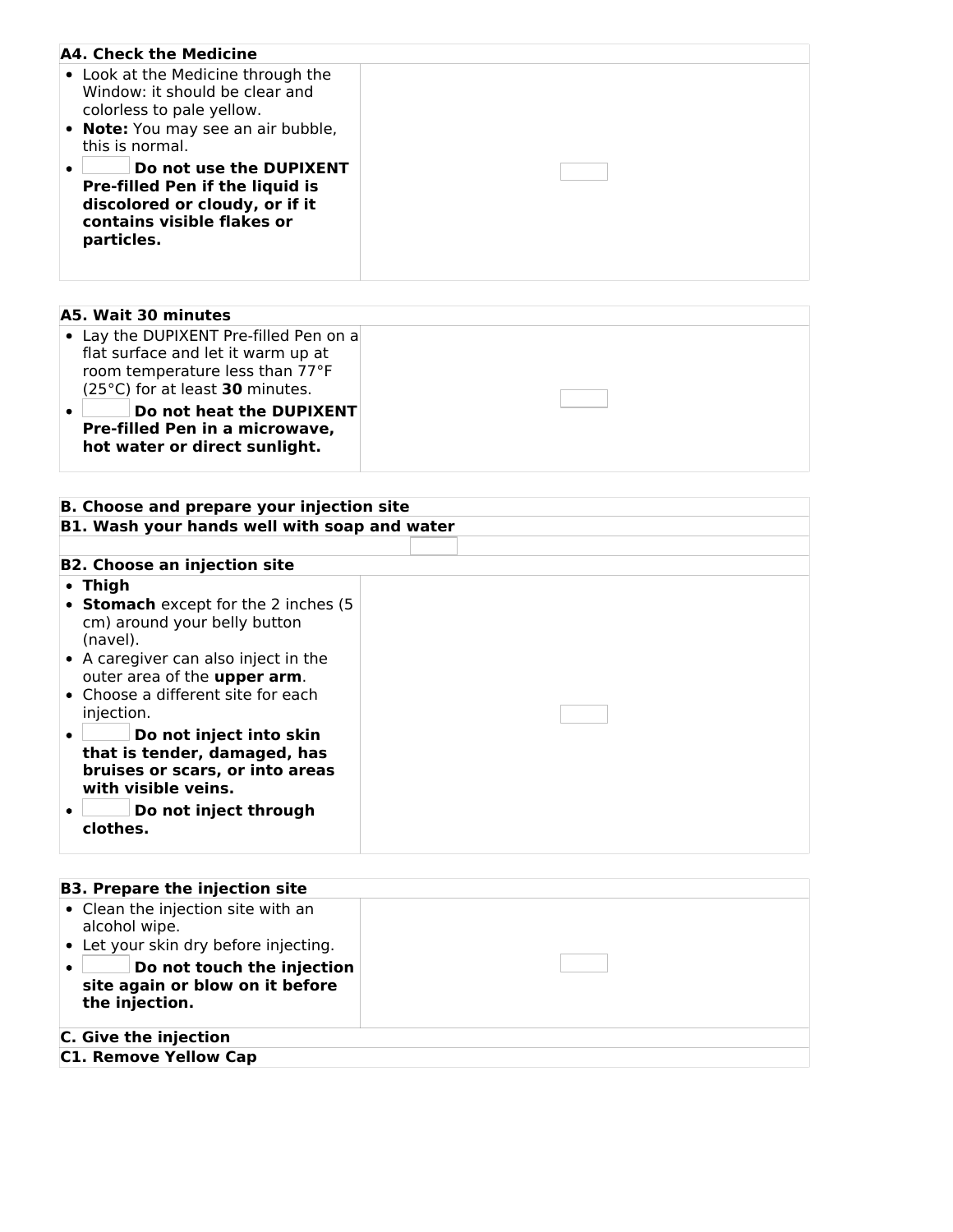| <b>B3. Prepare the injection site</b>                                                                  |  |
|--------------------------------------------------------------------------------------------------------|--|
| • Remove the Yellow Cap by pulling it<br>straight off, as shown. Do not twist<br>the Yellow Cap off.   |  |
| • Do not remove the Yellow Cap until<br>you are ready to inject.<br>• Do not press or touch the Orange |  |
| Needle Cover with your fingers. The<br>Needle is inside.                                               |  |
| Do not put the Yellow Cap<br>back on the DUPIXENT Pre-filled<br>Pen after you have removed it.         |  |

| C <sub>2</sub> . Place                                                                                                                                                                                                                                                                                                                             |                                                                                                                                                                                                                                     |                                                                                                                          |
|----------------------------------------------------------------------------------------------------------------------------------------------------------------------------------------------------------------------------------------------------------------------------------------------------------------------------------------------------|-------------------------------------------------------------------------------------------------------------------------------------------------------------------------------------------------------------------------------------|--------------------------------------------------------------------------------------------------------------------------|
| • Hold the DUPIXENT Pre-filled<br>Pen as shown so that you can<br>see the Window. Place the<br>Orange Needle Cover on your<br>skin.<br>• Place the Orange Needle<br>Cover on your skin at<br>approximately a 90-degree<br>angle.                                                                                                                   |                                                                                                                                                                                                                                     |                                                                                                                          |
| C3. Press down → Watch Window turn fully yellow → Then count to 5                                                                                                                                                                                                                                                                                  |                                                                                                                                                                                                                                     |                                                                                                                          |
|                                                                                                                                                                                                                                                                                                                                                    |                                                                                                                                                                                                                                     |                                                                                                                          |
| Press and hold the DUPIXENT Pre-<br>filled Pen firmly against your skin Keep pressing the DUPIXENT<br>until you cannot see the<br><b>Orange Needle Cover.</b><br>• There will be a "click" when<br>the injection starts, and<br>• The Window will start to turn<br>yellow.<br>• Keep pressing the DUPIXENT<br>Pre-filled Pen against your<br>skin. | Pre-filled Pen against your skin<br>and watch the window:<br>• The Window will turn<br>completely yellow, and<br>• You will hear a 2nd "click".<br><b>Keep pressing the</b><br><b>DUPIXENT Pre-filled Pen</b><br>against your skin. | Keep pressing the DUPIXENT<br>Pre-filled Pen against your skin<br>and count to 5 to make sure<br>you get your full dose. |

**C4. Remove**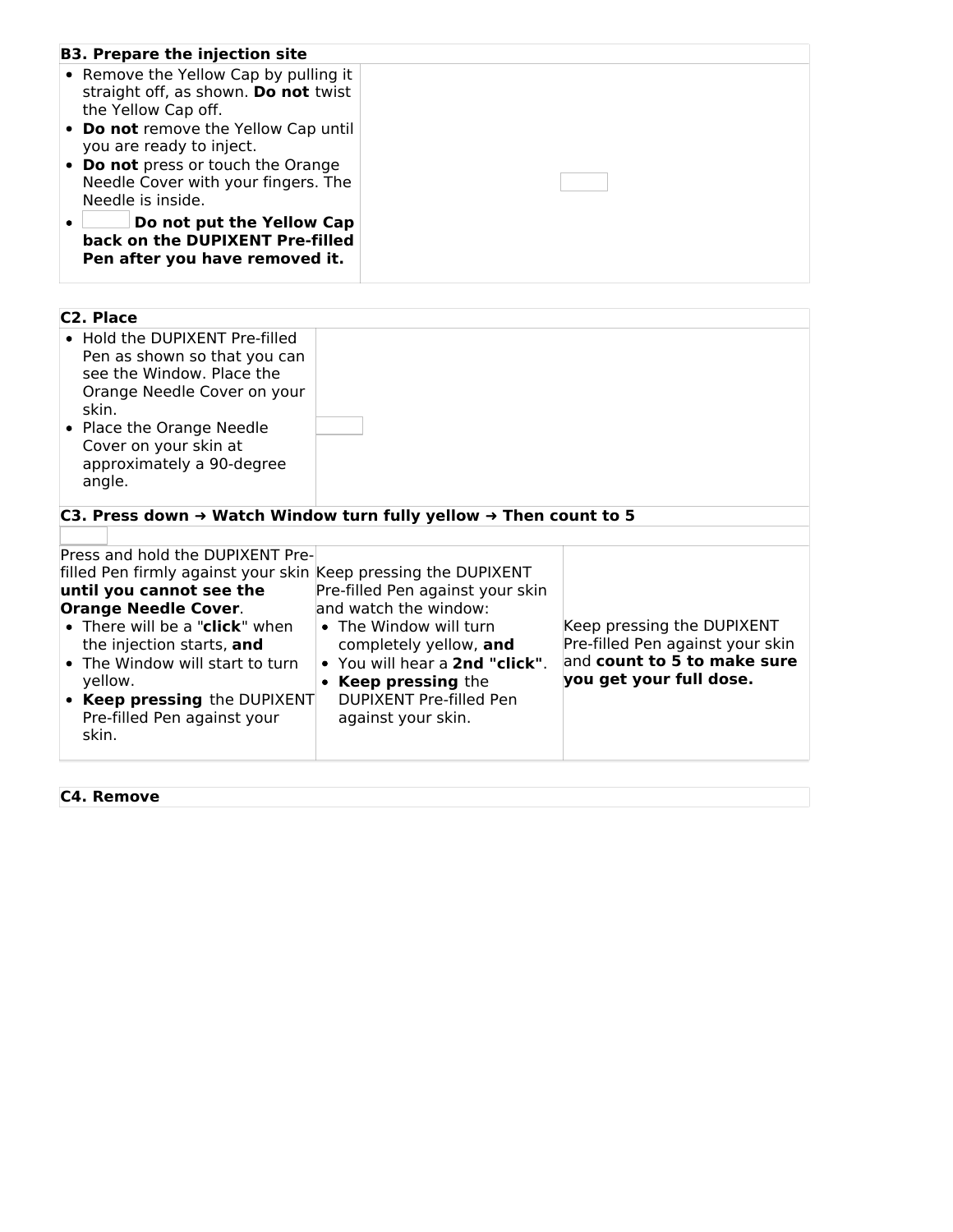| C4. Remove                                                                                                                                                                                                                                                                                            |  |
|-------------------------------------------------------------------------------------------------------------------------------------------------------------------------------------------------------------------------------------------------------------------------------------------------------|--|
| • After you have completed your<br>injection pull straight up to remove<br>DUPIXENT Pre-filled Pen from the<br>skin. The Orange Needle Cover will<br>cover the needle.<br>• If you see any blood at the site,<br>lightly dab a cotton ball or gauze<br>pad.                                           |  |
| Do not rub your skin after<br>the injection.<br>If the Window does not turn<br>completely Yellow, or if it looks like<br>medicine is still coming out of the<br>pen, you may not have received a<br>full dose. Dispose of (throw away)<br>the pen and contact your healthcare<br>provider right away. |  |
| Do not give yourself a<br>second dose without speaking<br>to your healthcare provider.                                                                                                                                                                                                                |  |

#### **D. Dispose of used DUPIXENT Pre-filled Pen How to Dispose of (throw away) DUPIXENT Pre-filled Pen**

Put your used DUPIXENT Pre-filled Pens and Yellow Caps in a FDA-cleared sharps disposal container right away after use.

#### **Do not dispose of (throw away) DUPIXENT Pre-filled Pens and Yellow Caps in your household trash.**

If you do not have a FDA-cleared sharps disposal container, you may use a household container that is:

- made of a heavy-duty plastic,
- can be closed with a tightfitting, puncture-resistant lid, without sharps being able to come out,
- upright and stable during use,
- leak-resistant, and
- properly labeled to warn of hazardous waste inside the container.

When your sharps disposal container is almost full, you will need to follow your community guidelines for the right way to dispose of your sharps disposal container. There may be state or local laws about how you should throw away used DUPIXENT Pre-filled Pens.

For more information about safe sharps disposal, and for specific information about sharps disposal in the state that you live in, go to the FDA's website at: http://www.fda.gov/safesharpsdisposal

**Do not** dispose of your used sharps disposal container in your household trash unless your community guidelines permit this.

**Do not** recycle your used sharps disposal container.

**Keep your sharps disposal container out of the reach of children.** This Instructions for Use has been approved by the U.S. Food and Drug Administration. **REGENERON** SANOFI GENZYME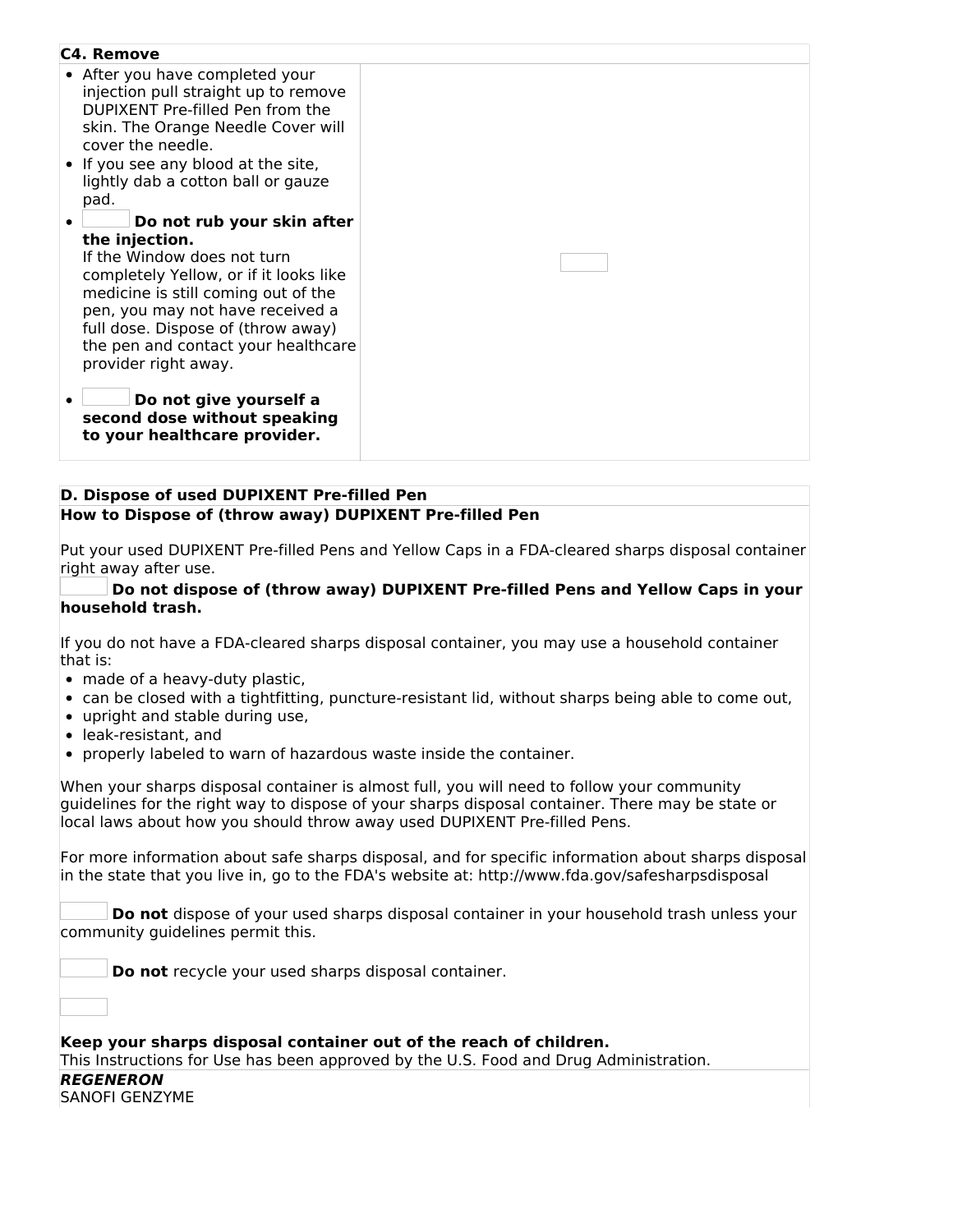### **D. Dispose of used DUPIXENT Pre-filled Pen**

Manufactured by: Regeneron Pharmaceuticals, Inc. Tarrytown, NY 10591 U.S. License No. 1760

Marketed by: sanofi-aventis U.S. LLC (Bridgewater, NJ 08807) and Regeneron Pharmaceuticals, Inc. (Tarrytown, NY 10591) DUPIXENT<sup>®</sup> is a registered trademark of Sanofi Biotechnology

© 2021 Regeneron Pharmaceuticals, Inc. / sanofi-aventis U.S. LLC. All rights reserved.

Issued: June 2021

**INSTRUCTIONS FOR USE DUPIXENT (DU-pix-ent) ®(dupilumab) injection, for subcutaneous use Single-Dose Pre-filled Syringe with Needle Shield**

Read this Instructions for Use before using the DUPIXENT Pre-filled Syringe. **Do not inject the child until you have been shown how to inject DUPIXENT.** In children younger than 12 years of age, DUPIXENT should be given by a caregiver. Your healthcare provider can show you how to prepare and inject a dose of DUPIXENT before you try to do it yourself the first time. Keep these instructions for future use. Call your healthcare provider if you have any questions.

This device is a **Single-Dose** Pre-filled Syringe (called "DUPIXENT Syringe" in these instructions). It contains 100 mg of DUPIXENT for injection under the skin (subcutaneous injection).

### **The parts of the DUPIXENT Syringe are shown below:**



| <b>Important Information</b>                                                                                                                                                                                                                                                                                                                                                                                                                                                                                                                                                                      |                                                                                                                                                                                                                                                                                                                                                                                                                                                                                                                                                               |
|---------------------------------------------------------------------------------------------------------------------------------------------------------------------------------------------------------------------------------------------------------------------------------------------------------------------------------------------------------------------------------------------------------------------------------------------------------------------------------------------------------------------------------------------------------------------------------------------------|---------------------------------------------------------------------------------------------------------------------------------------------------------------------------------------------------------------------------------------------------------------------------------------------------------------------------------------------------------------------------------------------------------------------------------------------------------------------------------------------------------------------------------------------------------------|
| • Read all of the instructions carefully before<br>using the DUPIXENT Syringe.<br>• Ask your healthcare provider how often you<br>will need to inject the medicine.<br>• Rotate the injection site each time you inject.<br>• Do not use the DUPIXENT Syringe if it has<br>been dropped on a hard surface or damaged.<br>• Do not use the DUPIXENT Syringe if the<br>Needle Cap is missing or not securely<br>attached.<br>• Do not touch the Plunger Rod until you are<br>ready to inject.<br>• Do not inject through clothes.<br>• Do not get rid of any air bubble in the<br>DUPIXENT Syringe. | • To reduce the risk of accidental needle sticks,<br>each pre-filled syringe has a Needle Shield<br>that is automatically activated to cover the<br>needle after you have given the injection.<br>Do not pull back on the Plunger Rod at any<br>time.<br>Do not remove the Needle Cap until just<br>$\bullet$<br>before you give the injection.<br>• Throw away (dispose of) the used DUPIXENT<br>Single-Dose Pre-filled Syringe right away after<br>use. See "Step 13: Dispose" below.<br>Do not re-use a DUPIXENT Single-Dose<br><b>Pre-filled Syringe.</b> |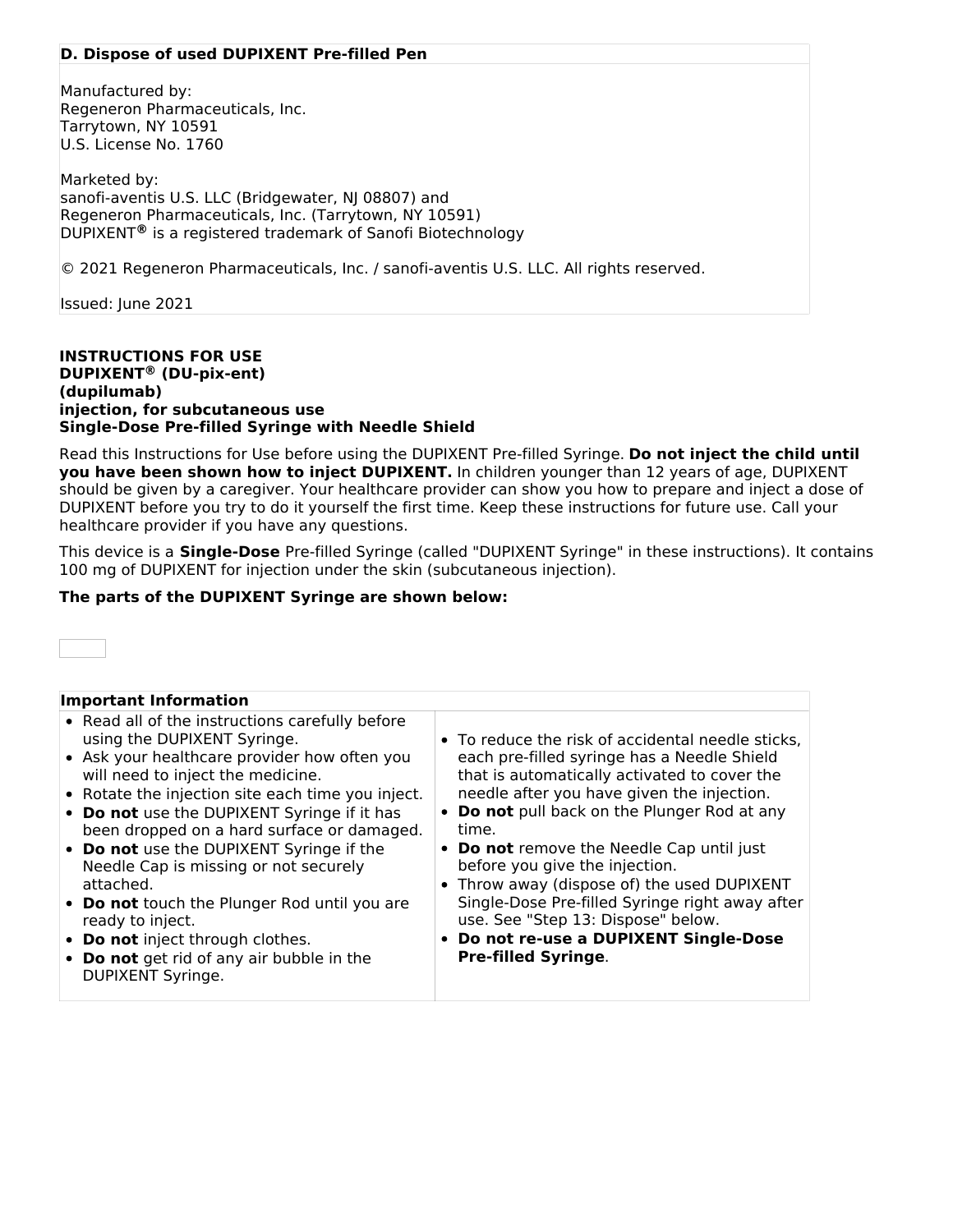# **How should I store DUPIXENT?**

- **Keep DUPIXENT Syringes and all medicines out of the reach of children.**
- Store DUPIXENT Syringes in the refrigerator between 36°F to 46°F (2°C to 8°C).
- Store DUPIXENT Syringes in the original carton to protect them from light.
- DUPIXENT Syringes can be stored at room temperature up to 77°F (25°C) up to 14 days. Throw away (dispose of) any DUPIXENT Syringes that have been left at room temperature for longer than 14 days.
- **Do not** shake the DUPIXENT Syringe.
- **Do not** heat the DUPIXENT Syringe.
- **Do not** freeze the DUPIXENT Syringe.
- **Do not** put the DUPIXENT Syringe into direct sunlight.

### **Step 1: Remove**

Remove the DUPIXENT Syringe from the carton by holding the middle of the Syringe Body.

**Do not pull off the Needle Cap until you are ready to inject.**

**Do not use the DUPIXENT Syringe if it has been dropped on a hard surface or damaged.**



### **Step 2: Prepare**

Ensure you have the following:

- the DUPIXENT Pre-filled Syringe
- $\bullet$  1 alcohol wipe\*
- 1 cotton ball or gauze\*
- a sharps disposal container\* (See Step 13)

\*Items not included in the carton



## **Step 3: Check**

When you receive the DUPIXENT Syringes, always check to see that:

- you have the correct medicine and dose.
- the expiration date on the Single-Dose Pre-filled Syringe has not passed.

### **Do not use the DUPIXENT Syringe if the expiration date has passed.**

### **Step 4: Inspect**

Look at the medicine through the Viewing Window on the DUPIXENT Syringe:

Check to see if the liquid is clear and colorless to pale yellow.

Note: You may see an air bubble, this is normal.

**Do not use the DUPIXENT Syringe if the liquid is discolored or cloudy, or if it contains visible flakes or particles.**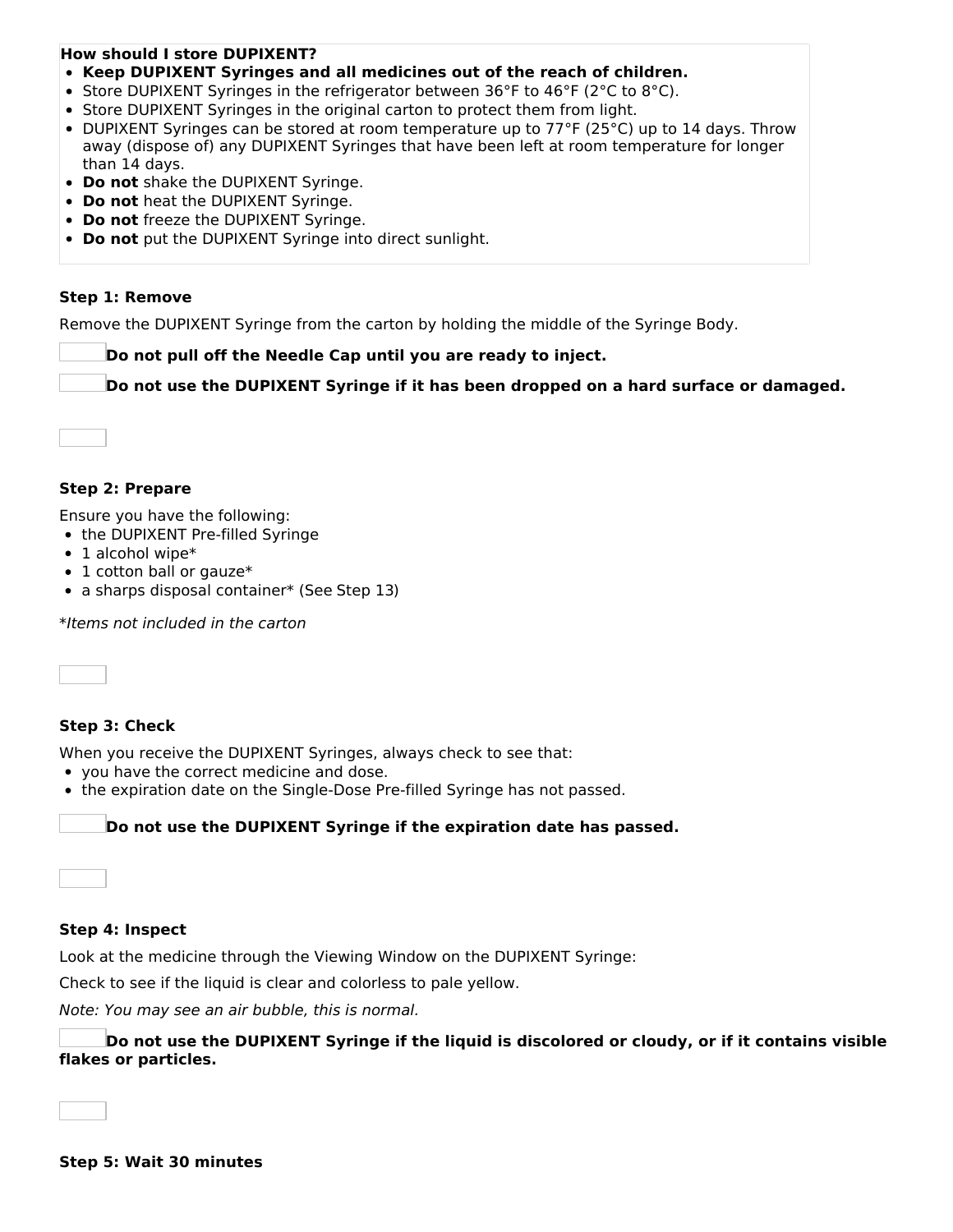Lay the DUPIXENT Syringe on a flat surface and let it naturally warm to room temperature for at least 30 minutes.

**Do not heat the DUPIXENT Syringe.**

**Do not put the DUPIXENT Syringe into direct sunlight.**

**Do not keep DUPIXENT Syringes at room temperature for more than 14 days. Throw away (dispose of) any DUPIXENT Syringes that have been left at room temperature for longer than 14 days.**

### **Step 6: Choose the injection site**

- You can inject into the thigh, outer area of the upper arm or stomach, except for the 2 inches (5 cm) around the belly button (navel).
- Choose a different site each time you inject DUPIXENT.

**Do not inject into skin that is tender, damaged, bruised or scarred.**

### **Step 7: Clean**

Wash your hands.

Clean the injection site with an alcohol wipe.

Let the skin dry before injecting.

**Do not touch the injection site again or blow on it before the injection.**

**Step 8: Remove Needle Cap**

Hold the DUPIXENT Syringe in the middle of the Syringe Body with the Needle pointing away from you and pull off the Needle Cap.



### **Do not touch the Needle.**

Inject the medicine right away after removing the Needle Cap.

### **Step 9: Pinch**

Pinch a fold of skin at the injection site (thigh or stomach, except 2 inches around the belly button, or outer area of the upper arm). The figure below shows an example of pinching a fold of skin on the stomach.

### **Step 10: Insert**

Insert the Needle completely into the fold of the skin at about a 45° angle.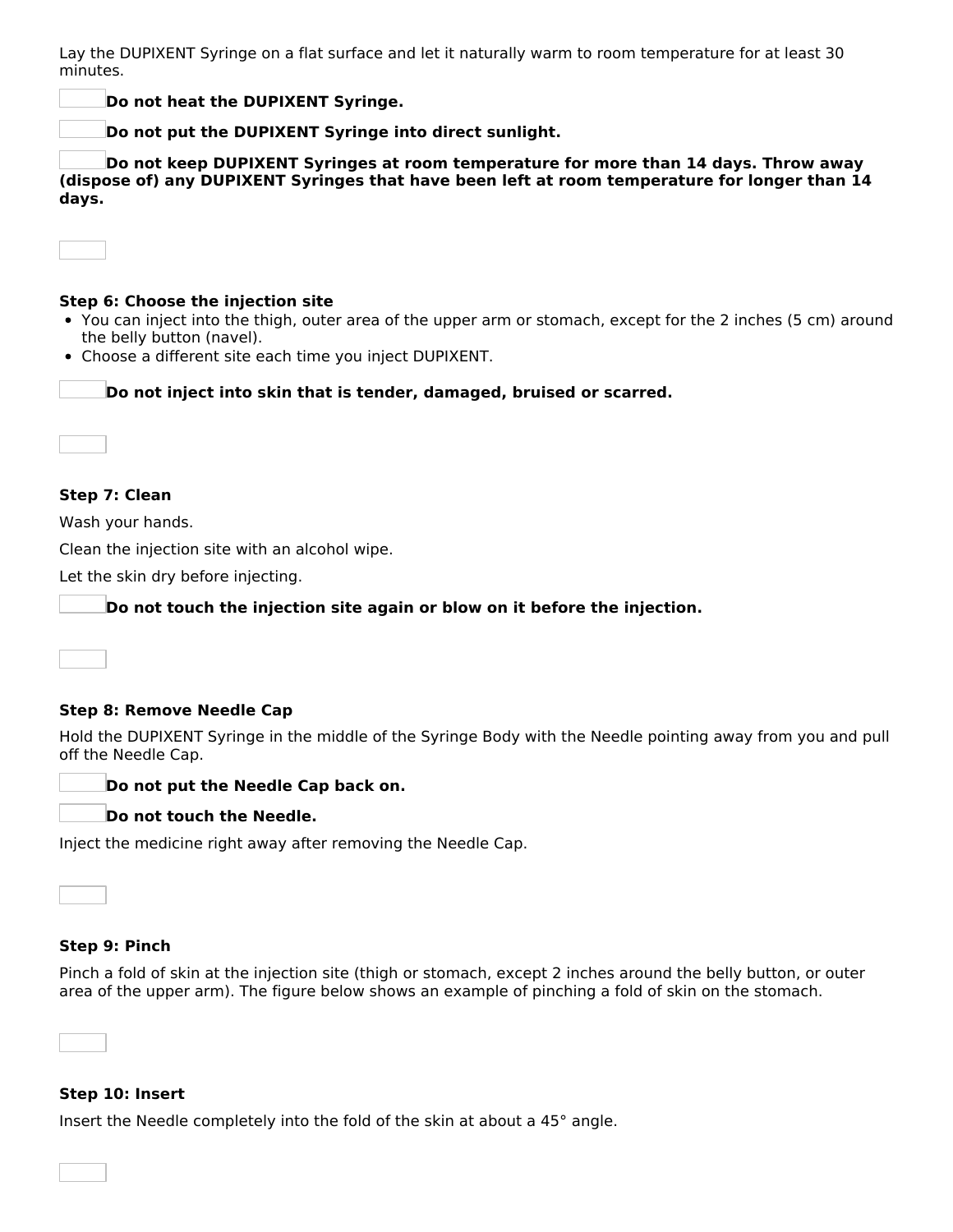### **Step 11: Push**

Relax the pinch.

Push the Plunger Rod down slowly and steadily as far as it will go until the DUPIXENT Syringe is empty. Note: You will feel some resistance. This is normal.

**Step 12: Release and Remove**

Lift your thumb to release the Plunger Rod until the Needle is covered by the Needle Shield and then remove the Syringe from the injection site.

Lightly press a cotton ball or gauze on the injection site if you see any blood.

### **Do not put the Needle Cap back on.**

**Do not rub the skin after the injection.**



### **Step 13: Dispose**

Put used Needles, DUPIXENT Syringes, and Needle Caps in a FDA-cleared sharps disposal container right away after use.

### **Do not dispose of (throw away) Needles, DUPIXENT Syringes, and Needle Caps in your household trash.**

If you do not have a FDA-cleared sharps disposal container, you may use a household container that is:

- made of a heavy-duty plastic,
- can be closed with a tight-fitting, puncture-resistant lid, without sharps being able to come out,
- upright and stable during use.
- leak-resistant, and
- properly labeled to warn of hazardous waste inside the container

When your sharps disposal container is almost full, you will need to follow your community guidelines for the right way to dispose of your sharps disposal container. There may be state or local laws about how you should throw away used Needles and Syringes.

For more information about safe sharps disposal, and for specific information about sharps disposal in the state that you live in, go to the FDA's website at: http://www.fda.gov/safesharpsdisposal

**Do not** dispose of your used sharps disposal container in your household trash unless your community guidelines permit this. **Do not** recycle your used sharps disposal container.

### **Do not put the Needle Cap back on.**

This Instructions for Use has been approved by the U.S. Food and Drug Administration.

Manufactured by: Regeneron Pharmaceuticals, Inc. Tarrytown, NY 10591 U.S. License No. 1760

Marketed by: sanofi-aventis U.S. LLC (Bridgewater, NJ 08807) and Regeneron Pharmaceuticals, Inc. (Tarrytown, NY 10591)

DUPIXENT<sup>®</sup> is a registered trademark of Sanofi Biotechnology

© 2021 Regeneron Pharmaceuticals, Inc. / sanofi-aventis U.S. LLC. All rights reserved.

Issued: October 2021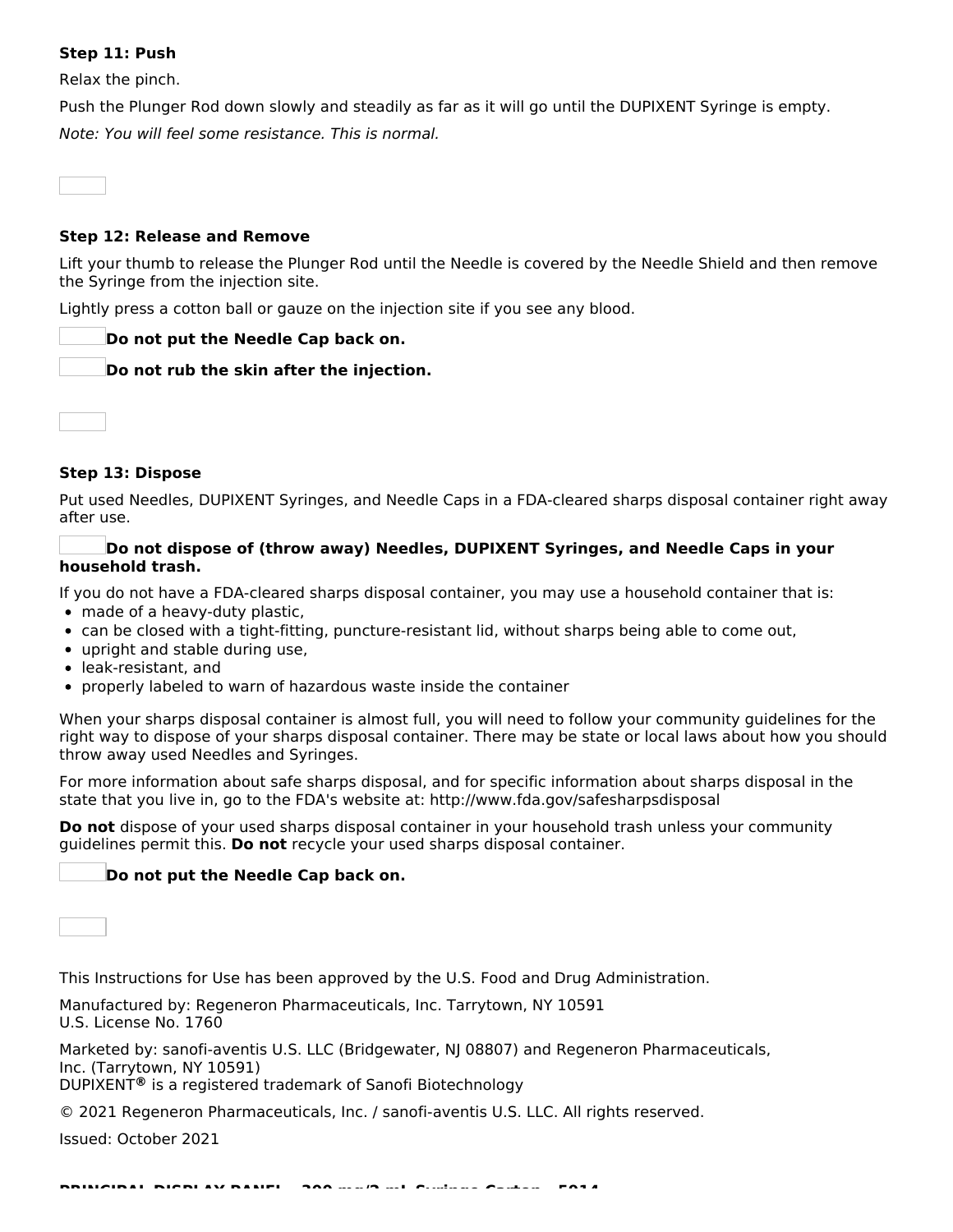#### **PRINCIPAL DISPLAY PANEL - 300 mg/2 mL Syringe Carton - 5914**

NDC 0024-5914-01

Rx Only

DUPIXENT ® (dupilumab) Injection

300 mg/2 mL (150 mg/mL)

For Subcutaneous Use Only.

300 mg/2 mL

2

Single-dose Pre-filled Syringes with Needle Shield

Keep out of reach of children. Do not use after expiration. Do not use if seal is broken or damaged.

Store refrigerated at 36° to 46°F (2° to 8°C) in the original carton. Dosage and Administration: See package insert for dosage information and directions for use.

SANOFI GENZYME

REGENERON

### **PRINCIPAL DISPLAY PANEL - 200 mg/1.14 mL Syringe Carton**

NDC 0024-5918-01

Rx Only

DUPIXENT ® (dupilumab) Injection

200 mg/1.14 mL (175 mg/mL)

For Subcutaneous Use Only.

200 mg/1.14 mL

2 Single-dose

Pre-filled Syringes with Needle Shield

Keep out of reach of children. Do not use after expiration. Do not use if seal is broken or damaged.

Store refrigerated at 36° to 46°F (2° to 8°C) in the original carton. Dosage and Administration: See package insert for dosage information and directions for use.

SANOFI GENZYME

REGENERON

### **PRINCIPAL DISPLAY PANEL - 300 mg/2 mL Pre-filled Pen Carton**

NDC 0024-5915-02 Rx Only DUPIXENT ®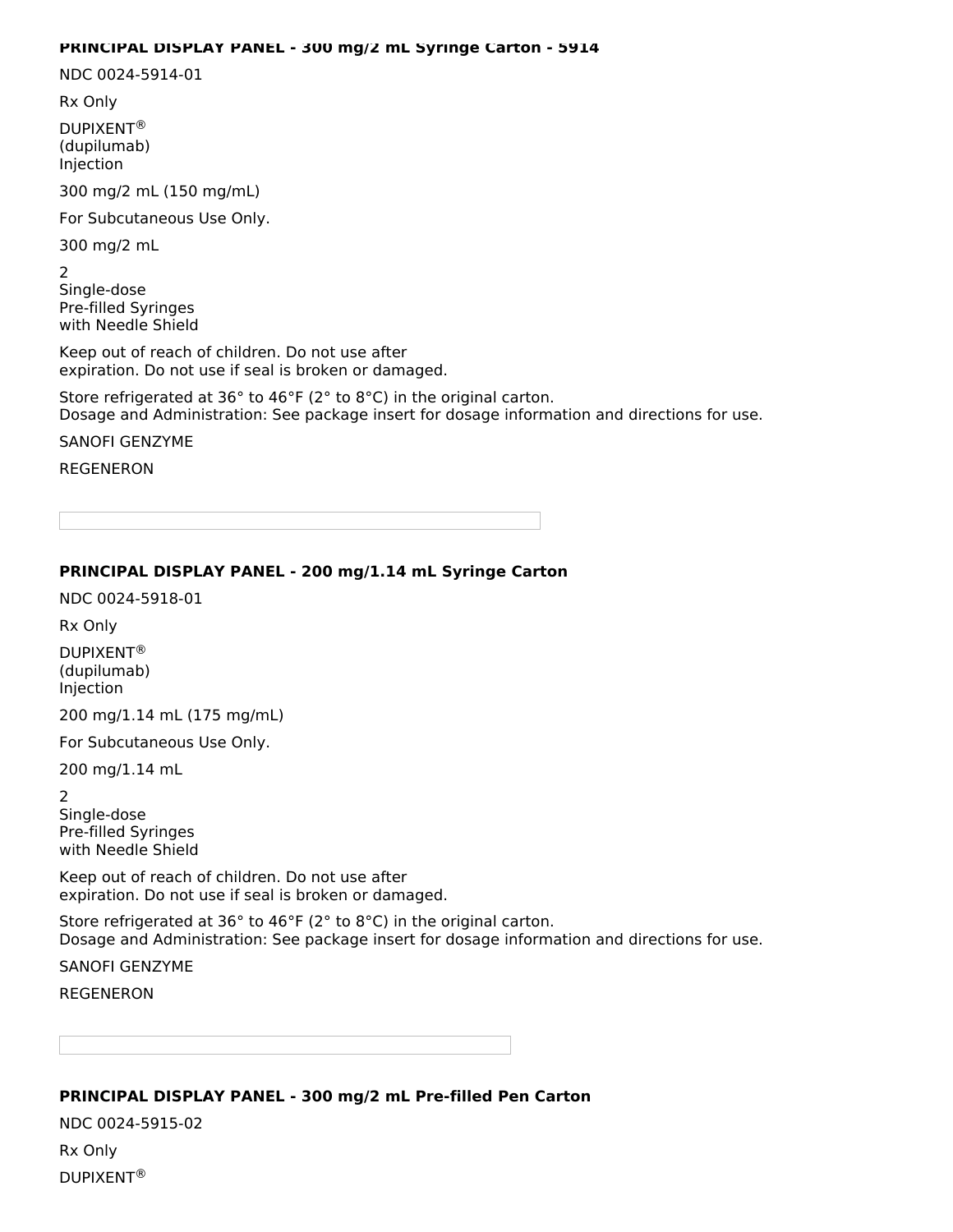(dupilumab) Injection Single-dose Pre-filled Pen

300 mg/2 mL (150 mg/mL)

For Subcutaneous Use Only.

2 Single-dose Pre-filled Pens

Keep out of reach of children. Do not use after expiration. Do not use if seal is broken or damaged.

Store refrigerated at 36° to 46°F (2° to 8°C) in the original carton. Do NOT freeze. Do NOT heat. Dosage and Administration: See package insert for dosage information and directions for use.

300 mg/2 mL

Area reserved for security sticker

SANOFI GENZYME

REGENERON

### **PRINCIPAL DISPLAY PANEL - 200 mg/1.14 mL Pre-filled Pen Carton**

NDC 0024-5919-02

Rx Only

DUPIXENT ®(dupilumab) Injection Single-dose Pre-filled Pen

200 mg/1.14 mL (175 mg/mL)

For Subcutaneous Use Only.

2 Single-dose Pre-filled Pens

Keep out of reach of children. Do not use after expiration. Do not use if seal is broken or damaged.

Store refrigerated at 36° to 46°F (2° to 8°C) in the original carton. Do not freeze. Do not heat. Dosage and Administration: See package insert for dosage information and directions for use.

200 mg/1.14 mL

SANOFI GENZYME

REGENERON

**PRINCIPAL DISPLAY PANEL - 100 mg/0.67 mL Syringe Carton**

NDC 0024-5911-02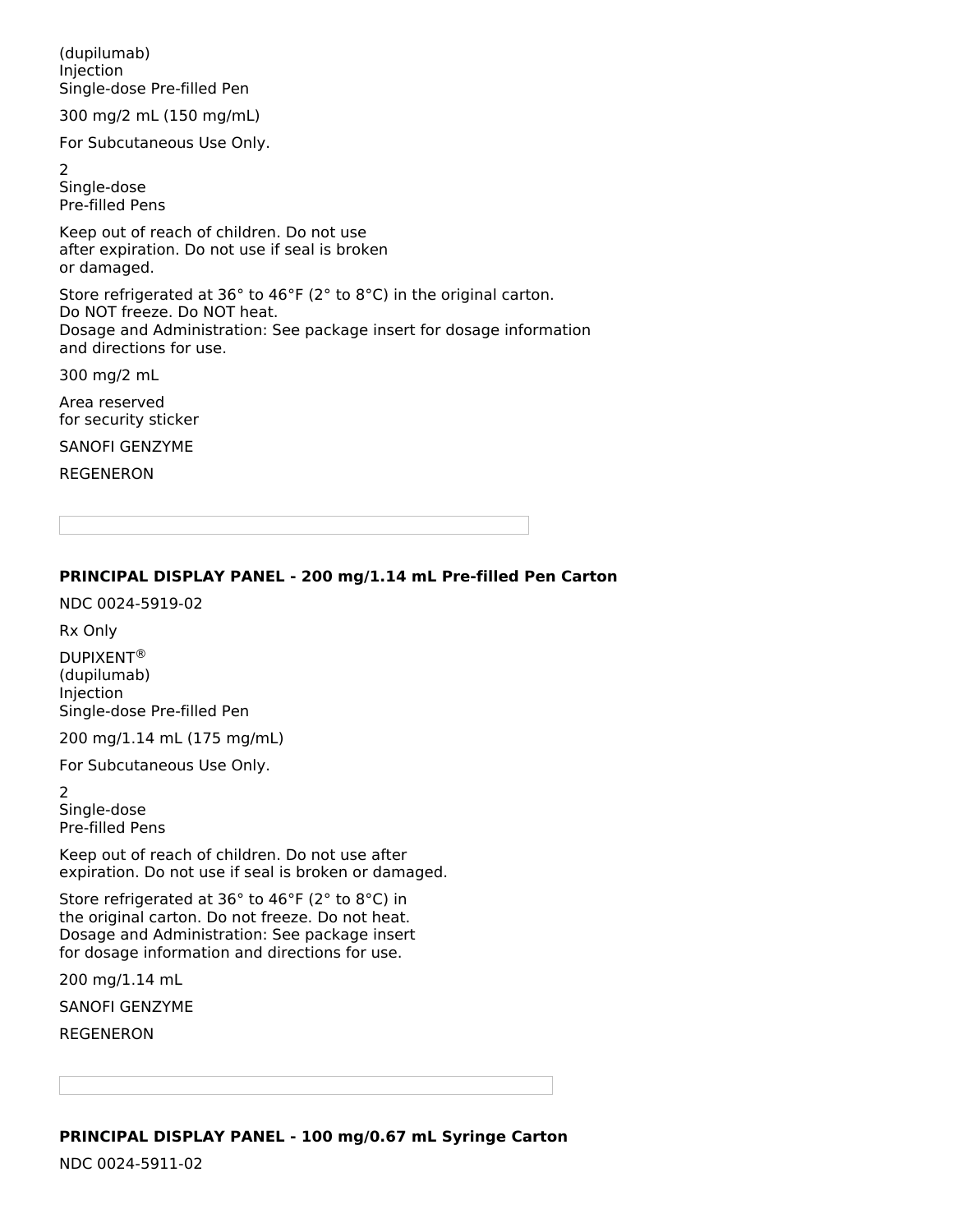Rx Only

DUPIXENT ®(dupilumab) Injection

100 mg/0.67 mL (150 mg/mL)

For Subcutaneous Use Only.

2

Single-dose Pre-filled Syringes with Needle Shield

Keep out of reach of children. Do not use after expiration. Do not use if seal is broken or damaged.

Store refrigerated at 36° to 46°F (2° to 8°C) in the original carton. Dosage and Administration: See package insert for dosage information and directions for use.

100 mg/0.67 mL

SANOFI GENZYME

REGENERON

**DUPIXENT** dupilumab injection, solution **Product Information Product Type ITEM** HUMAN PRESCRIPTION DRUG **Item Code (Source)** NDC:0024-5914 **Route of Administration** SUBCUTANEOUS **Active Ingredient/Active Moiety Ingredient Name Basis of Strength Strength Dupilumab** (UNII: 420K487FSG) (Dupilumab - UNII:420K487FSG) **Dupilumab** 300 mg in 2 mL **Inactive Ingredients Ingredient Name Strength ARGININE HYDROCHLORIDE** (UNII: F7LTH1E20Y) **HISTIDINE** (UNII: 4QD397987E) **polysorbate 80** (UNII: 6OZP39ZG8H) **sodium acetate** (UNII: 4550K0SC9B) **sucrose** (UNII: C151H8M554) **water** (UNII: 059QF0KO0R)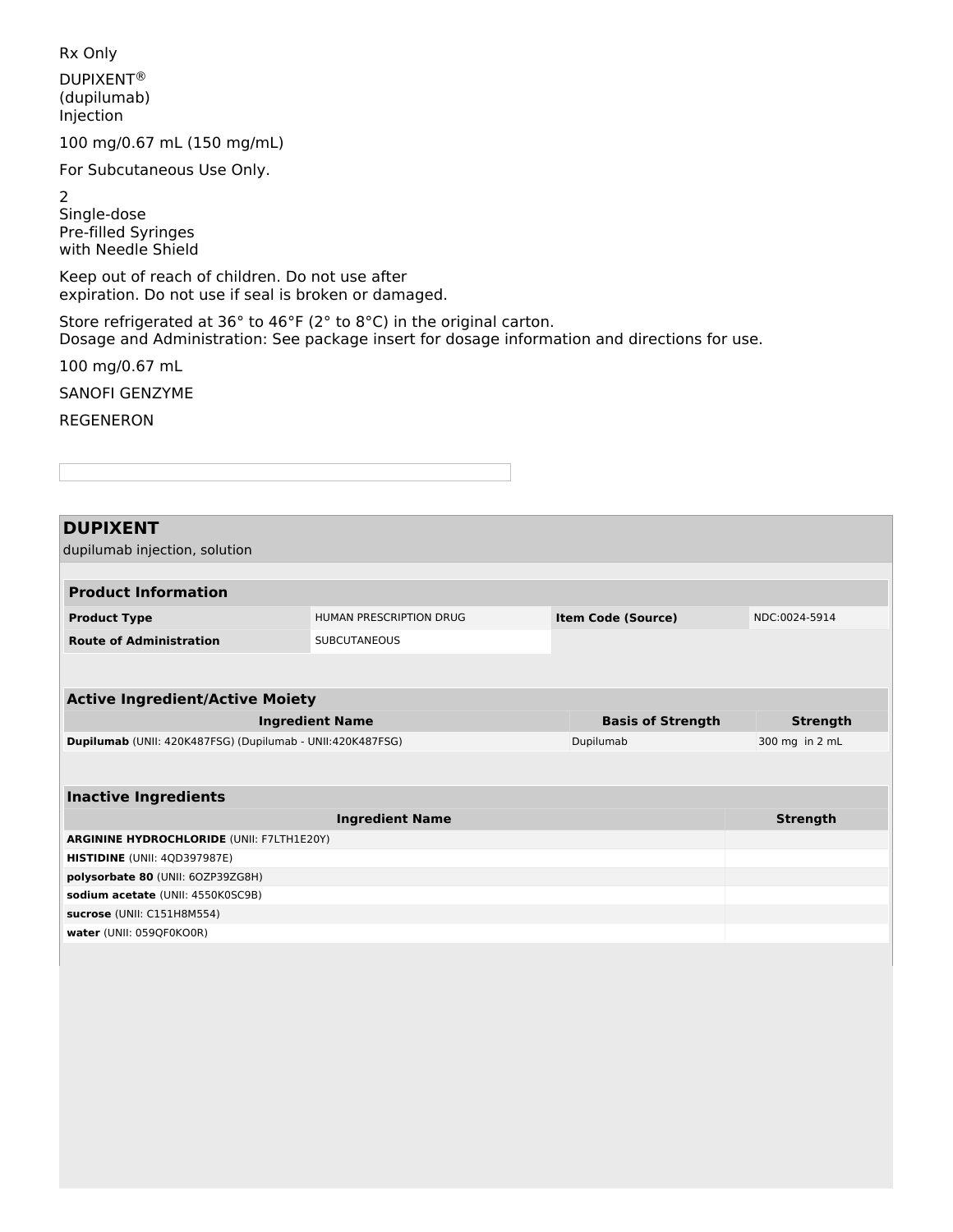|                                        | <b>Packaging</b>                                                               |                                                                                                       |                                                                                                      |                           |                                       |                                     |  |
|----------------------------------------|--------------------------------------------------------------------------------|-------------------------------------------------------------------------------------------------------|------------------------------------------------------------------------------------------------------|---------------------------|---------------------------------------|-------------------------------------|--|
|                                        |                                                                                |                                                                                                       |                                                                                                      |                           | <b>Marketing Start</b>                | <b>Marketing End</b>                |  |
| #                                      | <b>Item Code</b>                                                               | <b>Package Description</b>                                                                            |                                                                                                      |                           | <b>Date</b>                           | <b>Date</b>                         |  |
| $\mathbf{1}$                           | NDC:0024-5914-<br>01                                                           | 2 in 1 CARTON                                                                                         |                                                                                                      |                           | 03/28/2017                            |                                     |  |
| $\mathbf{1}$                           | NDC:0024-5914-<br>00                                                           | 2 mL in 1 SYRINGE, GLASS; Type 3: Prefilled Biologic Delivery Device/System (syringe,<br>patch, etc.) |                                                                                                      |                           |                                       |                                     |  |
| $\mathbf{z}$                           | NDC:0024-5914-<br>02                                                           | 2 in 1 CARTON                                                                                         |                                                                                                      |                           | 07/01/2018                            |                                     |  |
| $\overline{\mathbf{2}}$                | 20                                                                             | patch, etc.)                                                                                          | NDC:0024-5914- 2 mL in 1 SYRINGE, GLASS; Type 3: Prefilled Biologic Delivery Device/System (syringe, |                           |                                       |                                     |  |
|                                        |                                                                                |                                                                                                       |                                                                                                      |                           |                                       |                                     |  |
|                                        |                                                                                | <b>Marketing Information</b>                                                                          |                                                                                                      |                           |                                       |                                     |  |
|                                        | <b>Marketing Category</b>                                                      |                                                                                                       | <b>Application Number or Monograph Citation</b>                                                      |                           | <b>Marketing Start Date</b>           | <b>Marketing End Date</b>           |  |
| <b>BLA</b>                             |                                                                                | BLA761055                                                                                             |                                                                                                      | 03/28/2017                |                                       |                                     |  |
|                                        |                                                                                |                                                                                                       |                                                                                                      |                           |                                       |                                     |  |
|                                        | <b>DUPIXENT</b><br>dupilumab injection, solution<br><b>Product Information</b> |                                                                                                       |                                                                                                      |                           |                                       |                                     |  |
|                                        |                                                                                |                                                                                                       |                                                                                                      |                           |                                       |                                     |  |
|                                        | <b>Product Type</b>                                                            |                                                                                                       | HUMAN PRESCRIPTION DRUG                                                                              | <b>Item Code (Source)</b> |                                       | NDC:0024-5918                       |  |
|                                        | <b>Route of Administration</b>                                                 |                                                                                                       | <b>SUBCUTANEOUS</b>                                                                                  |                           |                                       |                                     |  |
|                                        |                                                                                |                                                                                                       |                                                                                                      |                           |                                       |                                     |  |
|                                        |                                                                                |                                                                                                       |                                                                                                      |                           |                                       |                                     |  |
| <b>Active Ingredient/Active Moiety</b> |                                                                                |                                                                                                       |                                                                                                      |                           |                                       |                                     |  |
|                                        |                                                                                |                                                                                                       |                                                                                                      |                           |                                       |                                     |  |
|                                        |                                                                                | Dupilumab (UNII: 420K487FSG) (Dupilumab - UNII:420K487FSG)                                            | <b>Ingredient Name</b>                                                                               | Dupilumab                 | <b>Basis of Strength</b>              | Strength<br>200 mg in 1.14 mL       |  |
|                                        |                                                                                |                                                                                                       |                                                                                                      |                           |                                       |                                     |  |
|                                        |                                                                                |                                                                                                       |                                                                                                      |                           |                                       |                                     |  |
|                                        | <b>Inactive Ingredients</b>                                                    |                                                                                                       |                                                                                                      |                           |                                       |                                     |  |
|                                        |                                                                                |                                                                                                       | <b>Ingredient Name</b>                                                                               |                           |                                       | <b>Strength</b>                     |  |
|                                        |                                                                                | <b>ARGININE HYDROCHLORIDE (UNII: F7LTH1E20Y)</b>                                                      |                                                                                                      |                           |                                       |                                     |  |
|                                        | HISTIDINE (UNII: 4QD397987E)                                                   |                                                                                                       |                                                                                                      |                           |                                       |                                     |  |
|                                        | polysorbate 80 (UNII: 60ZP39ZG8H)                                              |                                                                                                       |                                                                                                      |                           |                                       |                                     |  |
|                                        | sodium acetate (UNII: 4550K0SC9B)                                              |                                                                                                       |                                                                                                      |                           |                                       |                                     |  |
|                                        | sucrose (UNII: C151H8M554)<br>water (UNII: 059QF0KO0R)                         |                                                                                                       |                                                                                                      |                           |                                       |                                     |  |
|                                        |                                                                                |                                                                                                       |                                                                                                      |                           |                                       |                                     |  |
|                                        | <b>Packaging</b>                                                               |                                                                                                       |                                                                                                      |                           |                                       |                                     |  |
| #                                      | <b>Item Code</b>                                                               |                                                                                                       | <b>Package Description</b>                                                                           |                           | <b>Marketing Start</b><br><b>Date</b> | <b>Marketing End</b><br><b>Date</b> |  |
| $\mathbf 1$                            | NDC:0024-5918- 2 in 1 CARTON<br>01                                             |                                                                                                       |                                                                                                      |                           | 10/19/2018                            |                                     |  |
| $\mathbf{1}$                           | 00                                                                             | (syringe, patch, etc.)                                                                                | NDC:0024-5918- 1.14 mL in 1 SYRINGE, GLASS; Type 3: Prefilled Biologic Delivery Device/System        |                           |                                       |                                     |  |
|                                        | <b>2</b> NDC:0024-5918- 2 in 1 CARTON<br>02                                    |                                                                                                       |                                                                                                      |                           | 10/19/2018                            |                                     |  |
| 2                                      | 20                                                                             | (syringe, patch, etc.)                                                                                | NDC:0024-5918- 1.14 mL in 1 SYRINGE, GLASS; Type 3: Prefilled Biologic Delivery Device/System        |                           |                                       |                                     |  |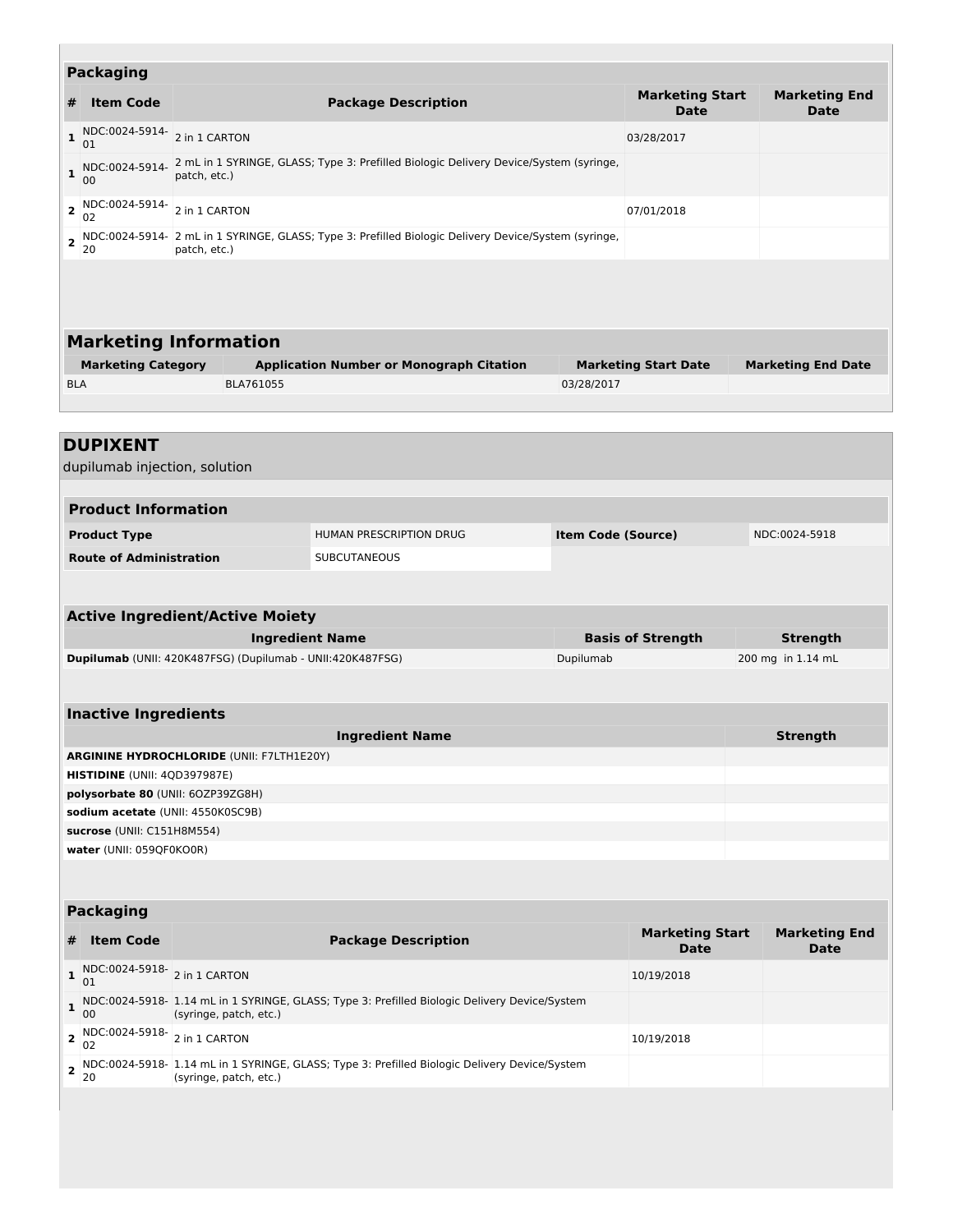| <b>Marketing Information</b>                                                 |              |           |                                                                                                        |                           |                                       |                              |  |
|------------------------------------------------------------------------------|--------------|-----------|--------------------------------------------------------------------------------------------------------|---------------------------|---------------------------------------|------------------------------|--|
| <b>Marketing Category</b><br><b>Application Number or Monograph Citation</b> |              |           |                                                                                                        |                           | <b>Marketing Start Date</b>           | <b>Marketing End Date</b>    |  |
| <b>BLA</b>                                                                   | BLA761055    |           |                                                                                                        | 10/19/2018                |                                       |                              |  |
|                                                                              |              |           |                                                                                                        |                           |                                       |                              |  |
|                                                                              |              |           |                                                                                                        |                           |                                       |                              |  |
| <b>DUPIXENT</b>                                                              |              |           |                                                                                                        |                           |                                       |                              |  |
| dupilumab injection, solution                                                |              |           |                                                                                                        |                           |                                       |                              |  |
| <b>Product Information</b>                                                   |              |           |                                                                                                        |                           |                                       |                              |  |
| <b>Product Type</b>                                                          |              |           | HUMAN PRESCRIPTION DRUG                                                                                | <b>Item Code (Source)</b> |                                       | NDC:0024-5915                |  |
| <b>Route of Administration</b>                                               |              |           | <b>SUBCUTANEOUS</b>                                                                                    |                           |                                       |                              |  |
|                                                                              |              |           |                                                                                                        |                           |                                       |                              |  |
| <b>Active Ingredient/Active Moiety</b>                                       |              |           |                                                                                                        |                           |                                       |                              |  |
|                                                                              |              |           | <b>Ingredient Name</b>                                                                                 |                           | <b>Basis of Strength</b>              | <b>Strength</b>              |  |
| Dupilumab (UNII: 420K487FSG) (Dupilumab - UNII:420K487FSG)                   |              |           |                                                                                                        | Dupilumab                 |                                       | 300 mg in 2 mL               |  |
|                                                                              |              |           |                                                                                                        |                           |                                       |                              |  |
| <b>Inactive Ingredients</b>                                                  |              |           |                                                                                                        |                           |                                       |                              |  |
|                                                                              |              |           | <b>Ingredient Name</b>                                                                                 |                           |                                       | <b>Strength</b>              |  |
| <b>ARGININE HYDROCHLORIDE (UNII: F7LTH1E20Y)</b>                             |              |           |                                                                                                        |                           |                                       |                              |  |
| <b>HISTIDINE</b> (UNII: 4QD397987E)                                          |              |           |                                                                                                        |                           |                                       |                              |  |
| polysorbate 80 (UNII: 60ZP39ZG8H)                                            |              |           |                                                                                                        |                           |                                       |                              |  |
| sodium acetate (UNII: 4550K0SC9B)                                            |              |           |                                                                                                        |                           |                                       |                              |  |
| sucrose (UNII: C151H8M554)                                                   |              |           |                                                                                                        |                           |                                       |                              |  |
| water (UNII: 059QF0KO0R)                                                     |              |           |                                                                                                        |                           |                                       |                              |  |
|                                                                              |              |           |                                                                                                        |                           |                                       |                              |  |
| <b>Packaging</b>                                                             |              |           |                                                                                                        |                           |                                       |                              |  |
| <b>Item Code</b><br>#                                                        |              |           | <b>Package Description</b>                                                                             |                           | <b>Marketing Start</b><br><b>Date</b> | <b>Marketing End</b><br>Date |  |
| NDC:0024-5915- 2 in 1 CARTON<br>1<br>02                                      |              |           |                                                                                                        |                           | 06/19/2020                            |                              |  |
| 00                                                                           | patch, etc.) |           | 1 NDC:0024-5915- 2 mL in 1 SYRINGE, GLASS; Type 3: Prefilled Biologic Delivery Device/System (syringe, |                           |                                       |                              |  |
| <b>2</b> NDC:0024-5915- 2 in 1 CARTON<br>20                                  |              |           |                                                                                                        |                           | 06/19/2020                            |                              |  |
| 01                                                                           | patch, etc.) |           | 2 NDC:0024-5915- 2 mL in 1 SYRINGE, GLASS; Type 3: Prefilled Biologic Delivery Device/System (syringe, |                           |                                       |                              |  |
|                                                                              |              |           |                                                                                                        |                           |                                       |                              |  |
| <b>Marketing Information</b>                                                 |              |           |                                                                                                        |                           |                                       |                              |  |
| <b>Marketing Category</b>                                                    |              |           | <b>Application Number or Monograph Citation</b>                                                        |                           | <b>Marketing Start Date</b>           | <b>Marketing End Date</b>    |  |
| <b>BLA</b>                                                                   |              | BLA761055 |                                                                                                        | 06/19/2020                |                                       |                              |  |
|                                                                              |              |           |                                                                                                        |                           |                                       |                              |  |
|                                                                              |              |           |                                                                                                        |                           |                                       |                              |  |
|                                                                              |              |           |                                                                                                        |                           |                                       |                              |  |
| <b>DUPIXENT</b>                                                              |              |           |                                                                                                        |                           |                                       |                              |  |
| dupilumab injection, solution                                                |              |           |                                                                                                        |                           |                                       |                              |  |

г

| <b>Product Information</b>     |                         |                           |               |  |
|--------------------------------|-------------------------|---------------------------|---------------|--|
| <b>Product Type</b>            | HUMAN PRESCRIPTION DRUG | <b>Item Code (Source)</b> | NDC:0024-5919 |  |
| <b>Route of Administration</b> | <b>SUBCUTANEOUS</b>     |                           |               |  |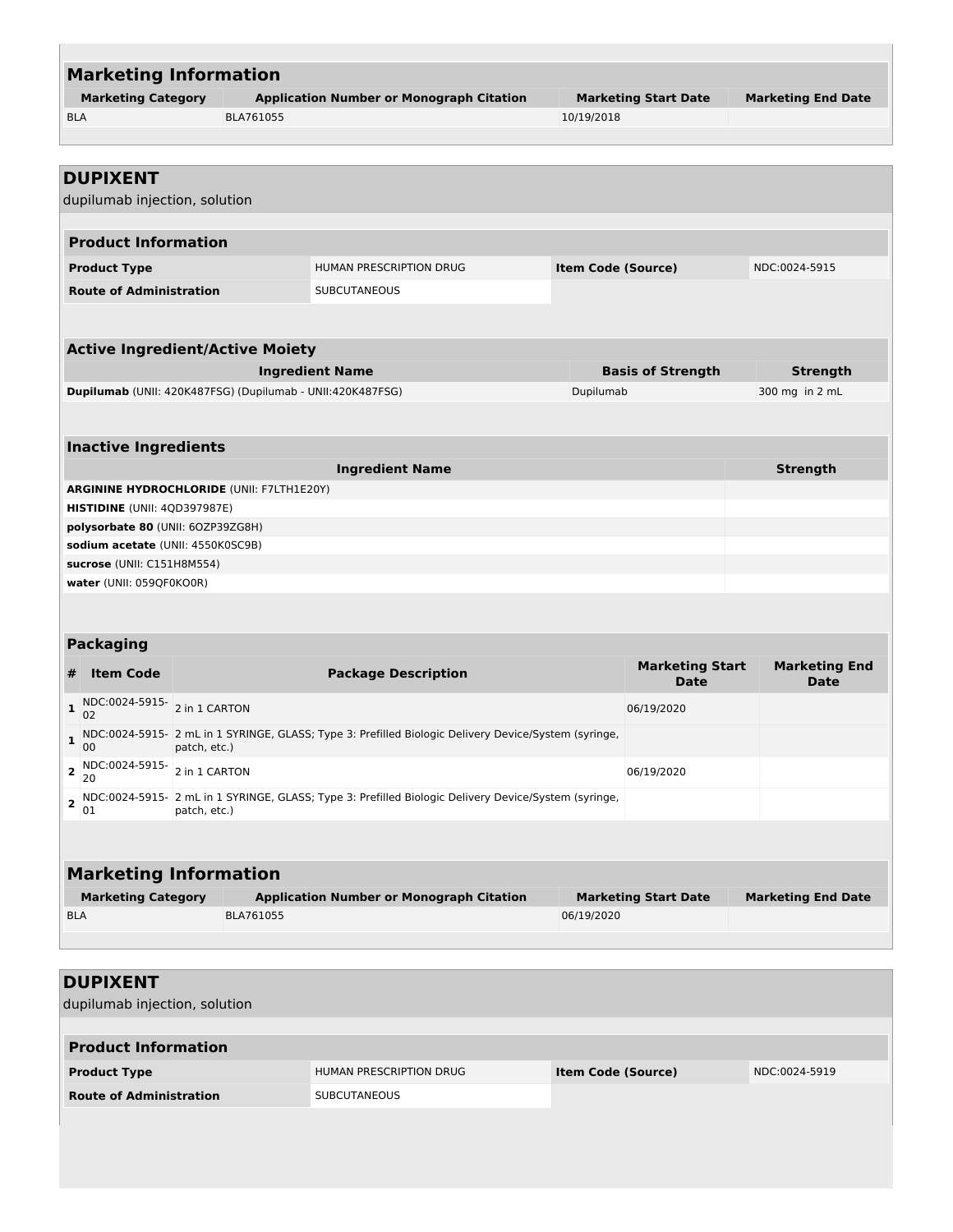| <b>Active Ingredient/Active Moiety</b>                     |                          |                   |  |  |  |
|------------------------------------------------------------|--------------------------|-------------------|--|--|--|
| <b>Ingredient Name</b>                                     | <b>Basis of Strength</b> | Strength          |  |  |  |
| Dupilumab (UNII: 420K487FSG) (Dupilumab - UNII:420K487FSG) | Dupilumab                | 200 mg in 1.14 mL |  |  |  |
|                                                            |                          |                   |  |  |  |
|                                                            |                          |                   |  |  |  |
| <b>Inactive Ingredients</b>                                |                          |                   |  |  |  |

| <b>Ingredient Name</b>                           | <b>Strength</b> |
|--------------------------------------------------|-----------------|
| <b>ARGININE HYDROCHLORIDE (UNII: F7LTH1E20Y)</b> |                 |
| <b>HISTIDINE</b> (UNII: 4QD397987E)              |                 |
| polysorbate 80 (UNII: 60ZP39ZG8H)                |                 |
| sodium acetate (UNII: 4550K0SC9B)                |                 |
| sucrose (UNII: C151H8M554)                       |                 |
| water (UNII: 059QF0KO0R)                         |                 |

### **Packaging**

L

| # | <b>Item Code</b>                            | <b>Package Description</b>                                                                                                | <b>Marketing Start</b><br>Date | <b>Marketing End</b><br>Date |
|---|---------------------------------------------|---------------------------------------------------------------------------------------------------------------------------|--------------------------------|------------------------------|
|   | 1 NDC:0024-5919- 2 in 1 CARTON<br>02        |                                                                                                                           | 06/14/2021                     |                              |
| 1 | 00                                          | NDC:0024-5919- 1.14 mL in 1 SYRINGE, GLASS; Type 3: Prefilled Biologic Delivery Device/System<br>(syringe, patch, etc.)   |                                |                              |
|   | <b>2</b> NDC:0024-5919- 2 in 1 CARTON<br>20 |                                                                                                                           | 06/14/2021                     |                              |
|   | 01                                          | 2 NDC:0024-5919- 1.14 mL in 1 SYRINGE, GLASS; Type 3: Prefilled Biologic Delivery Device/System<br>(syringe, patch, etc.) |                                |                              |
|   |                                             |                                                                                                                           |                                |                              |
|   |                                             | <b>Marketing Information</b>                                                                                              |                                |                              |

| <b>Marketing Category</b> | <b>Application Number or Monograph Citation</b> | <b>Marketing Start Date</b> | <b>Marketing End Date</b> |
|---------------------------|-------------------------------------------------|-----------------------------|---------------------------|
| <b>BLA</b>                | BLA761055                                       | 06/14/2021                  |                           |

# **DUPIXENT**

dupilumab injection, solution

| <b>Product Information</b>     |                                |                           |               |  |
|--------------------------------|--------------------------------|---------------------------|---------------|--|
| <b>Product Type</b>            | <b>HUMAN PRESCRIPTION DRUG</b> | <b>Item Code (Source)</b> | NDC:0024-5911 |  |
| <b>Route of Administration</b> | SUBCUTANEOUS                   |                           |               |  |

| <b>Active Ingredient/Active Moiety</b>                     |                          |                   |  |
|------------------------------------------------------------|--------------------------|-------------------|--|
| <b>Ingredient Name</b>                                     | <b>Basis of Strength</b> | Strength          |  |
| Dupilumab (UNII: 420K487FSG) (Dupilumab - UNII:420K487FSG) | Dupilumab                | 100 mg in 0.67 mL |  |

| <b>Inactive Ingredients</b>                      |                 |  |  |
|--------------------------------------------------|-----------------|--|--|
| <b>Ingredient Name</b>                           | <b>Strength</b> |  |  |
| <b>ARGININE HYDROCHLORIDE (UNII: F7LTH1E20Y)</b> |                 |  |  |
| <b>HISTIDINE</b> (UNII: 4QD397987E)              |                 |  |  |
| polysorbate 80 (UNII: 60ZP39ZG8H)                |                 |  |  |
| sodium acetate (UNII: 4550K0SC9B)                |                 |  |  |
| sucrose (UNII: C151H8M554)                       |                 |  |  |
| water (UNII: 059QF0KO0R)                         |                 |  |  |
|                                                  |                 |  |  |